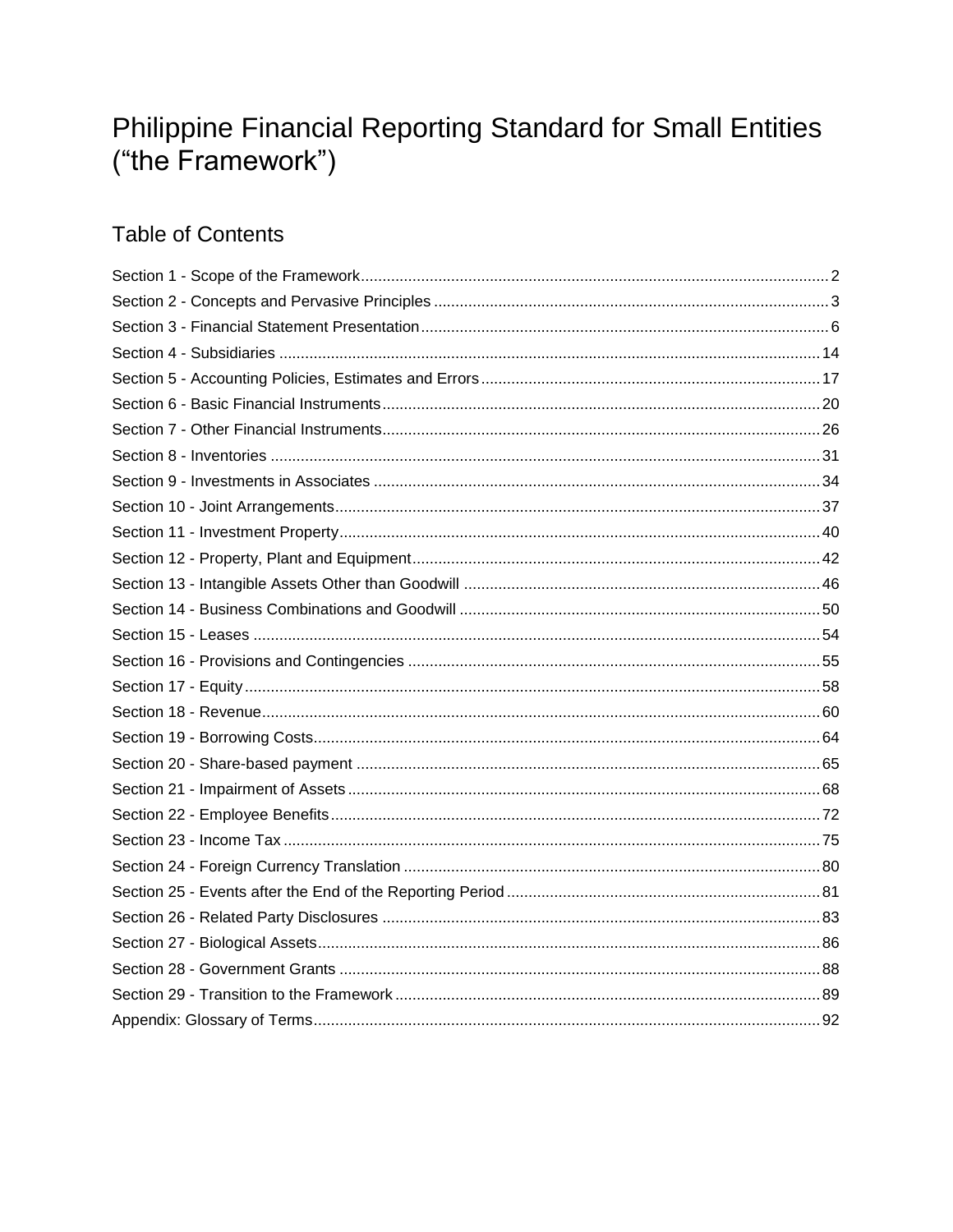## <span id="page-1-0"></span>**Section 1 - Scope of the Framework**

- 1 This Framework is intended for use by **small entities** as defined by the Philippine Securities and Exchange Commission.
- 2 Entities who have operations or investments that are based or conducted in a different country shall not apply this Framework and should instead apply the full Philippine Financial Reporting Standards (PFRSs) or Philippine Financial Reporting Standard for Small and Medium-sized Entities (PFRS for SMEs), as appropriate.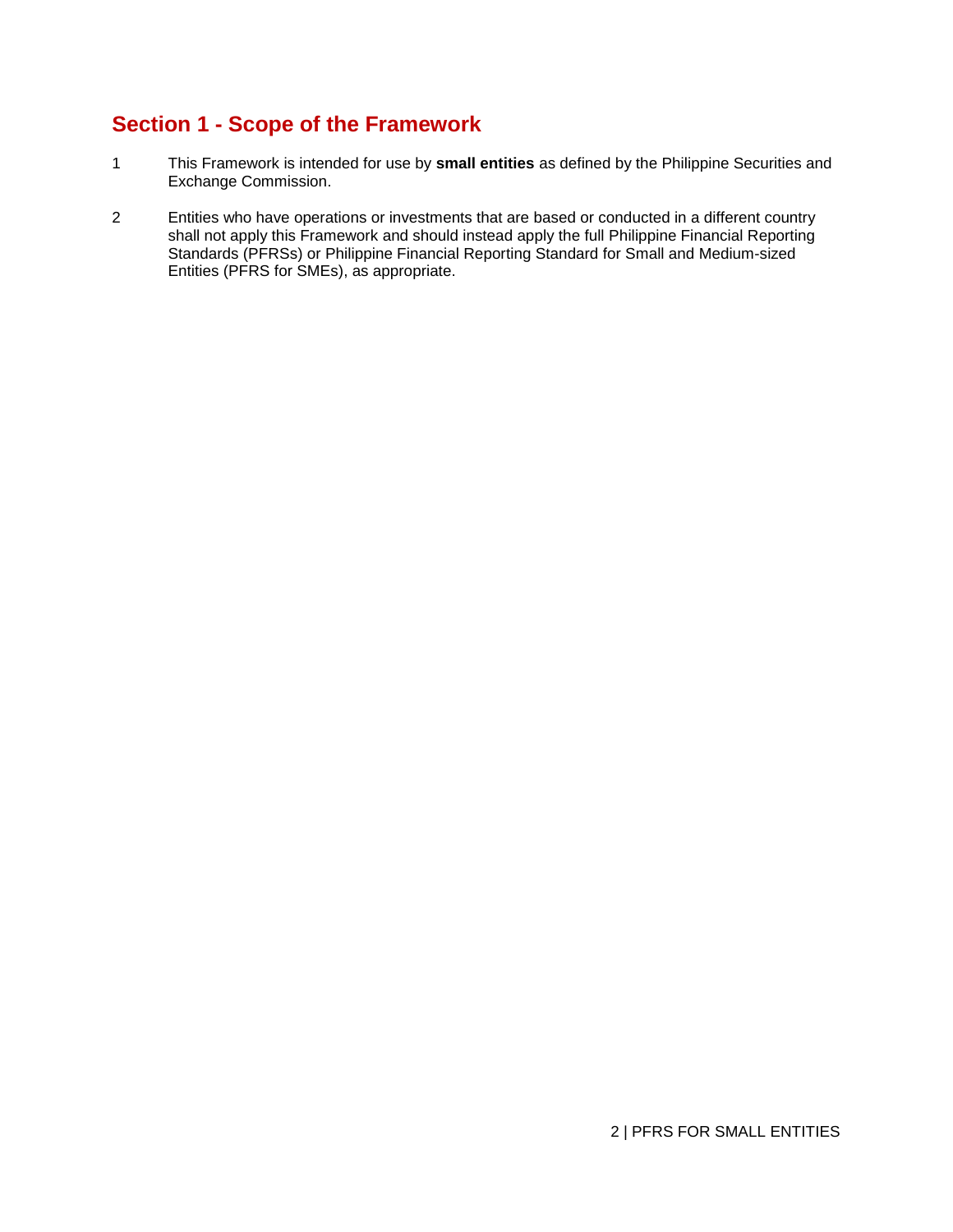## <span id="page-2-0"></span>**Section 2 - Concepts and Pervasive Principles**

## **Objective of financial statements of an entity applying this Framework**

3 The objective of financial statements of an entity applying this Framework is to provide information about the financial position, performance and cash flows of the entity that is useful for economic decision-making by a broad range of users who are not in a position to demand reports tailored to meet their particular information needs.

## **Financial position**

- 4 The financial position of an entity is the relationship of its assets, liabilities and equity as of a specific date. These are defined as follows:
	- a) an asset is a resource controlled by the entity as a result of past events and from which future economic benefits are expected to flow to the entity;
	- b) a liability is a present obligation of the entity arising from past events, the settlement of which is expected to result in an outflow from the entity of resources embodying economic benefits; and
	- c) equity is the residual interest in the assets of the entity after deducting all its liabilities.

#### **Performance**

- 5 Performance is the relationship of the income and expenses of an entity during a reporting period. Income and expenses are defined as follows:
	- a) income is increases in economic benefits during the reporting period in the form of inflows or enhancements of assets or decreases of liabilities that result in increases in equity, other than those relating to contributions from equity investors; and
	- b) expenses are decreases in economic benefits during the reporting period in the form of outflows or depletions of assets or incurrences of liabilities that result in decreases in equity, other than those relating to distributions to equity investors.

## **Cash flows**

- 6 Cash flow information shows how an entity generates and uses cash and cash equivalents. Entities need cash to conduct their operations, to pay their obligations, to make investments in income-producing assets, and to provide returns to their investors. Information about the performance of an entity shows the income, expenses, and profit or loss of the entity on an accrual basis. However the actual inflows and outflows of cash from an entity's operations generally differ - often significantly - from its income and expenses on an accrual basis. Moreover, reporting performance on an accrual basis gives no insight into the cash used by an entity in its investing activities or the cash generated by the entity through its financing activities.
- 7 Cash flows are classified as cash flows from operating, investing and financing activities. Classification by activity provides information on how those activities affect the financial position of the entity (including its liquidity and solvency) and the amount of its cash and cash equivalents.

## **Recognition of assets, liabilities, income and expenses**

- 8 An item shall be recognized (i.e., incorporated in the financial statements) if it meets the definition of an asset, liability, income or expense and satisfies the following criteria:
	- a) it is probable (i.e., more likely than not) that any future economic benefit associated with the item will flow to or from the entity; and
	- b) the item has a cost or value that can be measured reliably.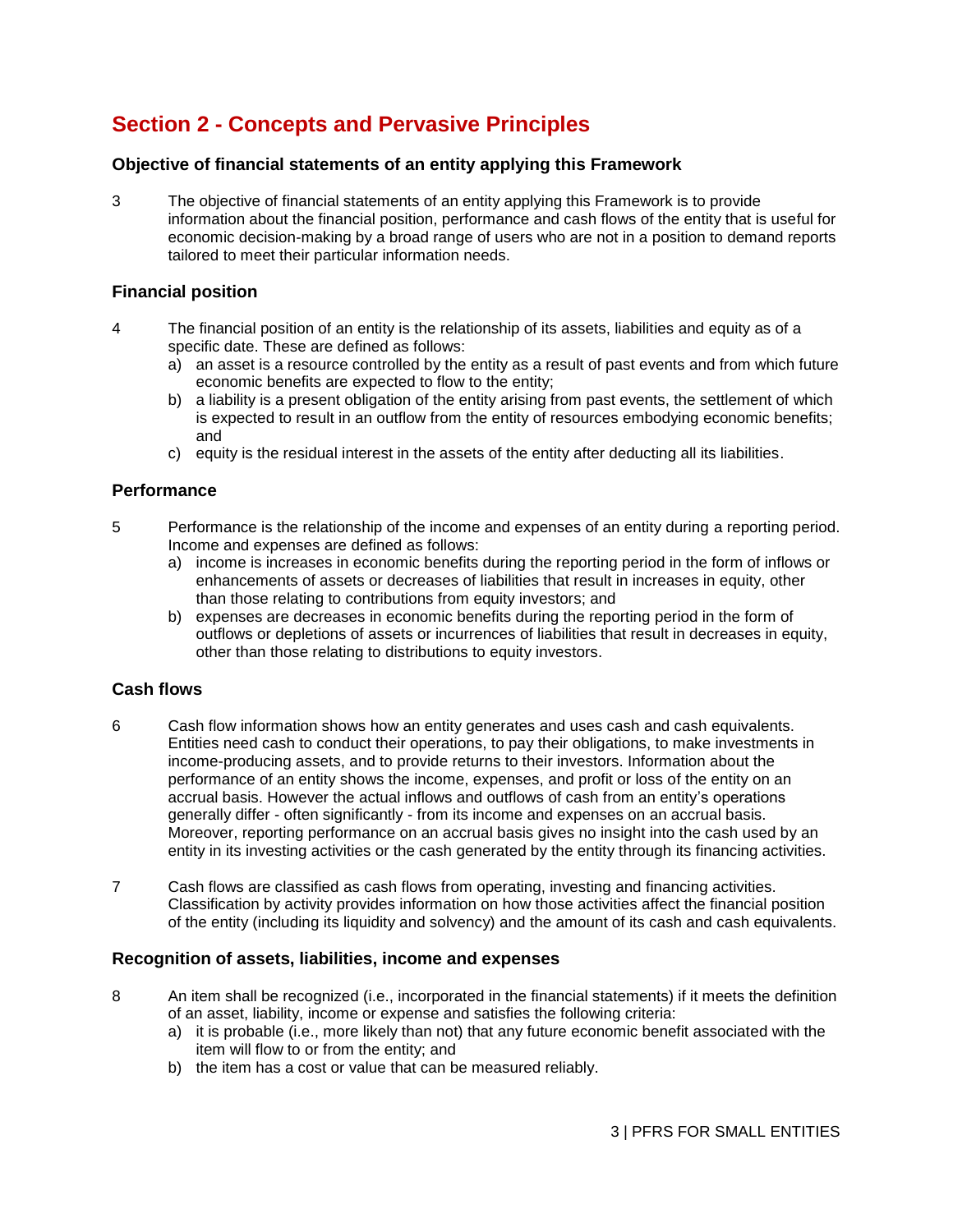9 In many cases, the cost or value of an item is known. In other cases it must be estimated. The use of reasonable estimates is an essential part of the preparation of financial statements and does not undermine their reliability.

## **Accrual basis**

10 An entity shall prepare its financial statements, except for cash flow information, using the accrual basis of accounting. On the accrual basis, items are recognized as assets, liabilities, equity, income or expenses when they satisfy the definitions and recognition criteria for those items.

## **Fair value of an asset**

- 11 Measurement requirements are generally set out in the individual sections of this Framework. However the following guidance on fair value measurement is relevant to several sections and so has been included here.
- 12 Most of the requirements under this Framework require a cost-based measurement. However, in a few circumstances, fair value measurement is required or permitted under this Framework. The fair value of an asset is the amount for which the asset could be exchanged between knowledgeable, willing parties in an arm's length transaction. An entity shall use the following hierarchy to estimate the fair value of an asset:
	- a) the best evidence of fair value is a price in a binding sale agreement in an arm's length transaction or a quoted price for an identical asset in an active market (the latter is usually the current bid price).
	- b) if there is no binding sale agreement or active market for an asset, the price of a recent transaction for an identical asset provides evidence of fair value as long as there has not been a significant change in economic circumstances or a significant lapse of time since the transaction took place. If the entity can demonstrate that the last transaction price is not a good estimate of fair value (for example, because it reflects the amount that an entity would receive or pay in a forced transaction, involuntary liquidation or distress sale), that price is adjusted.
	- c) if there is no binding sale agreement or active market for an asset and recent transactions of an identical asset on their own are not a good estimate of fair value, an entity estimates the fair value by using another valuation technique. The objective of using a valuation technique is to estimate what the transaction price would have been on the measurement date in an arm's length exchange motivated by normal business considerations.
- 13 Valuation techniques include using recent arm's length market transactions for an identical asset between knowledgeable, willing parties, reference to the current fair value of another asset that is substantially the same as the asset being measured, and discounted cash flow analysis. If there is a valuation technique commonly used by market participants to price the asset and that technique has been demonstrated to provide reliable estimates of prices obtained in actual market transactions, the entity uses that technique.
- 14 The objective of using a valuation technique is to establish what the transaction price would have been on the measurement date in an arm's length exchange motivated by normal business considerations. Fair value is estimated on the basis of the results of a valuation technique that makes maximum use of market inputs, and relies as little as possible on entity-determined inputs. A valuation technique would be expected to arrive at a reliable estimate of the fair value if:
	- a) it reasonably reflects how the market could be expected to price the asset; and
	- b) the inputs to the valuation technique reasonably represent market expectations and measures of the risk return factors inherent in the asset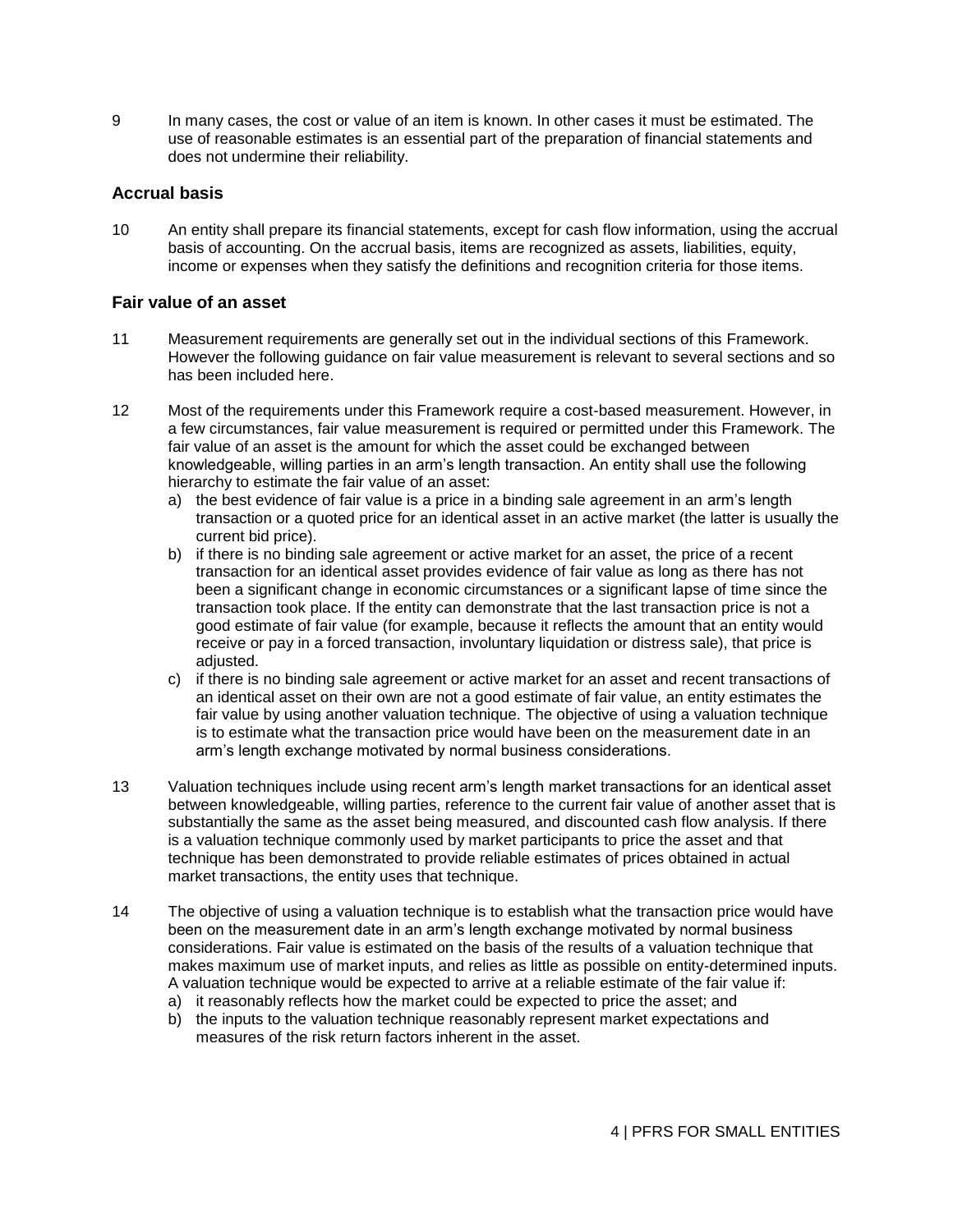## **Offsetting**

- 15 An entity shall not offset assets and liabilities, or income and expenses, unless required or permitted by this Framework.
	- a) Measuring assets net of valuation allowances for example, allowances for inventory obsolescence and allowances for uncollectible receivables - is not offsetting.
	- b) If an entity's normal operating activities do not include buying and selling non-current assets, including investments and operating assets, then the entity reports gains and losses on disposal of such assets by deducting from the proceeds on disposal the carrying amount of the asset and related selling expenses.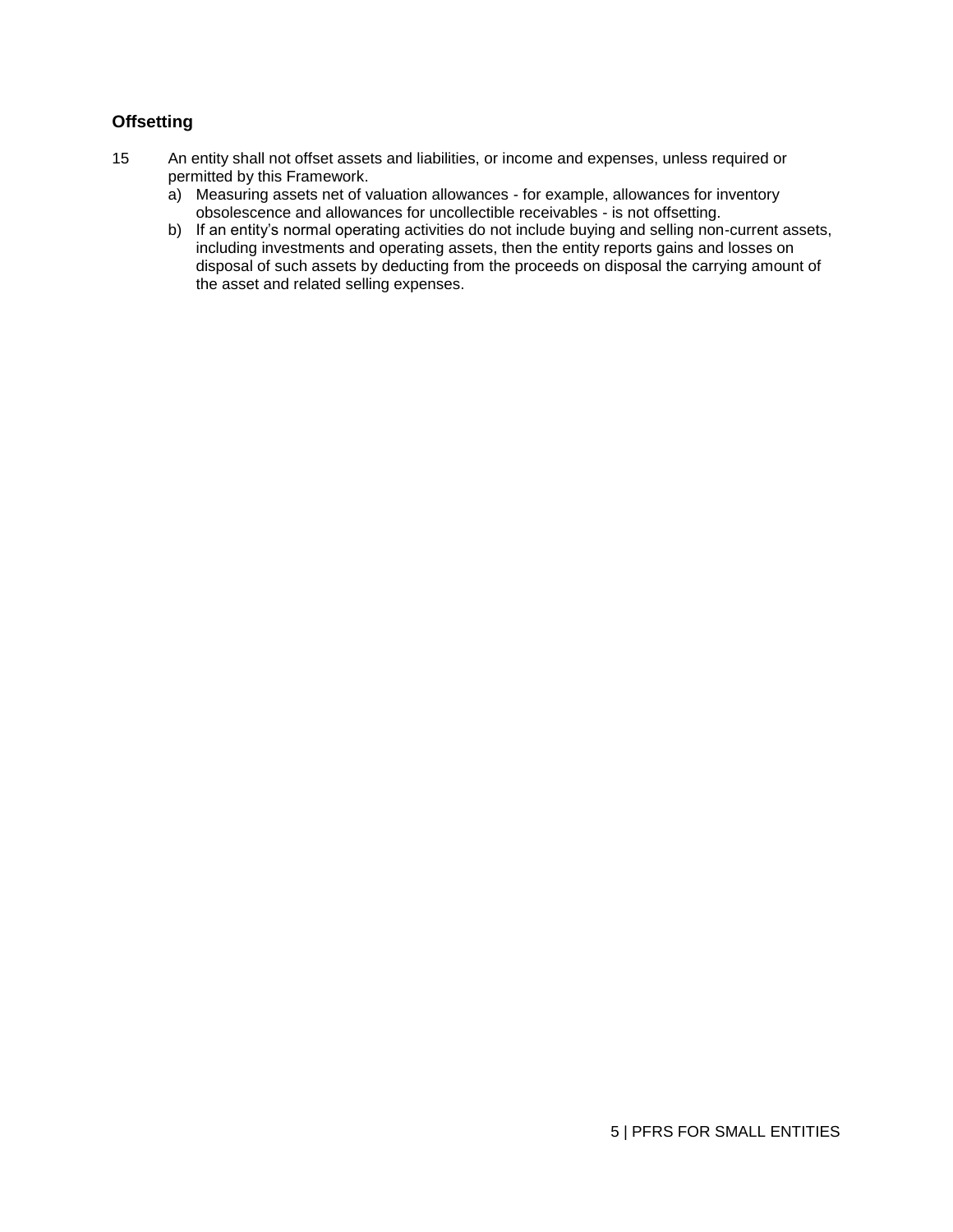## <span id="page-5-0"></span>**Section 3 - Financial Statement Presentation**

## **Fair presentation**

16 Financial statements shall present fairly the financial position, financial performance and cash flows of an entity.

#### **Compliance with this Framework**

17 An entity that meets the requirements of this Framework and whose financial statements comply with this Framework, shall make an explicit and unreserved statement of compliance with this Framework in the notes to the financial statements.

#### **Going concern**

18 The principles of financial reporting in this Framework are intended for an entity that is a going concern. An entity is a going concern unless management either intends to liquidate the entity or to cease operations, or has no realistic alternative but to do so. In assessing whether the going concern assumption is appropriate, management takes into account all available information about the future, which is at least, but is not limited to, twelve months from the reporting date.

#### **Frequency of reporting**

- 19 An entity shall present a complete set of financial statements (including comparative information) at least annually. When the end of an entity's reporting period changes and the annual financial statements are presented for a period longer or shorter than one year, the entity shall disclose the following:
	- a) that fact;
	- b) the reason for using a longer or shorter period; and
	- c) the fact that comparative amounts presented in the financial statements (including the related notes) are not entirely comparable.

## **Consistency of presentation**

20 An entity shall retain the presentation and classification of items in the financial statements from one period to the next unless it is apparent, following a significant change in the nature of the entity's operations or a review of its financial statements, that another presentation or classification would be more appropriate. If the entity changes the presentation or classification of an item in the financial statements this is a voluntary change in accounting policy (see Section 5 - Accounting Policies, Estimates and Errors).

#### **Comparative information**

21 Except when this Framework permits or requires otherwise, an entity shall disclose comparative information in respect of the previous comparable period for all amounts presented in the current period's financial statements. An entity shall include comparative information for narrative and descriptive information when it is relevant to an understanding of the current period's financial statements.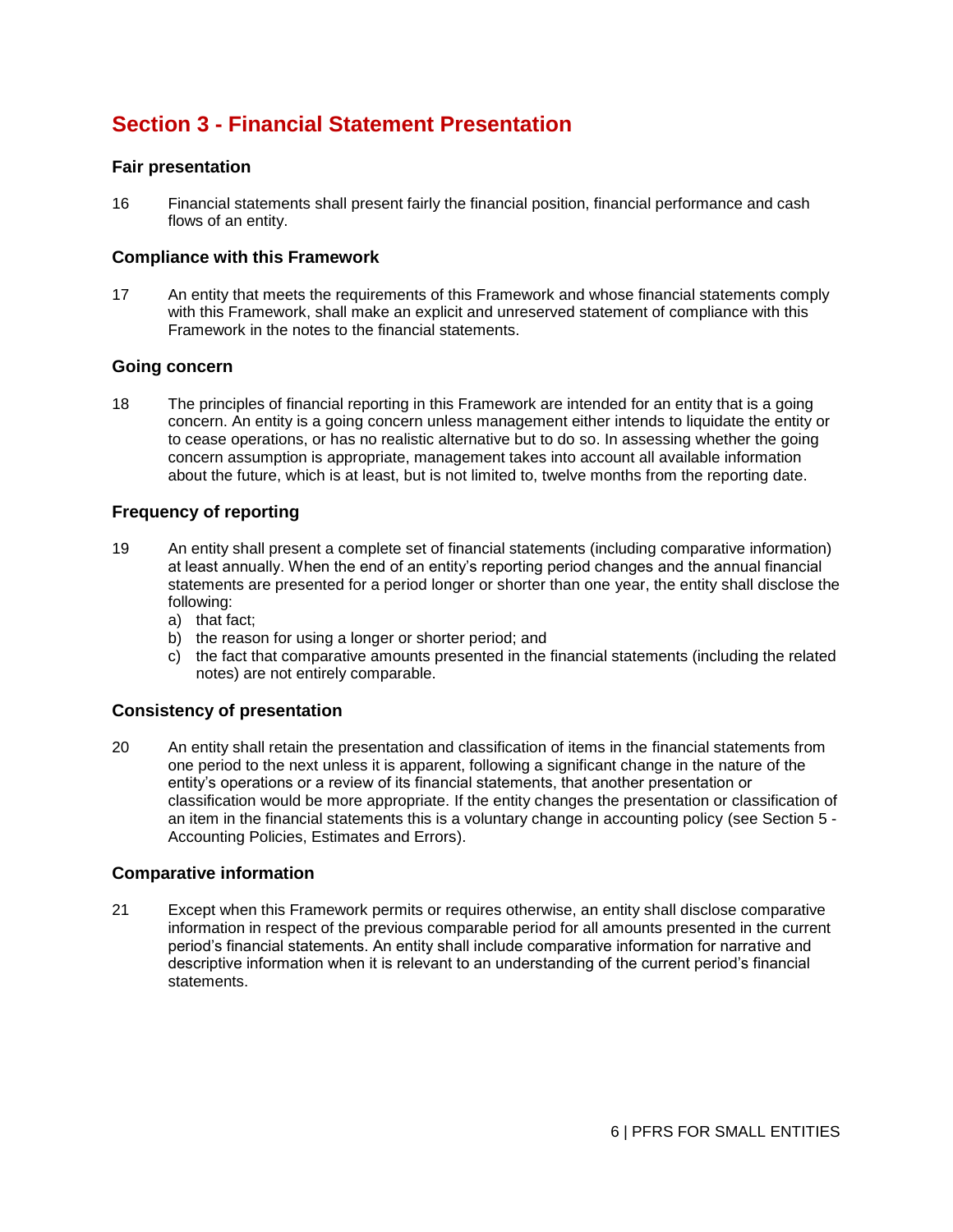## **Materiality and aggregation**

- 22 Information is material if its omission or misstatement could, individually or collectively, influence the economic decisions of users made on the basis of the financial statements. Materiality depends on the size and nature of the item or error judged in the particular circumstances of its omission or misstatement. The size or nature of the item, or a combination of both, could be the determining factor. However, it is inappropriate to make, or leave uncorrected, immaterial departures to achieve a particular presentation of an entity's financial position, financial performance or cash flows.
- 23 An entity shall present separately each material class of similar items. An entity shall present separately items of a dissimilar nature or function unless they are immaterial.

## **Complete set of financial statements**

- 24 A complete set of financial statements of an entity shall include all of the following:
	- a) a statement of financial position (sometimes called the balance sheet), showing the entity's assets, liabilities and equity as at the reporting date.
	- b) a statement of income for the reporting period, displaying all items of income and expense recognized during the period and a 'bottom line' that may be called 'profit or loss' or 'net income or loss'.
	- c) a statement of changes in equity for the reporting period. The statement of changes in equity presents a reconciliation between the carrying amount at the beginning and end of the period for each component of equity. However, if the only changes to equity in the current period or any comparative period presented in the financial statements arise from profit or loss, payment of dividends, corrections of prior period errors, and changes in accounting policy, the entity may present a single statement of income and retained earnings in place of the statement of income and statement of changes in equity.
	- d) a statement of cash flows for the reporting period. The statement of cash flows provides information about the changes in cash and cash equivalents of an entity for a reporting period, showing separately, changes from operating activities, investing activities and financing activities.
	- e) notes, comprising a summary of significant accounting policies and other explanatory information. Notes contain information in addition to that presented in the statements in (a)- (d) above. Notes provide narrative descriptions or disaggregations of items presented in those statements and information about items that do not qualify for recognition in those statements.
- 25 Because paragraph 21 requires comparative amounts in respect of the previous period for all amounts presented in the financial statements, a complete set of financial statements means that an entity shall present, as a minimum, two of each of the required financial statements, and the related notes.
- 26 In a complete set of financial statements, an entity shall present each financial statement with equal prominence.
- 27 An entity may use titles for the financial statements other than those used in this Framework as long as they are not misleading.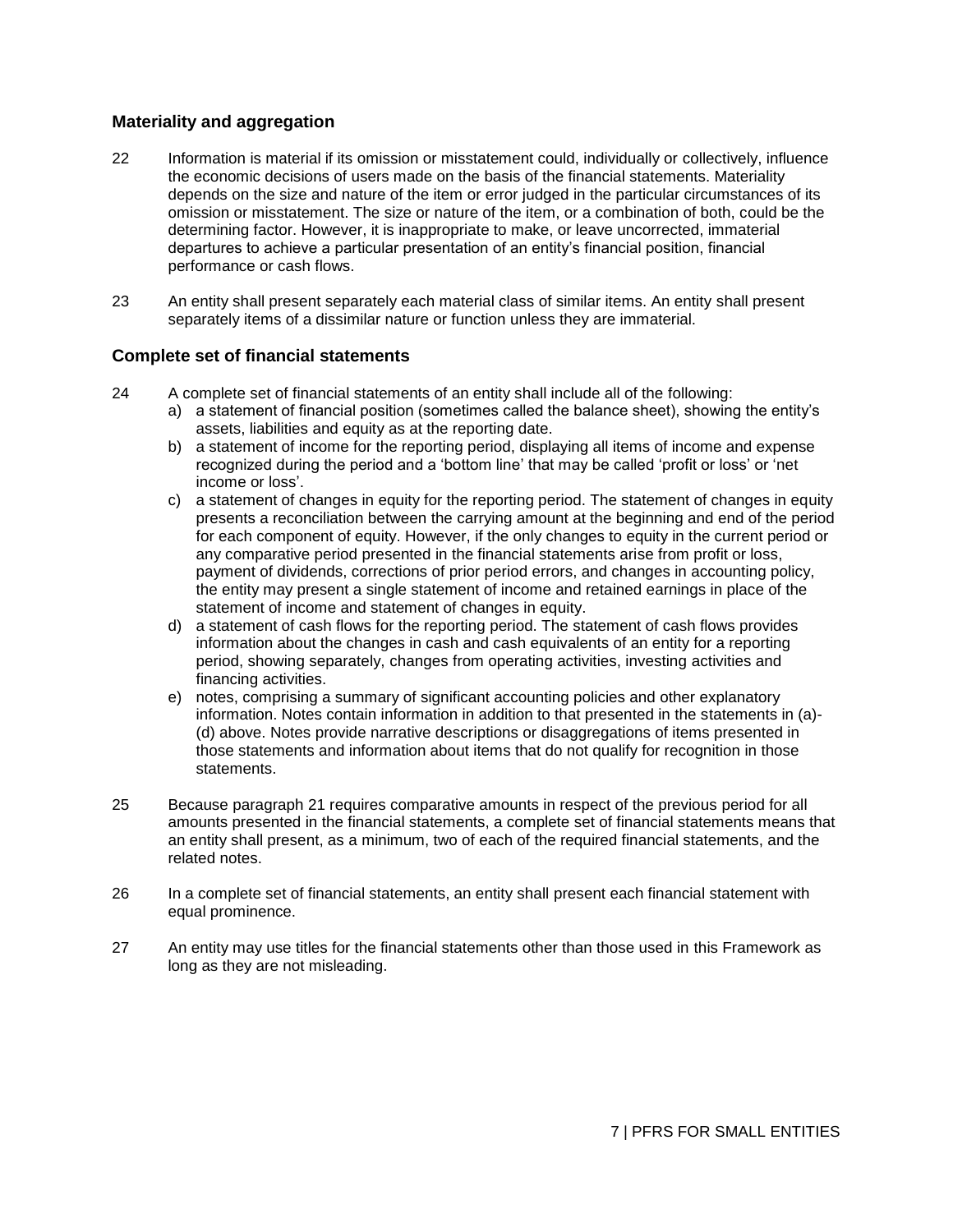## **Identification of the financial statements**

- 28 An entity shall clearly identify each of the financial statements and the notes and distinguish them from other information in the same document. In addition, an entity shall display the following information prominently, and repeat it when necessary for an understanding of the information presented:
	- a) the name of the reporting entity and any change in its name since the end of the preceding reporting period;
	- b) the fact that the financial statements cover an individual entity or a group of entities;
	- c) the date of the end of the reporting period and the period covered by the financial statements;
	- d) the currency in which the financial statements are presented; and
	- e) the level of rounding, if any, used in presenting amounts in the financial statements.
- 29 An entity shall disclose the following in the notes:
	- a) the domicile and legal form of the entity, its country of incorporation and the address of its registered office (or principal place of business, if different from the registered office); and
	- b) a description of the nature of the entity's operations and its principal activities.

#### **Statement of financial position and accompanying notes**

#### **Current/non-current distinction**

- 30 An entity shall present current and non-current assets, and current and non-current liabilities, as separate classifications in its statement of financial position.
- 31 An entity shall classify an asset as current when:
	- a) it expects to realize the asset, or intends to sell or consume it, in the entity's normal operating cycle;
	- b) it holds the asset primarily for the purpose of trading;
	- c) it expects to realize the asset within twelve months after the reporting date; or
	- d) the asset is cash or a cash equivalent, unless it is restricted from being exchanged or used to settle a liability for at least twelve months after the reporting date.
- 32 An entity shall classify all other assets as non-current. When the entity's normal operating cycle is not clearly identifiable, its duration is assumed to be twelve months.
- 33 An entity shall classify a liability as current when:
	- a) it expects to settle the liability in the entity's normal operating cycle;
	- b) it holds the liability primarily for the purpose of trading;
	- c) the liability is due to be settled within twelve months after the reporting date; or
	- d) the entity does not have an unconditional right to defer settlement of the liability for at least twelve months after the reporting date.

An entity shall classify all other liabilities as non-current.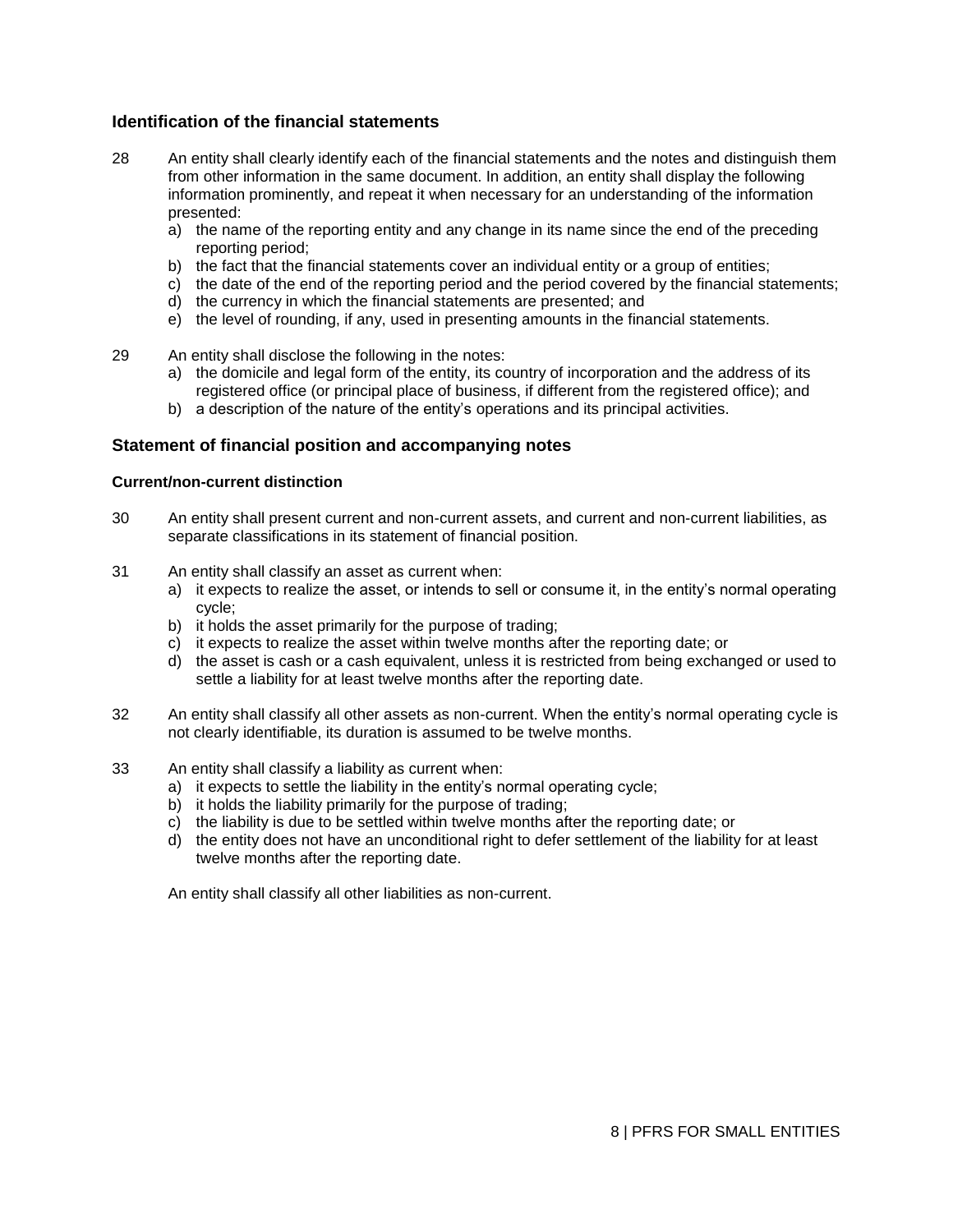## **Sequencing of items and format of items in the statement of financial position**

- 34 The Framework does not prescribe the sequence or format in which items are to be presented. In addition:
	- a) line items are included when the size, nature or function of an item or aggregation of similar items is such that separate presentation is relevant to an understanding of the entity's financial position; and
	- b) the descriptions used and the sequencing of items or aggregation of similar items may be amended according to the nature of the entity and its transactions, to provide information that is relevant to an understanding of the entity's financial position.

## **Information to be presented either in the statement of financial position or in the notes**

- 35 An entity shall disclose, either in the statement of financial position or in the notes, the following sub-classifications of the line items, as applicable:
	- a) property, plant and equipment in classifications appropriate to the entity;
	- b) trade and other receivables showing separately amounts due from related parties, amounts due from other parties, and receivables arising from accrued income not yet billed;
	- c) inventories, showing separately amounts of inventories:
		- i) held for sale in the ordinary course of business (for example, inventories held by retailers and the finished goods of a manufacturer);
		- ii) in the process of production for such sale (for example, the work in progress of a manufacturer); and
		- iii) in the form of materials or supplies to be consumed in the production process or in the rendering of services (for example, raw materials).
	- d) trade and other payables, showing separately amounts payable to trade suppliers, payable to related parties, deferred income and accruals;
	- e) provisions for employee benefits and other provisions;
	- f) liabilities and assets for current tax;
	- g) deferred tax liabilities and deferred tax assets (as applicable); and
	- h) classes of equity, such as paid-in capital, share premium, and retained earnings.
- 36 An entity with share capital shall disclose the following, either in the statement of financial position or in the notes:
	- a) for each class of share capital:
		- i) the number of shares authorized;
		- ii) the number of shares issued and fully paid, and issued but not fully paid;
		- iii) par value per share, or that the shares have no par value;
		- iv) a reconciliation of the number of shares outstanding at the beginning and at the end of the period;
		- v) the rights, preferences and restrictions attaching to that class including restrictions on the distribution of dividends and the repayment of capital; and
		- vi) shares reserved for issue under options and contracts for the sale of shares, including the terms and amounts; and
	- b) a description of each reserve within equity.
- 37 An entity without share capital, such as a partnership or trust, shall disclose information equivalent to that required by paragraph 36(a), showing changes during the period in each category of equity, and the rights, preferences and restrictions attaching to each category of equity.
- 38 If, at the reporting date, an entity has a binding sale agreement for a major disposal of assets, or a group of assets and liabilities, the entity shall disclose the following information:
	- a) a description of the asset(s) or the group of assets and liabilities;
	- b) a description of the facts and circumstances of the sale or plan; and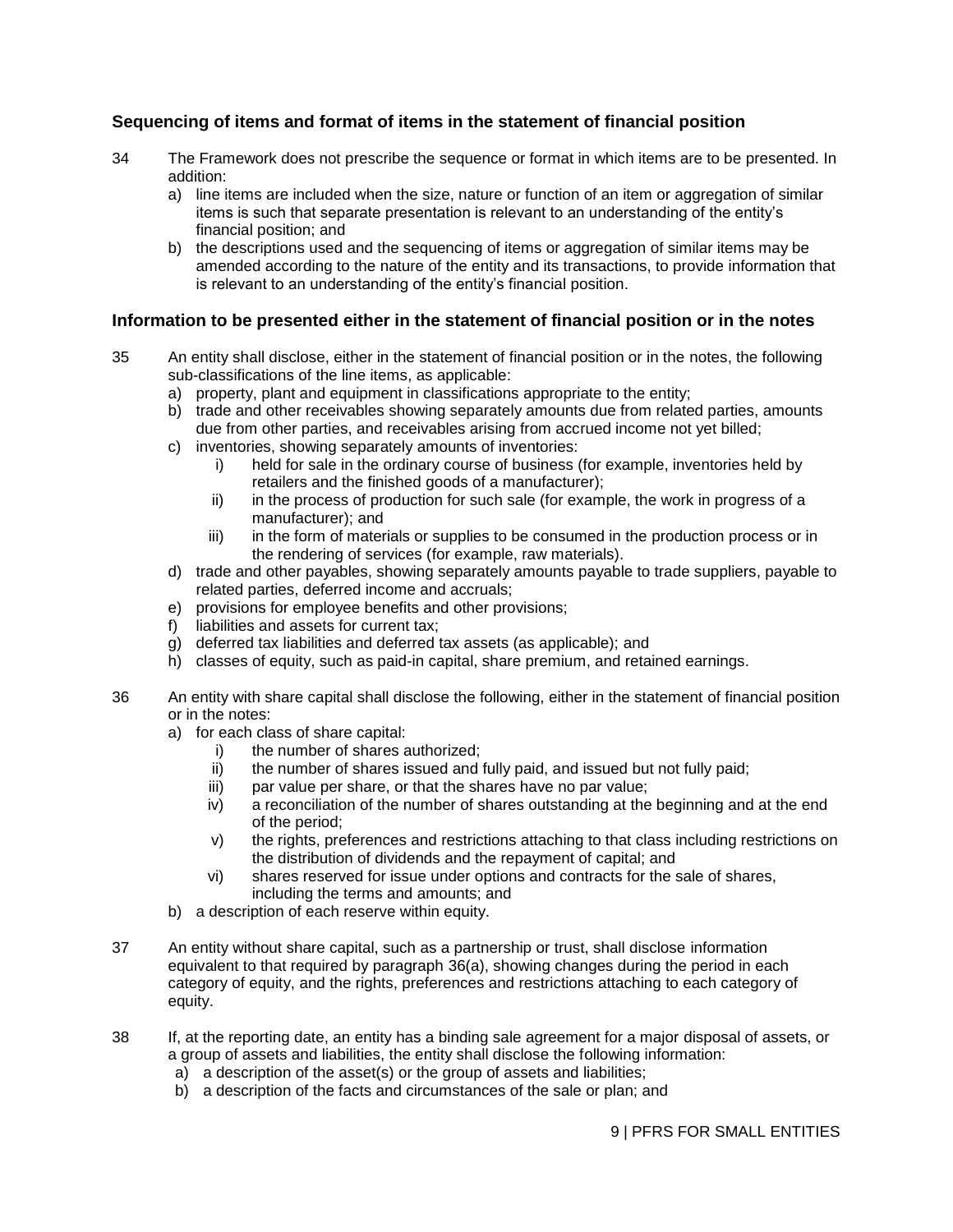c) the carrying amount of the assets or, if the disposal involves a group of assets and liabilities, the carrying amounts of those assets and liabilities.

### **Statement of income and accompanying notes**

39 An entity shall not present or describe any items of income and expense as 'extraordinary items' in the statement of income or in the notes.

#### **Analysis of expenses**

40 An entity shall present an analysis of expenses using a classification based on either the nature of expenses or the function of expenses within the entity, whichever provides information that is reliable and more relevant.

#### *Analysis by nature of expense*

a) Under this method of classification, expenses are aggregated in the statement of income according to their nature (for example, depreciation, purchases of materials, transport costs, employee benefits and advertising costs), and are not reallocated among various functions within the entity.

#### *Analysis by function of expense*

b) Under this method of classification, expenses are aggregated according to their function as part of cost of sales or, for example, the costs of distribution or administrative activities. At a minimum, an entity discloses its cost of sales under this method separately from other expenses.

#### **Statement of cash flows and accompanying notes**

#### **Cash and cash equivalents**

41 Cash includes cash on hand and demand deposits. Cash equivalents are short-term, highly liquid investments held to meet short-term cash commitments rather than for investment or other purposes. Therefore, an investment normally qualifies as a cash equivalent only when it has a short maturity of, say, three months or less from the date of acquisition. Bank overdrafts are normally considered financing activities similar to borrowings. However, if they are repayable on demand and form an integral part of an entity's cash management, bank overdrafts are a component of cash and cash equivalents.

#### **Operating activities**

- 42 Operating activities are the principal revenue-producing activities of the entity. Therefore, cash flows from operating activities generally result from the transactions and other events and conditions that enter into the determination of profit or loss. Examples of cash flows from operating activities are:
	- a) cash receipts from the sale of goods and the rendering of services;
	- b) cash payments to suppliers for goods and services;
	- c) cash payments to and on behalf of employees; and
	- d) cash payments or refunds of income tax, unless they can be specifically identified with financing and investing activities.

Some transactions, such as the sale of an item of plant by a manufacturing entity, may give rise to a gain or loss that is included in profit or loss. However, the cash flows relating to such transactions are cash flows from investing activities.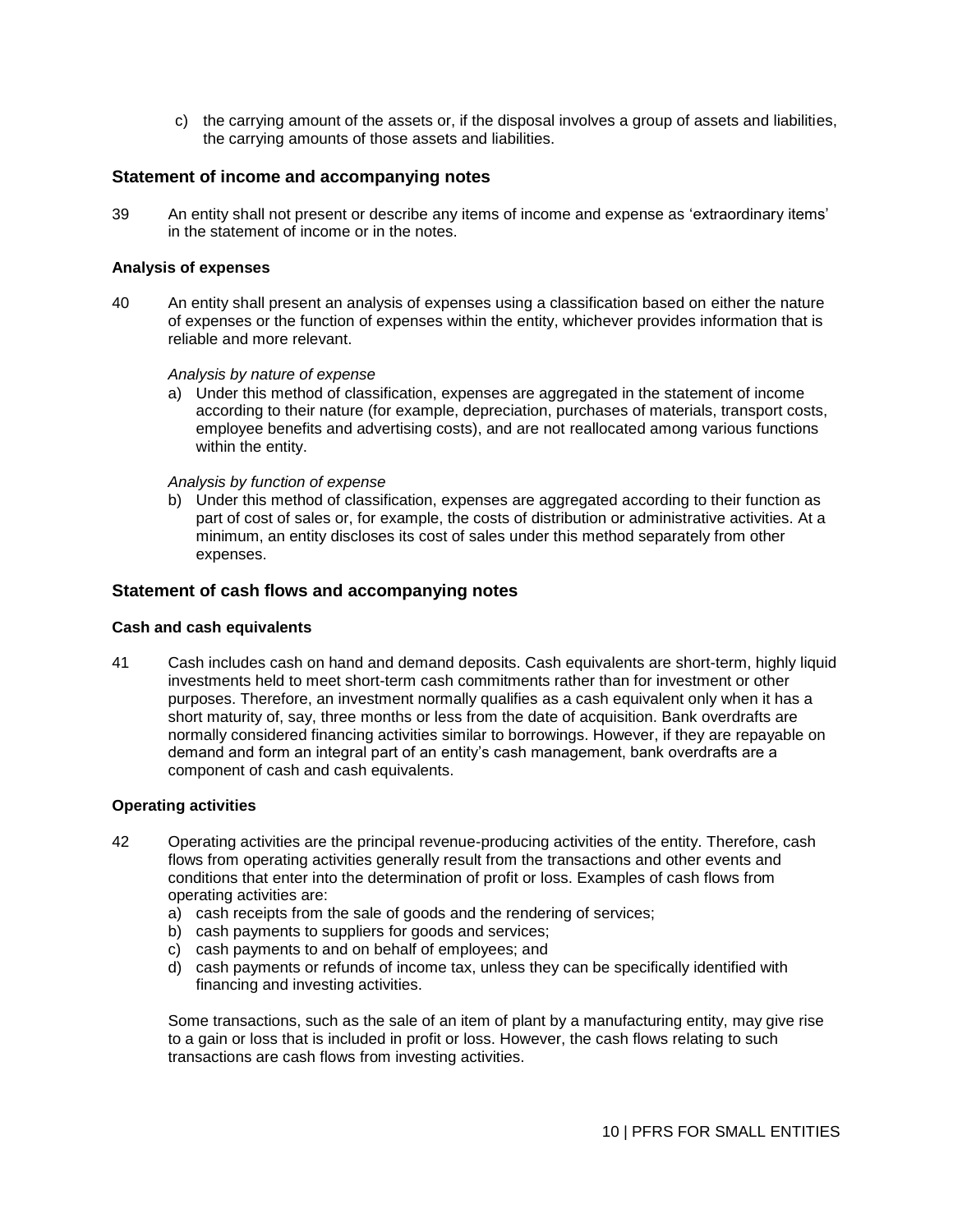- 43 An entity shall present cash flows from operating activities using either:
	- a) the indirect method, whereby profit or loss is adjusted for the effects of non-cash transactions, any deferrals or accruals of past or future operating cash receipts or payments, and items of income or expense associated with investing or financing cash flows; or
	- b) the direct method, whereby major classes of gross cash receipts and gross cash payments are disclosed.

#### *Indirect method*

- 44 Under the indirect method, the net cash flow from operating activities is determined by adjusting profit or loss for the effects of:
	- a) changes during the period in inventories and operating receivables and payables;
	- b) non-cash items such as depreciation, provisions, accrued income (expenses) not yet received (paid) in cash, unrealized foreign currency gains and losses; and
	- c) all other items for which the cash effects relate to investing or financing.

#### *Direct method*

- 45 Under the direct method, net cash flow from operating activities is presented by disclosing information about major classes of gross cash receipts and gross cash payments. Such information may be obtained either:
	- a) from the accounting records of the entity; or
	- b) by adjusting sales, cost of sales and other items in the statement of income for:
		- i) changes during the period in inventories and operating receivables and payables;
			- ii) other non-cash items; and
		- iii) other items for which the cash effects are investing or financing cash flows.

#### **Investing activities**

- 46 Investing activities are the acquisition and disposal of long-term assets and other investments not included in cash equivalents. Examples of cash flows arising from investing activities are:
	- a) cash payments to acquire property, plant and equipment (including self-constructed property, plant and equipment);
	- b) cash receipts from sales of property, plant and equipment;
	- c) cash advances and loans made to other parties; and
	- d) cash receipts from the repayment of advances and loans made to other parties.

#### **Financing activities**

- 47 Financing activities are activities that result in changes in the size and composition of the contributed equity and borrowings of an entity. Examples of cash flows arising from financing activities are:
	- a) cash proceeds from owner contributions, issuing shares or other equity instruments;
	- b) cash payments to owners to acquire or redeem the entity's shares;
	- c) cash proceeds from loans payable and other borrowings; and
	- d) cash repayments of amounts borrowed.

#### **Reporting cash flows from investing and financing activities**

48 An entity shall present separately major classes of gross cash receipts and gross cash payments arising from investing and financing activities.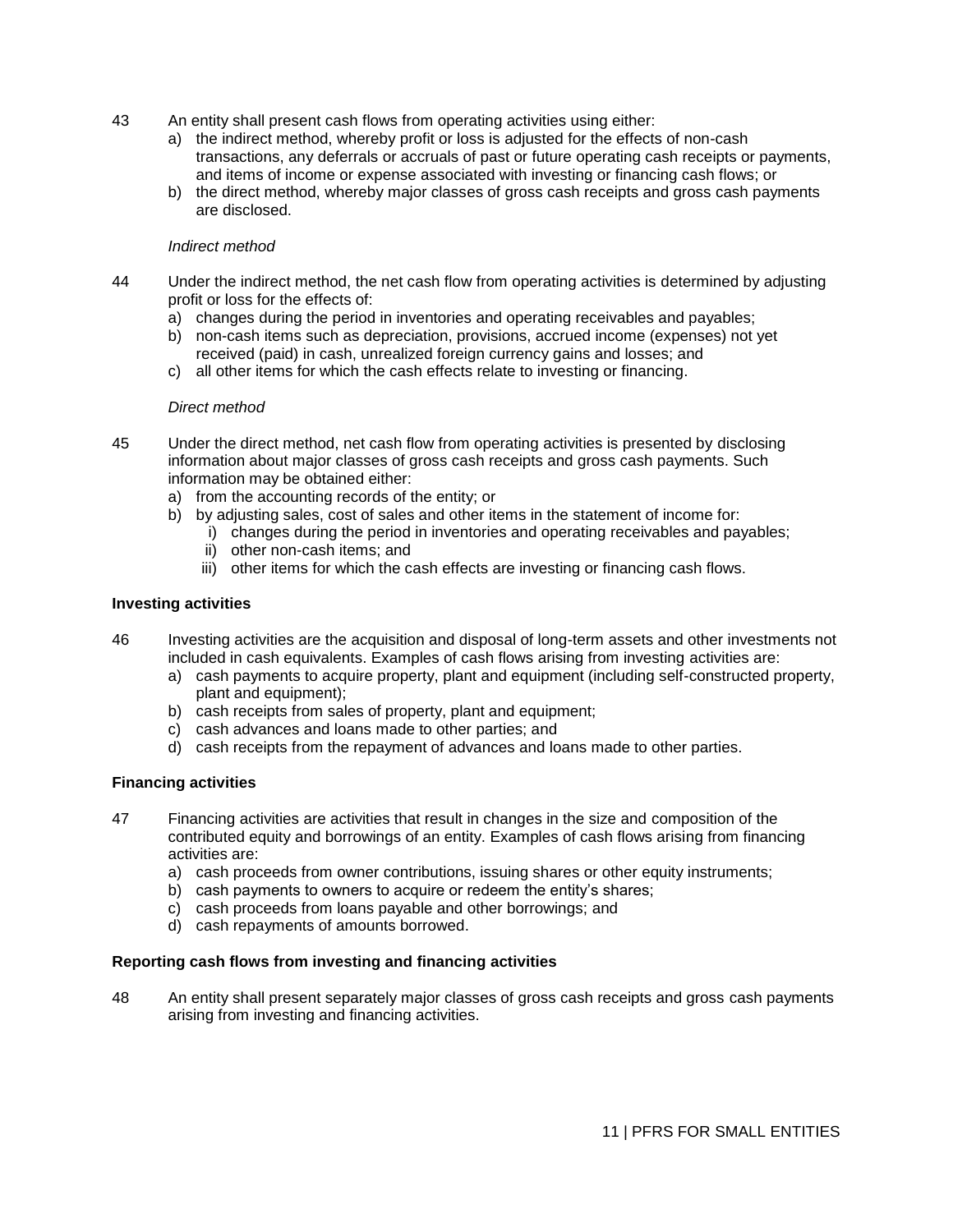#### *Interest and dividends*

- 49 An entity shall present separately cash flows from interest and dividends received and paid. The entity shall classify cash flows consistently from period to period as operating, investing or financing activities.
- 50 An entity may classify interest paid and interest and dividends received as operating cash flows because they are included in profit or loss. Alternatively, the entity may classify interest paid and interest and dividends received as financing cash flows and investing cash flows, respectively, because they are costs of obtaining financial resources or returns on investments.
- 51 An entity may classify dividends paid as a financing cash flow because they are a cost of obtaining financial resources. Alternatively, the entity may classify dividends paid as a component of cash flows from operating activities because they are paid out of operating cash flows.

#### *Income tax*

52 An entity shall present separately cash flows arising from income tax and shall classify them as cash flows from operating activities unless they can be specifically identified with financing and investing activities. When tax cash flows are allocated over more than one class of activity, the entity shall disclose the total amount of taxes paid.

#### **Non-cash transactions**

53 An entity shall exclude from the statement of cash flows investing and financing transactions that do not require the use of cash or cash equivalents. An entity shall disclose such transactions elsewhere in the financial statements in a way that provides all the relevant information about those investing and financing activities. Examples of non-cash transactions is the contribution of a non-cash asset, for example, an item of property, plant and equipment, by the owner.

#### **Components of cash and cash equivalents**

54 An entity shall present the components of cash and cash equivalents and shall present a reconciliation of the amounts presented in the statement of cash flows to the equivalent items presented in the statement of financial position. However, an entity is not required to present this reconciliation if the amount of cash and cash equivalents presented in the statement of cash flows is identical to the amount similarly described in the statement of financial position.

#### **Other disclosures**

55 An entity shall disclose, together with a commentary by management, the amount of significant cash and cash equivalent balances held by the entity that are not available for use by the entity. For example, cash and cash equivalents held by an entity may not be available for use by the entity because of legal restrictions.

#### **Notes to the financial statements**

56 The notes shall:

- a) present information about the basis of preparation of the financial statements and the specific accounting policies used.
- b) disclose the information required by this Framework that is not presented elsewhere in the financial statements; and
- c) provide information that is not presented elsewhere in the financial statements but is relevant to an understanding of any of them.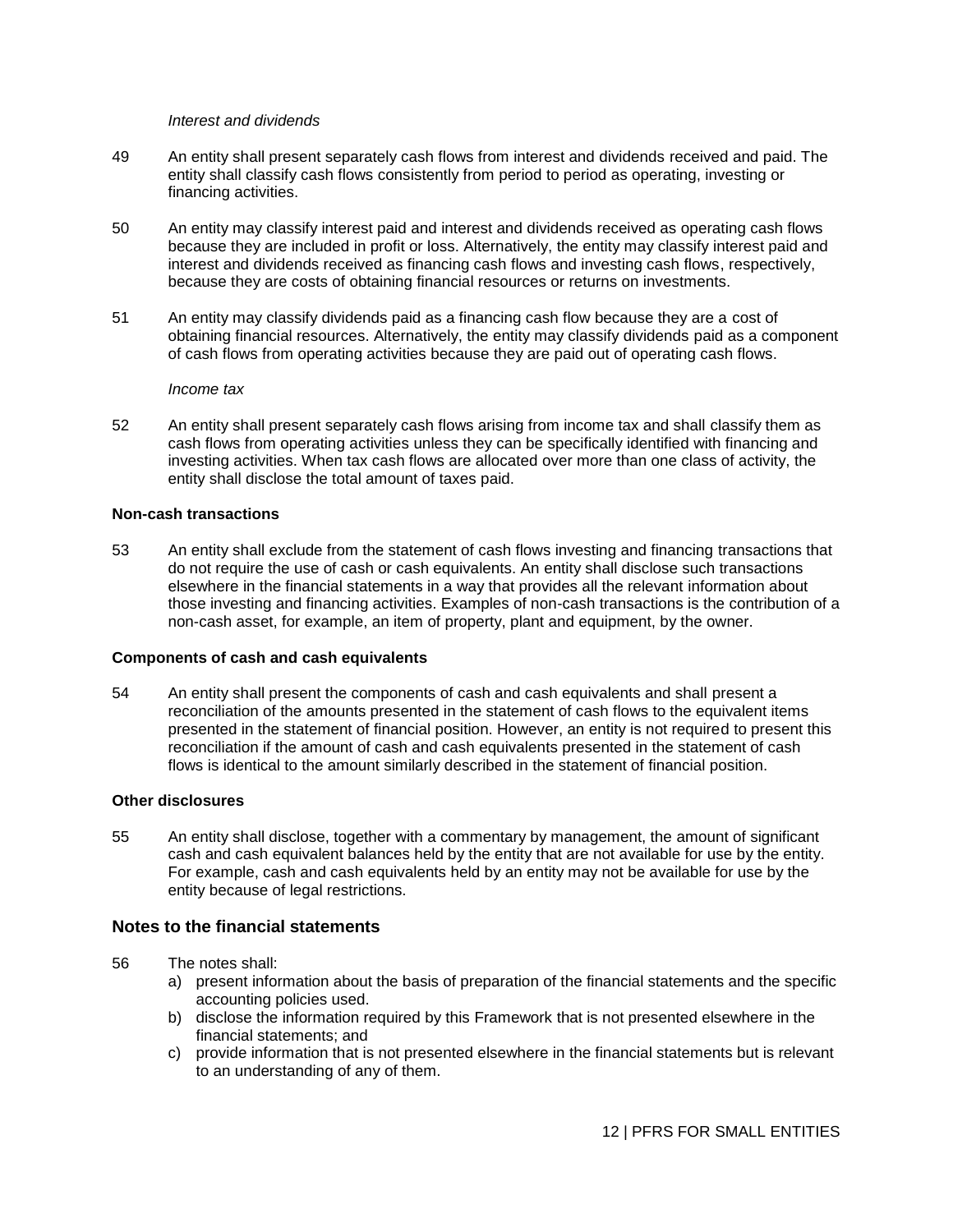- 57 Additional disclosures may be necessary in the notes if management feels that compliance with the specific requirements in this Framework is insufficient to enable users to understand the effect of particular transactions, other events and conditions on the entity's financial position and financial performance.
- 58 An entity shall, as far as practicable, present the notes in a systematic manner. An entity shall cross-reference each item in the financial statements to any related information in the notes.
- 59 An entity normally presents the notes in the following order:
	- a) a statement that the financial statements have been prepared in compliance with this Framework;
	- b) a summary of significant accounting policies applied;
	- c) supporting information for items presented in the financial statements, in the sequence in which each statement and each line item is presented; and
	- d) any other disclosures.

#### **Disclosure of accounting policies**

- 60 An entity shall disclose the following in the summary of significant accounting policies:
	- a) the measurement basis (or bases) used in preparing the financial statements (for example, historical cost, fair value, etc.); and
	- b) the other accounting policies used that are relevant to an understanding of the financial statements.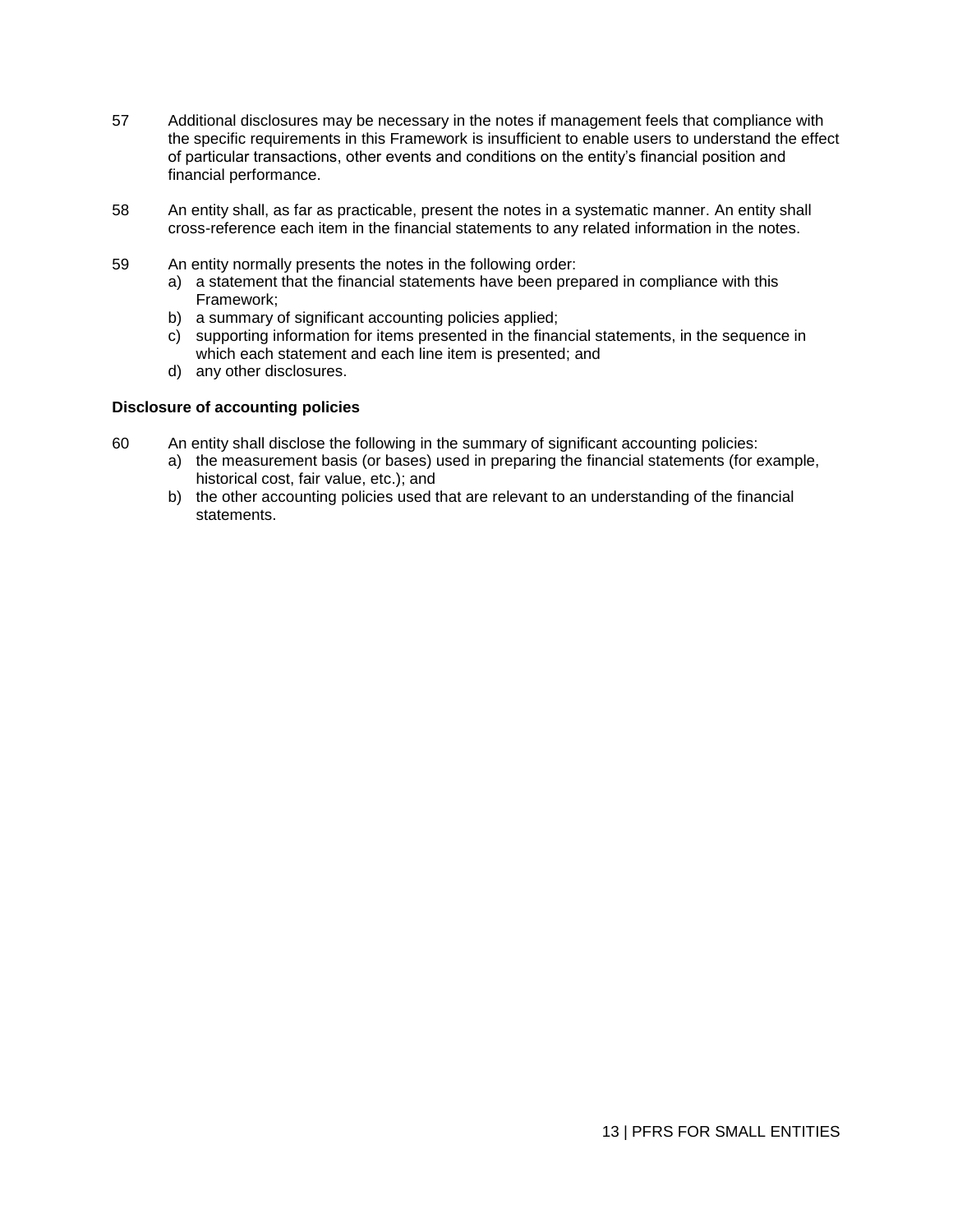## <span id="page-13-0"></span>**Section 4 - Subsidiaries**

#### **Scope of this section**

61 This section includes the accounting policies available for a parent company with investment in a subsidiary. The section also includes procedures for preparing consolidated financial statements and guidance on separate financial statements.

## **Accounting policy election**

- 62 A subsidiary is an entity that is controlled by the parent. Control is the power to govern the financial and operating policies of an entity so as to obtain benefits from its activities. Control is presumed to exist when the parent company owns, directly or indirectly through subsidiaries, more than half of the voting power of an entity.
- 63 An entity should make an accounting policy choice to:
	- a) consolidate its subsidiaries; or
	- b) account for its subsidiaries using the equity method as described in Section 9 Investments in Associates.
- 64 If the parent is itself a subsidiary of an entity whose investments in subsidiaries are either consolidated or equity-accounted, it may present separate financial statements as its only financial statements in accordance with paragraph 75.
- 65 All subsidiaries should be accounted for using the same method. A material difference in the basis of accounting between a parent and a subsidiary precludes the consolidation and the application of equity accounting for investments in subsidiaries.

## **Consolidated financial statements**

#### **Consolidation procedures**

- 66 The consolidated financial statements present financial information about the group as a single economic entity. In preparing consolidated financial statements, an entity shall:
	- a) combine the financial statements of the parent and its subsidiaries line by line by adding together like items of assets, liabilities, equity, income and expenses;
	- b) eliminate the carrying amount of the parent's investment in each subsidiary and the parent's portion of equity of each subsidiary;
	- c) measure and present non-controlling interest in the profit or loss of consolidated subsidiaries for the reporting period separately from the interest of the owners of the parent; and
	- d) measure and present non-controlling interest in the net assets of consolidated subsidiaries separately from the parent shareholders' equity in them. Non-controlling interest in the net assets consists of:
		- i) the amount of the non-controlling interest at the date of the original combination
		- ii) the non-controlling interest's share of changes in equity since the date of the combination.
- 67 The proportions of profit or loss and changes in equity allocated to the owners of the parent and to the non-controlling interest are determined on the basis of existing ownership interests and do not reflect the possible exercise or conversion of options or convertible instruments.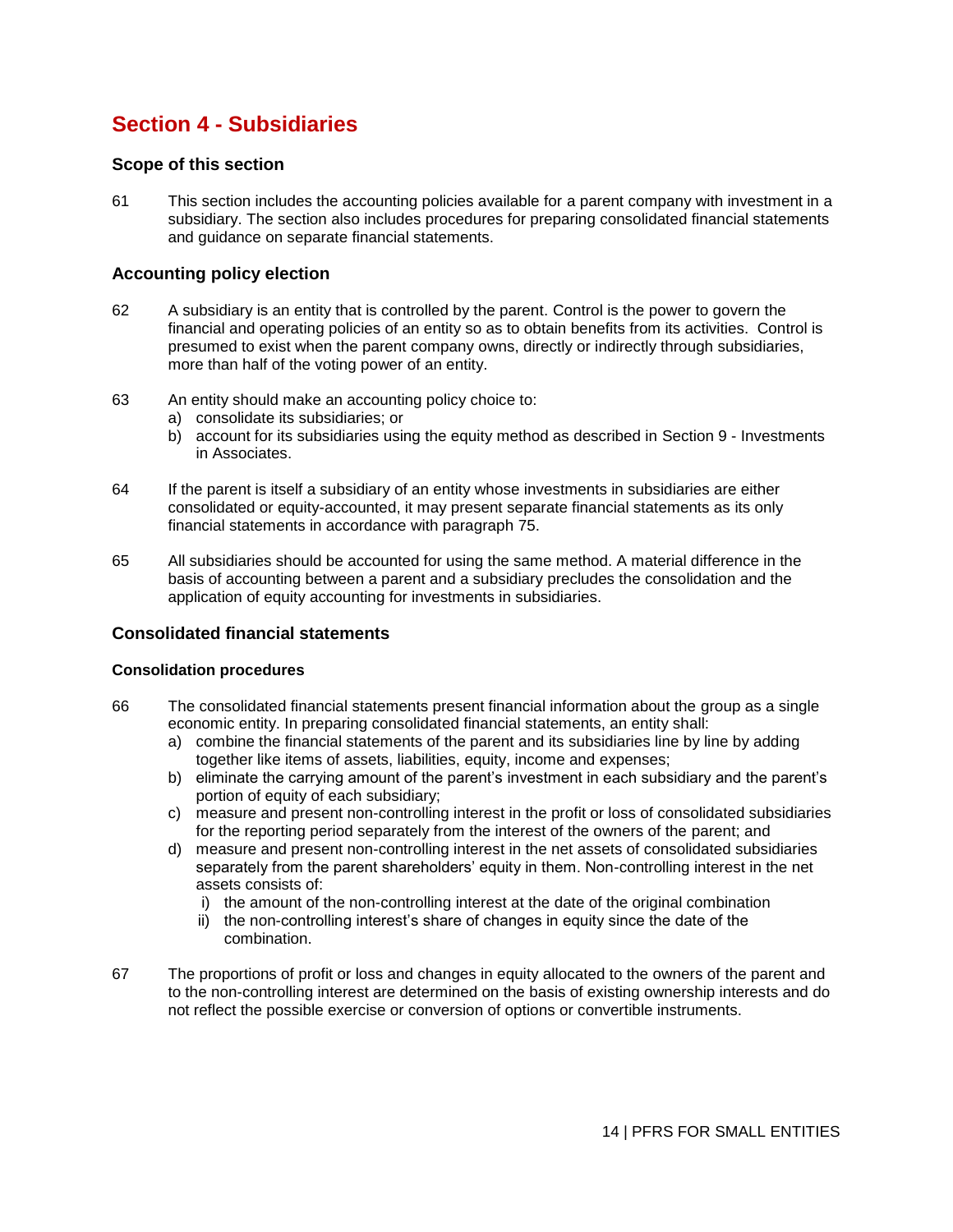#### **Intragroup balances and transactions**

68 Intragroup balances and transactions, including income, expenses and dividends, are eliminated in full. Profits and losses resulting from intragroup transactions that are recognized in assets, such as inventory and property, plant and equipment, are eliminated in full.

#### **Uniform reporting date**

69 The financial statements of the parent and its subsidiaries used in the preparation of the consolidated financial statements shall be prepared as of the same reporting date unless it is impracticable to do so.

#### **Uniform accounting policies**

70 Consolidated financial statements shall be prepared using uniform accounting policies for like transactions and other events and conditions in similar circumstances. If a member of the group uses accounting policies other than those adopted in the consolidated financial statements for like transactions and events in similar circumstances, appropriate adjustments are made to its financial statements in preparing the consolidated financial statements.

#### **Acquisition and disposal of subsidiaries**

71 The income and expenses of a subsidiary are included in the consolidated financial statements from the acquisition date. The income and expenses of a subsidiary are included in the consolidated financial statements until the date on which the parent ceases to control the subsidiary. The difference between the proceeds from the disposal of the subsidiary and its carrying amount as of the date of disposal, is recognized in the consolidated statement of income as the gain or loss on the disposal of the subsidiary.

#### **Non-controlling interest in subsidiaries**

- 72 An entity shall present non-controlling interest in the consolidated statement of financial position within equity, separately from the equity of the owners of the parent.
- 73 An entity shall disclose non-controlling interest in the profit or loss of the group separately in the statement of income.
- 74 Profit or loss shall be attributed to the owners of the parent and to the non-controlling interest. Total net income or loss shall be attributed to the owners of the parent and to the non-controlling interest even if this results in the non-controlling interest having a deficit balance.

## **Separate financial statements**

#### **Scope**

- 75 The term separate financial statements refers to:
	- a) An investor's financial statements that are presented in addition to consolidated financial statements.
	- b) An investor's financial statements that are presented as the company's only financial statements because it has taken an exemption from consolidation or from applying the equity method, in accordance with paragraph 64.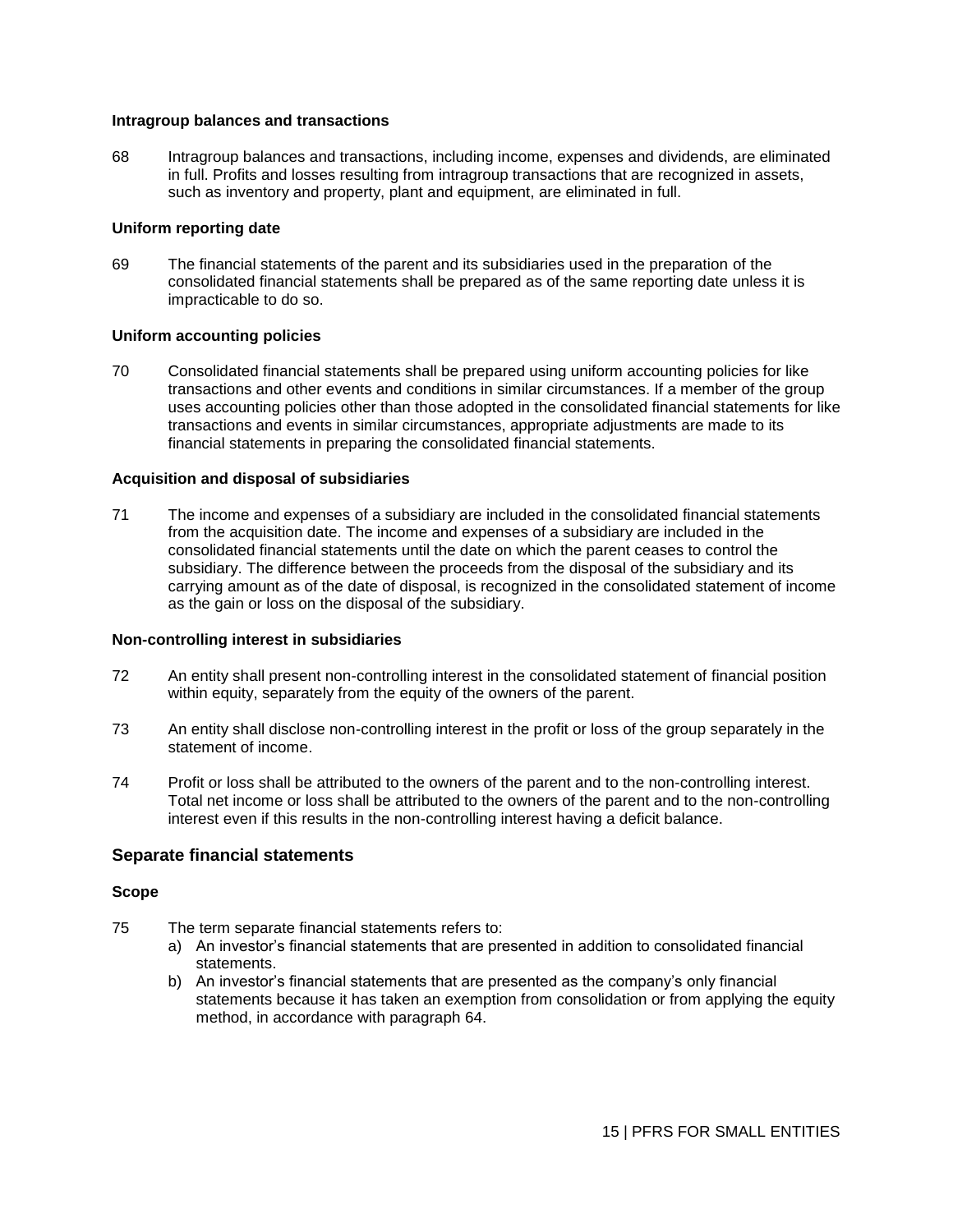### **Accounting policy election**

- 76 The entity shall adopt in its separate financial statements a policy of accounting for its investments in subsidiaries:
	- a) at cost less impairment, or
	- b) at equity method (using the procedures in Section 9 Investments in Associates).

The entity shall apply the same accounting policy for all its investments in subsidiaries.

#### **Disclosure requirements applicable to consolidated and separate financial statements**

- 77 Any entity should provide the following disclosures:
	- a) method used to account for its subsidiaries.
	- b) listing and description of all subsidiaries, including their names, carrying amounts, and the proportion of ownership interests held in each subsidiary.
	- c) any difference in the reporting date of the financial statements of the parent and its subsidiaries used in the preparation of the consolidated and equity-accounted financial statements.
- 78 In addition to a c above, an entity that chose the equity method should disclose separately any dividends received from the subsidiaries and its share of the profit or loss of such subsidiaries.
- 79 An entity preparing separate financial statements should identify the consolidated financial statements to which they relate.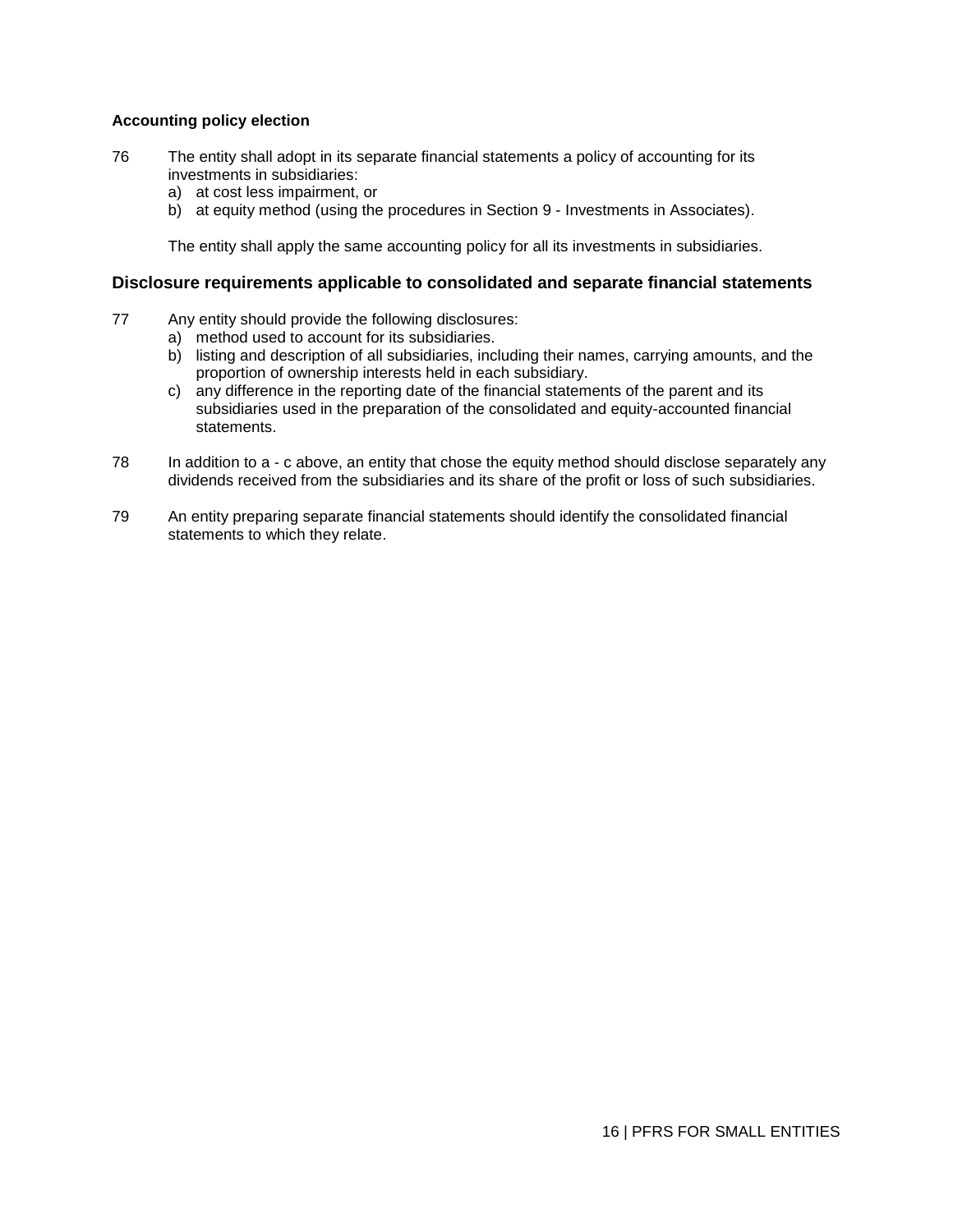## <span id="page-16-0"></span>**Section 5 - Accounting Policies, Estimates and Errors**

## **Selection and application of accounting policies**

- 80 Accounting policies are the specific principles, bases, conventions, rules and practices applied by an entity in preparing and presenting financial statements. An entity shall select and apply its accounting policies consistently for similar transactions, other events and conditions.
- 81 An entity need not follow a requirement in this Framework if the effect of doing so would not be material.

If this Framework does not specifically address a transaction, other event or condition, an entity's management shall use its judgment in developing and applying an accounting policy that results in information that is:

- (a) relevant to the economic decision-making needs of users, and
- (b) reliable, in that the financial statements:
	- (i) represent faithfully the financial position, financial performance and cash flows of the entity;
	- (ii) reflect the economic substance of transactions, other events and conditions, and not merely the legal form;
	- (iii) are neutral, i.e., free from bias;
	- (iv) are prudent; and
	- (v) are complete in all material respects.

In making the judgment described above, management shall refer to, and consider the applicability of, the following sources in descending order:

- (a) the requirements and guidance in this Framework dealing with similar and related issues, and
- (b) the definitions, recognition criteria and measurement concepts for assets, liabilities, income and expenses and the pervasive principles in [Section 2](https://live.atlas.ey.com/#document/522136?pref=20052/9/1007&crumb=6/SL33184180-396647/C_25906139/522144) Concepts and Pervasive Principles.

In making the judgment described above, management may also consider the requirements and guidance in PFRS for Small and Medium-sized Entities (PFRS for SMEs) dealing with similar and related issues.

## **Changes in accounting policies**

- 82 An entity shall change an accounting policy if required by this Framework or if the change results in the financial statements providing reliable and more relevant information about the effects of transactions, other events or conditions on the entity's financial position, financial performance or cash flows. Therefore, changes in accounting policies are generally rare.
- 83 Examples of changes in accounting policies that would be appropriate if the new policy provides reliable and more relevant information are:
	- a) in the statement of income, a change from presenting an analysis of expenses based on the nature of expenses to presenting it based on the function of expenses;
	- b) changing the cost formula used to measure inventories from first-in first-out to weighted average; and
	- c) a change from presenting a single statement of income and retained earnings to preparing both a separate statement of income and a separate statement of changes in equity.
- 84 The application of a new accounting policy for transactions, other events or conditions that did not occur previously or were not material, is not a change in accounting policy.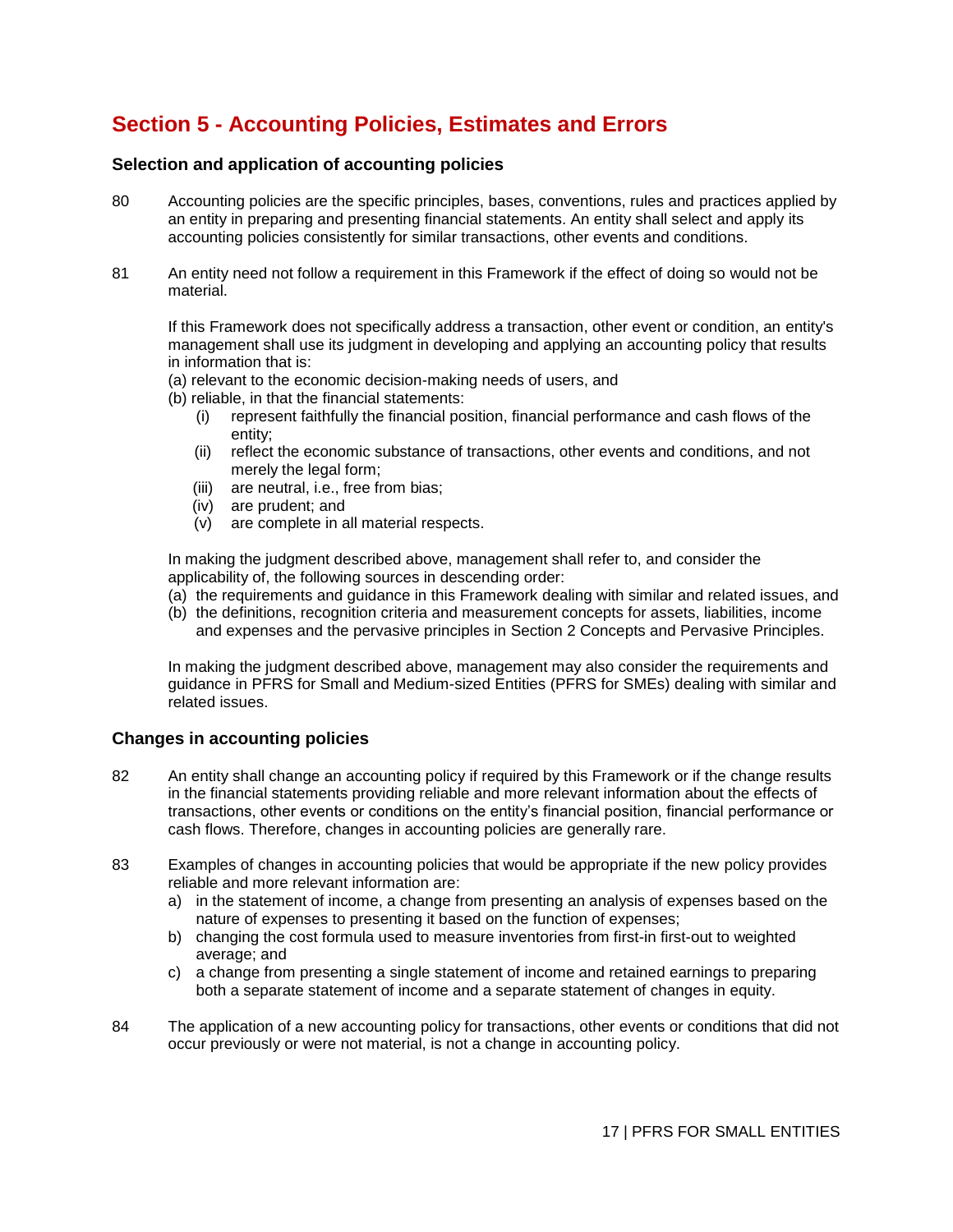### **Applying changes in accounting policies**

- 85 An entity shall account for changes in accounting policy as follows:
	- a) Applied to the carrying amounts of assets and liabilities at the beginning of the current period. Any cumulative effect shall be recognized as an adjustment to the opening balance of retained earnings (or other component of equity, as appropriate) of the current period.
	- b) Comparative information shall not be restated.

### **Changes in accounting estimates**

- 86 A change in accounting estimate is an adjustment of the carrying amount of an asset or a liability, or the amount of the periodic consumption of an asset, that results from the assessment of the present status of, and expected future benefits and obligations associated with, assets and liabilities. Changes in accounting estimates result from new information or new developments and, accordingly, are not corrections of errors. When it is difficult to distinguish a change in an accounting policy from a change in an accounting estimate, the change is treated as a change in an accounting estimate.
- 87 Examples of changes in accounting estimate include:
	- a) a change in the method of depreciating an item of property, plant and equipment from a reducing balance method to a straight line method to reflect a revised assessment of the pattern of consumption of benefits of the asset; and
	- b) the re-estimation of the useful life of an item of property, plant and equipment.
- 88 An entity shall recognize the effect of a change in an accounting estimate, other than a change to which paragraph 89 applies, prospectively by including it in profit or loss in:
	- a) the period of the change, if the change affects that period only; or
	- b) the period of the change and future periods, if the change affects both.
- 89 To the extent that a change in an accounting estimate gives rise to changes in assets and liabilities, or relates to an item of equity, the entity shall recognize it by adjusting the carrying amount of the related asset, liability or equity item in the period of the change.

## **Corrections of prior period errors**

- 90 Prior period errors are omissions from, and misstatements in, the entity's financial statements for one or more prior periods arising from a failure to use, or misuse of, reliable information that:
	- a) was available when financial statements for those periods were authorized for issue; and
	- b) could reasonably be expected to have been obtained and taken into account in the preparation and presentation of those financial statements.
- 91 Such errors include the effects of mathematical mistakes, mistakes in applying accounting policies, oversights or misinterpretations of facts, and fraud.
- 92 An entity shall correct material prior period errors by excluding its impact from net income for the period when the error is discovered. The carrying amounts of assets and liabilities at the beginning of the current period shall be restated to correct the material prior period error. Any cumulative effect shall be recognized as an adjustment to the opening balance of retained earnings (or other component of equity, as appropriate) of the current period.

Comparative information shall not be restated.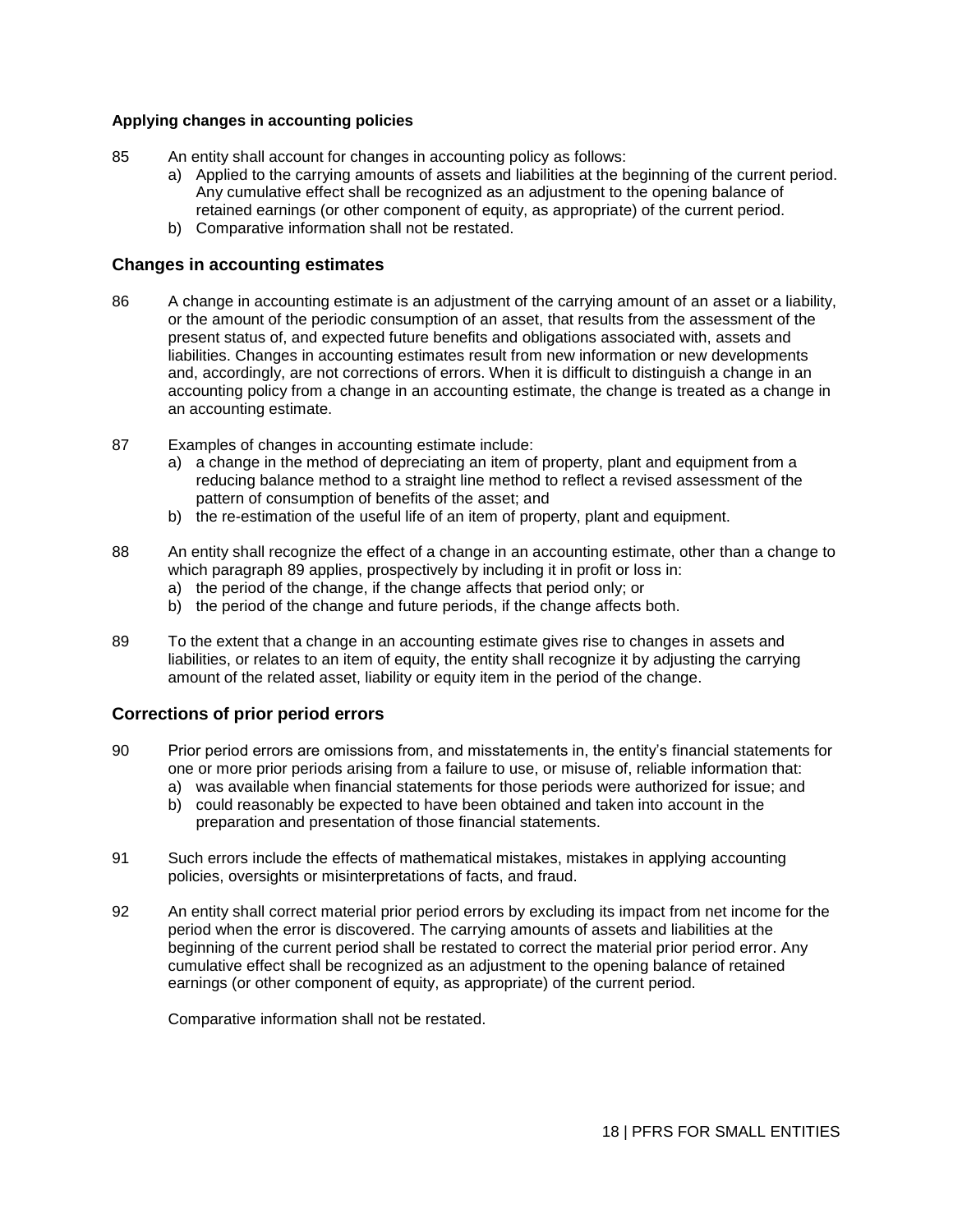## **Disclosures**

#### **Disclosure of a change in accounting policy**

- 93 When a change in accounting policy has an effect on the current period or any prior period, an entity shall disclose the following:
	- a) the nature of the change in accounting policy;
	- b) the amount of adjustments to the carrying amounts of assets and liabilities at the beginning of the current period and any cumulative effect recognized as an adjustment to the opening balance of retained earnings (or other component of equity, as appropriate) of the current period; and
	- c) for each financial statement line item affected in the prior period, the amount of the necessary adjustment and the adjusted amount had the new accounting policy been applied in the prior period.

Financial statements of subsequent periods need not repeat these disclosures.

#### **Disclosure of a change in estimate**

94 Management should disclose the nature and amount of a change in an accounting estimate that has an effect in the current period. Disclosure of those effects is not necessary for estimates made each period in the ordinary course of accounting for items such as uncollectible accounts or inventory obsolescence; however, disclosure is required if the effect of a change in the estimate is material.

#### **Disclosure of prior period errors**

- 95 An entity shall disclose the following about prior period errors:
	- a) the nature of the prior period error;
	- b) the amount of adjustments to the carrying amounts of assets and liabilities at the beginning of the current period and any cumulative effect recognized as an adjustment to the opening balance of retained earnings (or other component of equity, as appropriate) of the current period; and
	- c) for each financial statement line item affected in the prior period, the amount of error and the adjusted amount had the correction been applied in the prior period.

Financial statements of subsequent periods need not repeat these disclosures.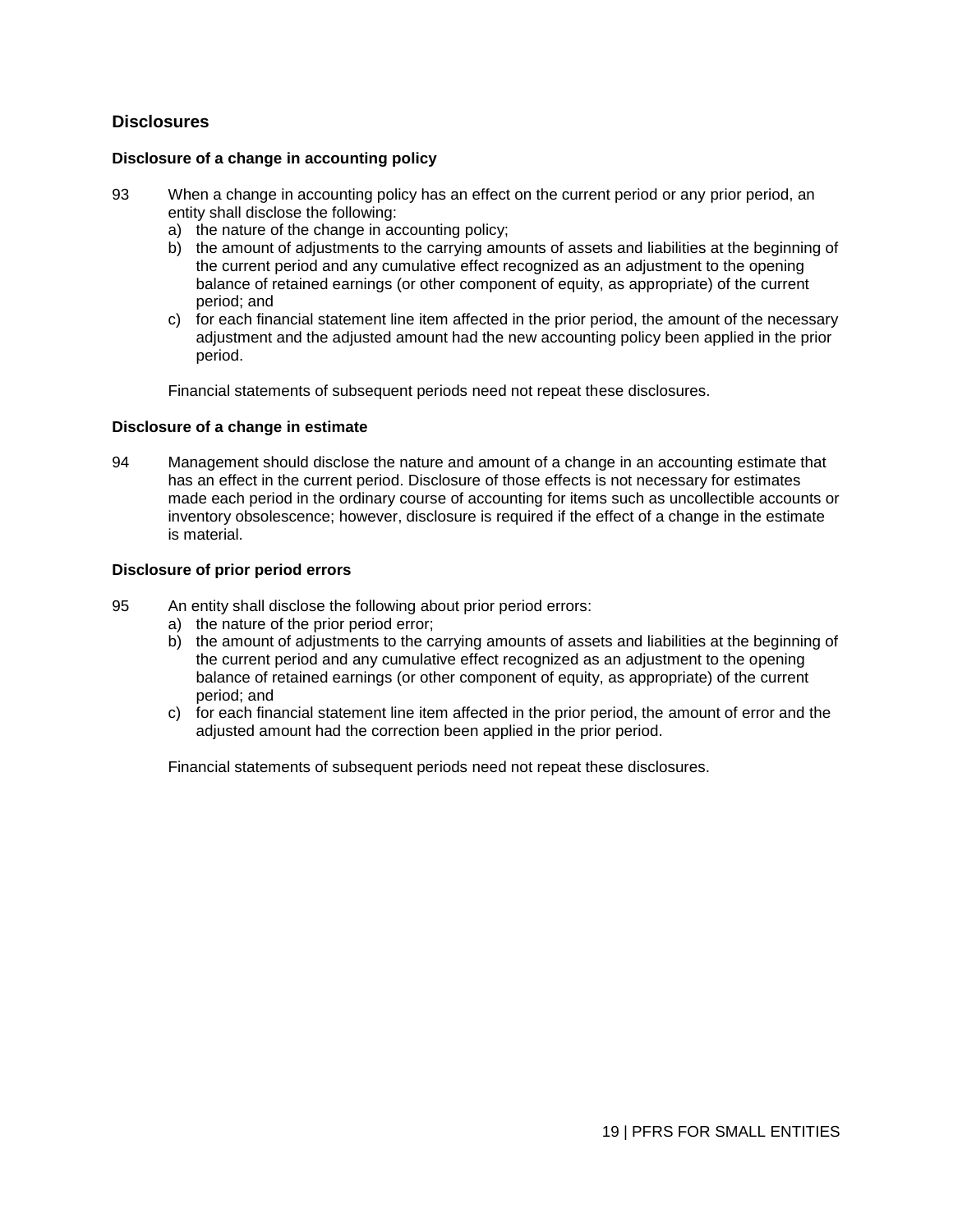## <span id="page-19-0"></span>**Section 6 - Basic Financial Instruments**

## **Scope**

- 96 A financial instrument is a contract that gives rise to a financial asset of one entity and a financial liability or equity instrument of another entity.
- 97 An entity shall account for the following financial instruments in this Section.
	- a) cash;
	- b) the following receivables and payables provided they meet the requirements in paragraph 99:
		- i) bank deposits;
		- ii) trade receivables and payables;
		- iii) loans receivable and payable;
		- iv) notes receivable and payable; and
	- c) investments in non-convertible preference shares and non-puttable ordinary shares. Nonputtable shares in an entity are shares that cannot be sold back to the entity at the option of the holder.
- 98 Entities with financial instruments other than those listed in paragraph 97 are accounted for under Section 7 - Other financial instruments.
- 99 A financial instrument that is a debt instrument, receivable or payable, shall be accounted for in accordance with this Section if it satisfies all of the conditions in (a)–(d) below:
	- a) Returns to the holder are
		- i) a fixed amount;
		- ii) a fixed rate of return over the life of the instrument;
		- iii) a variable return that, throughout the life of the instrument, is equal to a single referenced quoted or observable interest rate (such as LIBOR); or
		- iv) some combination of such fixed rate and variable rates (such as LIBOR plus 200 basis points), provided that both the fixed and variable rates are positive.
	- b) There is no contractual provision that could, by its terms, result in the holder losing the principal amount or any interest attributable to the current period or prior periods. The fact that a debt instrument is subordinated to other debt instruments is not an example of such a contractual provision.
	- c) Contractual provisions that permit the debtor to prepay a debt instrument or permit the creditor to require the debtor to repay the debt before maturity are not contingent on future events.
	- d) There are no conditional returns or repayment provisions except for the variable rate return described in (a) and prepayment provisions described in (c).
- 100 The following financial instruments are not accounted for in accordance with this section and are covered by other sections of this Framework:
	- a) financial instruments that meet the definition of an entity's own equity covered by Section 17 Equity;
	- b) leases covered by Section 15 Leases. However, the derecognition requirements in paragraphs 117 - 119 apply to lease payables recognized by a lessee; and
	- c) employers' rights and obligations under employee benefit plans covered by Section 22 Employee Benefits.

## **Initial recognition of financial assets and liabilities**

101 An entity shall recognize a financial asset or a financial liability only when the entity becomes a party to the contractual provisions of the instrument.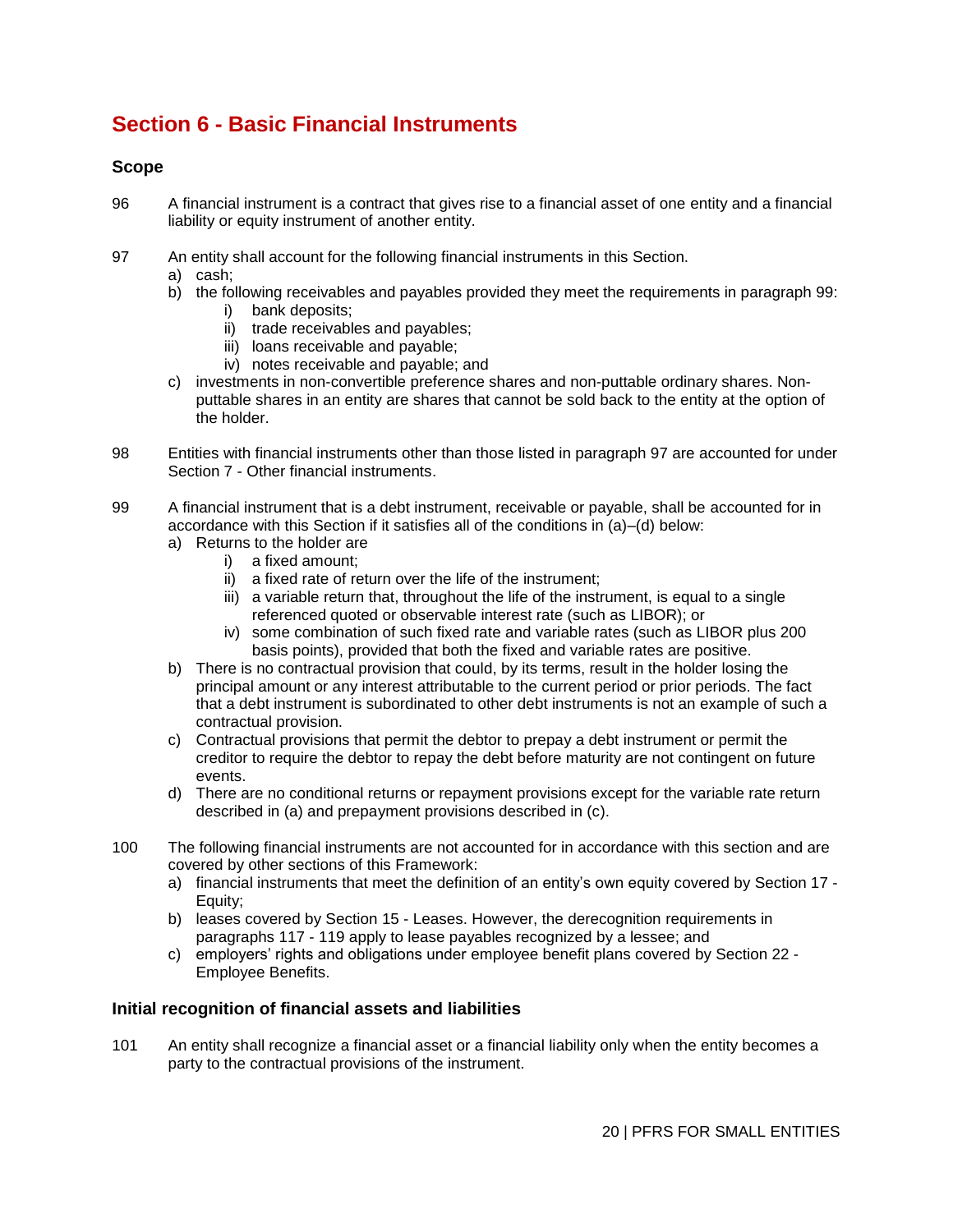#### **Initial measurement**

102 When a financial asset or financial liability is recognized initially, an entity shall measure it at the transaction price (including transaction costs) unless the arrangement constitutes, in effect, a financing transaction. A financing transaction may take place in connection with the sale of goods or services, for example, if payment is deferred beyond normal business terms or is financed at a rate of interest that is not a market rate. If the arrangement constitutes a financing transaction, the entity shall measure the financial asset or financial liability at the present value of the future payments discounted at a market rate of interest for a similar debt instrument.

Example - financial assets:

- a) For a long-term loan made to another entity, a receivable is recognized at the present value of cash receivable (including interest payments and repayment of principal) from that entity.
- b) For goods sold to a customer on short-term credit, a receivable is recognized at the undiscounted amount of cash receivable from that entity, which is normally the invoice price.
- c) For an item sold to a customer on two-year interest-free credit, a receivable is recognized at the current cash sale price for that item. If the current cash sale price is not known, it may be estimated as the present value of the cash receivable discounted using the prevailing market rate(s) of interest for a similar receivable.
- d) For a cash purchase of another entity's ordinary shares, the investment is recognized at the amount of cash paid to acquire the shares.

Example - financial liabilities:

- a) For a long-term loan received from a bank, a payable is recognized initially at the present value of cash payable to the bank (for example, including interest payments and repayment of principal).
- b) For goods purchased from a supplier on short-term credit, a payable is recognized at the undiscounted amount owed to the supplier, which is normally the invoice price.

#### **Subsequent measurement**

- 103 At the end of each reporting period, an entity shall measure financial instruments as follows, without any deduction for transaction costs the entity may incur on sale or other disposal:
	- a) Debt instruments that meet the conditions in paragraph 99 shall be measured at amortized cost using the effective interest method (see paragraphs 104 - 109). Cash and debt instruments that are classified as current assets or current liabilities shall be measured at the undiscounted amount of the cash or other consideration expected to be paid or received (i.e., net of impairment) unless the arrangement constitutes, in effect, a financing transaction (see paragraph 102). If the arrangement constitutes a financing transaction, the entity shall measure the debt instrument at the present value of the future payments discounted at a market rate of interest for a similar debt instrument. Paragraphs 110 - 115 provide guidance on impairment or uncollectibility.
	- b) Investments in shares shall be carried at cost less impairment, unless the investment in shares are traded in an active market, which shall be measured at the lower of cost or fair value, with changes in fair value recognized in profit or loss. For shares traded in an active market, the best evidence of fair value is the quoted price for those shares in that active market.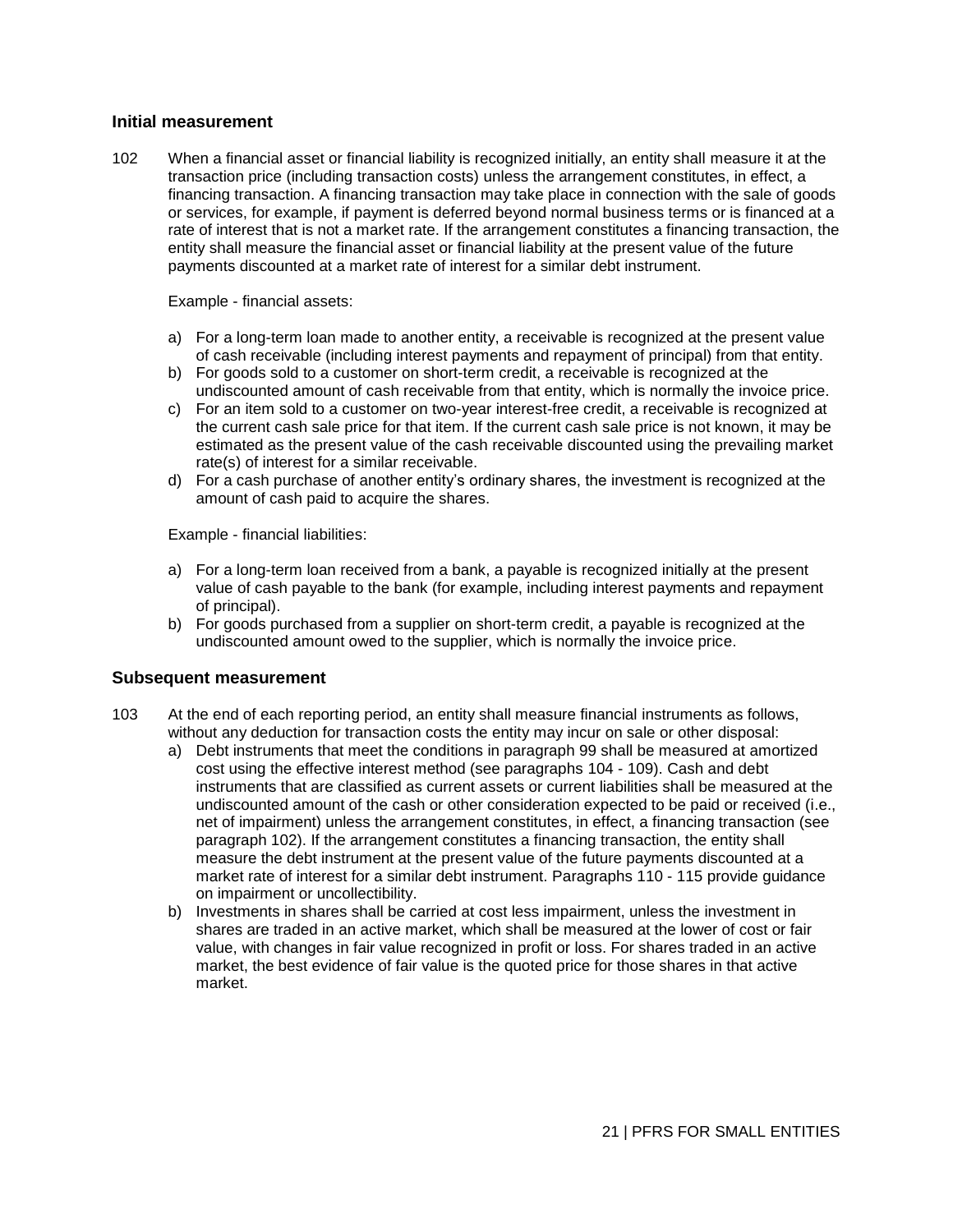## **Amortized cost and effective interest method**

- 104 The amortized cost of a financial asset or financial liability at each reporting date is the net of the following amounts:
	- a) the amount at which the financial asset or financial liability is measured at initial recognition;
	- b) minus any repayments of the principal;
	- c) plus or minus the cumulative amortization using the effective interest method of any difference between the amount at initial recognition and the maturity amount; and
	- d) minus, in the case of a financial asset, any reduction (directly or through the use of an allowance account) for impairment or uncollectibility.

Financial assets and financial liabilities that have no stated interest rate and are classified as current assets or current liabilities are initially measured at an undiscounted amount in accordance with paragraph 103(a). Therefore, (c) above does not apply to them.

- 105 The effective interest method is a method of calculating the amortized cost of a financial asset or a financial liability (or a group of financial assets or financial liabilities) and of allocating the interest income or interest expense over the relevant period. The effective interest rate is the rate that exactly discounts estimated future cash payments or receipts through the expected life of the financial instrument or, when appropriate, a shorter period, to the carrying amount of the financial asset or financial liability. The effective interest rate is determined on the basis of the carrying amount of the financial asset or liability at initial recognition. Under the effective interest method:
	- a) the amortized cost of a financial asset (liability) is the present value of future cash receipts (payments) discounted at the effective interest rate; and
	- b) the interest expense (income) in a period equals the carrying amount of the financial liability (asset) at the beginning of a period multiplied by the effective interest rate for the period.
- 106 When calculating the effective interest rate, an entity shall estimate cash flows considering all contractual terms of the financial instrument (for example, prepayment and other options) and known credit losses that have been incurred, but it shall not consider possible future credit losses not yet incurred.
- 107 When calculating the effective interest rate, an entity shall amortize any related fees, finance charges paid or received, and transaction costs over the expected life of the instrument, except as follows. The entity shall use a shorter period if that is the period to which the fees, finance charges paid or received, or transaction costs relate. This will be the case when the variable to which the fees, finance charges paid or received, and transaction costs is repriced to market rates before the expected maturity of the instrument. In such a case, the appropriate amortization period is the period to the next such repricing date.
- 108 For variable rate financial assets and variable rate financial liabilities, periodic re-estimation of cash flows to reflect changes in market rates of interest alters the effective interest rate. If a variable rate financial asset or variable rate financial liability is recognized initially at an amount equal to the principal receivable or payable at maturity, re-estimating the future interest payments normally has no significant effect on the carrying amount of the asset or liability.
- 109 If an entity revises its estimates of payments or receipts, the entity shall adjust the carrying amount of the financial asset or financial liability (or group of financial instruments) to reflect actual and revised estimated cash flows. The entity shall recalculate the carrying amount by computing the present value of estimated future cash flows at the financial instrument's original effective interest rate. The entity shall recognize the adjustment as income or expense in profit or loss at the date of the revision.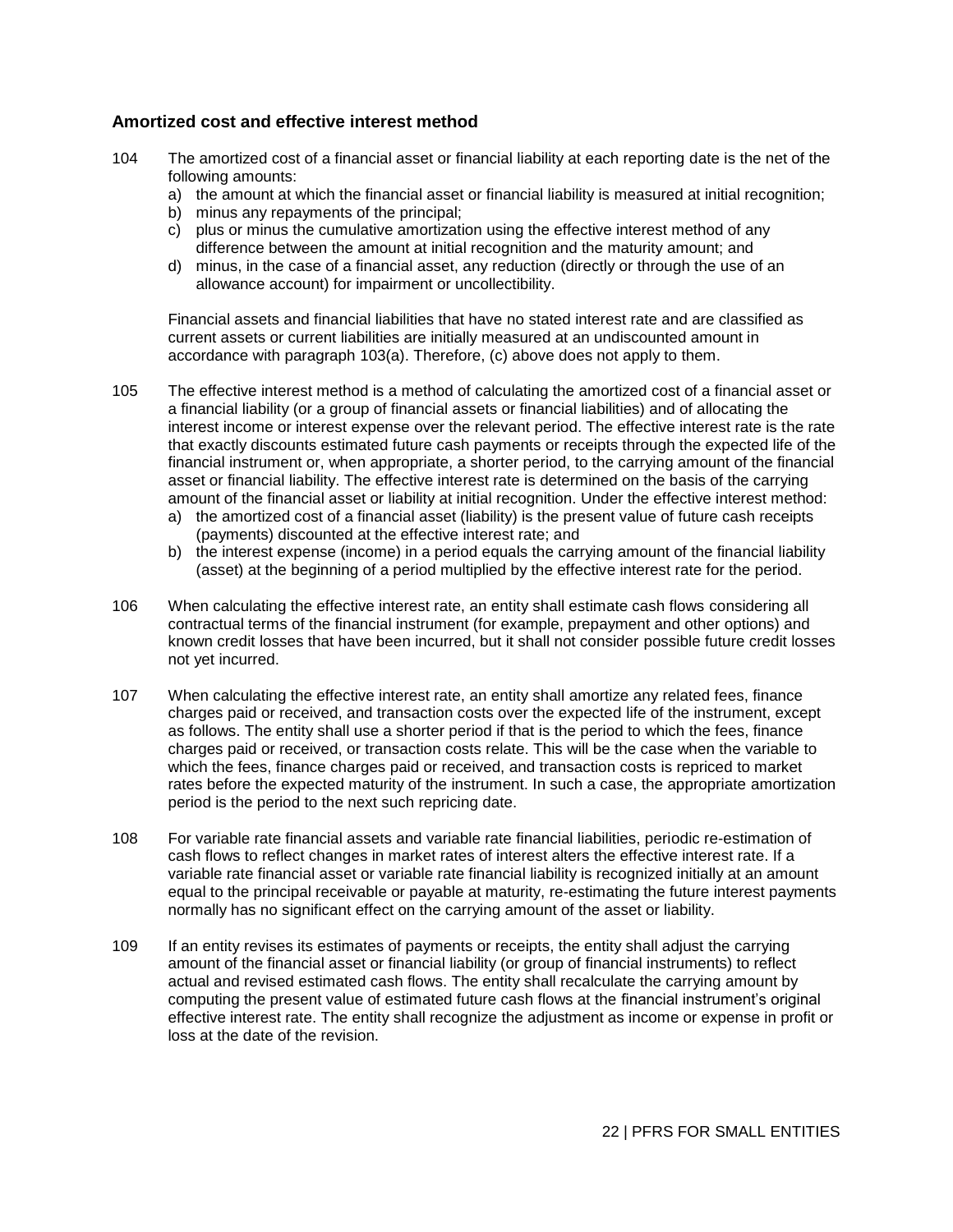## **Impairment of financial assets measured at cost or amortized cost**

#### **Recognition**

- 110 At the end of each reporting period, an entity shall assess whether there is objective evidence of impairment of any financial assets that are measured at cost or amortized cost. If there is objective evidence of impairment, the entity shall recognize an impairment loss in profit or loss immediately.
- 111 Objective evidence that a financial asset or group of assets is impaired includes observable data that come to the attention of the entity about the following loss events:
	- a) a breach of contract by the debtor, such as a default or delinquency in interest or principal payments;
	- b) the entity, for economic or legal reasons relating to the debtor's financial difficulty, granting to the debtor a concession that the entity would not otherwise consider; or
	- c) significant financial difficulty of the debtor or the issuer or it has become probable that the debtor or the issuer will enter bankruptcy or other financial reorganization.
- 112 Other factors may also be evidence of impairment, including significant changes with an adverse effect that have taken place in the technological, market, economic or legal environment in which the debtor or the issuer operates.
- 113 An entity shall assess financial assets that are individually significant for impairment separately. An entity shall assess other financial assets for impairment either individually or grouped on the basis of similar credit risk characteristics.

#### **Measurement**

114 For financial assets measured at amortized cost, impairment loss is the difference between the asset's carrying amount and the present value of estimated cash flows discounted at the asset's original effective interest rate. If such a financial asset has a variable interest rate, the discount rate for measuring any impairment loss is the current effective interest rate determined under the contract. For a financial asset measured at cost less impairment, impairment loss is the difference between the asset's carrying amount and the best estimate (which will necessarily be an approximation) of the amount (which might be zero) that the entity would receive for the asset if it were to be sold at the reporting date.

#### **Reversal**

115 If, in a subsequent period, the amount of an impairment loss decreases and the decrease can be related objectively to an event occurring after the impairment was recognized (such as an improvement in the debtor's credit rating), the entity shall reverse the previously recognized impairment loss either directly or by adjusting an allowance account. The reversal shall not result in a carrying amount of the financial asset (net of any allowance account) that exceeds what the carrying amount would have been had the impairment not previously been recognized. The entity shall recognize the amount of the reversal in profit or loss immediately.

#### **Derecognition of a financial asset**

- 116 An entity shall derecognize a financial asset when:
	- a) the contractual rights to the cash flows from the financial asset expire or are settled; or
	- b) the entity transfers to another party substantially all of the risks and rewards of ownership of the financial asset.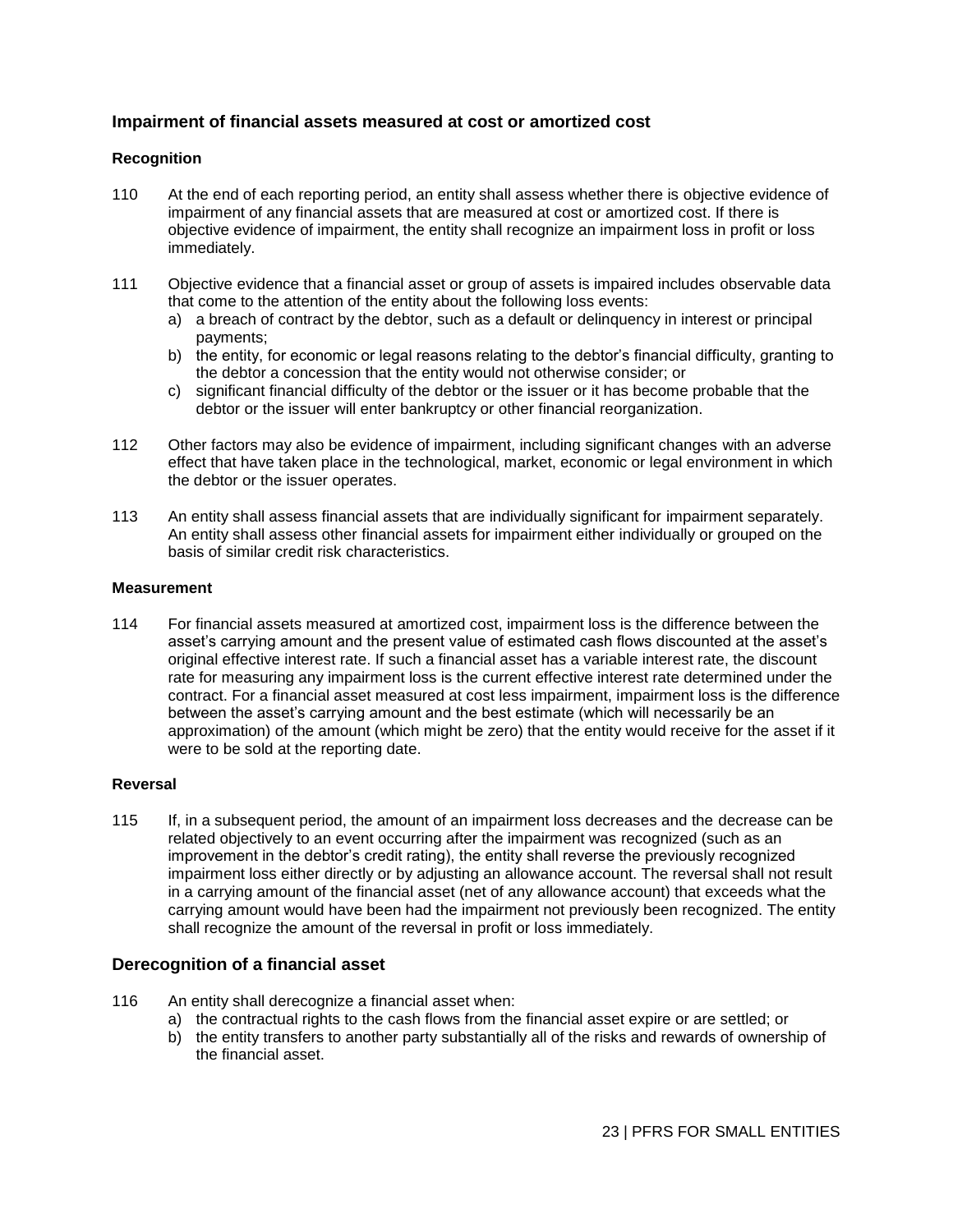## **Derecognition of a financial liability**

- 117 An entity shall derecognize a financial liability (or a part of a financial liability) only when it is extinguished - i.e., when the obligation specified in the contract is discharged, is cancelled or has expired.
- 118 If an existing borrower and lender exchange financial instruments with substantially different terms, the entities shall account for the transaction as an extinguishment of the original financial liability and the recognition of a new financial liability. Similarly, an entity shall account for a substantial modification of the terms of an existing financial liability or a part of it (whether or not attributable to the financial difficulty of the debtor) as an extinguishment of the original financial liability and the recognition of a new financial liability.
- 119 The entity shall recognize in profit or loss any difference between the carrying amount of the financial liability (or part of a financial liability) extinguished or transferred to another party and the consideration paid, including any non-cash assets transferred or liabilities assumed.

## **Disclosures**

#### **Disclosure of accounting policies for financial instruments**

120 In accordance with paragraph 60, an entity shall disclose, in the summary of significant accounting policies, the measurement basis (or bases) used for financial instruments and the other accounting policies used for financial instruments that are relevant to an understanding of the financial statements.

#### **Statement of financial position - categories of financial assets and financial liabilities**

- 121 An entity shall disclose the carrying amounts of each of the following categories of financial assets and financial liabilities at the reporting date, in total, either in the statement of financial position or in the notes:
	- a) financial assets measured at cost/amortized cost;
	- b) financial liabilities measured at cost/amortized cost;
	- c) investments in shares carried at cost; and
	- d) investments in shares carried at the lower of cost or fair value.
- 122 An entity shall disclose information that enables users of its financial statements to evaluate the significance of financial instruments for its financial position and performance. For example, for long-term debt such information would normally include the terms and conditions of the debt instrument (such as interest rate, maturity, repayment schedule, and restrictions that the debt instrument imposes on the entity).
- 123 For investments in shares, the entity shall disclose the basis for determining the fair value.

#### **Defaults and breaches on loans payable**

- 124 For loans payable recognized at the reporting date for which there is a breach of terms or default of principal, interest, sinking fund, or redemption terms that has not been remedied by the reporting date, an entity shall disclose the following:
	- a) details of that breach or default;
	- b) the carrying amount of the related loans payable at the reporting date; and
	- c) whether the breach or default was remedied, or the terms of the loans payable were renegotiated, before the financial statements were authorized for issue.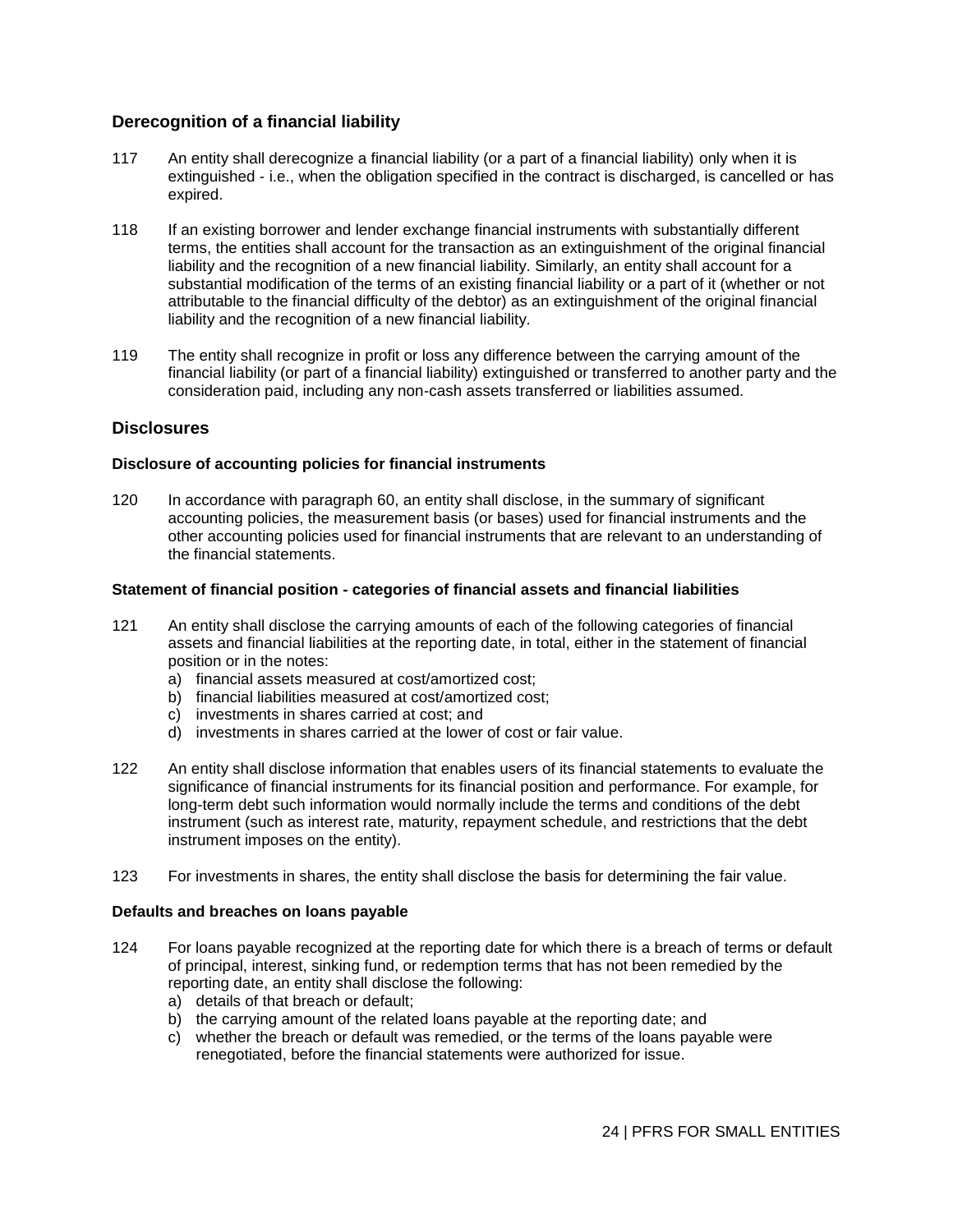#### **Items of income, expense, gains or losses from financial instruments**

- 125 An entity shall disclose the following items of income, expense, gains or losses:
	- a) income, expense, gains or losses, including changes in the fair value, recognized on:
		- i) investments in shares carried at the lower of cost or fair value;
		- ii) financial assets measured at cost/amortized cost; and
		- iii) financial liabilities measured at cost/amortized cost.
	- b) total interest income and total interest expense (calculated using the effective interest method) for financial assets or financial liabilities measured at cost/amortized cost; and
	- c) the amount of any impairment loss for each class of financial assets.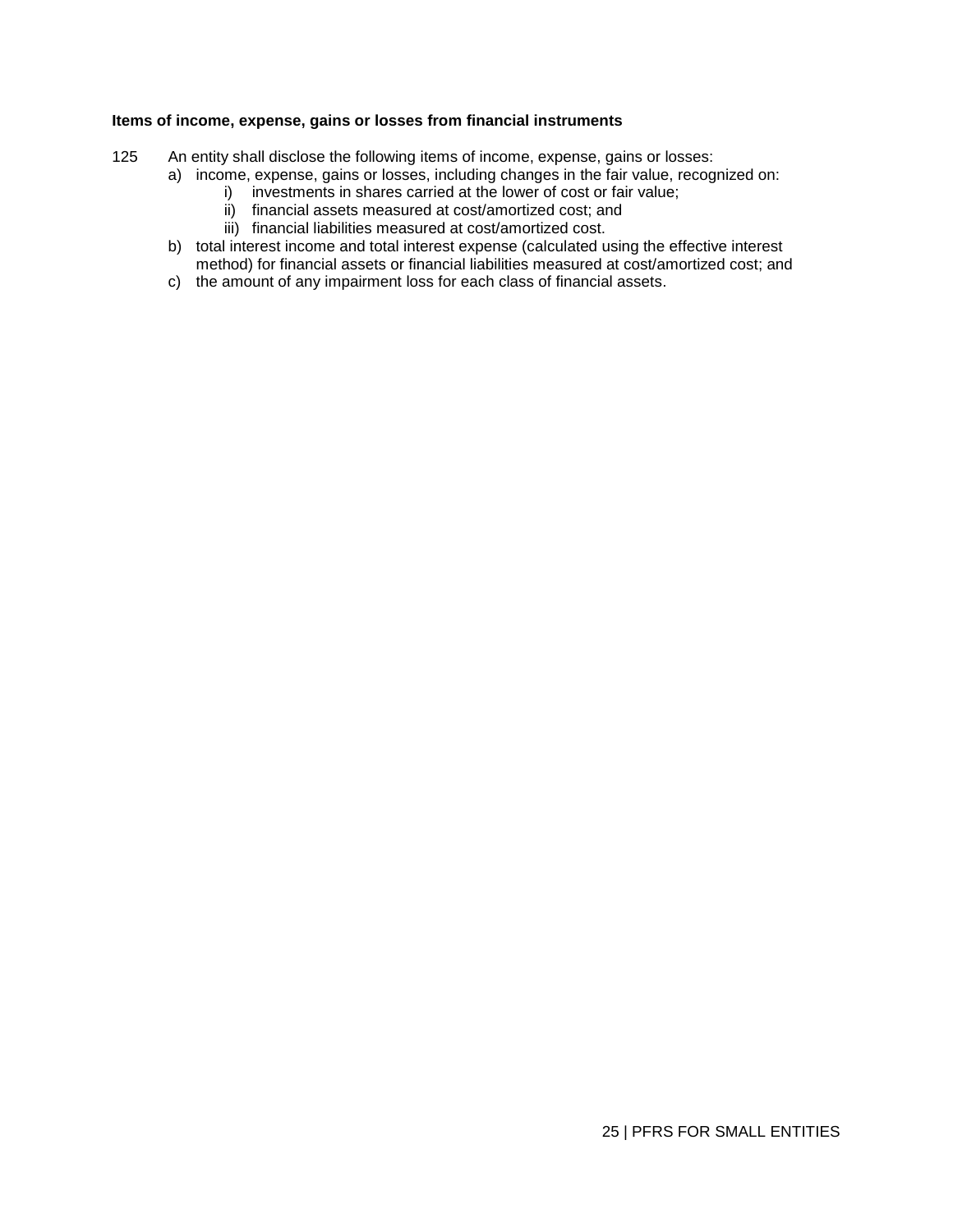## <span id="page-25-0"></span>**Section 7 - Other Financial Instruments**

126 Section 6 - Basic Financial Instruments and Section 7 - Other financial instruments together deal with recognizing, derecognizing, measuring, and disclosing financial instruments (financial assets and financial liabilities). Section 6 applies to basic financial instruments and is relevant to all entities. Section 7 applies to other, more complex financial instruments and transactions. If an entity enters into only basic financial instrument transactions then Section 7 is not applicable. However, even entities with only basic financial instruments shall consider the scope of Section 7 to ensure they are exempt.

## **Scope**

- 127 This section applies to all financial instruments except the following:
	- (a) those covered by Section 6 Basic Financial Instruments.
	- (b) interests in subsidiaries (see Section 4 Subsidiaries), associates (see Section 9 Investments in Associates) and joint ventures (see Section 10 - Joint Arrangements).
	- (c) employers' rights and obligations under employee benefit plans (see Section 22 Employee Benefits).
	- (d) rights under insurance contracts unless the insurance contract could result in a loss to either party as a result of contractual terms that are unrelated to:
		- (i) changes in the insured risk;
		- (ii) changes in foreign exchange rates; or
		- (iii) a default by one of the counterparties.
	- (e) financial instruments that meet the definition of an entity's own equity (see Section 17 Equity and Section 20 - Share-based payment).
	- (f) contracts for contingent consideration in a business combination (see Section 14 Business Combinations and Goodwill). This exemption applies only to the acquirer.
- 128 Most contracts to buy or sell a non-financial item such as a commodity, inventory, or property, plant and equipment are excluded from this section because they are not financial instruments. However, this section applies to all contracts that impose risks on the buyer or seller that are not typical of contracts to buy or sell tangible assets. For example, this section applies to contracts that could result in a loss to the buyer or seller as a result of contractual terms that are unrelated to changes in the price of the non-financial item, changes in foreign exchange rates, or a default by one of the counterparties.
- 129 In addition to the contracts described in paragraph 128, this section applies to contracts to buy or sell non-financial items if the contract can be settled net in cash or another financial instrument, or by exchanging financial instruments as if the contracts were financial instruments, with the following exception: contracts that were entered into and continue to be held for the purpose of the receipt or delivery of a non-financial item in accordance with the entity's expected purchase, sale or usage requirements are not financial instruments for the purposes of this section.

## **Initial recognition of financial assets and liabilities**

130 An entity shall recognize a financial asset or a financial liability only when the entity becomes a party to the contractual provisions of the instrument.

#### **Initial measurement**

131 When a financial asset or financial liability is recognized initially, an entity shall measure it at its fair value, which is normally the transaction price.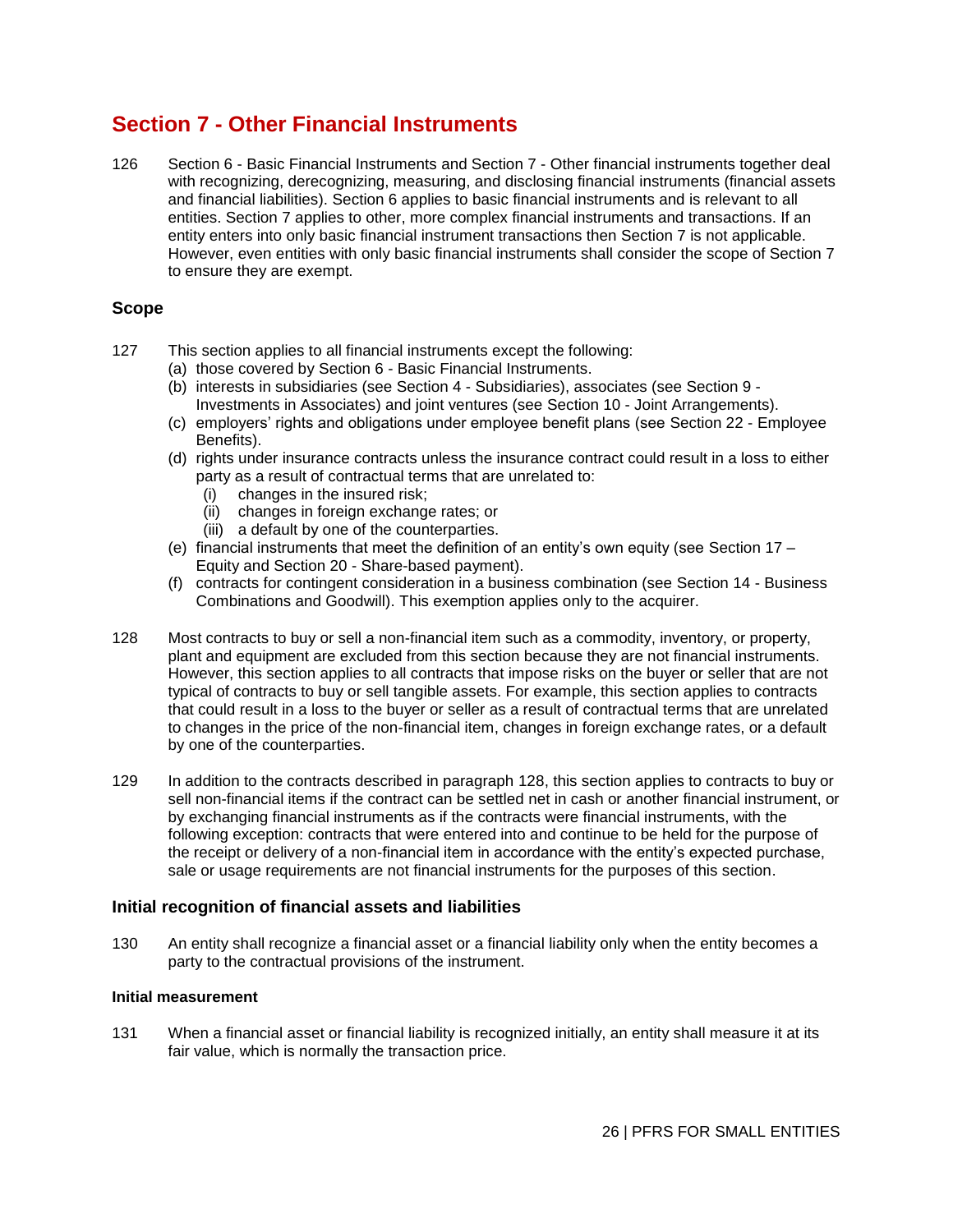#### **Subsequent measurement**

- 132 At the end of each reporting period, an entity shall measure all financial instruments within the scope of this section at fair value and recognize changes in fair value in profit or loss, except as follows: equity instruments that are not publicly traded and whose fair value cannot otherwise be measured reliably, and contracts linked to such instruments that, if exercised, will result in delivery of such instruments, shall be measured at cost less impairment.
- 133 An entity shall not include transaction costs in the initial measurement of financial assets and liabilities that will be measured subsequently at fair value through profit or loss. If payment for an asset is deferred or is financed at a rate of interest that is not a market rate, the entity shall initially measure the asset at the present value of the future payments discounted at a market rate of interest.
- 134 If a reliable measure of fair value is no longer available for an equity instrument that is not publicly traded but is measured at fair value through profit or loss, its fair value at the last date the instrument was reliably measurable is treated as the cost of the instrument. The entity shall measure the instrument at this cost amount less impairment until a reliable measure of fair value becomes available.

#### **Fair value**

- 135 An entity shall apply the guidance on fair value in paragraphs 11 14 to fair value measurements in accordance with this section.
- 136 The fair value of a financial liability that is due on demand is not less than the amount payable on demand, discounted from the first date that the amount could be required to be paid.

#### **Impairment of financial instruments measured at cost**

137 An entity shall apply the guidance on impairment of a financial instrument measured at cost in paragraphs 110 - 113 to financial instruments measured at cost less impairment in accordance with this section.

#### **Derecognition of a financial asset or financial liability**

138 An entity shall apply the derecognition requirements in paragraphs 116 - 119 to financial assets and financial liabilities to which this section applies.

#### **Hedge accounting**

- 139 If specified criteria are met, an entity may designate a hedging relationship between a hedging instrument and a hedged item in such a way as to qualify for hedge accounting. Hedge accounting permits the gain or loss on the hedging instrument and on the hedged item to be recognized in profit or loss at the same time.
- 140 To qualify for hedge accounting, an entity shall comply with all of the following conditions:
	- (a) the entity designates and documents the hedging relationship so that the risk being hedged, the hedged item and the hedging instrument are clearly identified and the risk in the hedged item is the risk being hedged with the hedging instrument.
	- (b) the hedged risk is one of the risks specified in paragraph 141.
	- (c) the hedging instrument is as specified in paragraph 142.
	- (d) the entity expects the hedging instrument to be highly effective in offsetting the designated hedged risk. The effectiveness of a hedge is the degree to which changes in the fair value or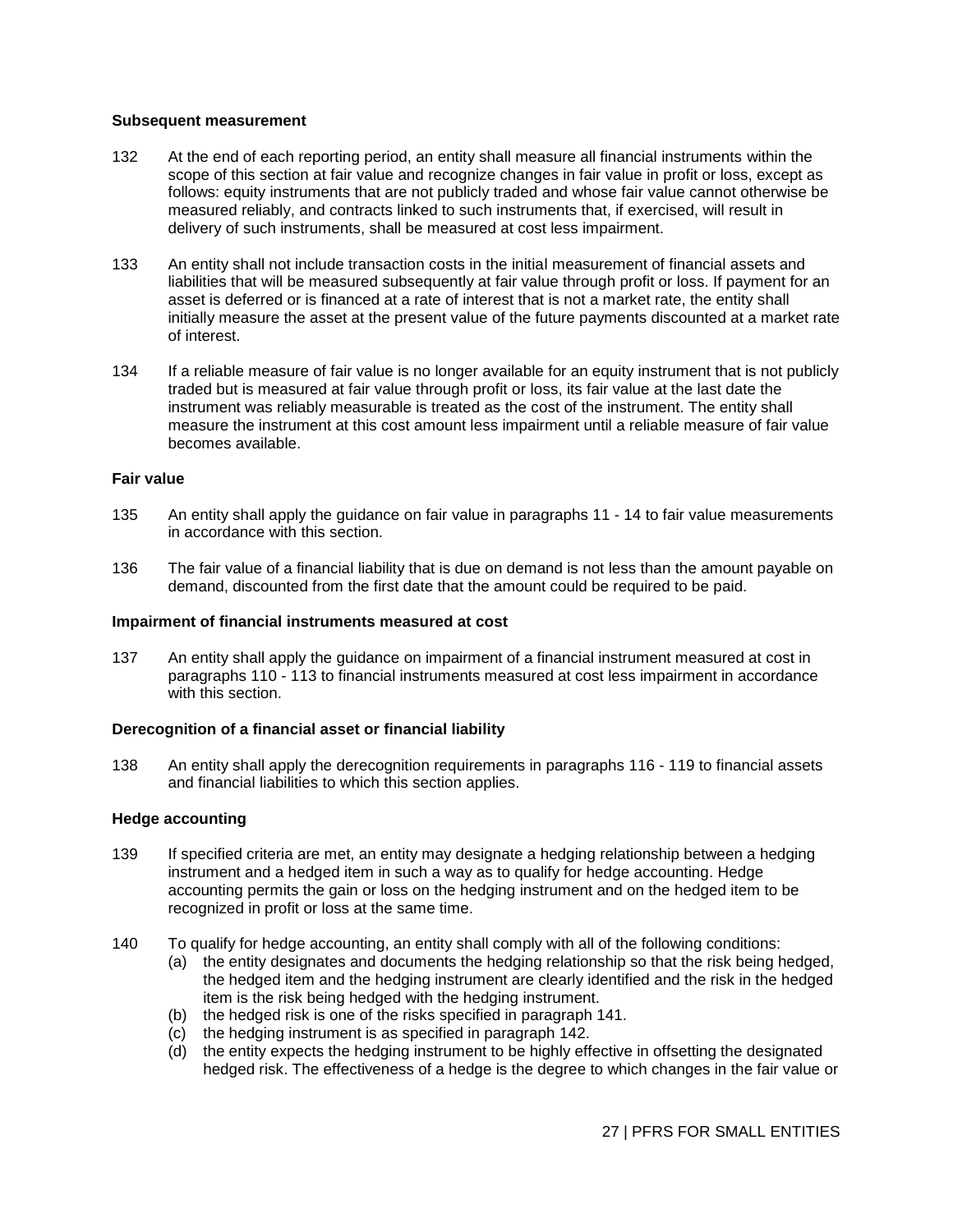cash flows of the hedged item that are attributable to the hedged risk are offset by changes in the fair value or cash flows of the hedging instrument.

- 141 This Framework permits hedge accounting only for the following risks:
	- (a) interest rate risk of a debt instrument measured at amortized cost;
	- (b) foreign exchange or interest rate risk in a firm commitment or a highly probable forecast transaction; and
	- (c) price risk of a commodity that it holds or in a firm commitment or highly probable forecast transaction to purchase or sell a commodity.

Foreign exchange risk of a debt instrument measured at amortized cost is not in the list above because hedge accounting would not have any significant effect on the financial statements. Basic accounts, notes and loans receivable and payable are normally measured at amortized cost. This would include payables denominated in a foreign currency. Paragraph 433 requires any change in the carrying amount of the payable because of a change in the exchange rate to be recognized in profit or loss. Therefore, both the change in fair value of the hedging instrument (the cross-currency swap) and the change in the carrying amount of the payable relating to the change in the exchange rate would be recognized in profit or loss and should offset each other except to the extent of the difference between the spot rate (at which the liability is measured) and the forward rate (at which the swap is measured).

- 142 This Framework permits hedge accounting only if the hedging instrument has all of following terms and conditions:
	- (a) it is an interest rate swap, a foreign currency swap, a foreign currency forward exchange contract or a commodity forward exchange contract that is expected to be highly effective in offsetting a risk identified in paragraph 141 that is designated as the hedged risk.
	- (b) it involves a party external to the reporting entity (i.e., external to the group, segment or individual entity being reported on).
	- (c) its notional amount is equal to the designated amount of the principal or notional amount of the hedged item.
	- (d) it has a specified maturity date not later than
		- (i) the maturity of the financial instrument being hedged;
		- (ii) the expected settlement of the commodity purchase or sale commitment; or
		- (iii) the occurrence of the highly probable forecast foreign currency or commodity transaction being hedged.
	- (e) it has no prepayment, early termination or extension features.

## **Hedge of fixed interest rate risk of a recognized financial instrument or commodity price risk of a commodity held**

- 143 If the conditions in paragraph 140 are met and the hedged risk is the exposure to a fixed interest rate risk of a debt instrument measured at amortized cost or the commodity price risk of a commodity that it holds, the entity shall:
	- (a) recognize the hedging instrument as an asset or liability and the change in the fair value of the hedging instrument in profit or loss; and
	- (b) recognize the change in the fair value of the hedged item related to the hedged risk in profit or loss and as an adjustment to the carrying amount of the hedged item.
- 144 If the hedged risk is the fixed interest rate risk of a debt instrument measured at amortized cost, the entity shall recognize the periodic net cash settlements on the interest rate swap that is the hedging instrument in profit or loss in the period in which the net settlements accrue.
- 145 The entity shall discontinue the hedge accounting specified in paragraph 143 if: (a) the hedging instrument expires or is sold or terminated;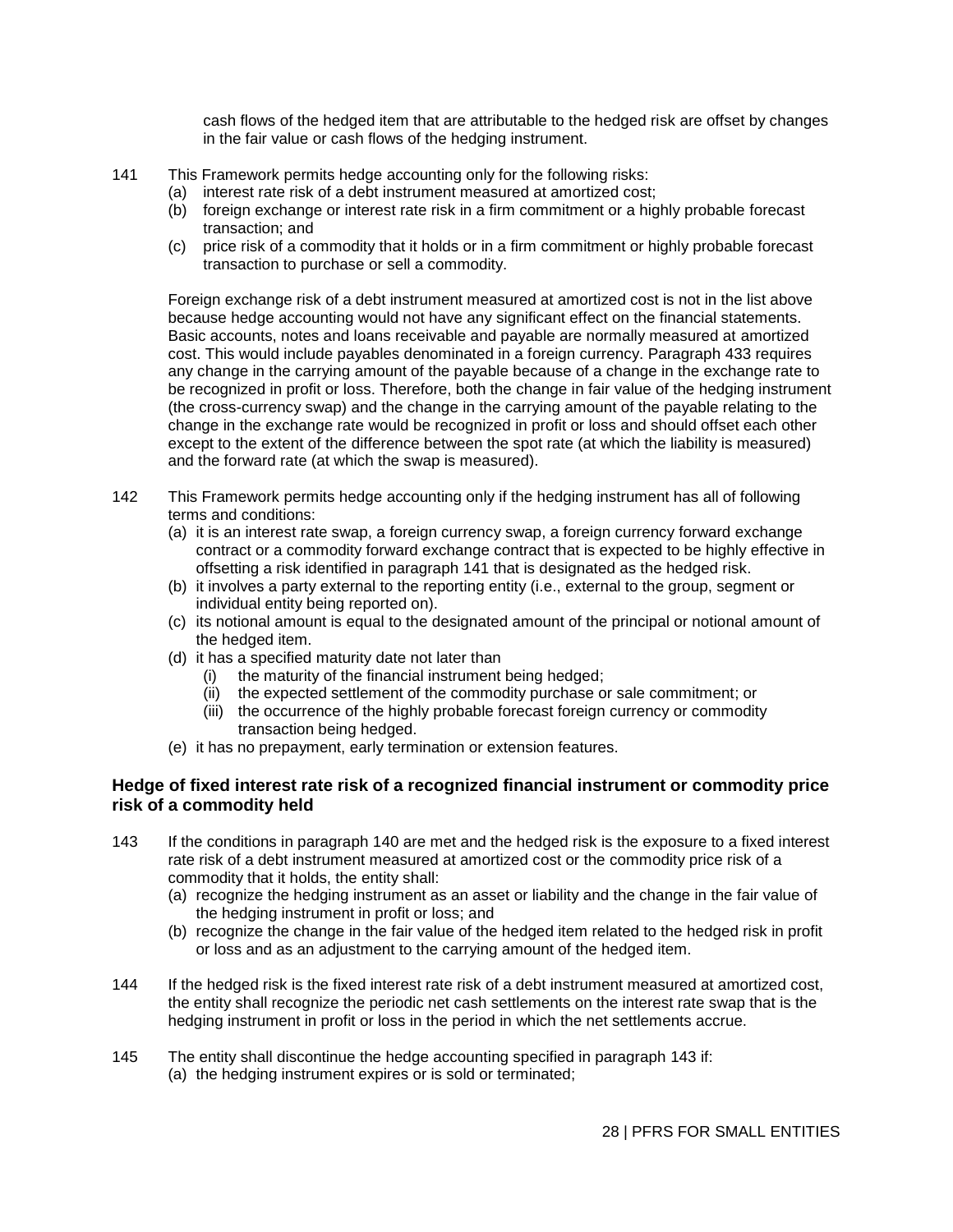- (b) the hedge no longer meets the conditions for hedge accounting specified in paragraph 140; or
- (c) the entity revokes the designation.
- 146 If hedge accounting is discontinued and the hedged item is an asset or liability carried at amortized cost that has not been derecognized, any gains or losses recognized as adjustments to the carrying amount of the hedged item are amortized into profit or loss using the effective interest method over the remaining life of the hedged item.

## **Hedge of variable interest rate risk of a recognized financial instrument, foreign exchange risk or commodity price risk in a firm commitment or highly probable forecast transaction**

- 147 If the conditions in paragraph 140 are met and the hedged risk is
	- (a) the variable interest rate risk in a debt instrument measured at amortized cost;
	- (b) the foreign exchange risk in a firm commitment or a highly probable forecast transaction; or
	- (c) the commodity price risk in a firm commitment or highly probable forecast transaction, the entity shall recognize a hedging reserve (an equity account) the portion of the change in the fair value of the hedging instrument that was effective in offsetting the change in the fair value or expected cash flows of the hedged item. The entity shall recognize in profit or loss in each period any excess (in absolute amount) of the cumulative change in the fair value of the hedging instrument over the cumulative change in the fair value of the expected cash flows of the hedged item since inception of the hedge (sometimes called hedge ineffectiveness). The hedging gain or loss recognized in hedging reserve shall be reclassified to profit or loss when the hedged item is recognized in profit or loss or when the hedging relationship ends.
- 148 If the hedged risk is the variable interest rate risk in a debt instrument measured at amortized cost, the entity shall subsequently recognize in profit or loss the periodic net cash settlements from the interest rate swap that is the hedging instrument in the period in which the net settlements accrue.
- 149 The entity shall discontinue the hedge accounting specified in paragraph 147 if:
	- (a) the hedging instrument expires or is sold or terminated;
	- (b) the hedge no longer meets the criteria for hedge accounting in paragraph 140;
	- (c) in a hedge of a forecast transaction, the forecast transaction is no longer highly probable; or
	- $\overrightarrow{d}$  the entity revokes the designation. If the forecast transaction is no longer expected to take place or if the hedged debt instrument measured at amortized cost is derecognized, any gain or loss on the hedging instrument that was recognized in hedging reserve shall be reclassified from hedging reserve to profit or loss.

#### **Disclosures**

- 150 An entity applying this section shall make all of the disclosures required in Section 6 incorporating in those disclosures financial instruments that are within the scope of this section as well as those within the scope of Section 6. In addition, if the entity uses hedge accounting, it shall make the additional disclosures in paragraphs 151 - 153.
- 151 An entity shall disclose the following separately for hedges of each of the three types of risks described in paragraph 141:
	- (a) a description of the hedge.
	- (b) a description of the financial instruments designated as hedging instruments and their fair values at the reporting date.
	- (c) the nature of the risks being hedged, including a description of the hedged item.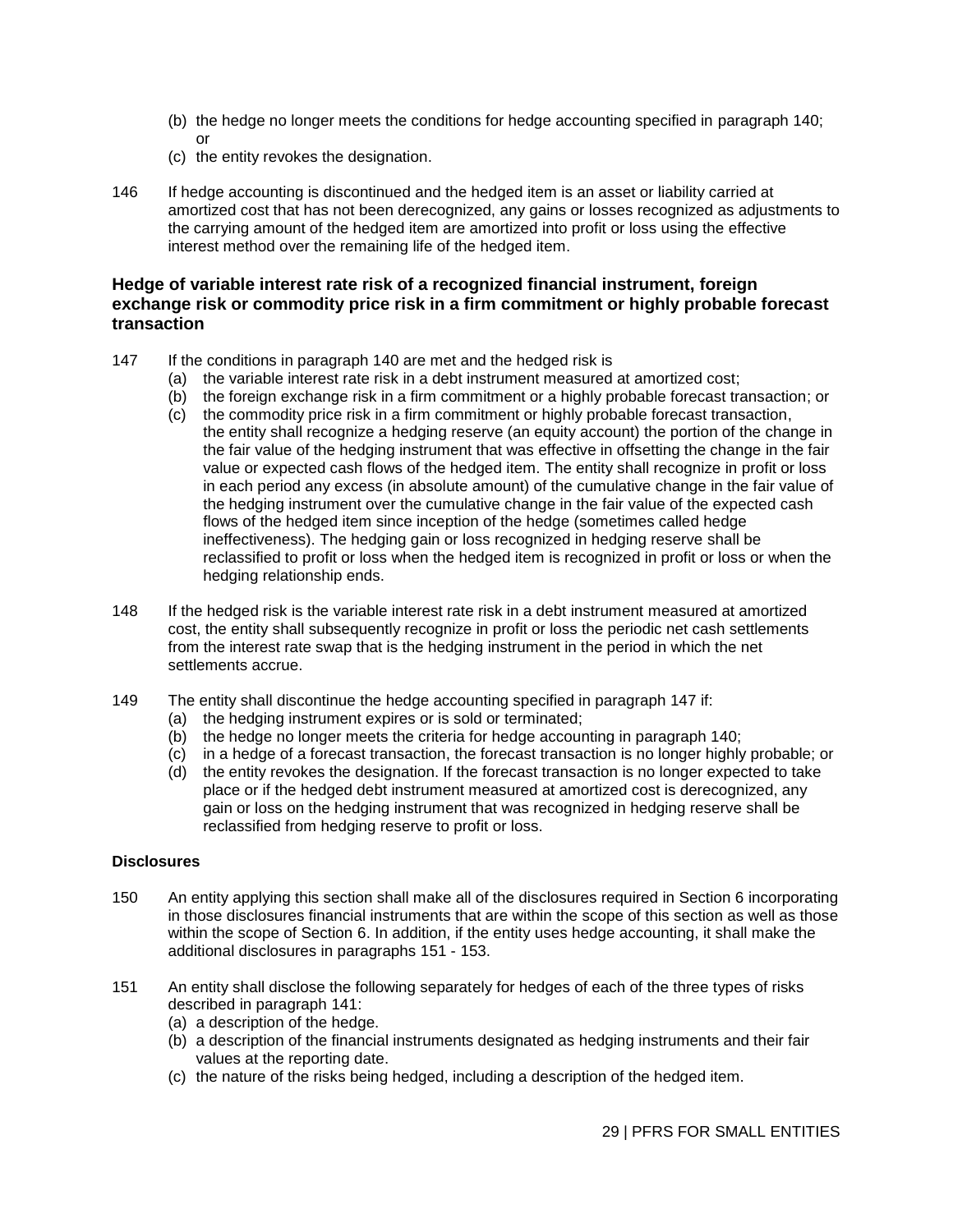- 152 If an entity uses hedge accounting for a hedge of fixed interest rate risk or commodity price risk of a commodity held (paragraphs 143 - 146) it shall disclose the following:
	- (a) the amount of the change in fair value of the hedging instrument recognized in profit or loss.
	- (b) the amount of the change in fair value of the hedged item recognized in profit or loss.
- 153 If an entity uses hedge accounting for a hedge of variable interest rate risk, foreign exchange risk, or commodity price risk in a firm commitment or highly probable forecast transaction (paragraphs 147 - 149) it shall disclose the following:
	- (a) the periods when the cash flows are expected to occur and when they are expected to affect profit or loss.
	- (b) a description of any forecast transaction for which hedge accounting had previously been used, but which is no longer expected to occur.
	- (c) the amount of the change in fair value of the hedging instrument that was recognized in hedging reserve during the period (paragraph 147).
	- (d) the amount that was reclassified from hedging reserve to profit or loss for the period (paragraphs 147 and 149).
	- (e) the amount of any excess of the cumulative change in the fair value of the hedging instrument over the cumulative change in the fair value of the expected cash flows that was recognized in profit or loss for the period (paragraph 147).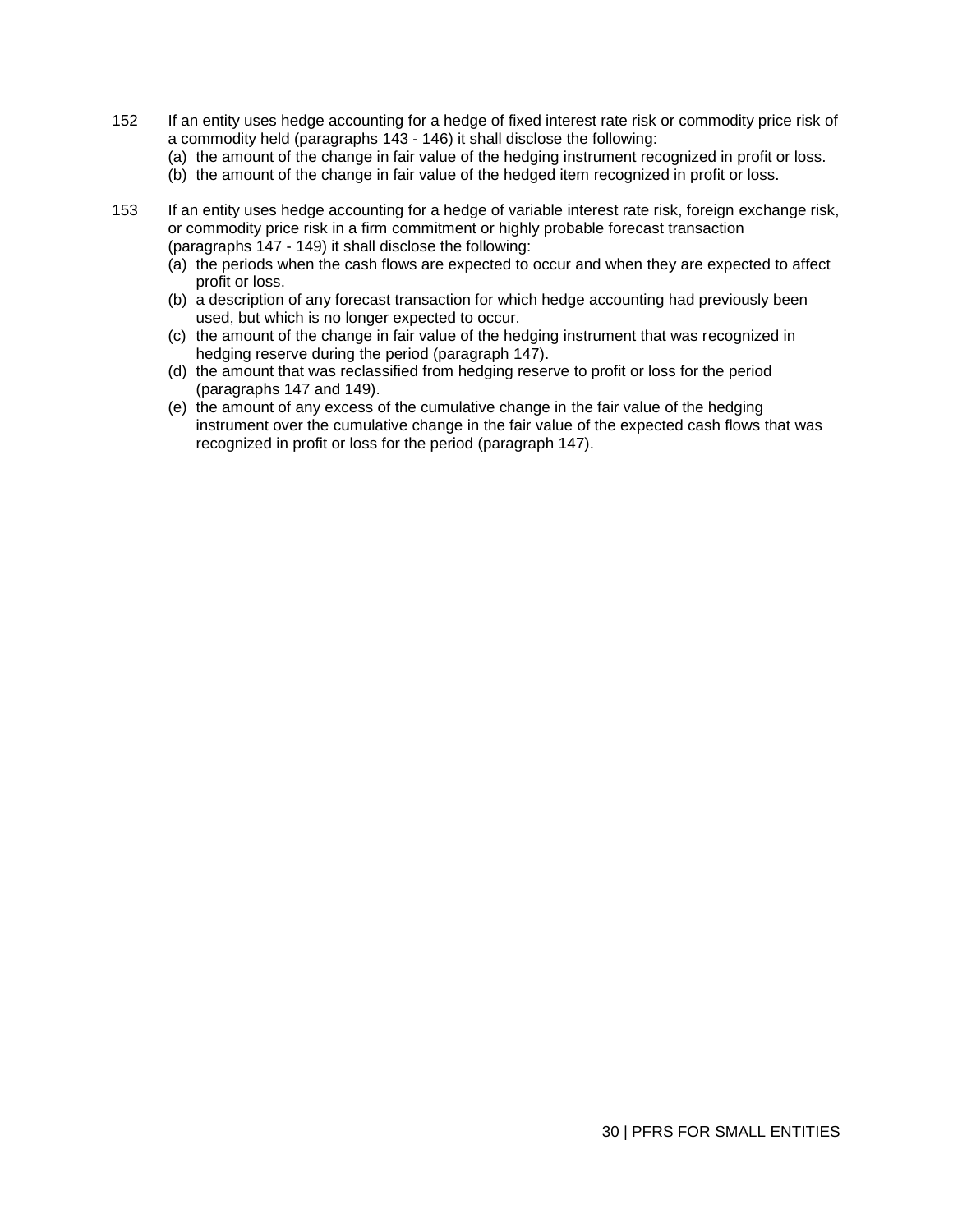## <span id="page-30-0"></span>**Section 8 - Inventories**

### **Scope**

- 154 Inventories are assets:
	- a) held for sale in the ordinary course of business;
	- b) in the process of production for such sale; or
	- c) in the form of materials or supplies to be consumed in the production process or in the rendering of services.
- 155 This Section does not apply to:
	- a) work in progress arising under construction contracts, including directly related service contracts (see Section 18 - Revenue); and
	- b) financial instruments (see Section 6 Basic Financial Instruments, and Section 7 Other Financial Instruments).

#### **Measurement of inventories**

156 An entity shall measure inventories at the lower of cost or market value. Section 21 - Impairment of Assets covers impairment requirements for inventories.

### **Cost of inventories**

157 An entity shall include in the cost of inventories all costs of purchase, costs of conversion and other costs incurred in bringing the inventories to their present location and condition.

#### **Costs of purchase**

- 158 The costs of purchase of inventories comprise the purchase price, import duties and other taxes (other than those subsequently recoverable by the entity from the taxing authorities), and transport, handling and other costs directly attributable to the acquisition of finished goods, materials and services. Trade discounts, rebates and other similar items are deducted in determining the costs of purchase.
- 159 An entity may purchase inventories on deferred settlement terms. In some cases, the arrangement effectively contains an unstated financing element, for example, a difference between the purchase price for normal credit terms and the deferred settlement amount. In these cases, the difference is recognized as interest expense over the period of the financing and is not added to the cost of the inventories.

#### **Costs of conversion**

160 The costs of conversion of inventories include costs directly related to the units of production, such as direct labor. They also include a systematic allocation of fixed and variable production overheads that are incurred in converting materials into finished goods. Fixed production overheads are those indirect costs of production that remain relatively constant regardless of the volume of production, such as depreciation and maintenance of factory buildings and equipment, and the cost of factory management and administration. Variable production overheads are those indirect costs of production that vary directly, or nearly directly, with the volume of production, such as indirect materials and indirect labor.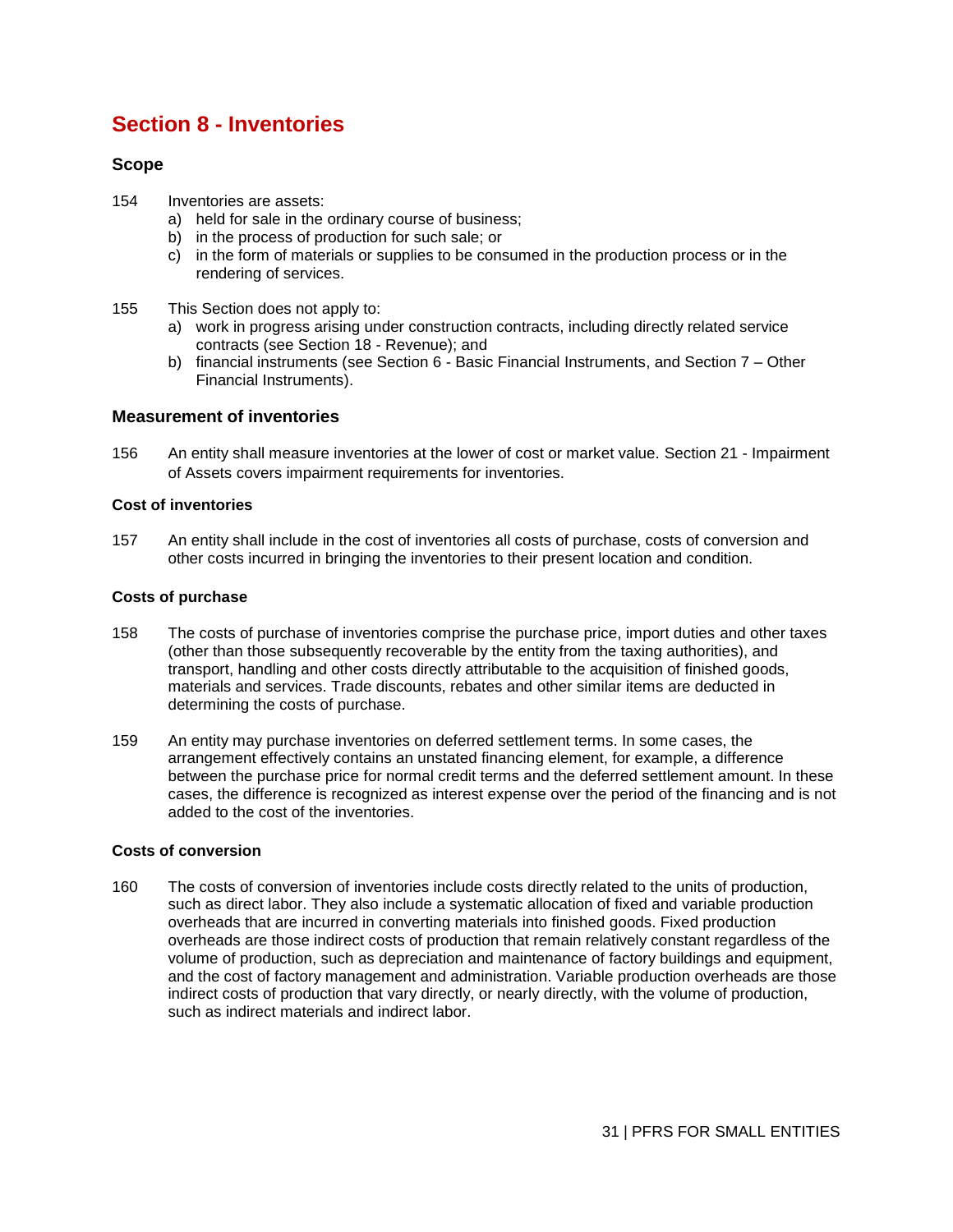#### **Allocation of production overheads**

161 An entity shall allocate fixed production overheads to the costs of conversion on the basis of the normal capacity of the production facilities. Normal capacity is the production expected to be achieved on average over a number of periods or seasons under normal circumstances, taking into account the loss of capacity resulting from planned maintenance. The actual level of production may be used if it approximates normal capacity. The amount of fixed overhead allocated to each unit of production is not increased as a consequence of low production or idle plant. Unallocated overheads are recognized as an expense in the period in which they are incurred. In periods of abnormally high production, the amount of fixed overhead allocated to each unit of production is decreased so that inventories are not measured above cost. Variable production overheads are allocated to each unit of production on the basis of the actual use of the production facilities.

#### **Joint products and by-products**

162 A production process may result in more than one product being produced simultaneously. This is the case, for example, when joint products are produced or when there is a main product and a by-product. When the costs of raw materials or conversion of each product are not separately identifiable, an entity shall allocate them between the products on a rational and consistent basis. The allocation may be based, for example, on the relative sales value of each product either at the stage in the production process when the products become separately identifiable, or at the completion of production. Most by-products, by their nature, are immaterial. When this is the case, the entity shall measure them at selling price less costs to complete and sell and deduct this amount from the cost of the main product. As a result, the carrying amount of the main product is not materially different from its cost.

#### **Other costs included in inventories**

163 An entity shall include other costs in the cost of inventories only to the extent that they are incurred in bringing the inventories to their present location and condition.

#### **Costs excluded from inventories**

- 164 Examples of costs excluded from the cost of inventories and recognized as expenses in the period in which they are incurred are:
	- a) abnormal amounts of wasted materials, labor or other production costs;
	- b) storage costs, unless those costs are necessary during the production process before a further production stage;
	- c) administrative overheads that do not contribute to bringing inventories to their present location and condition; and
	- d) selling costs.

#### **Cost of inventories of a service provider**

165 To the extent that service providers have inventories, they measure them at the costs of their production. These costs consist primarily of the labor and other costs of personnel directly engaged in providing the service, including supervisory personnel, and attributable overheads. Labor and other costs relating to sales and general administrative personnel are not included but are recognized as expenses in the period in which they are incurred. The cost of inventories of a service provider does not include profit margins or non-attributable overheads that are often factored into prices charged by service providers.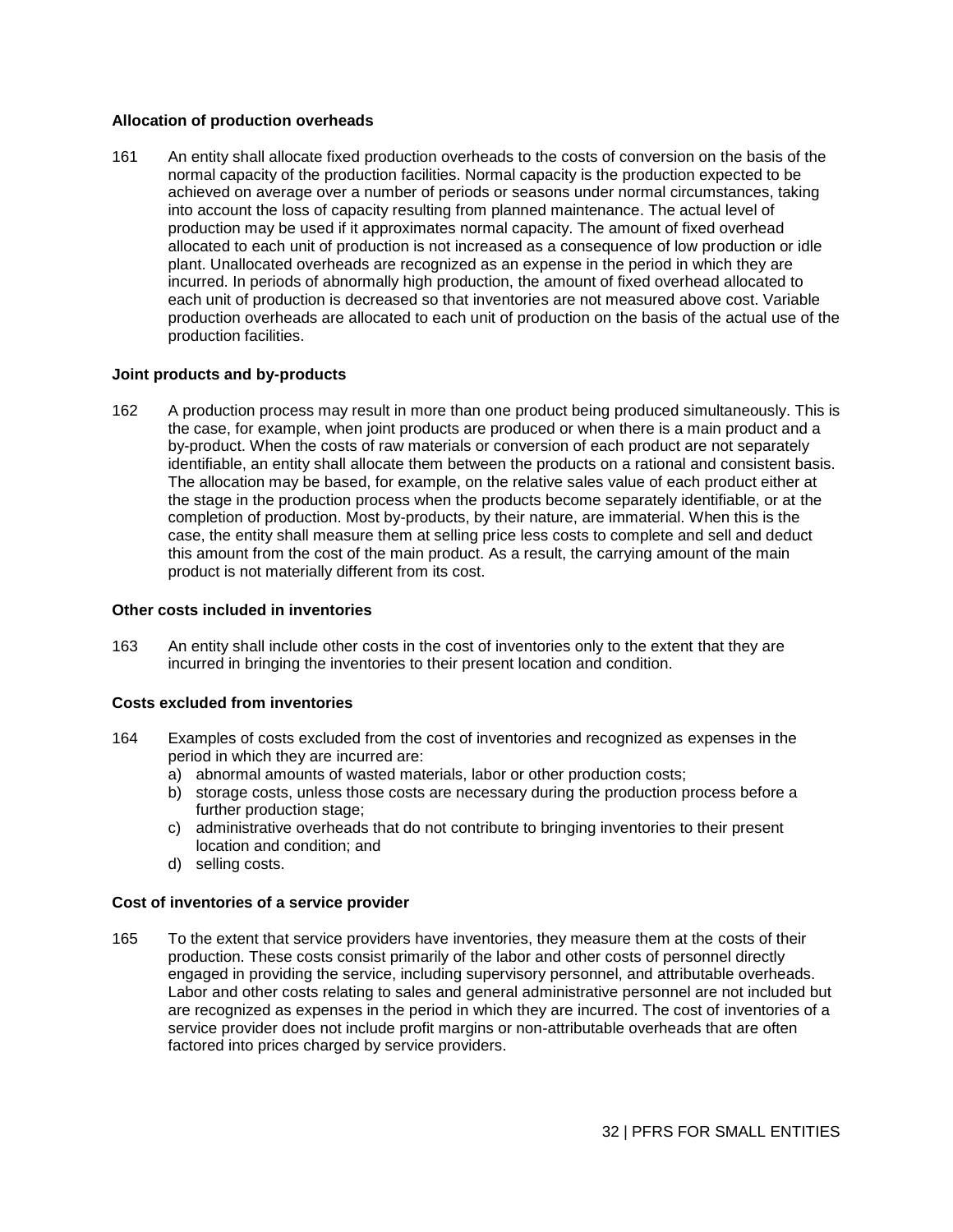#### **Techniques for measuring cost, such as standard costing, retail method and most recent purchase price**

166 An entity may use techniques such as the standard cost method, the retail method or most recent purchase price for measuring the cost of inventories if the result approximates cost. Standard costs take into account normal levels of materials and supplies, labor, efficiency and capacity utilization. They are regularly reviewed and, if necessary, revised in the light of current conditions. The retail method measures cost by reducing the sales value of the inventory by the appropriate percentage gross margin.

#### **Cost formulas**

- 167 An entity shall measure the cost of inventories of items that are not ordinarily interchangeable and goods or services produced and segregated for specific projects by using specific identification of their individual costs.
- 168 An entity shall measure the cost of inventories, other than those dealt with in paragraph 167, by using the first-in, first-out (FIFO) or weighted average cost formula. An entity shall use the same cost formula for all inventories having a similar nature and use to the entity. For inventories with a different nature or use, different cost formulas may be justified. The last-in, first-out method (LIFO) is not permitted.

#### **Recognition as an expense**

- 169 When inventories are sold, the entity shall recognize the carrying amount of those inventories as an expense (often referred to as cost of goods sold) in the period in which the related revenue is recognized.
- 170 Some inventories may be allocated to other asset accounts, for example, inventory used as a component of self-constructed property, plant or equipment. Inventories allocated to another asset in this way are accounted for subsequently in accordance with the section of this Framework relevant to that type of asset.

## **Disclosures**

- 171 An entity shall disclose the following:
	- a) the accounting policies adopted in measuring inventories, including the cost formula used;
	- b) the total carrying amount of inventories and the carrying amount in classifications appropriate to the entity;
	- c) the amount of inventories recognized as an expense during the period;
	- d) impairment losses recognized or reversed in profit or loss in accordance with Section 21 Impairment of Assets; and
	- e) the total carrying amount of inventories pledged as security for liabilities.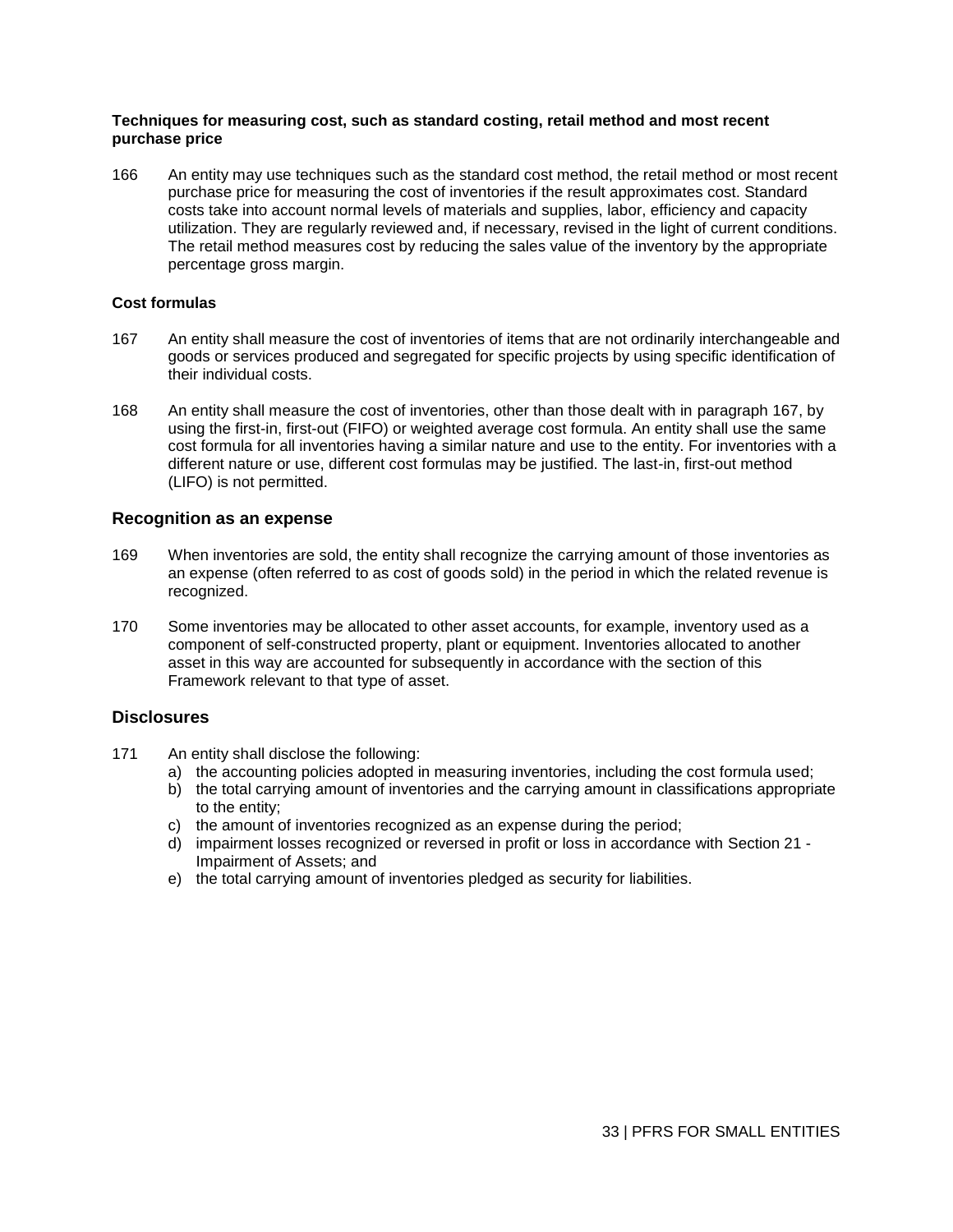## <span id="page-33-0"></span>**Section 9 - Investments in Associates**

## **Scope**

- 172 This section applies to accounting for associates in the following financial statements:
	- a) consolidated financial statements and financial statements of investors where investments in subsidiaries are equity-accounted (see paragraph 63); and
	- b) financial statements of an investor that is not a parent but that has an investment in one or more associates.

In the separate financial statements, an investor in an associate is covered by the same accounting policy election for investments in subsidiaries presented in paragraph 76.

## **Associates defined**

- 173 An associate is an entity, including an unincorporated entity such as a partnership, over which the investor has significant influence and that is neither a subsidiary nor an interest in a joint venture.
- 174 Significant influence is the power to participate in the financial and operating policy decisions of the associate but is not control or joint control over those policies.
	- a) If an investor holds, directly or indirectly (e.g., through subsidiaries), 20 per cent or more of the voting power of the associate, it is presumed that the investor has significant influence, unless it can be clearly demonstrated that this is not the case.
	- b) Conversely, if the investor holds, directly or indirectly (e.g., through subsidiaries), less than 20 per cent of the voting power of the associate, it is presumed that the investor does not have significant influence, unless such influence can be clearly demonstrated.
	- c) A substantial or majority ownership by another investor does not preclude an investor from having significant influence.

## **Measurement - accounting policy election**

- 175 An investor shall account for all of its investments in associates using one of the following:
	- a) at cost less impairment; or
	- b) the equity method.

## **Cost model**

- 176 An investor shall measure its investments in associates at cost less any accumulated impairment losses.
- 177 The investor shall recognize dividends and other distributions received from the investment as income without regard to whether the distributions are from accumulated profits of the associate arising before or after the date of acquisition.

## **Equity method**

- 178 Under the equity method of accounting, an equity investment is initially recognized at the transaction price (including transaction costs) and is subsequently adjusted to reflect the investor's share of the profit or loss of the associate.
	- a) *Distributions and other adjustments to carrying amount*. Distributions received from the associate reduce the carrying amount of the investment.
	- b) *Potential voting rights*. Although potential voting rights are considered in deciding whether significant influence exists, an investor shall measure its share of profit or loss of the associate and its share of changes in the associate's equity on the basis of present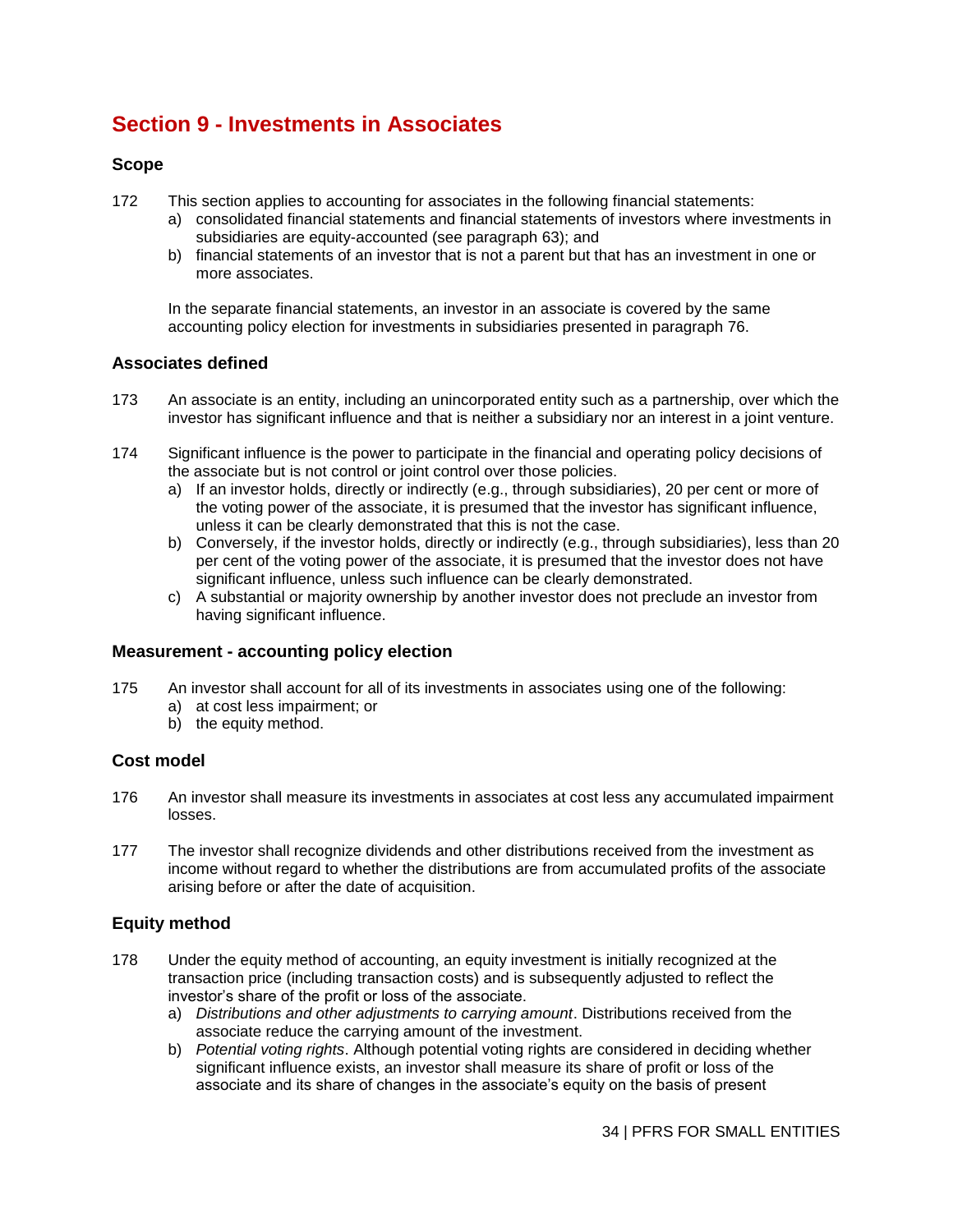ownership interests. Those measurements shall not reflect the possible exercise or conversion of potential voting rights.

- c) *Implicit goodwill and fair value adjustments*. On acquisition of the investment in an associate, an investor shall account for any difference (whether positive or negative) between the cost of acquisition and the investor's share of the fair values of the net identifiable assets of the associate in accordance with paragraphs 285 - 287. An investor shall adjust its share of the associate's profits or losses after acquisition to account for additional depreciation or amortization of the associate's depreciable or amortizable assets (including goodwill) on the basis of the excess of their fair values over their carrying amounts at the time the investment was acquired.
- d) *Impairment*. If there is an indication that an investment in an associate may be impaired, an investor shall test the entire carrying amount of the investment for impairment in accordance with Section 21 - Impairment of Assets as a single asset. Any goodwill included as part of the carrying amount of the investment in the associate is not tested separately for impairment but, rather, as part of the test for impairment of the investment as a whole.
- e) *Investor's transactions with associates*. If an associate is accounted for using the equity method, the investor shall eliminate unrealized profits and losses resulting from upstream (associate to investor) and downstream (investor to associate) transactions to the extent of the investor's interest in the associate. Unrealized losses on such transactions may provide evidence of an impairment of the asset transferred.
- f) *Date of associate's financial statements*. In applying the equity method, the investor shall use the financial statements of the associate as of the same date as the financial statements of the investor unless it is impracticable to do so. If it is impracticable, the investor shall use the most recent available financial statements of the associate, with adjustments made for the effects of any significant transactions or events occurring between the accounting period ends.
- g) *Associate's accounting policies.* If the associate uses accounting policies that differ from those of the investor, the investor shall adjust the associate's financial statements to reflect the investor's accounting policies for the purpose of applying the equity method unless it is impracticable to do so.
- h) *Losses in excess of investment*. If an investor's share of losses of an associate equals or exceeds the carrying amount of its investment in the associate, the investor shall discontinue recognizing its share of further losses. After the investor's interest is reduced to zero, the investor shall recognize additional losses by a provision (see Section 16 - Provisions and Contingencies) only to the extent that the investor has incurred legal or constructive obligations or has made payments on behalf of the associate. If the associate subsequently reports profits, the investor shall resume recognizing its share of those profits only after its share of the profits equals the share of losses not recognized.
- i) *Discontinuing the equity method*. An investor shall cease using the equity method from the date that significant influence ceases.
	- i) If the associate becomes a subsidiary or joint venture, the investor shall remeasure its previously held equity interest to fair value and recognize the resulting gain or loss, if any, in profit or loss.
	- ii) If an investor loses significant influence over an associate as a result of a full or partial disposal, it shall derecognize that associate and recognize in profit or loss the difference between, on the one hand, the sum of the proceeds received plus the fair value of any retained interest and, on the other hand, the carrying amount of the investment in the associate at the date significant influence is lost. Thereafter, the investor shall account for any retained interest using Section 6 - Basic Financial Instruments.
	- iii) If an investor loses significant influence for reasons other than a partial disposal of its investment, the investor shall regard the carrying amount of the investment at that date as a new cost basis and shall account for the investment using Section 6 - Basic Financial Instruments.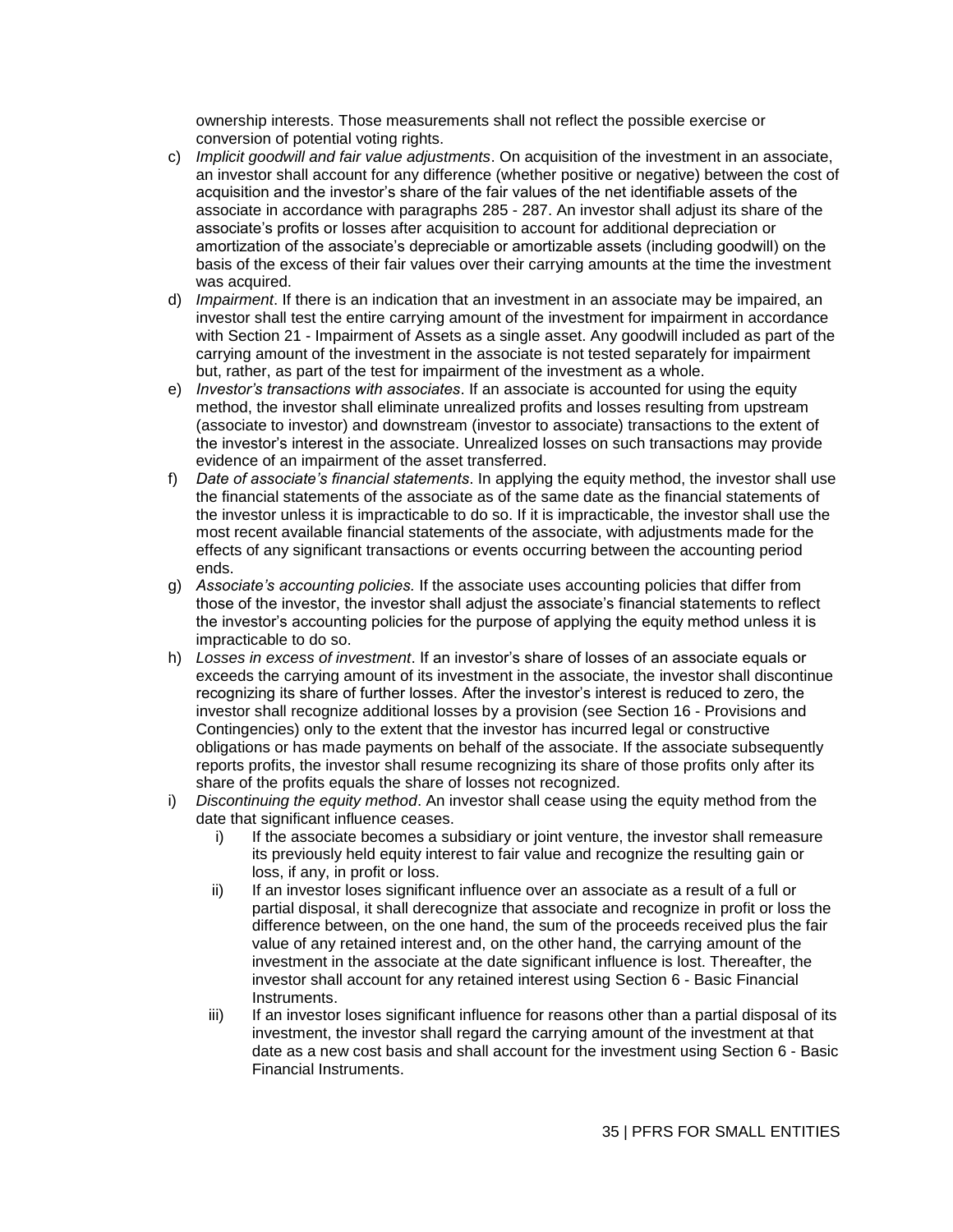## **Financial statement presentation**

179 An investor shall classify investments in associates as non-current assets.

## **Disclosures**

- 180 An investor in an associate shall disclose the following:
	- a) the name of the associate
	- b) the principal place of business (and country of incorporation, if applicable and different from the principal place of business) of the associate.
	- c) the proportion of ownership interest held by the entity in the associate.
	- d) its accounting policy for investments in associates.
	- e) the carrying amount of investments in associates.
	- f) the fair value of investments in associates accounted for using the equity method for which there are published price quotations.
- 181 For investments in associates accounted for by the cost model, an investor shall disclose the amount of dividends and other distributions recognized as income.
- 182 For investments in associates accounted for by the equity method, an investor shall disclose separately its share of the profit or loss of such associates.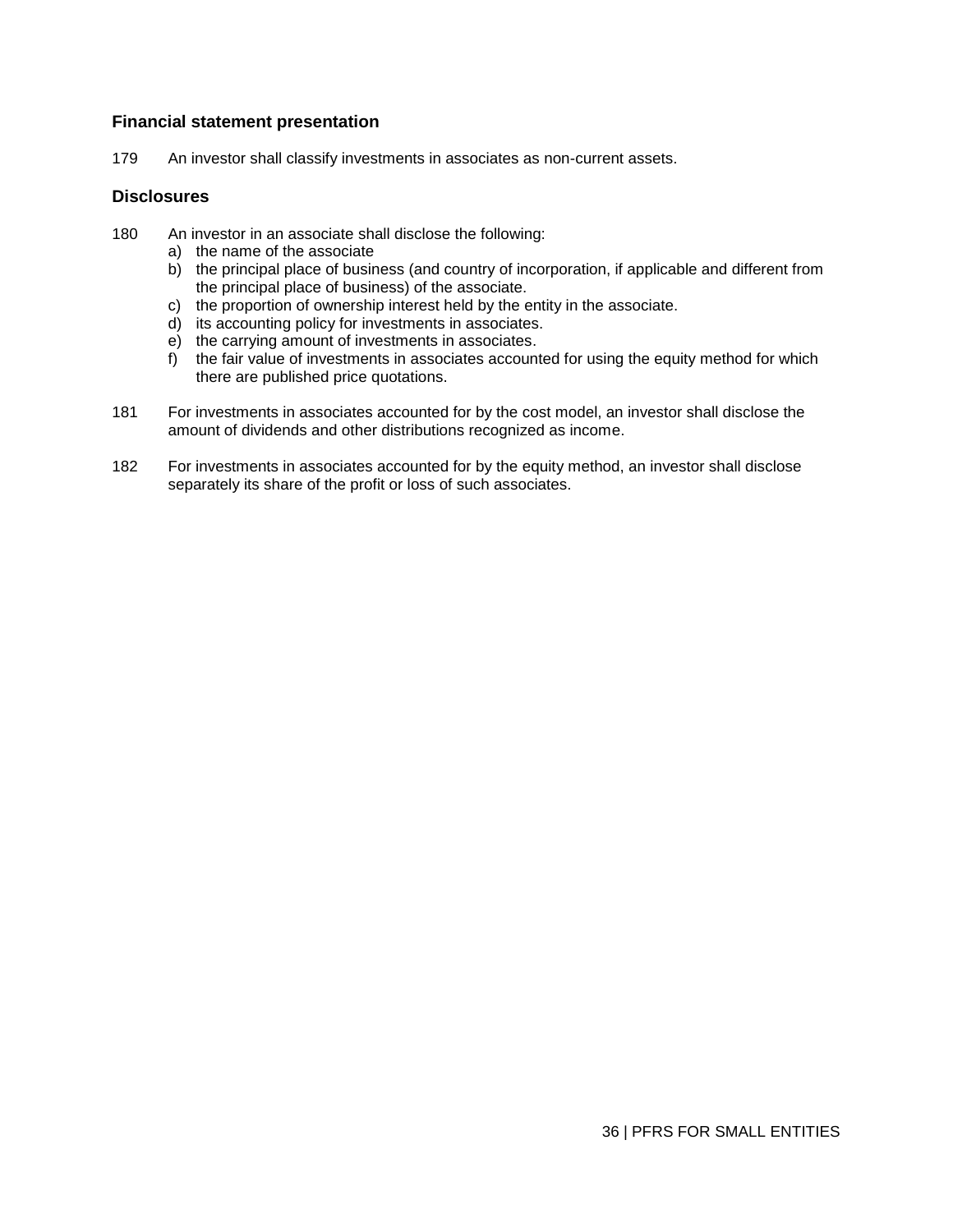# **Section 10 - Joint Arrangements**

## **Scope**

- 183 This section applies to accounting for investments in joint arrangements in the following financial statements:
	- a) consolidated financial statements and financial statements of investors where investments in subsidiaries are equity-accounted; and
	- b) financial statements of an investor that is not a parent but that has an investment in one or more joint ventures or joint operations.

In the separate financial statements, a venturer with an investment in a joint venture is covered by the same accounting policy election for investments in subsidiaries presented in paragraph 76.

## **Joint arrangements**

- 184 A joint arrangement is an arrangement of which two or more parties have joint control.
- 185 Joint control is the contractually agreed sharing of control of an arrangement, which exists only when decisions about the relevant activities require the unanimous consent of the parties sharing control.

# **Types of joint arrangements**

- 186 A joint arrangement is either a joint operation or a joint venture.
- 187 An entity shall determine the type of joint arrangement in which it is involved. The classification of a joint arrangement as a joint operation or a joint venture depends upon the rights and obligations of the parties to the arrangement.
- 188 A joint operation is a joint arrangement whereby the parties that have joint control of the arrangement have rights to the assets, and obligations for the liabilities, relating to the arrangement. Those parties are called joint operators.
- 189 A joint venture is a joint arrangement whereby the parties that have joint control of the arrangement have rights to the net assets of the arrangement. Those parties are called joint venturers.

#### **Joint operations**

- 190 Where the entity is involved in a joint operation, the investors account for their rights and obligations by recognizing:
	- a) its assets, including its share of any assets held jointly;
	- b) its liabilities, including its share of any liabilities incurred jointly;
	- c) its revenue from the sale of its share of the output arising from the joint operation;
	- d) its share of the revenue from the sale of the output by the joint operation; and
	- e) its expenses, including its share of any expenses incurred jointly.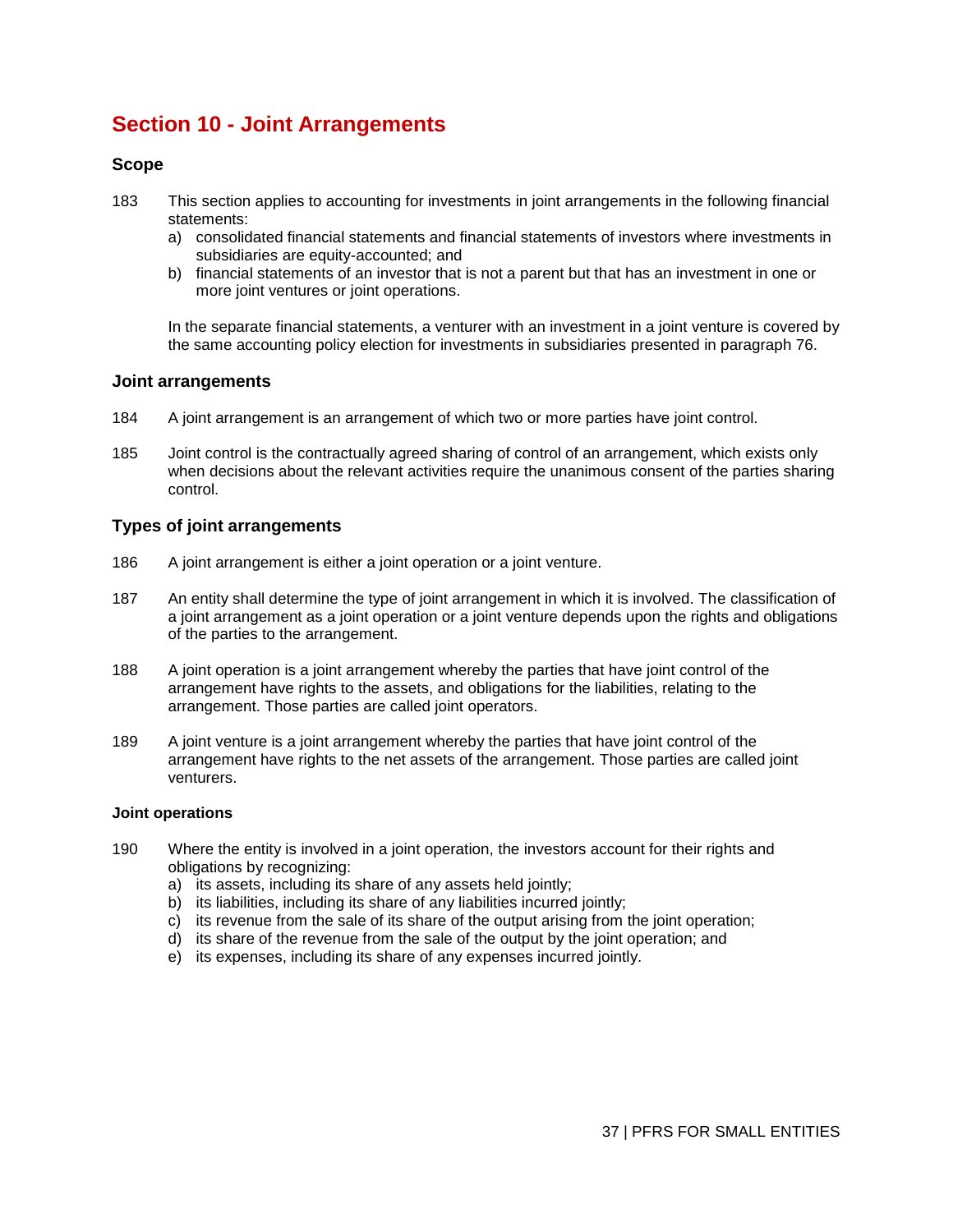### **Joint venture**

#### *Measurement - accounting policy election*

- 191 A venturer shall account for all of its investment in joint ventures in its consolidated and separate financial statements using one of the following:
	- a) the cost model; or
	- b) the equity method.

#### *Cost model*

- 192 A venturer shall measure its investments in joint ventures at cost less any accumulated impairment losses.
- 193 The investor shall recognize distributions received from the investment as income without regard to whether the distributions are from accumulated profits of the joint venture arising before or after the date of acquisition.

#### *Equity method*

194 A venturer shall measure its investments in joint ventures by the equity method using the procedures in Section 9 - Investments in Associates.

*Transactions between a venturer and a joint venture*

- 195 When a venturer contributes or sells assets to a joint venture, recognition of any portion of a gain or loss from the transaction shall reflect the substance of the transaction. While the assets are retained by the joint venture, and provided the venturer has transferred the significant risks and rewards of ownership, the venturer shall recognize only that portion of the gain or loss that is attributable to the interests of the other venturers. The venturer shall recognize the full amount of any loss when the contribution or sale provides evidence of an impairment loss.
- 196 When a venturer purchases assets from a joint venture, the venturer shall not recognize its share of the profits of the joint venture from the transaction until it resells the assets to an independent party. A venturer shall recognize its share of the losses resulting from these transactions in the same way as profits except that losses shall be recognized immediately when they represent an impairment loss.

#### *If investor does not have joint control*

197 An investor in a joint venture that does not have joint control shall account for that investment in accordance with Section 6 - Basic Financial Instruments or, if it has significant influence in the joint venture, in accordance with Section 9 - Investments in Associates.

#### **Disclosures**

- 198 For each joint arrangement, an entity should disclose the following:
	- a) the name and type of the joint arrangement.
	- b) the principal place of business (and country of incorporation, if applicable and different from the principal place of business) of the joint arrangement.
	- c) the proportion of ownership interest held by the entity in the joint arrangement.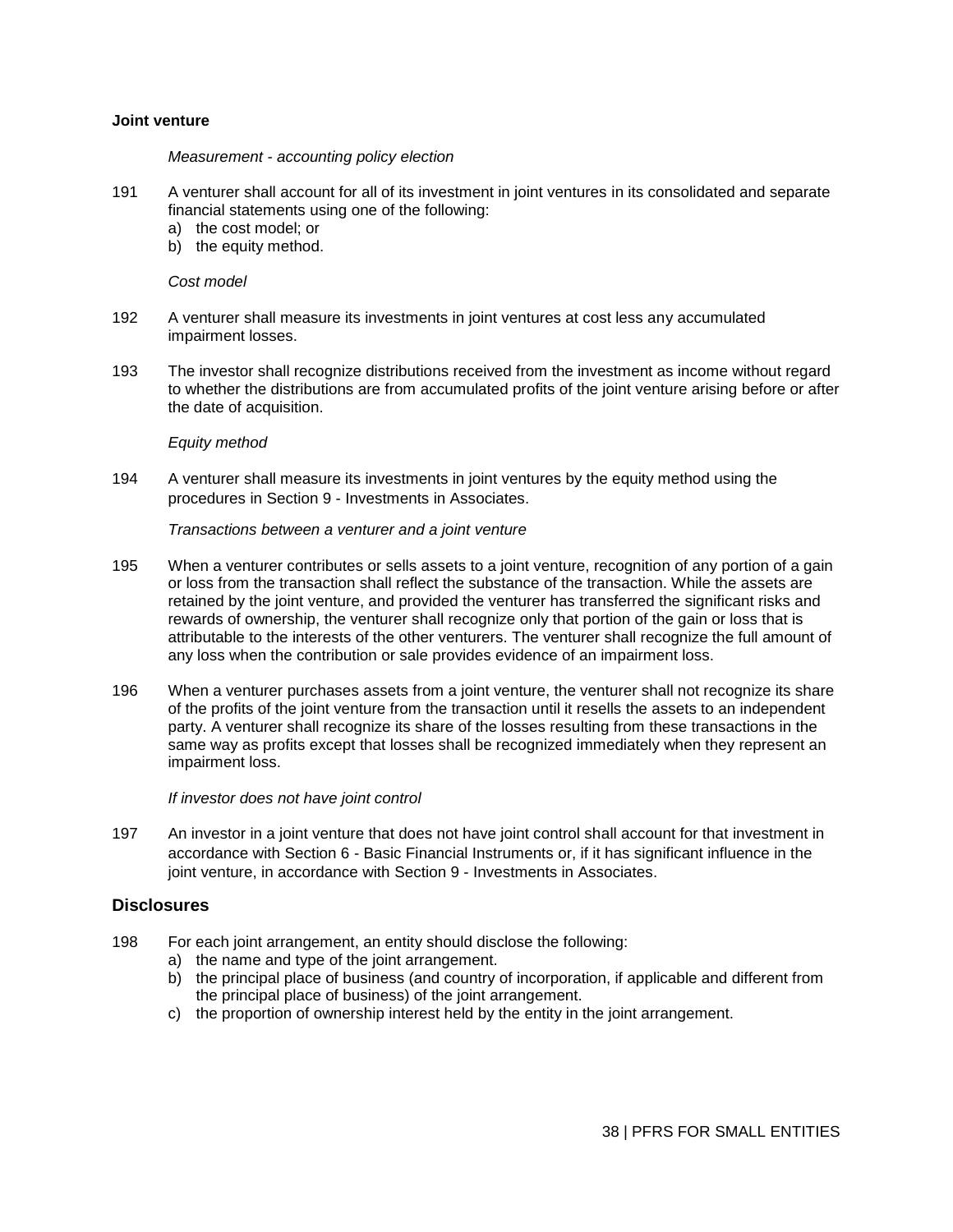- 199 In addition, an investor in a joint venture shall disclose the following:
	- a) its accounting policy for investments in joint ventures.
	- b) the carrying amount of investments in joint ventures.
	- c) the fair value of investments in joint ventures accounted for using the equity method for which there are published price quotations.
- 200 For investments in joint ventures accounted for by the cost model, an investor shall disclose the amount of dividends and other distributions recognized as income.
- 201 For investments in joint ventures accounted for by the equity method, an investor shall disclose separately its share of the profit or loss of such joint ventures.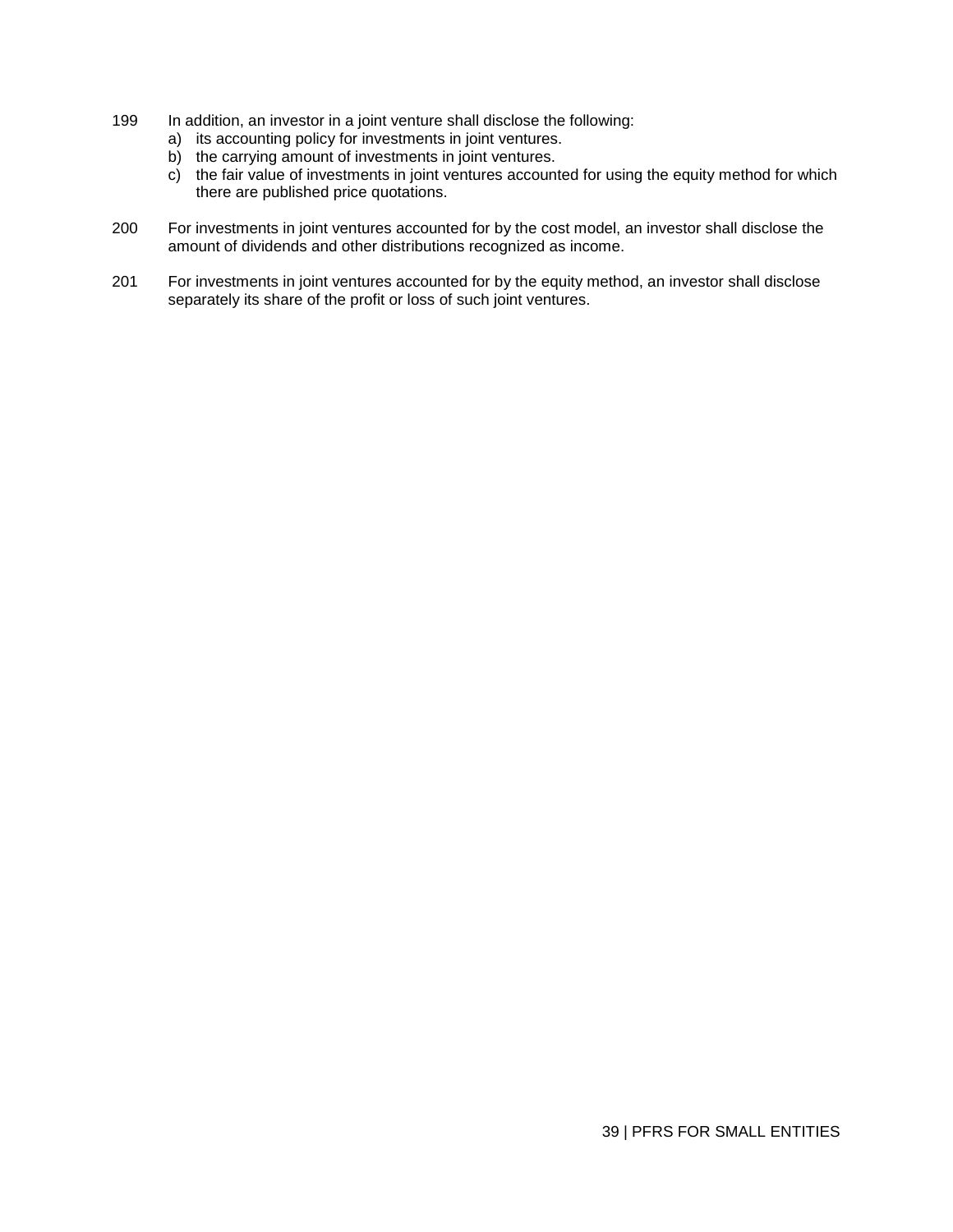# **Section 11 - Investment Property**

# **Scope**

202 This section applies to accounting for investments in land or buildings that meet the definition of investment property.

# **Definition and initial recognition of investment property**

- 203 Investment property is property (land or a building, or part of a building, or both) held by the owner to earn rentals or for capital appreciation or both, rather than for:
	- a) use in the production or supply of goods or services or for administrative purposes, or
	- b) sale in the ordinary course of business.

## **Measurement at initial recognition**

204 An entity shall measure investment property at its cost at initial recognition. The cost of a purchased investment property comprises its purchase price and any directly attributable expenditure such as legal and brokerage fees, property transfer taxes and other transaction costs. If payment is deferred beyond normal credit terms, the cost is the present value of all future payments. An entity shall determine the cost of a self-constructed investment property in accordance with Section 12 - Property, Plant and Equipment.

## **Measurement after recognition**

205 An entity shall choose as its accounting policy either the cost model in paragraph 206 or the fair value model in paragraph 207 and shall apply that policy to all of its investment property.

#### **Cost model**

206 After initial recognition, an entity that chooses the cost model shall measure all of its investment properties in accordance with Section 12 - Property, Plant and Equipment requirements for that model.

### **Fair value model**

- 207 After initial recognition, an entity that chooses the fair value model shall measure all of its investment properties at fair value at each reporting date with changes in fair value recognized in profit or loss. Paragraphs 11 - 14 provide guidance on determining fair value.
- 208 If a reliable measure of fair value is no longer available without undue cost or effort for an item of investment property measured using the fair value model, the entity shall thereafter account for that item under the cost model in accordance with paragraph 206. The carrying amount of the investment property on the date of the change becomes its cost. Paragraph 211 requires disclosure of this change. It is a change of circumstances and not a change in accounting policy.

# **Transfers**

209 An entity shall transfer a property to, or from, investment property only when the property first meets, or ceases to meet, the definition of investment property.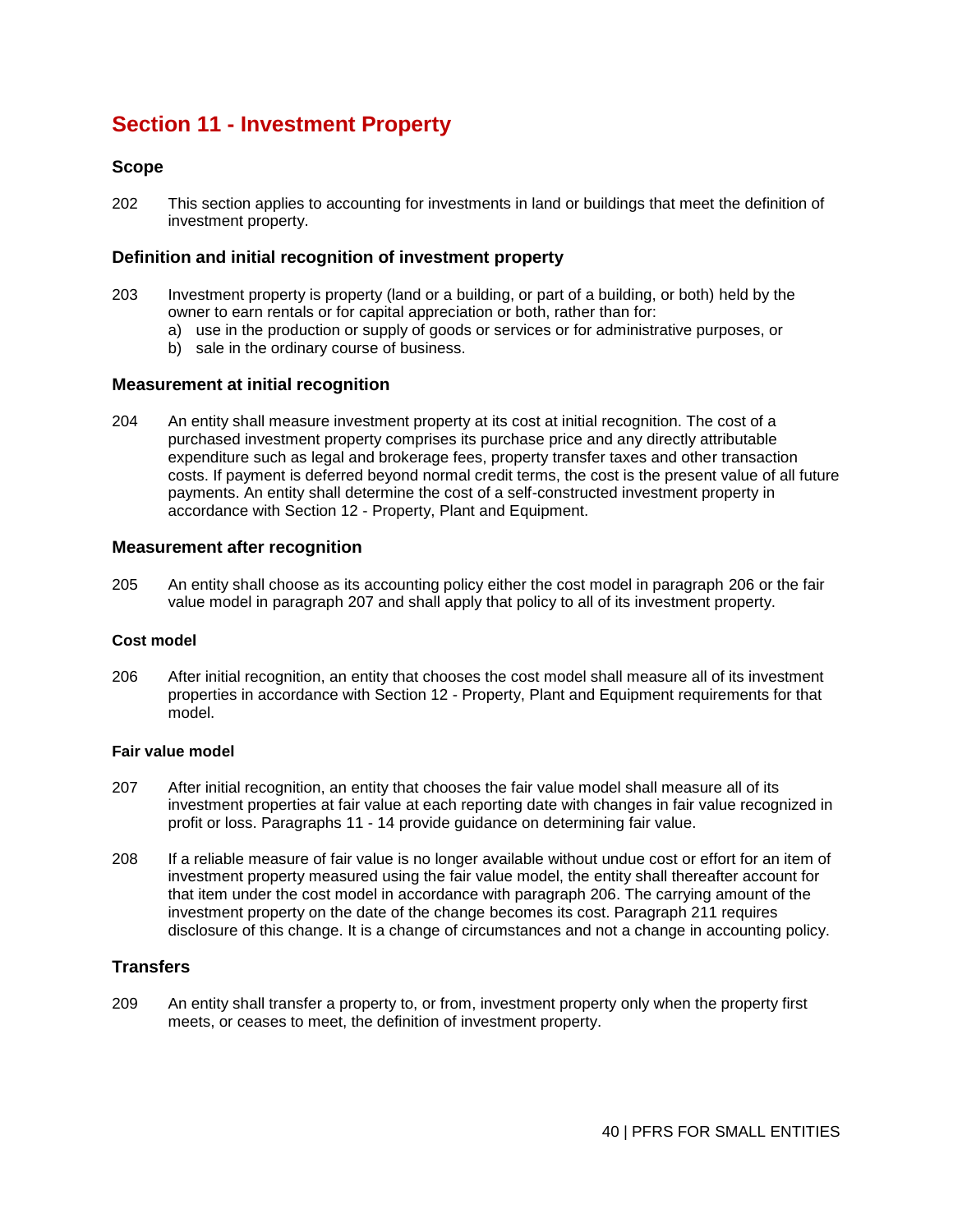# **Disclosures**

- 210 Entities applying the cost model shall disclose the following for each class of investment property: a) the depreciation methods used.
	- b) the useful lives or the depreciation rates used.
	- c) the gross carrying amount and the accumulated depreciation (aggregated with accumulated impairment losses) at the beginning and end of the reporting period.
	- d) a reconciliation of the carrying amount at the beginning and end of the reporting period showing separately:
		- i) additions.<br>ii) disposals.
		- disposals.
		- iii) acquisitions through business combinations.
		- iv) impairment losses recognized or reversed in profit or loss
		- v) depreciation.
		- vi) other changes.

This reconciliation need not be presented for prior periods.

- 211 Entities applying the fair value model shall disclose the following:
	- a) whether an independent valuer was involved;
	- b) the methods and significant assumptions applied in determining the fair value of investment property;
	- c) a reconciliation between the carrying amounts of investment property at the beginning and end of the period, showing separately:
		- i) additions, disclosing separately those additions resulting from acquisitions through business combinations.
		- ii) net gains or losses from fair value adjustments.
		- iii) transfers to cost model when a reliable measure of fair value is no longer available without undue cost or effort (see paragraph 208)
		- iv) transfers to and from inventories and owner-occupied property.
		- v) other changes.

This reconciliation need not be presented for prior periods.

212 The entity shall also disclose the existence and carrying amounts of investment property to which the entity has restricted title or that is pledged as security for liabilities.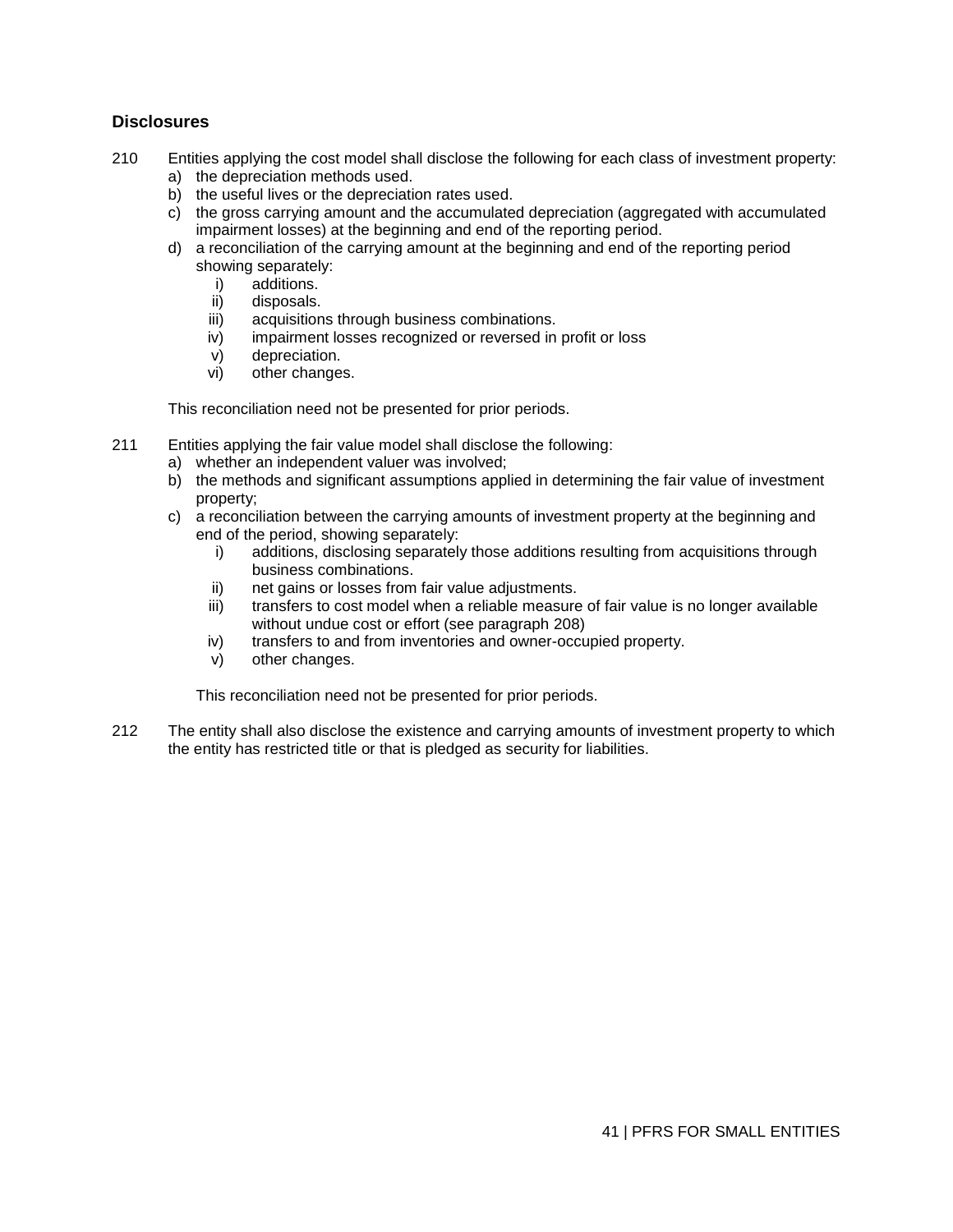# **Section 12 - Property, Plant and Equipment**

# **Scope**

- 213 Property, plant and equipment accounted for under this Section are tangible assets that:
	- a) are held for use in the production or supply of goods or services, for rental to others, or for administrative purposes; and
		- b) are expected to be used during more than one period.

# **Recognition**

- 214 Items such as spare parts, stand-by equipment and servicing equipment are property, plant and equipment if the entity expects to use them during more than one period or if they can be used only in connection with an item of property, plant and equipment. Otherwise, such items are classified as inventories.
- 215 Land and buildings are separable assets, and an entity shall account for them separately, even when they are acquired together.

# **Measurement at recognition**

216 An entity shall measure an item of property, plant and equipment at initial recognition at its cost.

## **Elements of cost**

- 217 The cost of an item of property, plant and equipment comprises all of the following:
	- a) its purchase price, including legal and brokerage fees, import duties and non-refundable purchase taxes, after deducting trade discounts and rebates; and
	- b) any costs directly attributable to bringing the asset to the location and condition necessary for it to be capable of operating in the manner intended by management. These can include the costs of site preparation, initial delivery and handling, installation and assembly, and testing of functionality.

If payment is deferred beyond normal credit terms, the cost is the present value of all future payments.

- 218 The following costs are not costs of an item of property, plant and equipment, and an entity shall recognize them as an expense when they are incurred:
	- a) costs of opening a new facility;
	- b) costs of introducing a new product or service (including costs of advertising and promotional activities);
	- c) costs of conducting business in a new location or with a new class of customer (including costs of staff training); and
	- d) administration and other general overhead costs.

The income and related expenses of incidental operations during construction or development of an item of property, plant and equipment are recognized in profit or loss if those operations are not necessary to bring the item to its intended location and operating condition.

#### **Exchanges of assets**

219 An item of property, plant or equipment may be acquired in exchange for a non-monetary asset, or assets, or a combination of monetary and non-monetary assets. An entity shall measure the cost of the acquired asset at fair value unless (a) the exchange transaction lacks commercial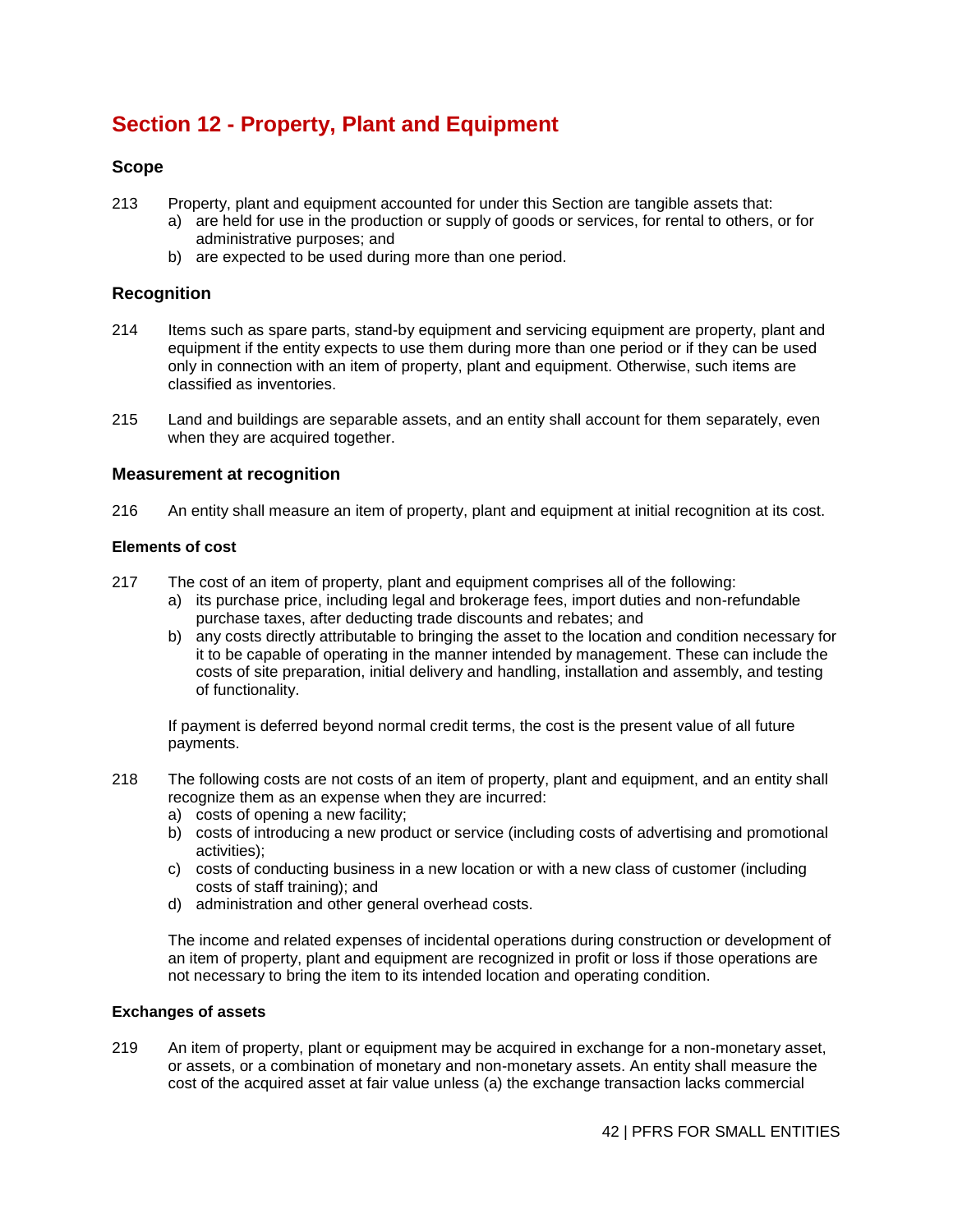substance or (b) the fair value of neither the asset received nor the asset given up is reliably measurable. In that case, the asset's cost is measured at the carrying amount of the asset given up.

## **Measurement after initial recognition**

220 An entity shall choose as its accounting policy either the cost model in paragraphs 221 - 228 or the fair value model in paragraphs 229 - 230 and shall apply that policy to an entire class of property, plant and equipment. A class of property, plant and equipment is a grouping of assets of similar nature and use in an entity's operations.

An entity shall recognize the costs of day-to-day servicing (repairs and maintenance) of an item of investment property in profit or loss in the period in which the costs are incurred.

## **Cost model**

221 An entity shall measure an item of property, plant and equipment after initial recognition at cost less any accumulated depreciation and any accumulated impairment losses.

## **Depreciable amount and depreciation period**

- 222 An entity shall allocate the depreciable amount of an asset on a systematic basis over its useful life. The depreciable amount is cost minus accumulated depreciation and accumulated impairment losses, and minus residual value. The residual value of an asset is the estimated amount that an entity would currently obtain from disposal of an asset, after deducting the estimated costs of disposal, if the asset was already of the age and in the condition expected at the end of its useful life.
- 223 The depreciation charge for each period shall be recognized in profit or loss unless another section of this Framework requires the cost to be recognized as part of the cost of an asset. For example, the depreciation of manufacturing property, plant and equipment is included in the costs of inventories.
- 224 Factors such as a change in how an asset is used, significant unexpected wear and tear, technological advancement, and changes in market prices may indicate that the residual value or useful life of an asset has changed since the most recent annual reporting date. If such indicators are present, an entity shall review its previous estimates and, if current expectations differ, amend the residual value, depreciation method or useful life. The entity shall account for the change in residual value, depreciation method or useful life as a change in an accounting estimate.
- 225 Depreciation of an asset begins when it is available for use, i.e., when it is in the location and condition necessary for it to be capable of operating in the manner intended by management. Depreciation of an asset ceases when the asset is derecognized. Depreciation does not cease when the asset becomes idle or is retired from active use unless the asset is fully depreciated. However, under usage methods of depreciation the depreciation charge can be zero while there is no production.
- 226 The useful life of an asset is the period over which the asset is expected to be available for use by the entity or the number of production or similar units expected to be obtained from the asset by the entity. An entity shall consider all of the following factors in determining the useful life of an asset:
	- a) the expected usage of the asset. Usage is assessed by reference to the asset's expected capacity or physical output;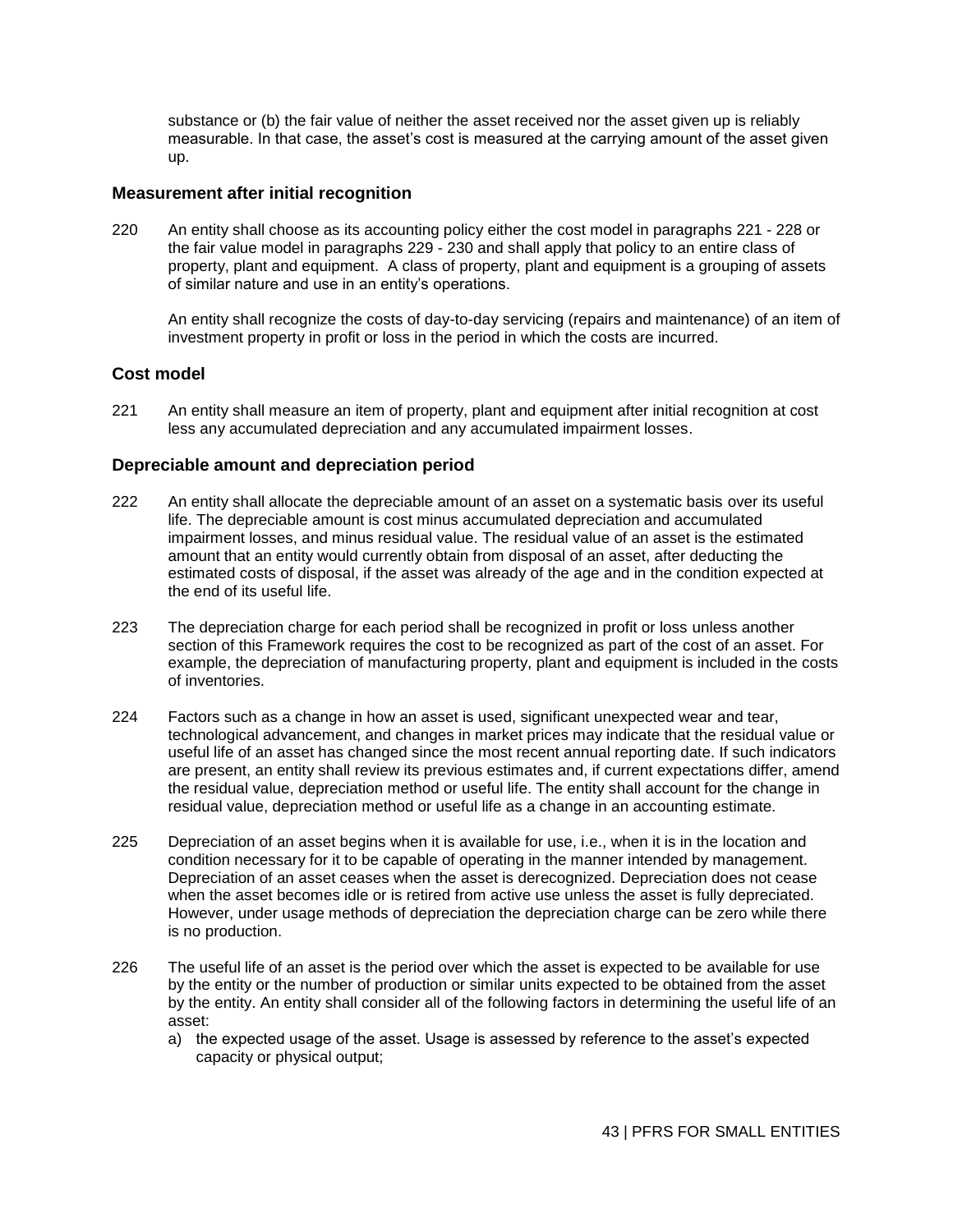- b) expected physical wear and tear, which depends on operational factors such as the number of shifts for which the asset is to be used and the repair and maintenance program, and the care and maintenance of the asset while idle;
- c) technical or commercial obsolescence arising from changes or improvements in production, or from a change in the market demand for the product or service output of the asset; and
- d) legal or similar limits on the use of the asset, such as the expiry dates of related leases.

With some exceptions, such as quarries and sites used for landfill, land has an unlimited useful life and therefore is not depreciated.

## **Depreciation method**

- 227 An entity shall select a depreciation method that reflects the pattern in which it expects to consume the asset's future economic benefits. The possible depreciation methods include the straight-line method, the diminishing balance method and a method based on usage such as the units of production method.
- 228 Usually, an asset is depreciated using the same method from period to period. However, if there is an indication that there has been a significant change since the last annual reporting date in the pattern by which an entity expects to consume an asset's future economic benefits, the entity shall review its present depreciation method and, if current expectations differ, change the depreciation method to reflect the new pattern. The entity shall account for the change as a change in an accounting estimate.

## **Fair value model**

- 229 An entity shall measure an item of property, plant and equipment at fair value at each reporting date with changes in fair value recognized in profit or loss. Paragraphs 11 - 14 provide guidance on determining fair value.
- 230 If a reliable measure of fair value is no longer available without undue cost or effort for an item of property, plant and equipment measured using the fair value model, the entity shall thereafter account for that item under the cost model in accordance with paragraphs 221 - 228. The carrying amount of the property, plant and equipment on that date becomes its cost. Paragraph 236 requires disclosure of this change. It is a change of circumstances and not a change in accounting policy.

# **Derecognition**

- 231 An entity shall derecognize an item of property, plant and equipment:
	- a) on disposal; or
	- b) when no future economic benefits are expected from its use or disposal.
- 232 An entity shall recognize the gain or loss on the derecognition of an item of property, plant and equipment in profit or loss when the item is derecognized. The entity shall not classify such gains as revenue.
- 233 For a straightforward disposal of an item of property, plant and equipment for cash, the date of disposal is usually the date when the risks and rewards of ownership of the asset have passed. For more complex scenarios, an entity determines the date of disposal by applying the criteria in Section 18 - Revenue for recognizing revenue from the sale of goods.
- 234 An entity shall determine the gain or loss arising from the derecognition of an item of property, plant and equipment as the difference between the net disposal proceeds, if any, and the carrying amount of the item.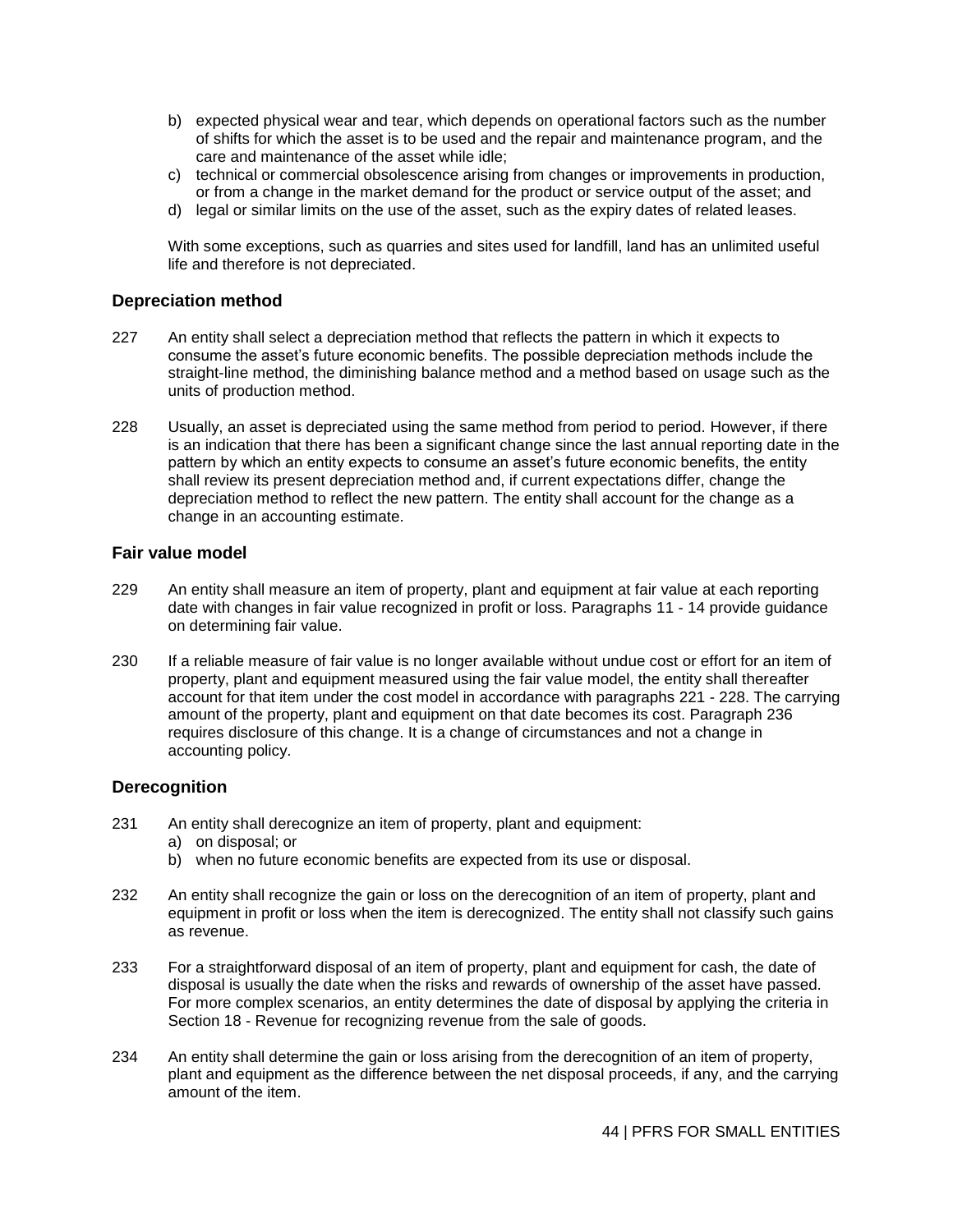# **Disclosures**

- 235 Entities applying the cost model shall disclose the following for each class of property, plant and equipment:
	- a) the depreciation methods used;
	- b) the useful lives or the depreciation rates used;
	- c) the gross carrying amount and the accumulated depreciation (aggregated with accumulated impairment losses) at the beginning and end of the reporting period; and
	- d) a reconciliation of the carrying amount at the beginning and the end of the reporting period showing separately:
		- i) additions;
		- ii) disposals;
		- iii) acquisitions through business combinations;
		- iv) impairment losses recognized or reversed in profit or loss;
		- v) depreciation;
		- vi) other changes.

This reconciliation need not be presented for prior periods.

- 236 Entities applying the fair value model shall disclose the following:
	- a) whether an independent valuer was involved;
	- b) the methods and significant assumptions applied in determining the fair value of investment property;
	- c) for each class of property, plant and equipment, the carrying amount that would have been recognized had the assets been carried under the cost model; and
	- d) a reconciliation between the carrying amounts of property, plant and equipment at the beginning and end of the period, showing separately:
		- i) additions, disclosing separately those additions resulting from acquisitions through business combinations;
		- ii) net gains or losses from fair value adjustments;
		- iii) transfers to cost model when a reliable measure of fair value is no longer available without undue cost or effort (see paragraph 230);
		- iv) transfers to and from inventories and investment property.
		- v) other changes.

This reconciliation need not be presented for prior periods.

237 The entity shall also disclose the existence and carrying amounts of property, plant and equipment to which the entity has restricted title or that is pledged as security for liabilities.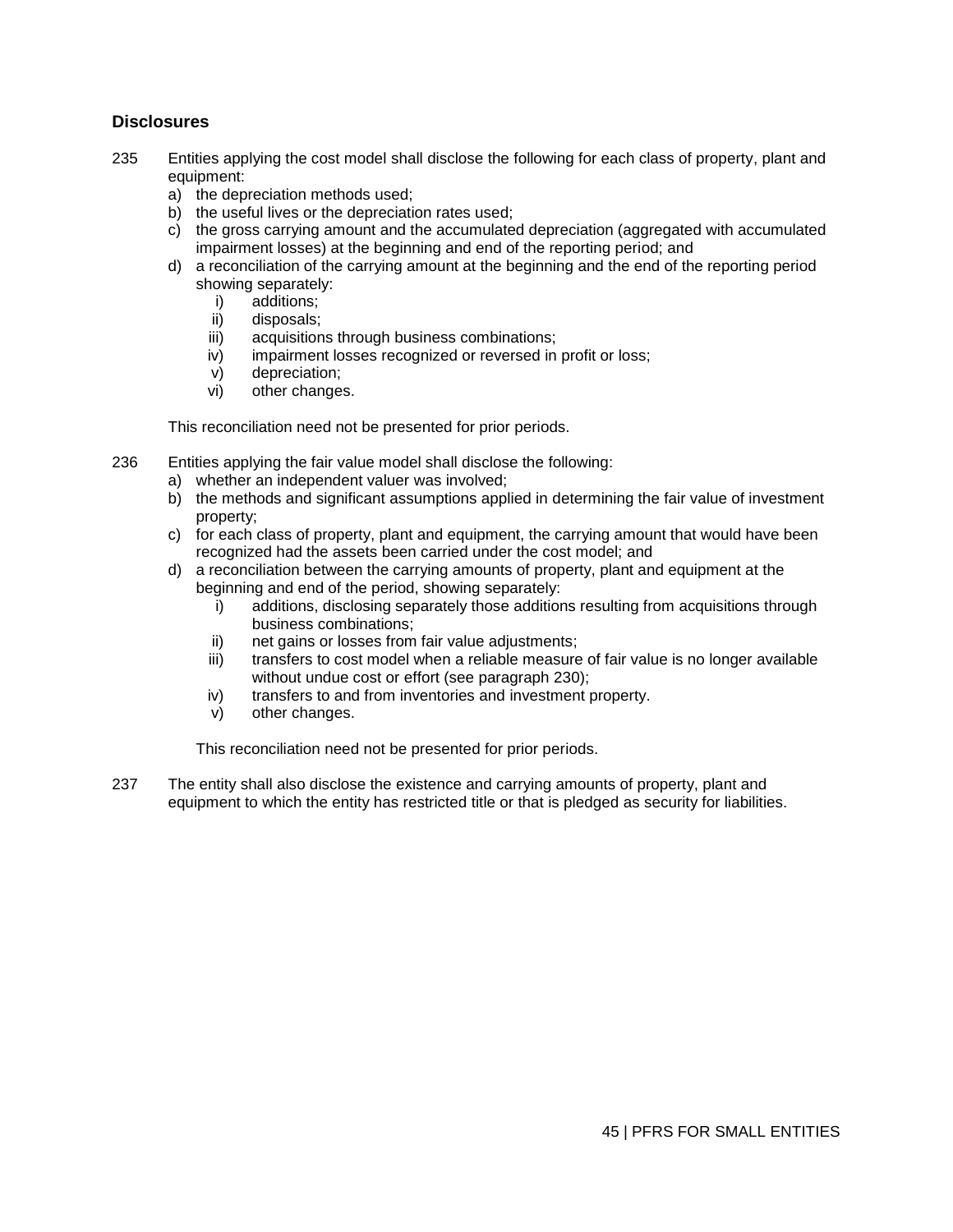# **Section 13 - Intangible Assets Other than Goodwill**

# **Scope**

238 This section applies to accounting for all intangible assets other than goodwill.

# **Definition**

- 239 An intangible asset is an identifiable non-monetary asset without physical substance. Such an asset is identifiable when:
	- a) it is separable, i.e., capable of being separated or divided from the entity and sold, transferred, licensed, rented or exchanged, either individually or together with a related contract, asset or liability, or
	- b) it arises from contractual or other legal rights, regardless of whether those rights are transferable or separable from the entity or from other rights and obligations.

# **General principle for recognizing intangible assets**

- 240 An entity shall recognize an intangible asset as an asset if, and only if:
	- a) it is probable that the expected future economic benefits that are attributable to the asset will flow to the entity;
	- b) the cost or value of the asset can be measured reliably; and
	- c) the asset does not result from expenditure incurred internally on an intangible item.
- 241 An entity shall assess the probability of expected future economic benefits using reasonable and supportable assumptions that represent management's best estimate of the economic conditions that will exist over the useful life of the asset.
- 242 An entity uses judgment to assess the degree of certainty attached to the flow of future economic benefits that are attributable to the use of the asset on the basis of the evidence available at the time of initial recognition, giving greater weight to external evidence.
- 243 The probability recognition criterion in paragraph 240(a) is always considered satisfied for intangible assets that are separately acquired.

# **Acquisition as part of a business combination**

- 244 An entity should make an accounting policy choice to account for intangible assets acquired in a business combination either by:
	- a) separately recognizing the intangible asset as an identifiable asset; or
	- b) not separately recognizing the intangible asset as an identifiable asset and subsuming into goodwill the value of the intangible asset.
- 245 For an intangible asset to be separately recognized as an identifiable asset, its acquisition-date fair value should be measured reliably. The acquirer should assign a useful life to the recognized identifiable intangible asset. When the precise length of an intangible asset's useful life is not known, the acquirer should estimate its useful life. If the acquirer cannot reliably measure the acquisition-date fair value of the intangible asset or cannot estimate its useful life, then separate recognition of the intangible asset as an identifiable asset is not permitted and the value of the intangible asset should be subsumed into goodwill.
- 246 The accounting policy option in paragraph 244 may be made on an individual intangible asset basis. Once made, the accounting policy chosen for a specific intangible asset cannot be subsequently reversed.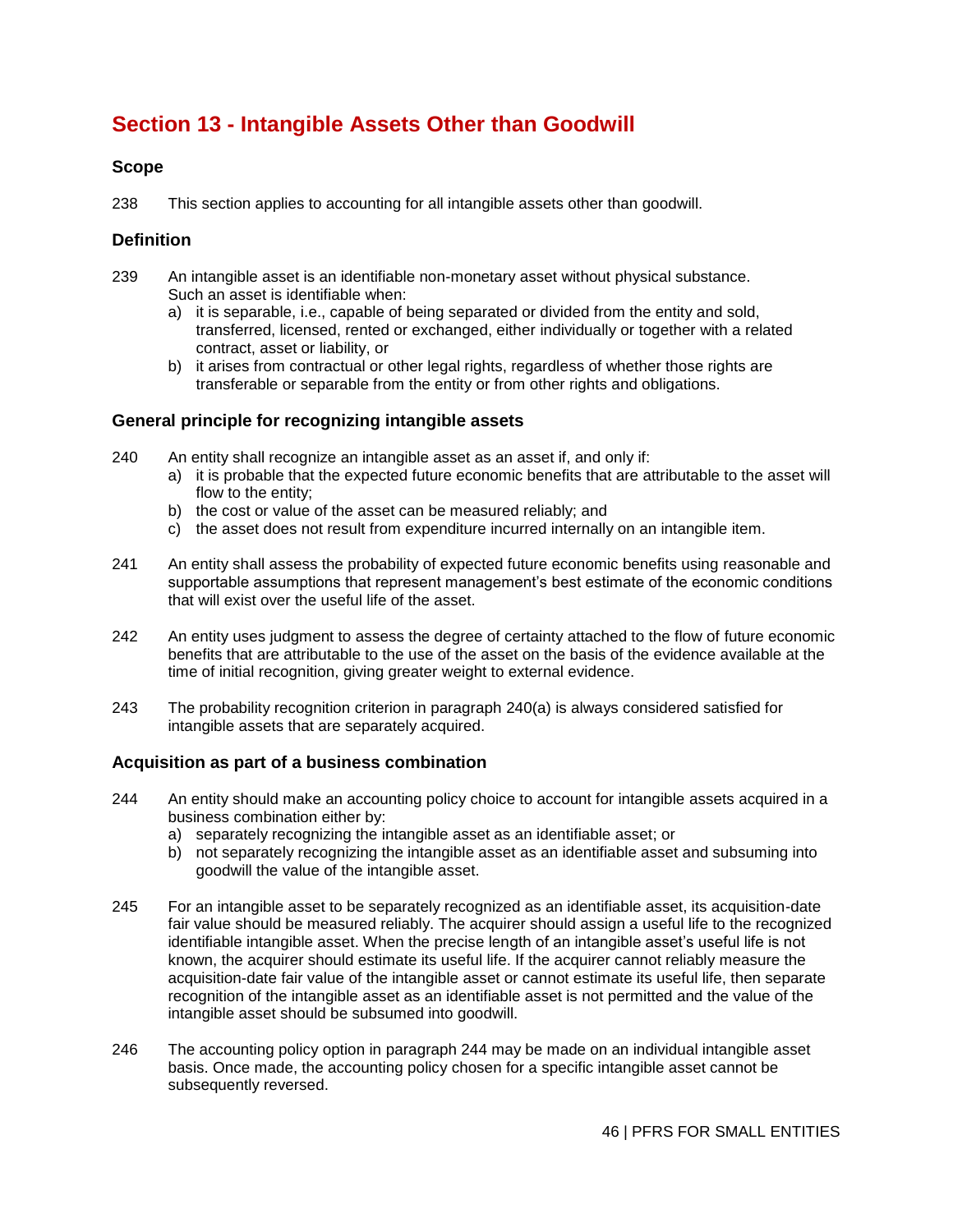## **Initial measurement**

247 An entity shall measure an intangible asset initially at cost.

## **Separate acquisition**

- 248 The cost of a separately acquired intangible asset comprises:
	- a) its purchase price, including import duties and non-refundable purchase taxes, after deducting trade discounts and rebates; and
	- b) any directly attributable cost of preparing the asset for its intended use.

## **Acquisition as part of a business combination**

249 If an intangible asset acquired in a business combination, the cost of that intangible asset is its fair value at the acquisition date.

#### **Exchanges of assets**

250 An intangible asset may be acquired in exchange for a non-monetary asset or assets, or a combination of monetary and non-monetary assets. An entity shall measure the cost of such an intangible asset at fair value unless (a) the exchange transaction lacks commercial substance, or (b) the fair value of neither the asset received nor the asset given up is reliably measurable. In that case, the asset's cost is measured at the carrying amount of the asset given up.

## **Internally generated intangible items**

- 251 An entity shall recognize expenditure incurred internally on an intangible item, including all expenditure for both research and development activities, as an expense when it is incurred unless it forms part of the cost of another asset that meets the recognition criteria under another section of this Framework.
- 252 As examples of applying paragraph 251, an entity shall recognize expenditure on the following items as an expense and shall not recognize such expenditure as intangible assets:
	- a) internally generated brands, customer lists and items similar in substance;
	- b) start-up activities (i.e., start-up costs), which include establishment costs such as legal and secretarial costs incurred in establishing a legal entity, expenditure to open a new facility or business (i.e., pre-opening costs) and expenditure for starting new operations or launching new products or processes (i.e., pre-operating costs);
	- c) training activities;
	- d) advertising and promotional activities;
	- e) internally generated software; and
	- f) internally generated goodwill.
- 253 Paragraph 252 does not preclude recognizing a prepayment as an asset when payment for goods or services has been made in advance of the delivery of the goods or the rendering of the services.

#### **Past expenses not to be recognized as an asset**

254 Expenditure on an intangible item that was initially recognized as an expense shall not be recognized at a later date as part of the cost of an asset.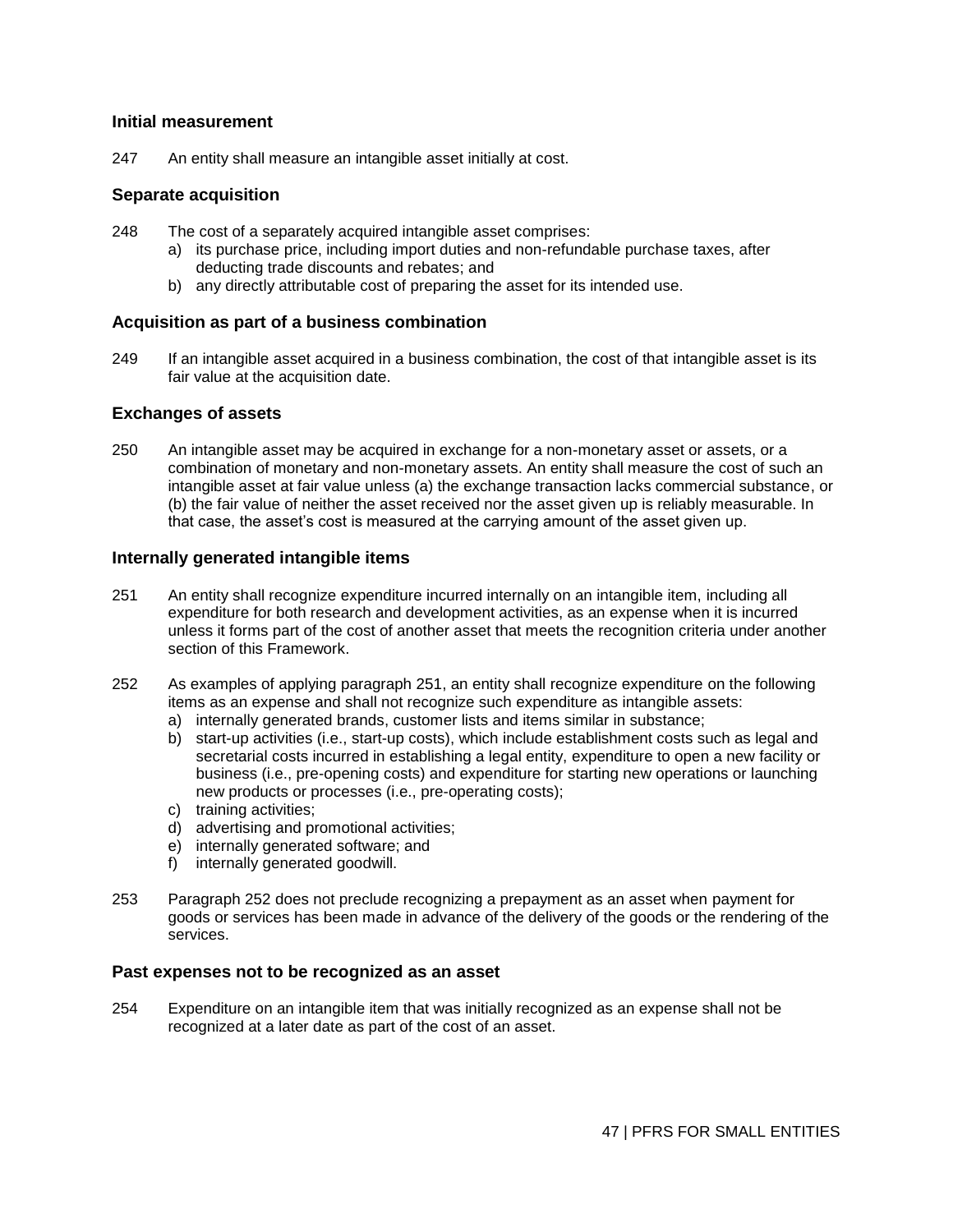# **Measurement after recognition**

255 An entity shall measure intangible assets at cost less any accumulated amortization and any accumulated impairment losses. The requirements for amortization are set out in this section. The requirements for recognition of impairment are set out in Section 21 - Impairment of Assets.

# **Amortization over useful life**

- 256 For the purpose of this Framework, all intangible assets shall be considered to have a finite useful life. The useful life of an intangible asset that arises from contractual or other legal rights shall not exceed the period of the contractual or other legal rights, but may be shorter depending on the period over which the entity expects to use the asset. If the contractual or other legal rights are conveyed for a limited term that can be renewed, the useful life of the intangible asset shall include the renewal period(s) only if there is evidence to support renewal by the entity without significant cost.
- 257 If an entity is unable to make a reliable estimate of the useful life of an intangible asset, the life shall be determined based on management's best estimate but shall not exceed ten (10) years.

# **Amortization period and amortization method**

- 258 An entity shall allocate the depreciable amount of an intangible asset on a systematic basis over its useful life. The amortization charge for each period shall be recognized as an expense, unless another section of this Framework requires the cost to be recognized as part of the cost of an asset such as inventories or property, plant and equipment.
- 259 Amortization begins when the intangible asset is available for use, i.e., when it is in the location and condition necessary for it to be usable in the manner intended by management. Amortization ceases when the asset is derecognized. The entity shall choose an amortization method that reflects the pattern in which it expects to consume the asset's future economic benefits. If the entity cannot determine that pattern reliably, it shall use the straight-line method.

# **Residual value**

- 260 An entity shall assume that the residual value of an intangible asset is zero unless:
	- a) there is a commitment by a third party to purchase the asset at the end of its useful life, or
	- b) there is an active market for the asset and:
		- i) residual value can be determined by reference to that market, and<br>ii) it is probable that such a market will exist at the end of the asset's i
		- it is probable that such a market will exist at the end of the asset's useful life.

# **Review of amortization period and amortization method**

261 Factors such as a change in how an intangible asset is used, technological advancement, and changes in market prices may indicate that the residual value or useful life of an intangible asset has changed since the most recent annual reporting date. If such indicators are present, an entity shall review its previous estimates and, if current expectations differ, amend the residual value, amortization method or useful life. The entity shall account for the change in residual value, amortization method or useful life as a change in an accounting estimate in accordance with Section 5 - Accounting Policies, Estimates and Errors.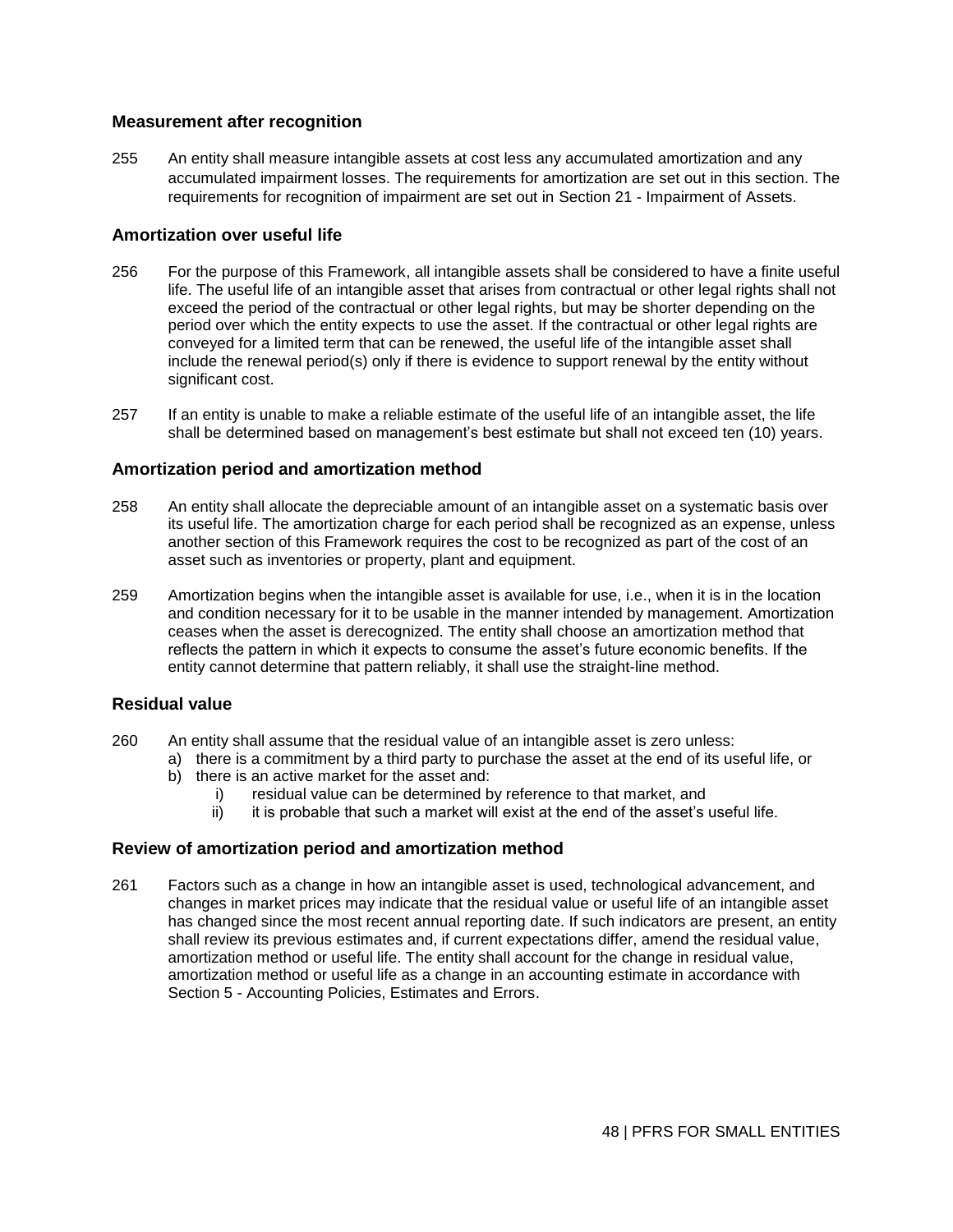# **Recoverability of the carrying amount - impairment losses**

- 262 To determine whether an intangible asset is impaired, an entity shall apply Section 21 Impairment of Assets.
- 263 Section 21 Impairment of Assets explains when and how an entity reviews the carrying amount of its assets, how it determines the recoverable amount of an asset, and when it recognizes or reverses an impairment loss.

## **Retirements and disposals**

- 264 An entity shall derecognize an intangible asset, and shall recognize a gain or loss in profit or loss: a) on disposal, or
	- b) when no future economic benefits are expected from its use or disposal.

## **Disclosures**

- 265 An entity shall disclose the following for each class of intangible assets:
	- a) the useful lives or the amortization rates used.
	- b) the amortization methods used.
	- c) the gross carrying amount and any accumulated amortization (aggregated with accumulated impairment losses) at the beginning and end of the reporting period.
	- d) the line item(s) in the statement of income in which any amortization of intangible assets is included.
	- e) a reconciliation of the carrying amount at the beginning and end of the reporting period showing separately:
		-
		- i) additions<br>ii) disposals disposals
		- iii) acquisitions through business combinations
		- iv) amortization
		- v) impairment losses
		- vi) other changes

This reconciliation need not be presented for prior periods.

266 The existence and carrying amounts of intangible assets to which the entity has restricted title or that are pledged as security for liabilities.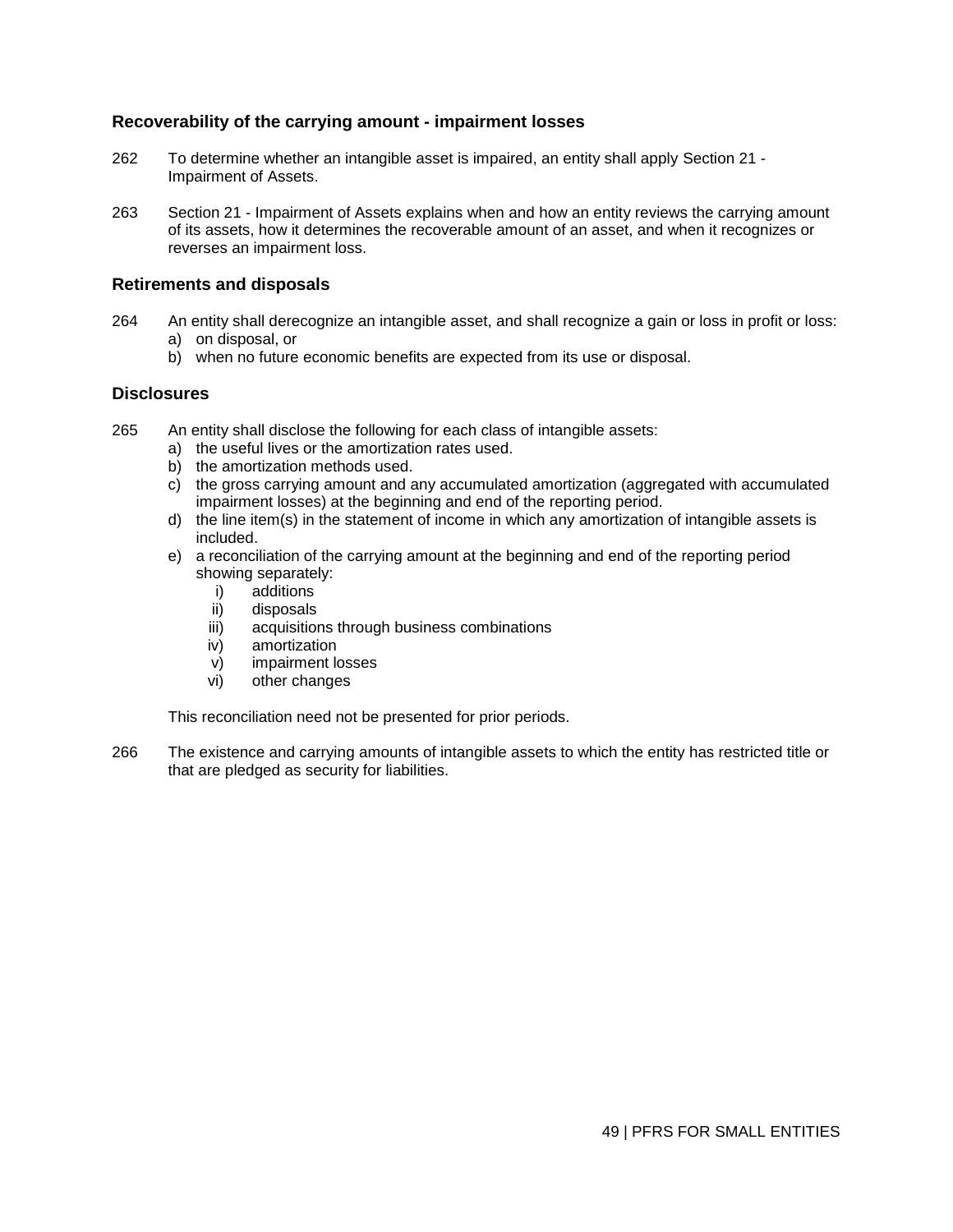# **Section 14 - Business Combinations and Goodwill**

## **Scope**

- 267 This section applies to accounting for business combinations. It provides guidance on identifying the acquirer, measuring the cost of the business combination, and allocating that cost to the assets acquired and liabilities and provisions for contingent liabilities assumed. It also addresses accounting for goodwill both at the time of a business combination and subsequently.
- 268 This section specifies the accounting for all business combinations except:
	- a) combinations of entities or businesses under common control. Common control means that all of the combining entities or businesses are ultimately controlled by the same party both before and after the business combination, and that control is not transitory.
	- b) the formation of a joint venture.
	- c) acquisition of a group of assets that does not constitute a business.

#### **Business combinations defined**

- 269 A business combination is the bringing together of separate entities or businesses into one reporting entity. The result of nearly all business combinations is that one entity, the acquirer, obtains control of one or more other businesses, the acquiree. The acquisition date is the date on which the acquirer effectively obtains control of the acquiree.
- 270 A business combination may be structured in a variety of ways for legal, taxation or other reasons. It may involve the purchase by an entity of the equity of another entity, the purchase of all the net assets of another entity, the assumption of the liabilities of another entity, or the purchase of some of the net assets of another entity that together form one or more businesses.
- 271 A business combination may be effected by the issue of equity instruments, the transfer of cash, cash equivalents or other assets, or a mixture of these. The transaction may be between the shareholders of the combining entities or between one entity and the shareholders of another entity. It may involve the establishment of a new entity to control the combining entities or net assets transferred, or the restructuring of one or more of the combining entities.

#### **Accounting**

- 272 All business combinations shall be accounted for by applying the purchase method.
- 273 Applying the purchase method involves the following steps:
	- a) identifying an acquirer.
	- b) measuring the cost of the business combination.
	- c) allocating, at the acquisition date, the cost of the business combination to the assets acquired and liabilities and provisions for contingent liabilities assumed.

## **Identifying the acquirer**

- 274 An acquirer shall be identified for all business combinations. The acquirer is the combining entity that obtains control of the other combining entities or businesses.
- 275 Control is the power to govern the financial and operating policies of an entity or business so as to obtain benefits from its activities. Control of one entity by another is described in Section 4 - Subsidiaries.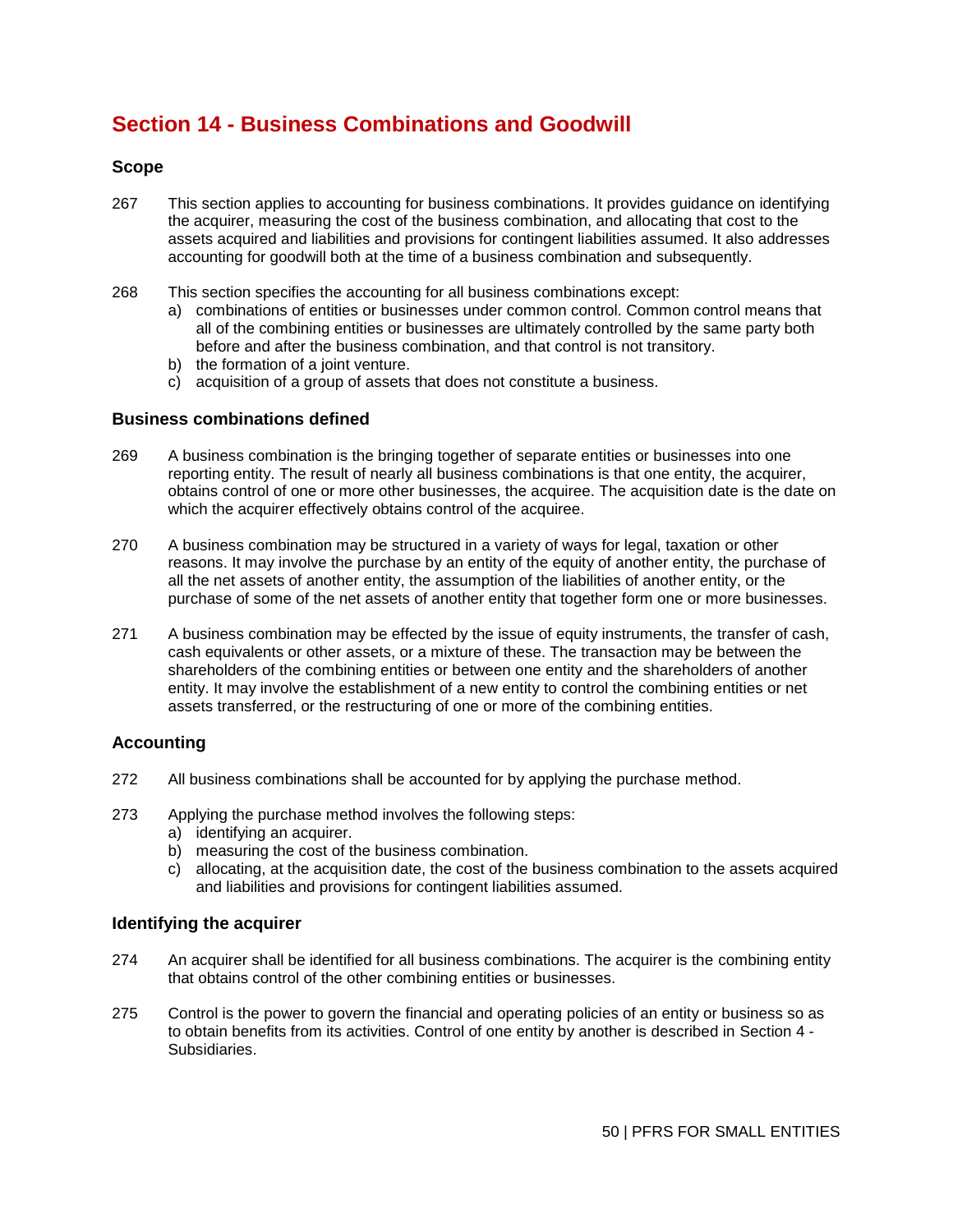- 276 Although it may sometimes be difficult to identify an acquirer, there are usually indications that one exists. For example:
	- a) if the fair value of one of the combining entities is significantly greater than that of the other combining entity, the entity with the greater fair value is likely to be the acquirer.
	- b) if the business combination is effected through an exchange of voting ordinary equity instruments for cash or other assets, the entity giving up cash or other assets is likely to be the acquirer.
	- c) if the business combination results in the management of one of the combining entities being able to dominate the selection of the management team of the resulting combined entity, the entity whose management is able to dominate is likely to be the acquirer.

# **Cost of a business combination**

- 277 The acquirer shall measure the cost of a business combination as the aggregate of:
	- (a) the fair values, at the date of acquisition, of assets given, liabilities incurred or assumed and equity instruments issued by the acquirer, in exchange for control of the acquiree; plus
	- (b) any costs directly attributable to the business combination.

# **Adjustments to the cost of a business combination contingent on future events**

- 278 When a business combination agreement provides for an adjustment to the cost of the combination contingent on future events, the acquirer shall include the estimated amount of that adjustment in the cost of the combination at the acquisition date if the adjustment is probable and can be measured reliably.
- 279 However, if the potential adjustment is not recognized at the acquisition date but subsequently becomes probable and can be measured reliably, the additional consideration shall be treated as an adjustment to the cost of the combination.

# **Allocating the cost of a business combination to the assets acquired and liabilities and contingent liabilities assumed**

- 280 The acquirer shall, at the acquisition date, allocate the cost of a business combination by recognizing the acquiree's identifiable assets and liabilities and a provision for those contingent liabilities that satisfy the recognition criteria in paragraph 281 at their fair values at that date. Any difference between the cost of the business combination and the acquirer's interest in the net fair value of the identifiable assets, liabilities and provisions for contingent liabilities so recognized shall be accounted for in accordance with paragraphs 285 - 287 (as goodwill or so-called 'negative goodwill'). Any non-controlling interest in the acquiree is measured at the noncontrolling interest's proportionate share of the recognized amounts of the acquiree's identificable net assets.
- 281 The acquirer shall recognize separately the acquiree's identifiable assets, liabilities and contingent liabilities at the acquisition date only if they satisfy the following criteria at that date:
	- a) In the case of an asset other than an intangible asset, it is probable that any associated future economic benefits will flow to the acquirer, and its fair value can be measured reliably.
	- b) In the case of a liability other than a contingent liability, it is probable that an outflow of resources will be required to settle the obligation, and its fair value can be measured reliably.
	- c) In the case of a contingent liability, its fair value can be measured reliably.
	- d) In the case of an intangible asset, its fair value and useful life can be estimated reliably in accordance with Section 13 - Intangible Assets Other than Goodwill.
- 282 The acquirer's statement of income shall incorporate the acquiree's profits and losses after the acquisition date by including the acquiree's income and expenses based on the cost of the business combination to the acquirer. For example, depreciation expense included after the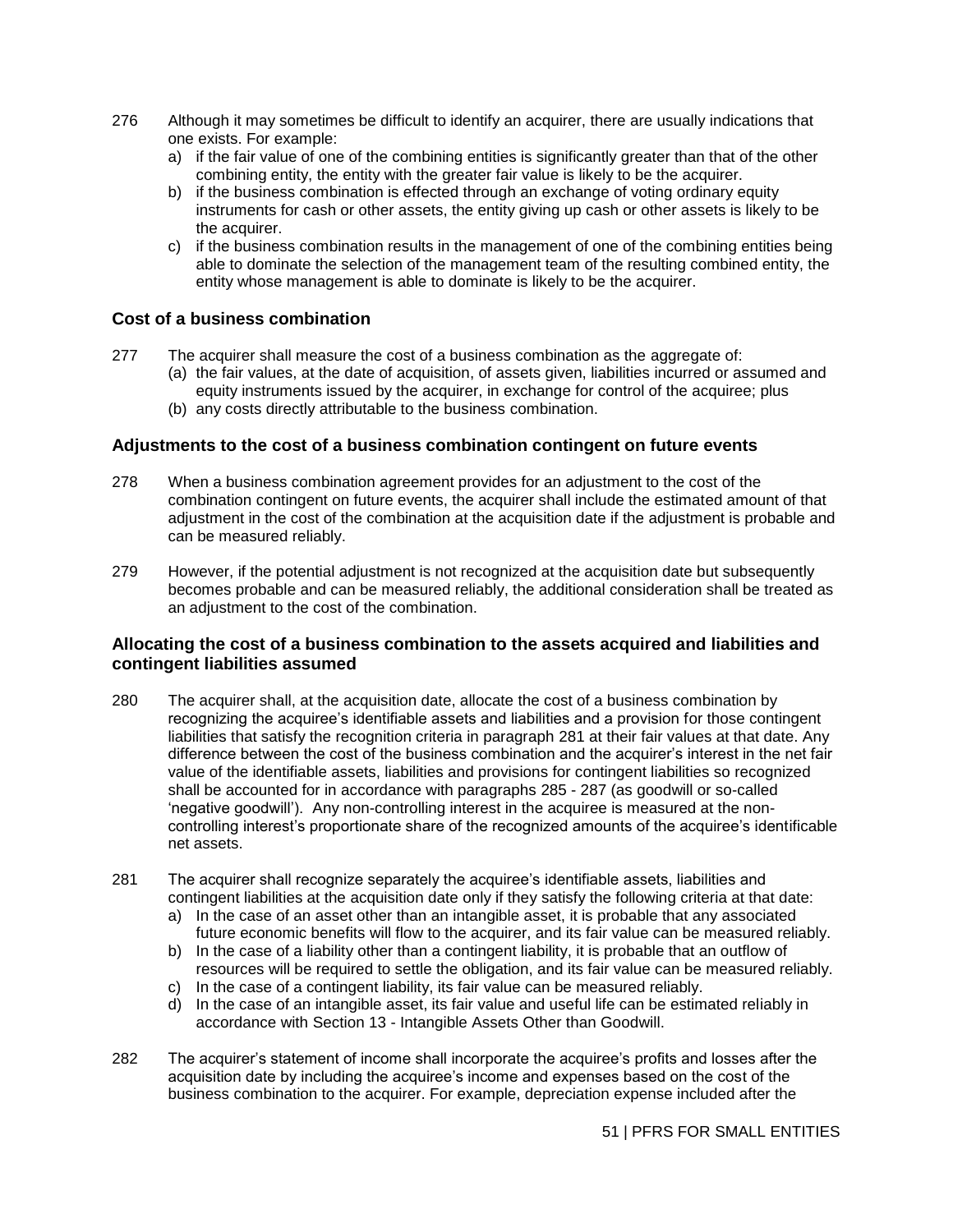acquisition date in the acquirer's statement of income that relates to the acquiree's depreciable assets shall be based on the fair values of those depreciable assets at the acquisition date, i.e., their cost to the acquirer.

- 283 Application of the purchase method starts from the acquisition date, which is the date on which the acquirer obtains control of the acquiree. Because control is the power to govern the financial and operating policies of an entity or business so as to obtain benefits from its activities, it is not necessary for a transaction to be closed or finalized at law before the acquirer obtains control. All pertinent facts and circumstances surrounding a business combination shall be considered in assessing when the acquirer has obtained control.
- 284 If the initial accounting for a business combination is incomplete by the end of the reporting period in which the combination occurs, the acquirer shall recognize in its financial statements provisional amounts for the items for which the accounting is incomplete. Within twelve months after the acquisition date, the acquirer shall retrospectively adjust the provisional amounts recognized as assets and liabilities at the acquisition date (i.e., account for them as if they were made at the acquisition date) to reflect new information obtained. Beyond twelve months after the acquisition date, adjustments to the initial accounting for a business combination shall be recognized only to correct an error in accordance with Section 5 - Accounting Policies, Estimates and Errors.

# **Goodwill**

- 285 The acquirer shall, at the acquisition date:
	- a) recognize goodwill acquired in a business combination as an asset, and
	- b) initially measure that goodwill at its cost, being the excess of the cost of the business combination over the acquirer's interest in the net fair value of the identifiable assets, liabilities and contingent liabilities.
- 286 After initial recognition, the acquirer shall measure goodwill acquired in a business combination at cost less accumulated amortization and accumulated impairment losses:
	- a) An entity shall amortize goodwill on a systematic basis over its useful life. The life shall be determined based on management's best estimate but shall not exceed ten (10) years.
	- b) An entity shall follow Section 21 Impairment of Assets for recognizing and measuring the impairment of goodwill.

# **Excess over cost of acquirer's interest in the net fair value of acquiree's identifiable assets, liabilities and contingent liabilities**

287 If the acquirer's interest in the net fair value of the identifiable assets, liabilities and provisions for contingent liabilities exceeds the cost of the business combination (sometimes referred to as 'negative goodwill' or 'gain from a bargain purchase'), the acquirer shall recognize such excess immediately in profit or loss.

# **Disclosures**

# **For business combination(s) effected during the reporting period**

- 288 For each business combination that was effected during the period, the acquirer shall disclose the following:
	- a) the names and descriptions of the combining entities or businesses.
	- b) the acquisition date.
	- c) the percentage of voting equity instruments acquired.
	- d) the cost of the combination and a description of the components of that cost (such as cash, equity instruments and debt instruments).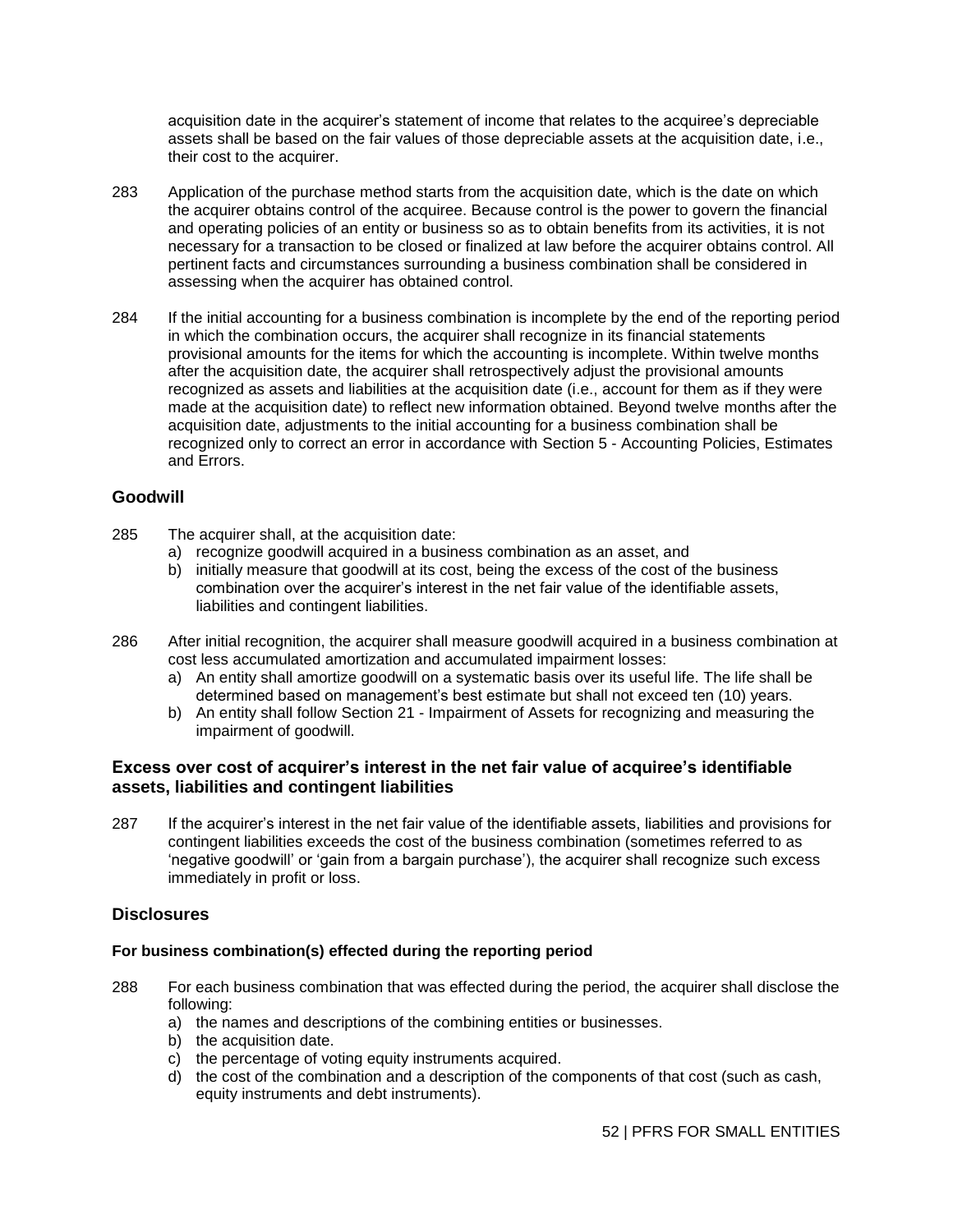- e) the amounts recognized at the acquisition date for each class of the acquiree's assets, liabilities and contingent liabilities, including goodwill.
- f) the amount of any excess recognized in profit or loss in accordance with paragraph 287 and the line item in the statement of income in which the excess is recognized.
- g) If the initial accounting for business combination is incomplete (see paragraph 284), the fact that the amounts have been determined only provisionally.

#### **For all business combinations**

- 289 An acquirer shall disclose a reconciliation of the carrying amount of goodwill at the beginning and end of the reporting period, showing separately:
	- a) changes arising from new business combinations
	- b) amortization
	- c) impairment losses
	- d) disposals of previously acquired businesses.
	- e) other changes

This reconciliation need not be presented for prior periods.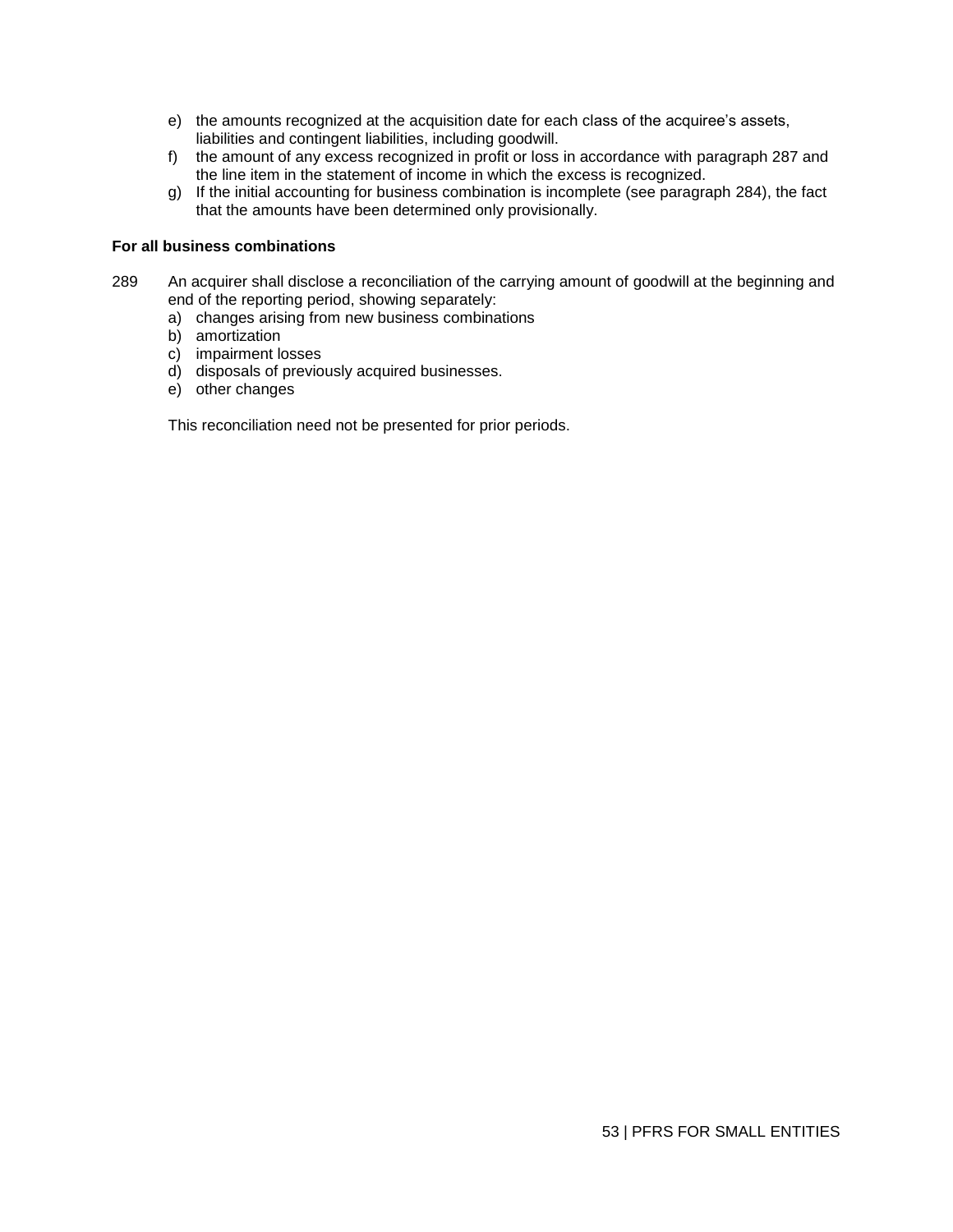# **Section 15 - Leases**

## **Scope**

- 290 A lease is an agreement whereby the lessor conveys to the lessee in return for a payment or series of payments the right to use an asset for an agreed period of time.
- 291 Some arrangements do not take the legal form of a lease but convey rights to use assets in return for payments. Such arrangements are in substance leases of assets, and they should be accounted for under this section.

## **Recognition and measurement**

- 292 A lessee shall recognize all lease payments as expense in profit or loss in the period in which they are incurred.
- 293 A lessor shall recognize all lease receipts as income in profit or loss in the period in which they are earned.

## **Disclosures for leases**

- 294 Lessors and lessees shall make the following disclosures for leases:
	- a) lease receipts or payments recognized in profit or loss; and
	- b) a general description of the lease's significant leasing arrangements including, for example, information about contingent rent, renewal, and purchase options.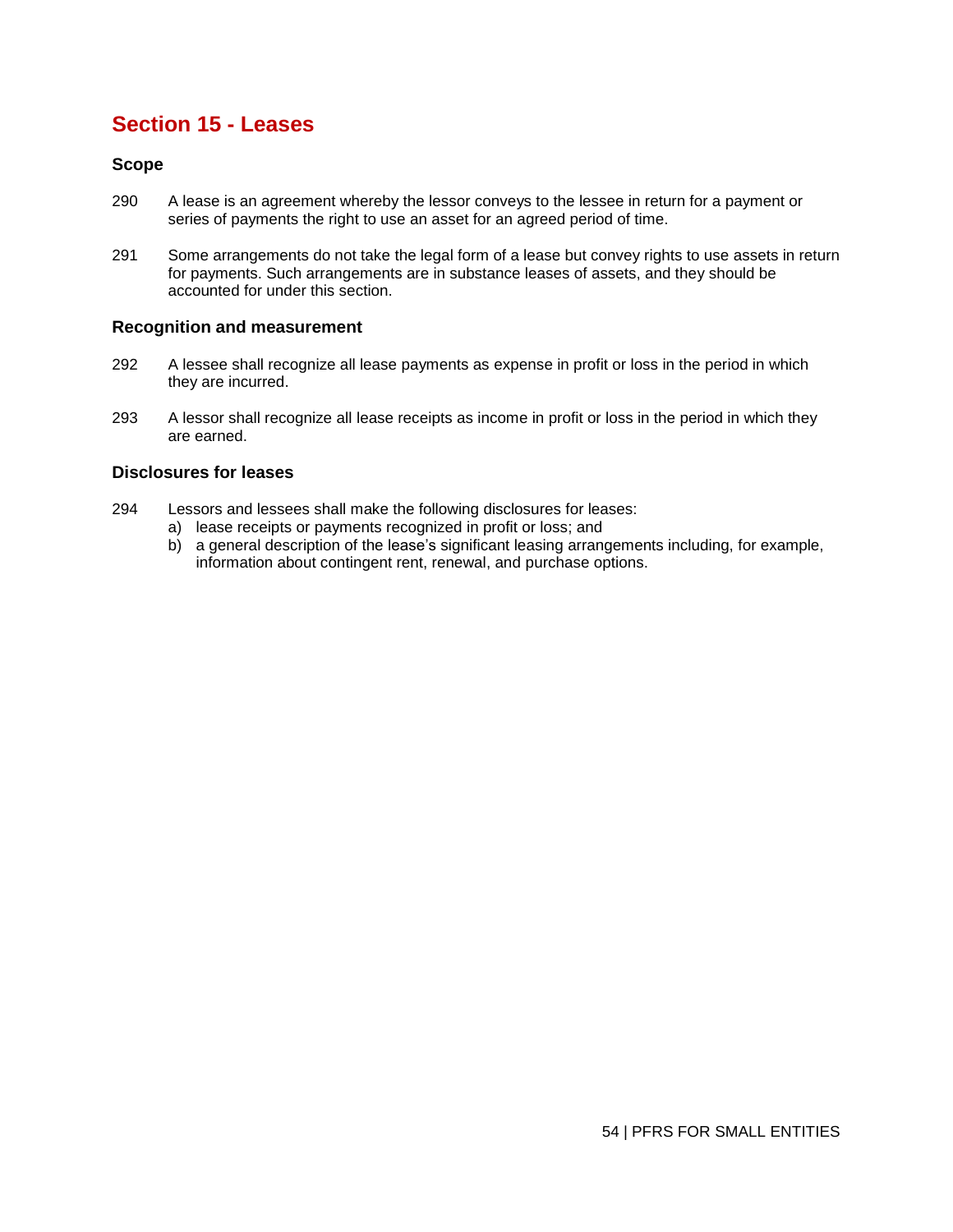# **Section 16 - Provisions and Contingencies**

## **Scope**

- 295 This section applies to all provisions (i.e., liabilities of uncertain timing or amount), contingent liabilities and contingent assets except those provisions covered by other sections of this Framework. These include provisions relating to:
	- a) employee benefit obligations (Section 22 Employee Benefits); and
	- b) income tax (Section 23 Income Tax).
- 296 The requirements in this Section do not apply to executory contracts. Executory contracts are contracts under which neither party has performed any of its obligations or both parties have partially performed their obligations to an equal extent.
- 297 The word 'provision' is sometimes used in the context of such items as depreciation, impairment of assets, and uncollectible receivables. Those are adjustments of the carrying amounts of assets, rather than recognition of liabilities, and therefore are not covered by this Section.

## **Initial recognition**

- <span id="page-54-0"></span>298 An entity shall recognize a provision only when:
	- a) the entity has an obligation at the reporting date as a result of a past event;
	- b) it is probable (i.e., more likely than not) that the entity will be required to transfer economic benefits in settlement; and
	- c) the amount of the obligation can be estimated reliably.
- 299 The entity shall recognize the provision as a liability in the statement of financial position and shall recognize the amount of the provision as an expense, unless another section of this Framework requires the cost to be recognized as part of the cost of an asset such as inventories or property, plant and equipment.
- 300 The condition in paragraph [298\(](#page-54-0)a) (obligation at the reporting date as a result of a past event) means that a loss event has already occurred and the entity has no realistic alternative to settling the obligation. This can happen either when the entity has a legal obligation that can be enforced by law or when a past event (for example, a history of settling similar obligations in the past) has resulted in other parties having a valid expectation that the entity will settle the obligation. Obligations that will arise from the entity's future actions (i.e., the future conduct of its business) do not satisfy the condition in paragraph 298(a), no matter how likely they are to occur and even if they are contractual. To illustrate, because of commercial pressures or legal requirements, an entity may intend or need to carry out expenditure to operate in a particular way in the future (for example, by fitting smoke filters in a particular type of factory). Because the entity can avoid the future expenditure by its future actions, for example by changing its method of operation or selling the factory, it has no present obligation for that future expenditure, and no provision is recognized.
- 301 An entity shall not recognize a provision for future operating losses. Expected future losses do not meet the definition of a liability. The expectation of future operating losses may be an indicator that one or more assets are impaired.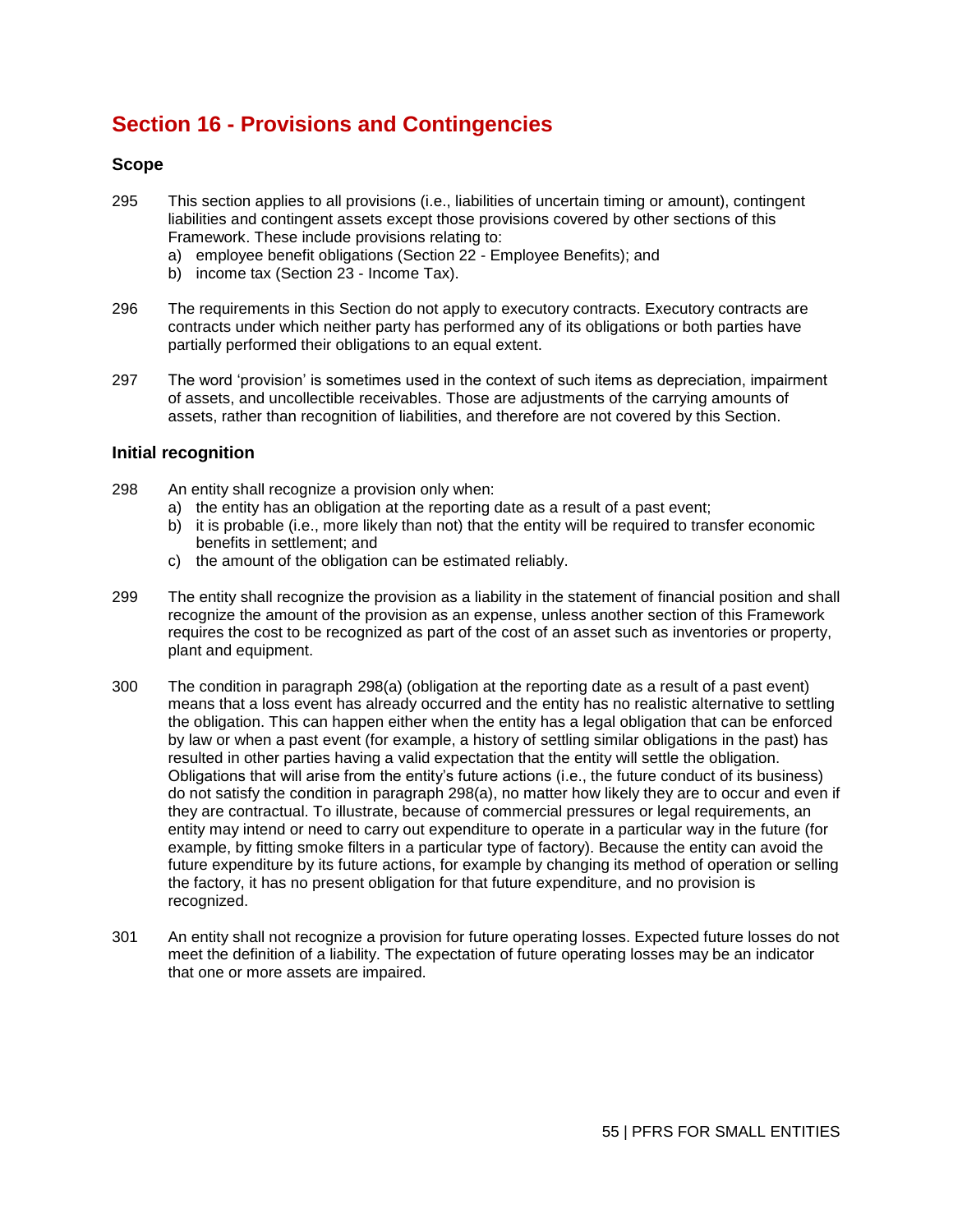## **Initial measurement**

- 302 An entity shall measure a provision at the best estimate of the amount required to settle the obligation at the reporting date. The best estimate is the amount an entity would rationally pay to settle the obligation at the end of the reporting period or to transfer it to a third party at that time.
	- a) When the provision involves a large population of items, the estimate of the amount reflects the weighting of all possible outcomes by their associated probabilities. Where there is a continuous range of possible outcomes, and each point in that range is as likely as any other, the mid-point of the range is used.
	- b) When the provision arises from a single obligation, the individual most likely outcome may be the best estimate of the amount required to settle the obligation. However, even in such a case, the entity considers other possible outcomes. When other possible outcomes are either mostly higher or mostly lower than the most likely outcome, the best estimate will be a higher or lower amount than the single most likely outcome.
- 303 When the effect of the time value of money is material, the amount of a provision shall be the present value of the amount expected to be required to settle the obligation. The discount rate (or rates) shall be a pre-tax rate (or rates) that reflect(s) current market assessments of the time value of money. The risks specific to the liability should be reflected either in the discount rate or in the estimation of the amounts required to settle the obligation, but not both.
- 304 An entity shall exclude gains from the expected disposal of assets from the measurement of a provision.
- 305 When some or all of the amount required to settle a provision may be reimbursed by another party (for example, through an insurance claim), the entity shall recognize the reimbursement as a separate asset only when it is virtually certain that the entity will receive the reimbursement on settlement of the obligation. The amount recognized for the reimbursement shall not exceed the amount of the provision. The reimbursement receivable shall be presented in the statement of financial position as an asset and shall not be offset against the provision. In the statement of income, the entity may offset any reimbursement from another party against the expense relating to the provision.

# **Subsequent measurement**

- 306 An entity shall charge against a provision only those expenditures for which the provision was originally recognized.
- 307 An entity shall review provisions at each reporting date and adjust them to reflect the current best estimate of the amount that would be required to settle the obligation at that reporting date. Any adjustments to the amounts previously recognized shall be recognized in profit or loss unless the provision was originally recognized as part of the cost of an asset (see paragraph 299). When a provision is measured at the present value of the amount expected to be required to settle the obligation, the subsequent reduction in the present value that results from the passing of time shall be recognized in profit or loss in the period it arises.

# **Contingent liabilities**

308 A contingent liability is either a possible but uncertain obligation or a present obligation that is not recognized because it fails to meet one or both of the conditions (b) and (c) in paragraph 298. An entity shall not recognize a contingent liability as a liability. When an entity is jointly and severally liable for an obligation, the part of the obligation that is expected to be met by other parties is treated as a contingent liability.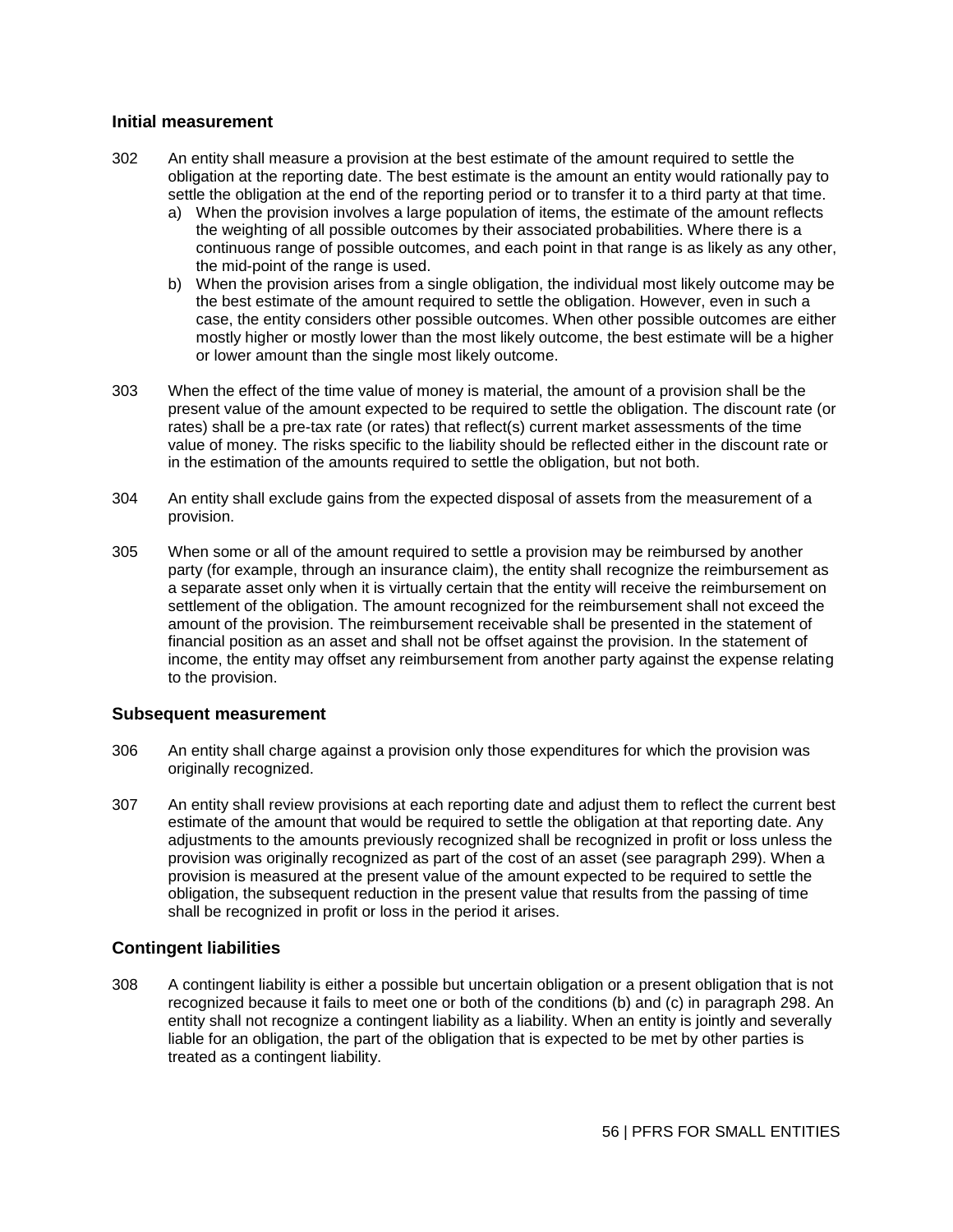# **Contingent assets**

309 A contingent asset is a possible asset that arises from past events and whose existence will be confirmed only by the occurrence or non-occurrence of one or more uncertain future events not wholly within the control of the entity. An entity shall not recognize a contingent asset as an asset. When the flow of future economic benefits to the entity is virtually certain, then the related asset is not a contingent asset, and its recognition is appropriate.

# **Disclosures**

## **Disclosures about provisions**

- 310 For each class of provision, an entity shall disclose all of the following:
	- a) a reconciliation showing:
		- i) the carrying amount at the beginning and end of the period;
		- ii) additions during the period, including adjustments that result from changes in measuring the discounted amount;
		- iii) amounts charged against the provision during the period; and
		- iv) unused amounts reversed during the period;
	- b) a brief description of the nature of the obligation and the expected amount and timing of any resulting payments;
	- c) an indication of the uncertainties about the amount or timing of those outflows; and
	- d) the amount of any expected reimbursement, stating the amount of any asset that has been recognized for that expected reimbursement.

Comparative information for prior periods is not required.

#### **Disclosures about contingent liabilities**

- 311 Unless the possibility of any outflow of resources in settlement is remote, an entity shall disclose, for each class of contingent liability at the reporting date, a brief description of the nature of the contingent liability and, when practicable:
	- a) an estimate of its financial effect, measured in accordance with paragraphs 302 307;
	- b) an indication of the uncertainties relating to the amount or timing of any outflow; and
	- c) the possibility of any reimbursement.

If after making every reasonable effort to do so, an entity cannot make one or more of these disclosures, that fact shall be stated.

#### **Disclosures about contingent assets**

312 If an inflow of economic benefits is probable (more likely than not) but not virtually certain, an entity shall disclose a description of the nature of the contingent assets at the end of the reporting period, and, when practicable without undue cost or effort, an estimate of their financial effect, measured using the principles set out in paragraphs 302 - 307. If after making every reasonable effort to do so, an entity cannot make this disclosure, that fact shall be stated.

#### **Prejudicial disclosures**

313 In extremely rare cases, disclosure of some or all of the information required by paragraphs 310 - 312 can be expected to seriously prejudice the position of the entity in a dispute with other parties on the subject matter of the provision, contingent liability or contingent asset. In such cases, an entity need not disclose the information, but shall disclose the general nature of the dispute, together with the fact that, and reason why, the information has not been disclosed.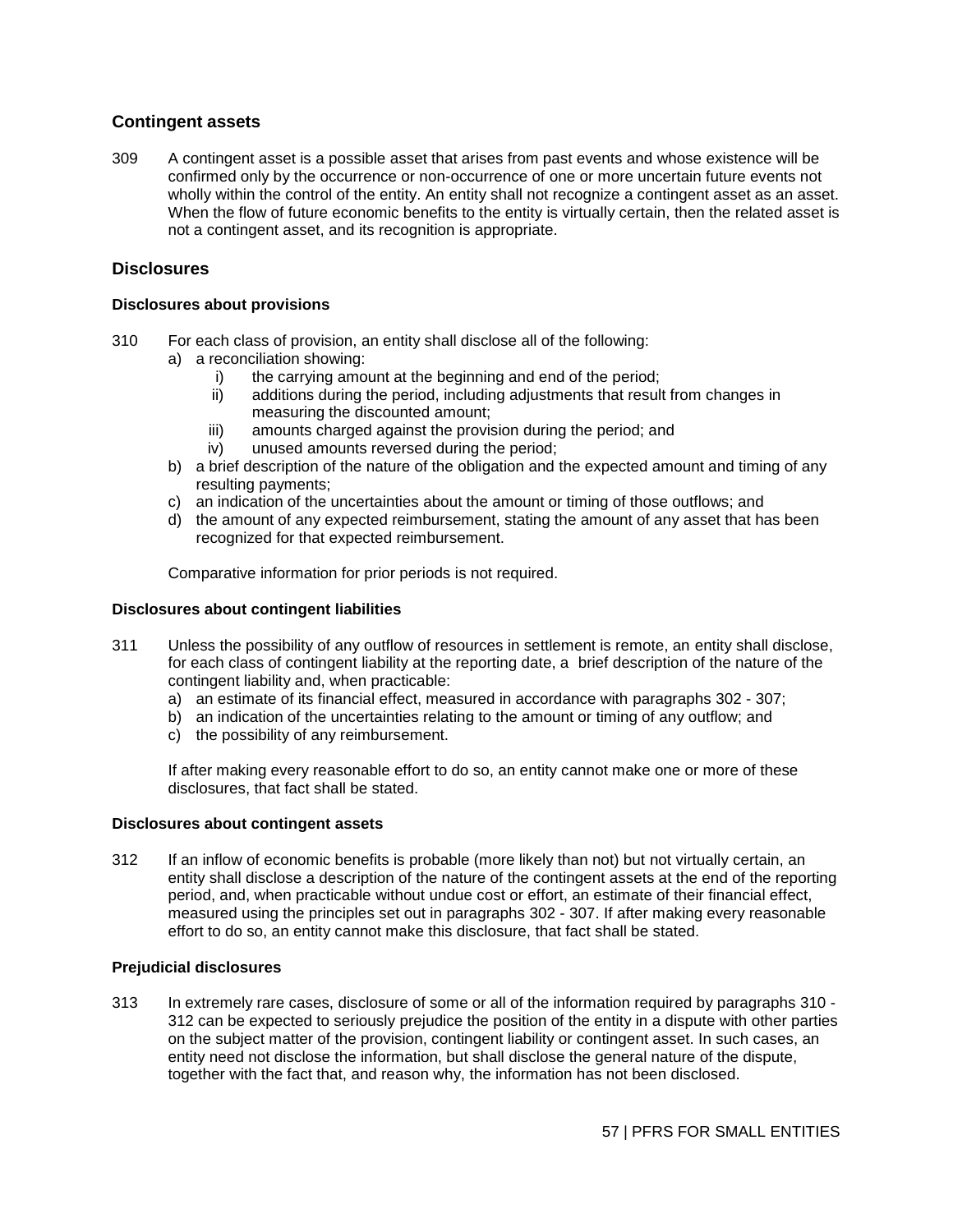# **Section 17 - Equity**

# **Classification**

- 314 Equity is the residual interest in the assets of an entity after deducting all its liabilities. A liability is a present obligation of the entity arising from past events, the settlement of which is expected to result in an outflow from the entity of cash or other resources (for example, an instrument that obligates the entity to pay cash to another party or gives another party the right to demand cash from the entity is a liability of the entity). Equity includes investments by the owners of the entity, plus additions to those investments earned through profitable operations and retained for use in the entity's operations, minus reductions to owners' investments as a result of unprofitable operations and distributions to owners.
- 315 Members' shares in co-operative entities and similar instruments are equity if:
	- a) the co-operative entity has an unconditional right to refuse redemption of the members' shares; or
	- b) redemption is unconditionally prohibited by local law, regulation or the entity's governing charter.

## **Original issue of shares or other equity instruments**

- 316 An entity shall recognize the issue of shares or other equity instruments as equity when it issues those instruments and when another party is obliged to provide cash or other resources to the entity in exchange for the instruments:
	- a) if the equity instruments are issued before the entity receives the cash or other resources, the entity shall present the amount receivable as an offset to equity in its statement of financial position, not as an asset.
	- b) if the entity receives the cash or other resources before the equity instruments are issued, and the entity cannot be required to repay the cash or other resources received, the entity shall recognize the corresponding increase in equity to the extent of consideration received.
	- c) to the extent that the equity instruments have been subscribed for but not issued, and the entity has not yet received the cash or other resources, the entity shall not recognize an increase in equity.
- 317 An entity shall measure the equity instruments at the amount of cash received. If payment is deferred and the time value of money is material, the initial measurement shall be on a present value basis. If the equity instruments are exchanged for resources other than cash, the equity instruments shall be recognized at the fair value of those resources.
- 318 An entity shall account for the transaction costs (i.e., incremental costs that are directly attributable to the issue) of an equity transaction as a deduction from equity, net of any related income tax benefit.

#### **Distributions to owners**

- 319 An entity shall reduce equity for the amount of distributions to its owners (holders of its equity instruments), net of any related income tax benefits.
- 320 Sometimes an entity distributes assets other than cash as dividends to its owners. When an entity declares such a distribution and has an obligation to distribute non-cash assets to its owners, it shall recognize a liability. It shall measure the liability at the fair value of the assets to be distributed. At the end of each reporting period and at the date of settlement, the entity shall review and adjust the carrying amount of the dividend payable to reflect changes in the fair value of the assets to be distributed, with any changes recognized in equity as adjustments to the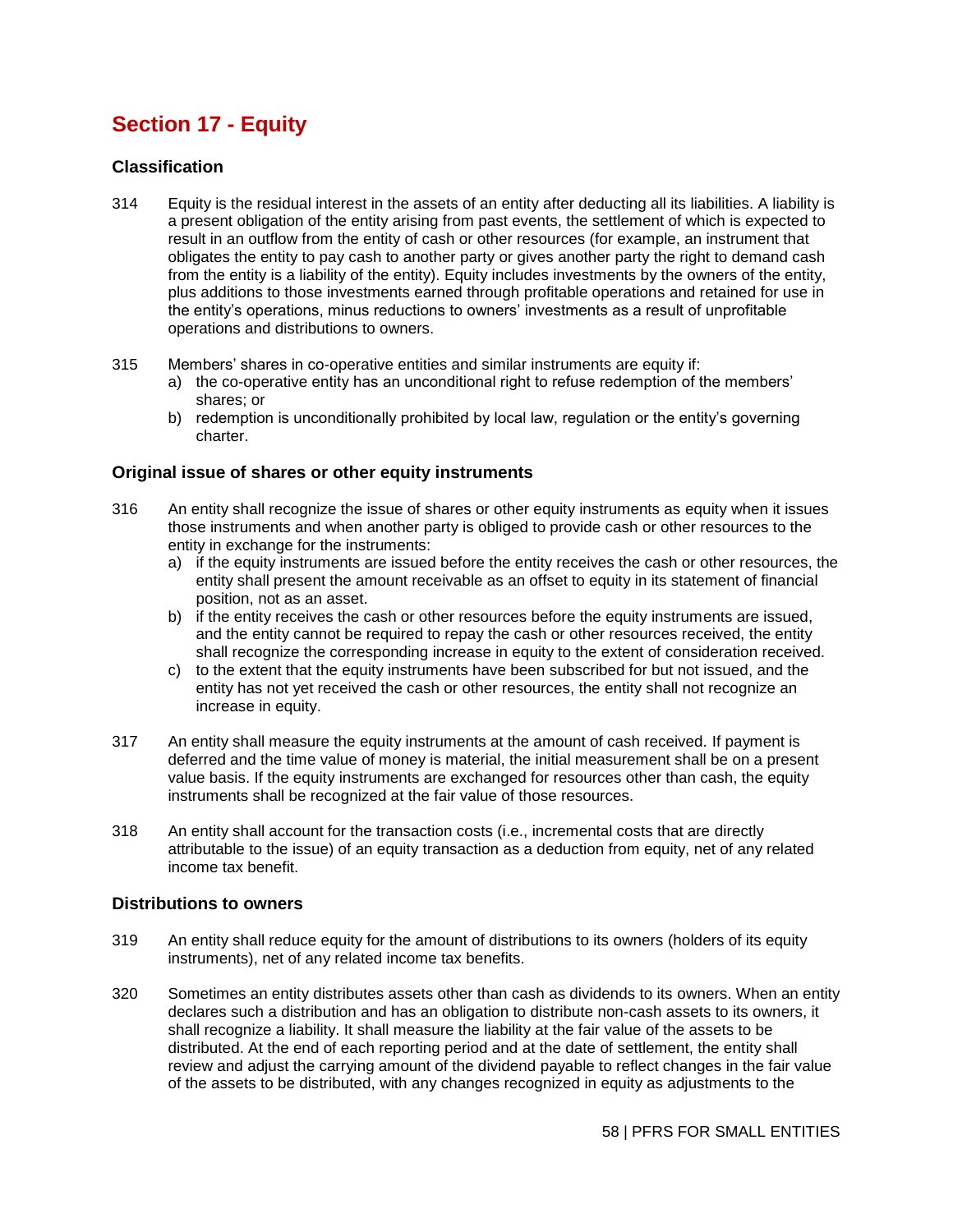amount of the distribution. When an entity settles the dividend payable, it shall recognize in profit or loss any difference between the carrying amount of the assets distributed and the carrying amount of the dividend payable.

The requirement does not apply to the distribution of a non-cash asset that is ultimately controlled by the same party or parties before and after the distribution. This exclusion applies to the separate, individual, consolidated, and equity-accounted financial statements of an entity that makes the distribution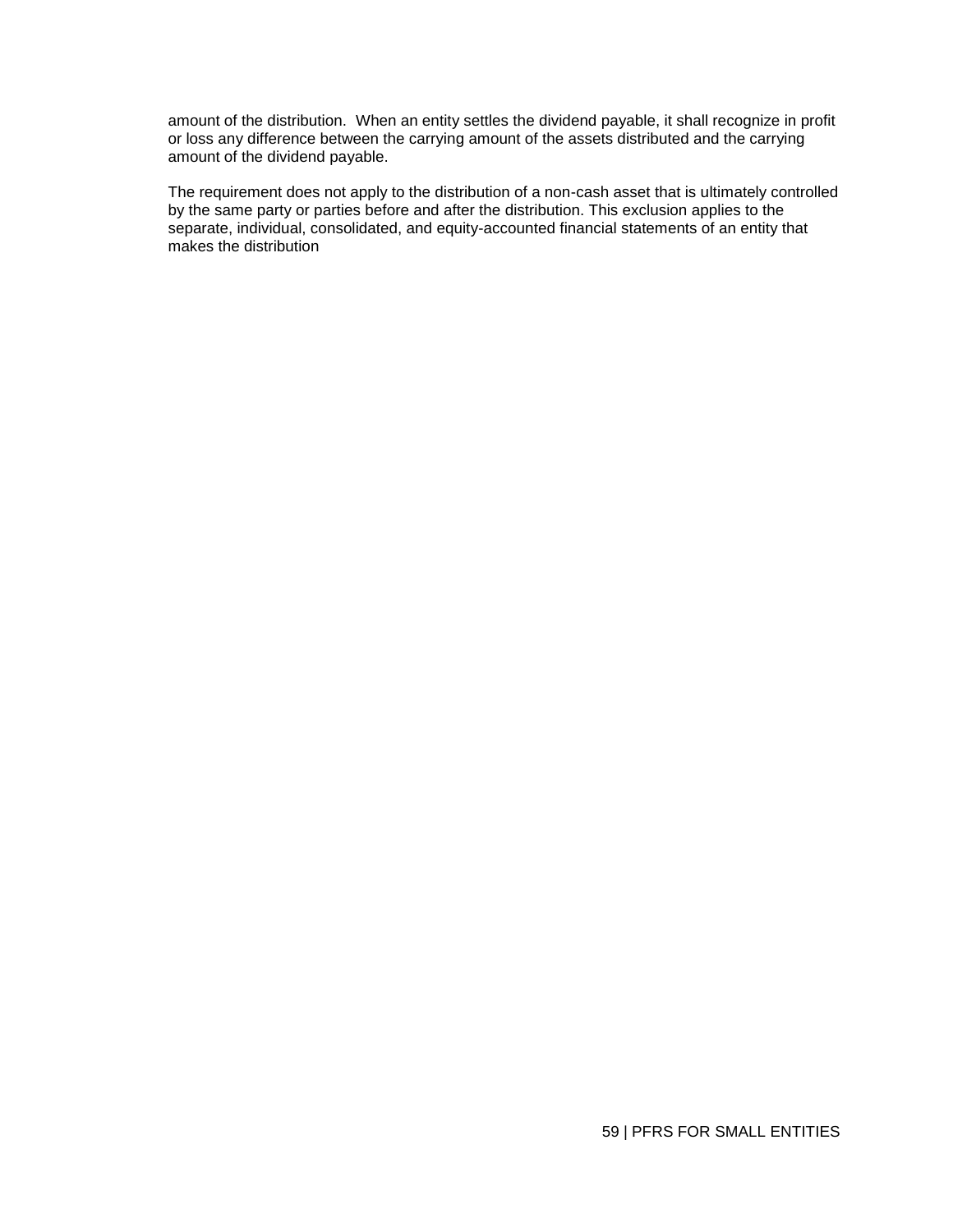# **Section 18 - Revenue**

## **Scope**

- 321 Revenue is the gross inflow of economic benefits during the period arising in the course of the ordinary activities of an entity when those inflows result in increases in equity, other than increases relating to contributions from equity participants. This section shall be applied in accounting for revenue arising from the following transactions and events:
	- a) the sale of goods (whether produced by the entity for the purpose of sale or purchased for resale);
	- b) the rendering of services;
	- c) construction contracts in which the entity is the contractor. A construction contract is a contract specifically negotiated for the construction of an asset or a combination of assets that are closely interrelated or interdependent in terms of their design, technology and function or their ultimate purpose or use;
	- d) deposits or receivables yielding interest; and
	- e) dividends from investments in shares of stock that are not accounted for using the equity method.

## **Measurement of revenue**

- 322 An entity shall measure revenue at the fair value of the consideration received or receivable. The fair value of the consideration received or receivable is after deducting the amount of any trade discounts, prompt settlement discounts and volume rebates allowed by the entity. The fair value also takes into account the time value of money.
- 323 An entity shall include in revenue only the gross inflows of economic benefits received and receivable by the entity on its own account. An entity shall exclude from revenue all amounts collected on behalf of third parties, for example sales taxes, goods and services taxes and value added taxes collected on behalf of a government. In an agency relationship, an entity shall include in revenue only the amount of its commission. The amounts collected on behalf of the principal are not revenue of the entity.

#### **Deferred payment**

- 324 When the inflow of cash or cash equivalents is deferred, and the arrangement constitutes in effect a financing transaction, the fair value of the consideration is the present value of all future receipts determined using an imputed rate of interest. A financing transaction arises when, for example, an entity provides interest-free credit to the buyer or accepts a note receivable bearing a below-market interest rate from the buyer as consideration for the sale of goods. The imputed rate of interest is the more clearly determinable of either:
	- a) the prevailing rate for a similar instrument of an issuer with a similar credit rating; or
	- b) a rate of interest that discounts the nominal amount of the instrument to the current cash sales price of the goods or services.

An entity shall recognize the difference between the present value of all future receipts and the nominal amount of the consideration as interest revenue in accordance with paragraph 338 and Section 6 - Basic Financial Instruments.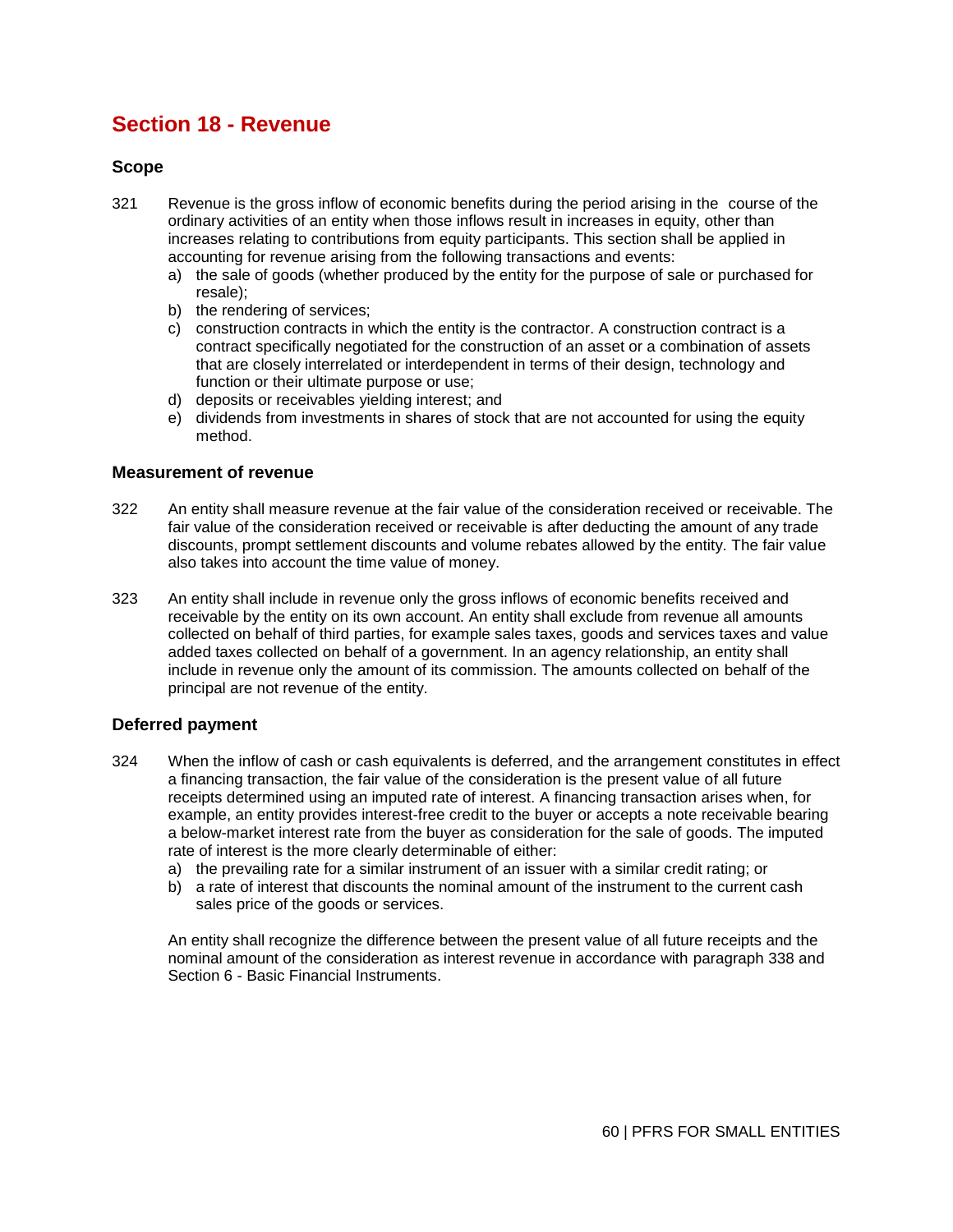# **Identification of the revenue transaction**

325 An entity usually applies the revenue recognition criteria in this Section separately to each transaction. However, an entity applies the recognition criteria to the separately identifiable components of a single transaction when necessary to reflect the substance of the transaction. For example, an entity applies the recognition criteria to the separately identifiable components of a single transaction when the selling price of a product includes an identifiable amount for subsequent servicing. Conversely, an entity applies the recognition criteria to two or more transactions together when they are linked in such a way that the commercial effect cannot be understood without reference to the series of transactions as a whole. For example, an entity applies the recognition criteria to two or more transactions together when it sells goods and, at the same time, enters into a separate agreement to repurchase the goods at a later date, thus negating the substantive effect of the transaction.

# **Sale of goods**

- 326 An entity shall recognize revenue from the sale of goods when all the following conditions are satisfied:
	- a) the entity has transferred to the buyer the significant risks and rewards of ownership of the goods;
	- b) the entity retains neither continuing managerial involvement to the degree usually associated with ownership nor effective control over the goods sold;
	- c) the amount of revenue can be measured reliably;
	- d) it is probable (i.e., more likely than not) that the economic benefits associated with the transaction will flow to the entity; and
	- e) the costs incurred or to be incurred in respect of the transaction can be measured reliably.

For a straightforward sale of goods for cash or on credit, revenue is generally recognized on the date when the goods are delivered to the customer.

327 The assessment of when an entity has transferred the significant risks and rewards of ownership to the buyer requires an examination of the circumstances of the transaction. In most cases, the transfer of the risks and rewards of ownership coincides with the transfer of the legal title or the passing of possession to the buyer. This is the case for most retail sales. An entity does not recognize revenue if it retains significant risks and rewards of ownership, for example, if the receipt of the revenue from a particular sale is contingent on the buyer selling the goods. If an entity retains only an insignificant risk of ownership, the transaction is a sale and the entity recognizes the revenue. For example, an entity recognizes revenue on the sale of goods if it offers a refund if the customer finds the goods faulty or is not satisfied for other reasons, and the entity can estimate the returns reliably. In such cases, the entity recognizes a provision for returns in accordance with Section 16 - Provisions and Contingencies.

# **Rendering of services**

- 328 When the outcome of a transaction involving the rendering of services can be estimated reliably, an entity shall recognize revenue associated with the transaction by reference to the stage of completion of the transaction at the end of the reporting period (sometimes referred to as the percentage of completion method). The outcome of a transaction can be estimated reliably when all the following conditions are satisfied:
	- a) the amount of revenue can be measured reliably;
	- b) it is probable that the economic benefits associated with the transaction will flow to the entity;
	- c) the stage of completion of the transaction at the end of the reporting period can be measured reliably; and
	- d) the costs incurred for the transaction and the costs to complete the transaction can be measured reliably.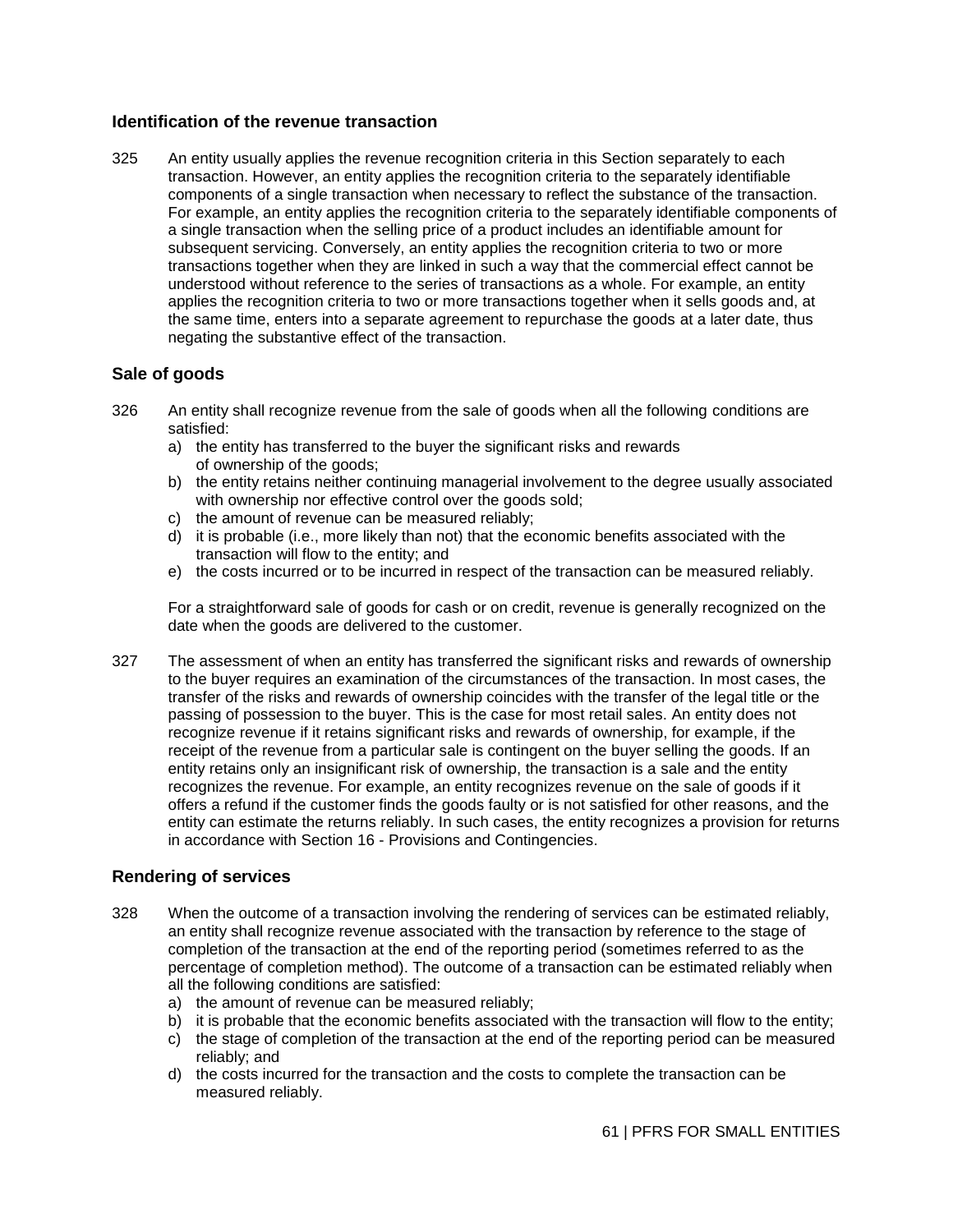Paragraphs 332 - 337 provide guidance for applying the percentage of completion method.

- 329 When services are performed by an indeterminate number of acts over a specified period of time, an entity recognizes revenue on a straight-line basis over the specified period unless there is evidence that some other method better represents the stage of completion. When a specific act is much more significant than any other act, the entity postpones recognition of revenue until the significant act is executed.
- 330 When the outcome of the transaction involving the rendering of services cannot be estimated reliably, an entity shall recognize revenue only to the extent of the expenses recognized that are recoverable.

# **Construction contracts**

331 When the outcome of a construction contract can be estimated reliably, an entity shall recognize contract revenue and contract costs associated with the construction contract as revenue and expenses respectively by reference to the stage of completion of the contract activity at the end of the reporting period (often referred to as the percentage of completion method). Reliable estimation of the outcome requires reliable estimates of the stage of completion, future costs and collectability of billings. Paragraphs 332 - 337 provide guidance for applying the percentage of completion method.

#### **Percentage of completion method**

- 332 This method is used to recognize revenue from rendering services (see paragraphs 328 330) and from construction contracts (see paragraph 331). An entity shall review and, when necessary, revise the estimates of revenue and costs as the service transaction or construction contract progresses.
- 333 An entity shall determine the stage of completion of a transaction or contract using the method that most reliably measures the work performed. Possible methods include:
	- a) the proportion that costs incurred for work performed to date bear to the estimated total costs. Costs incurred for work performed to date do not include costs relating to future activity, such as for materials or prepayments;
	- b) surveys of work performed; and
	- c) completion of a physical proportion of the service transaction or contract work.

Progress payments and advances received from customers often do not reflect the work performed.

- 334 An entity shall recognize costs that relate to future activity on the transaction or contract, such as for materials or prepayments, as an asset if it is probable that the costs will be recovered.
- 335 An entity shall recognize as an expense immediately any costs whose recovery is not probable.
- 336 When the outcome of a construction contract cannot be estimated reliably:
	- a) an entity shall recognize revenue only to the extent of contract costs incurred that it is probable will be recoverable; and
	- b) the entity shall recognize contract costs as an expense in the period in which they are incurred.
- 337 If the collectibility of an amount already recognized as contract revenue is no longer probable, the entity shall recognize the uncollectible amount as an expense rather than as an adjustment of the amount of contract revenue.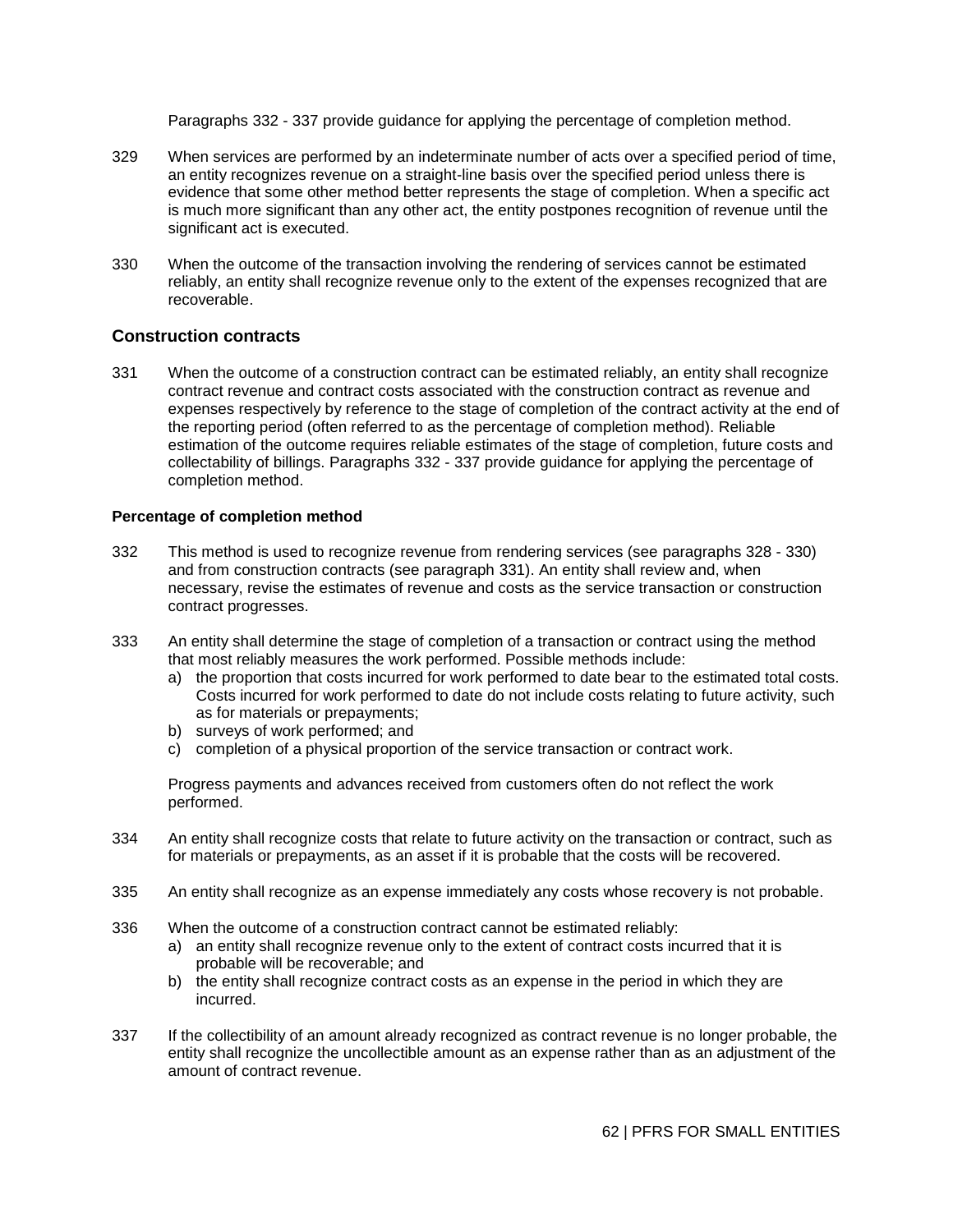# **Interest and dividends**

338 Interest shall be recognized using the effective interest method as described in paragraphs 104 - 109. Dividends shall be recognized when the shareholder's right to receive payment is established.

## **Disclosures**

#### **General disclosures about revenue**

- 339 An entity shall disclose:
	- a) the accounting policies adopted for the recognition of revenue, including the methods adopted to determine the stage of completion of transactions involving the rendering of services; and
	- b) the amount of each category of revenue recognized during the period, showing separately, at a minimum, revenue arising from:
		- i) the sale of goods;<br>ii) the rendering of se
		- ii) the rendering of services;<br>iii) interest;
		- interest;
		- iv) commissions; and
		- v) any other significant types of revenue.

#### **Disclosures relating to revenue from construction contracts**

- 340 An entity shall disclose the following:
	- a) the amount of contract revenue recognized as revenue in the period;
	- b) the methods used to determine the contract revenue recognized in the period; and
	- c) the methods used to determine the stage of completion of contracts in progress.
- 341 An entity shall present:
	- a) the gross amount due from customers for contract work, as an asset; and
	- b) the gross amount due to customers for contract work, as a liability.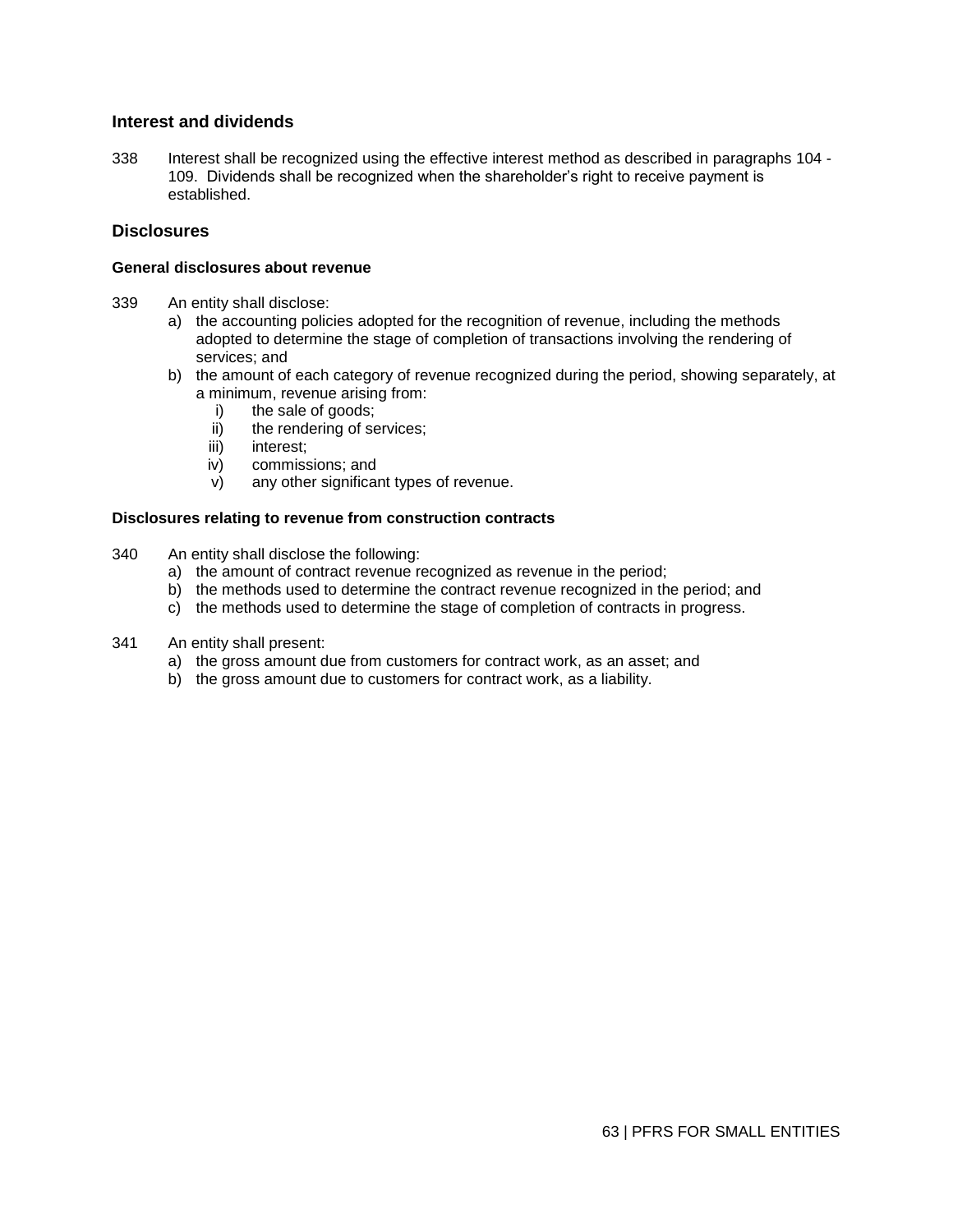# **Section 19 - Borrowing Costs**

# **Scope**

342 Borrowing costs are interest and other costs that an entity incurs in connection with the borrowing of funds. Borrowing costs include interest expense calculated using the effective interest method as described in Section 6 - Basic Financial Instruments.

# **Recognition**

343 An entity shall recognize all borrowing costs as an expense in profit or loss in the period in which they are incurred.

### **Disclosures**

344 Disclosure requirements for financial liabilities are provided in Section 6 - Basic Financial Instruments.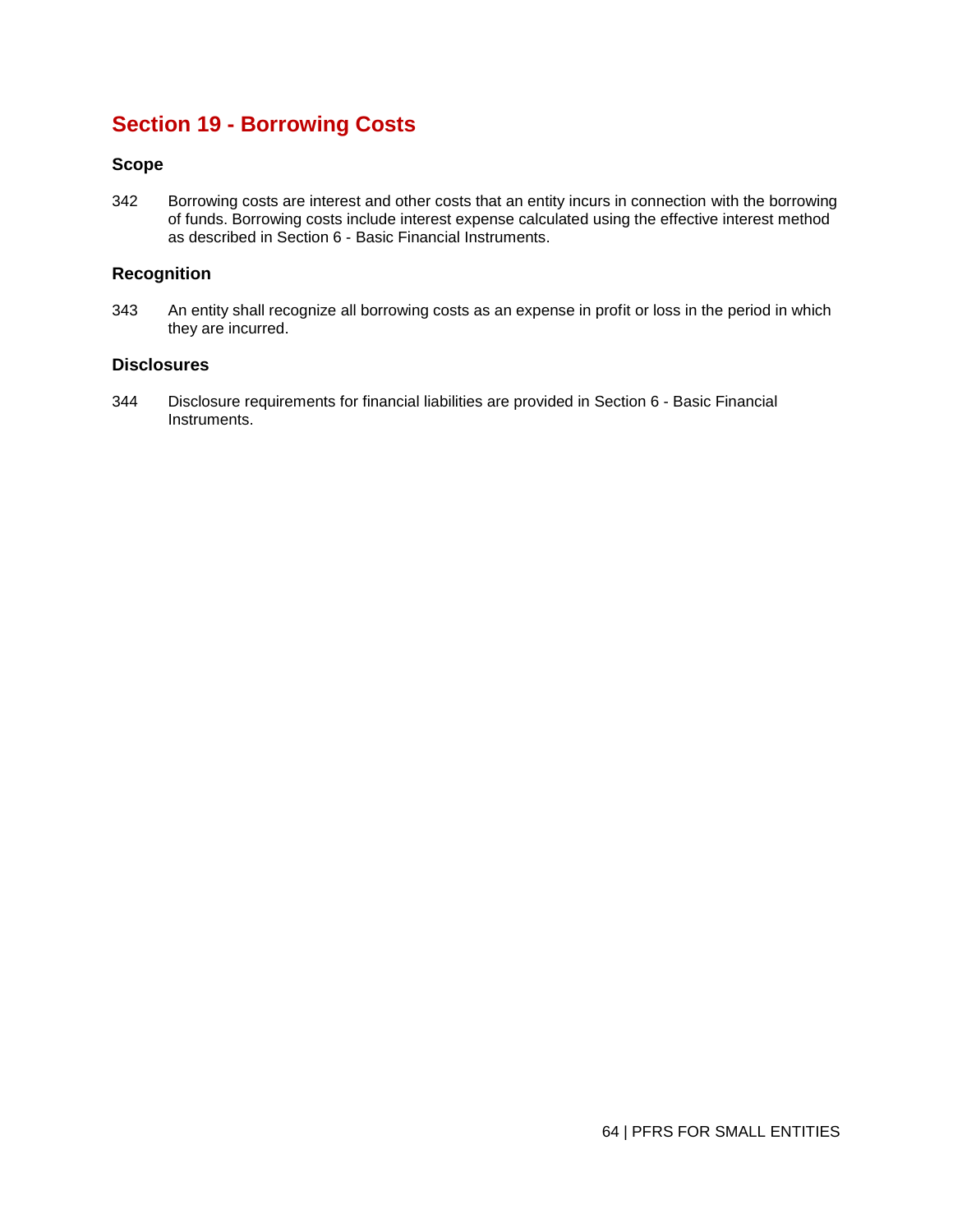# **Section 20 - Share-based payment**

# **Scope**

- 345 This section specifies the accounting for all share-based payment transactions including:
	- a) equity-settled share-based payment transactions, in which the entity acquires goods or services as consideration for equity instruments of the entity (including shares or share options);
	- b) cash-settled share-based payment transactions, in which the entity acquires goods or services by incurring liabilities to the supplier of those goods or services for amounts that are based on the price (or value) of the entity's shares or other equity instruments of the entity; and
	- c) transactions in which the entity receives or acquires goods or services and the terms of the arrangement provide either the entity or the supplier of those goods or services with a choice of whether the entity settles the transaction in cash (or other assets) or by issuing equity instruments.

# **Recognition**

- 346 An entity shall recognize the goods or services received or acquired in a share-based payment transaction when it obtains the goods or as the services are received. The entity shall recognize a corresponding increase in equity if the goods or services were received in an equity-settled share-based payment transaction, or a liability if the goods or services were acquired in a cashsettled share-based payment transaction.
- 347 When the goods or services received or acquired in a share-based payment transaction do not qualify for recognition as assets, the entity shall recognize them as expenses.

#### **Recognition when there are vesting conditions**

- 348 If the share-based payments granted to employees vest immediately, the employee is not required to complete a specified period of service before becoming unconditionally entitled to those share-based payments. In the absence of evidence to the contrary, the entity shall presume that services rendered by the employee as consideration for the share-based payments have been received. In this case, on grant date, the entity shall recognize the services received in full, with a corresponding increase in equity or liabilities.
- 349 If the share-based payments do not vest until the employee completes a specified period of service, the entity shall presume that the services to be rendered by the counterparty as consideration for those share-based payments will be received in the future, during the vesting period. The entity shall account for those services as they are rendered by the employee during the vesting period, with a corresponding increase in equity or liabilities.

# **Measurement of equity-settled share-based payment transactions**

#### **Measurement principle**

350 For equity-settled share-based payment transactions, an entity shall measure the goods or services received, and the corresponding increase in equity, with reference to the net asset value of the equity instruments granted. Net asset value is derived by dividing the total assets of the entity less any liabilities, by the number of shares outstanding at measurement date.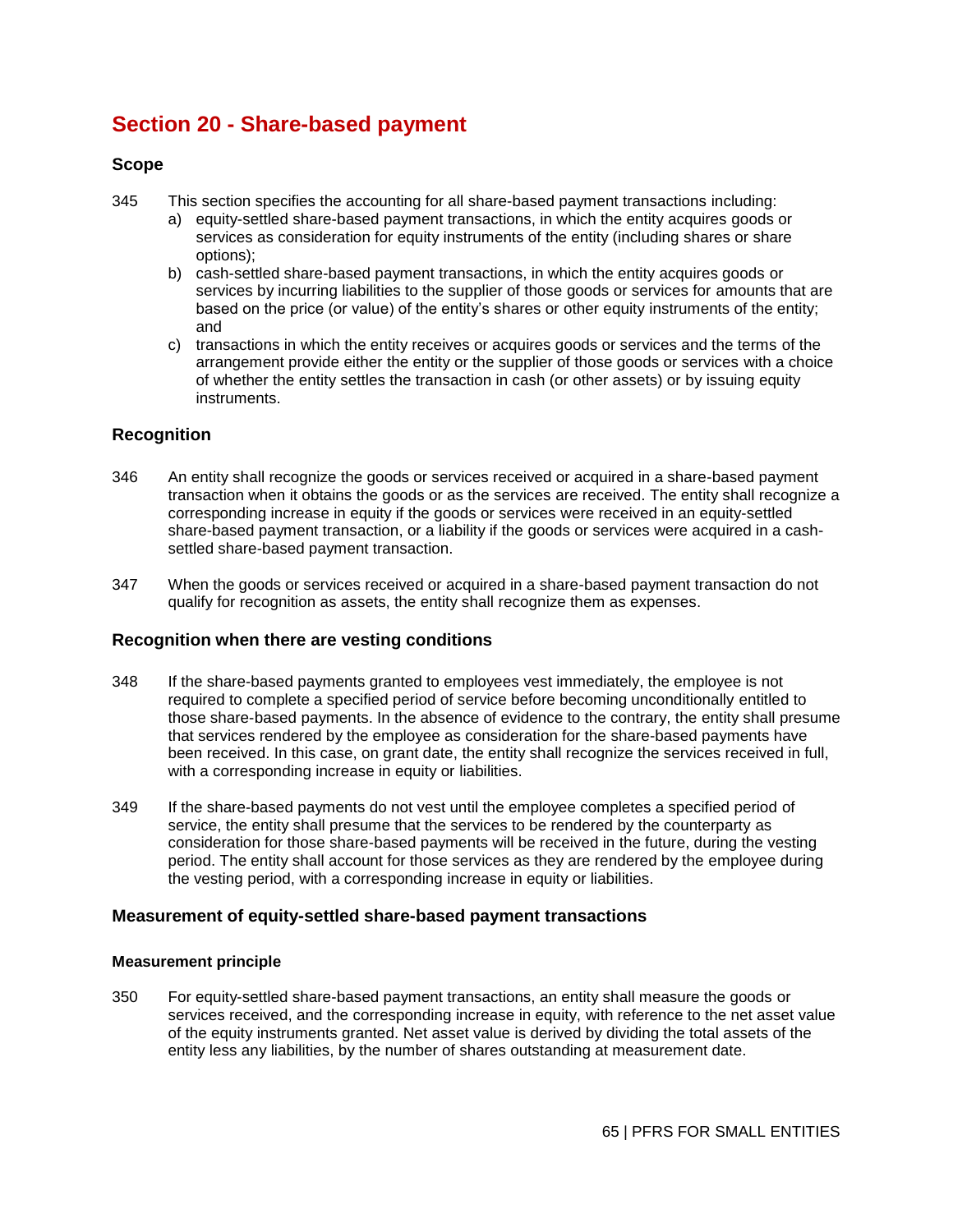- 351 For transactions with employees (including others providing similar services), the net asset value of the equity instruments shall be measured at grant date. For transactions with parties other than employees, the measurement date is the date when the entity obtains the goods or the counterparty renders service.
- 352 A grant of equity instruments might be conditional on employees satisfying specified vesting conditions related to service or performance. For example, a grant of shares or share options to an employee is typically conditional on the employee remaining in the entity's employ for a specified period of time. There might be performance conditions that must be satisfied, such as the entity achieving a specified growth in profit (a non-market vesting condition) or a specified increase in the entity's share price (a market vesting condition). All vesting conditions related to solely employee service or to a non-market performance condition shall be taken into account when estimating the number of equity instruments expected to vest. Subsequently, the entity shall revise that estimate, if necessary, if new information indicates that the number of equity instruments expected to vest differs from previous estimates. On vesting date, the entity shall revise the estimate to equal the number of equity instruments that ultimately vested. All market vesting conditions and non-vesting conditions shall be taken into account when estimating the fair value of the shares or share options at the measurement date, with no subsequent adjustment irrespective of the outcome.

# **Cancellations and settlements**

353 An entity shall account for a cancellation or settlement of an equity-settled share-based payment award as an acceleration of vesting, and therefore shall recognize immediately the amount that otherwise would have been recognized for services received over the remainder of the vesting period.

## **Cash-settled share-based payment transactions**

354 For cash-settled share-based payment transactions, an entity shall measure the goods or services acquired and the liability incurred at the fair value of the liability. Until the liability is settled, the entity shall remeasure the fair value of the liability at each reporting date and at the date of settlement, with any changes in fair value recognized in profit or loss for the period.

### **Group plans**

355 If a share-based payment award is granted by a parent entity to the employees of one or more subsidiaries in the group, and the parent presents consolidated financial statements using either the full IFRS/PFRS or IFRS/PFRS for SME, such subsidiaries are permitted to recognize and measure share-based payment expense (and the related capital contribution by the parent) on the basis of a reasonable allocation of the expense recognized for the group.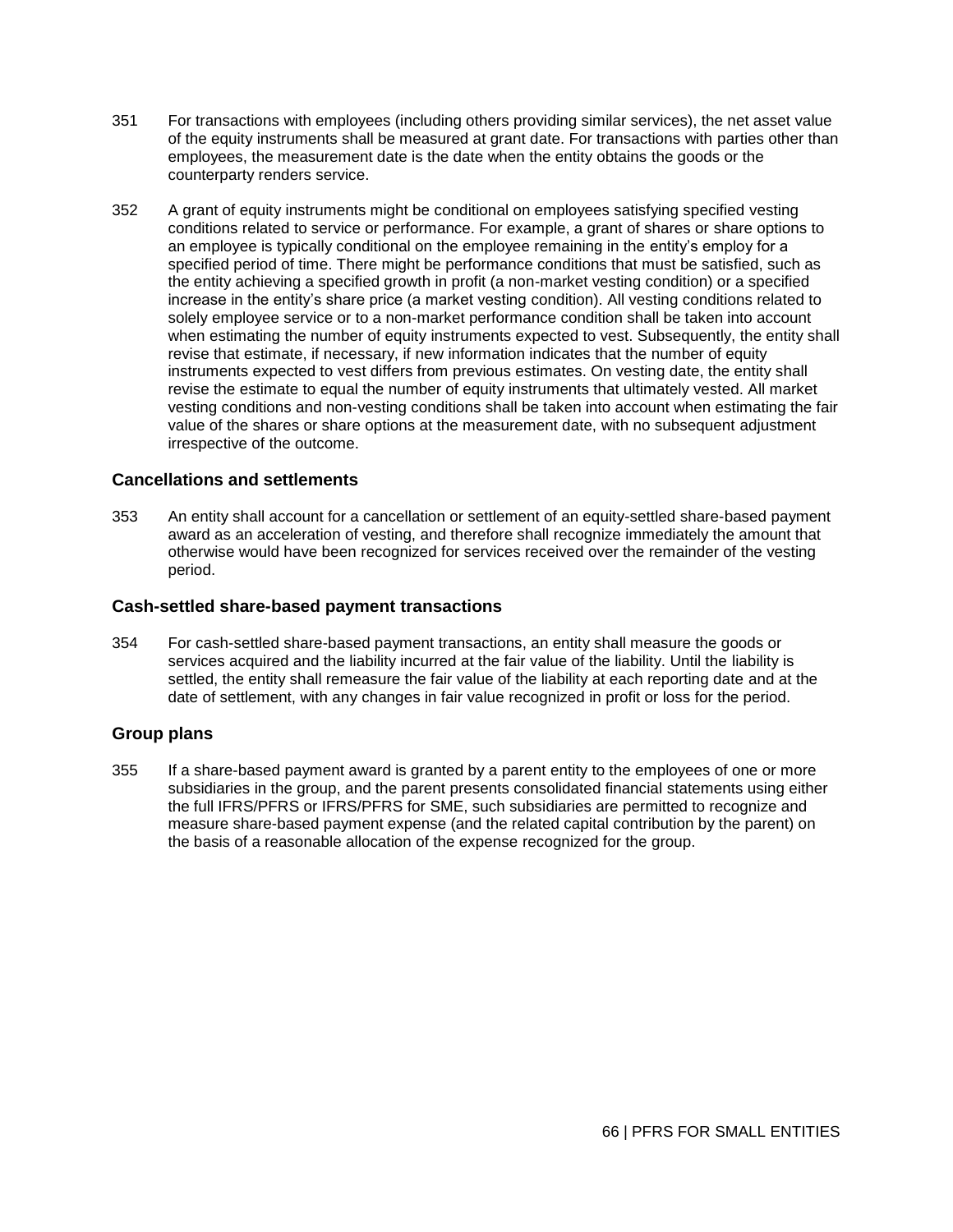# **Disclosures**

- 356 An entity shall disclose the following information about the nature and extent of share-based payment arrangements that existed during the period:
	- a) a description of each type of share-based payment arrangement that existed at any time during the period, including the general terms and conditions of each arrangement, such as vesting requirements, the maximum term of options granted, and the method of settlement (e.g., whether in cash or equity). An entity with substantially similar types of share-based payment arrangements may aggregate this information.
	- b) the number and weighted average exercise prices of share options for each of the following groups of options:
		- i. outstanding at the beginning of the period.
		- ii. granted during the period.
		- iii. forfeited during the period.
		- iv. exercised during the period.
		- v. expired during the period.
		- vi. outstanding at the end of the period.
		- vii. exercisable at the end of the period.
- 357 For cash-settled share-based payment arrangements, an entity shall disclose information about how the liability was measured.
- 358 For share-based payment arrangements that were modified during the period, an entity shall disclose an explanation of those modifications.
- 359 If the entity is part of a group share-based payment plan, and it recognizes and measures its share-based payment expense on the basis of a reasonable allocation of the expense recognized for the group, it shall disclose that fact and the basis for the allocation.
- 360 An entity shall disclose the following information about the effect of share-based payment transactions on the entity's profit or loss for the period and on its financial position:
	- a) the total expense recognized in profit or loss for the period; and
	- b) the total carrying amount at the end of the period for liabilities arising from share-based payment transactions.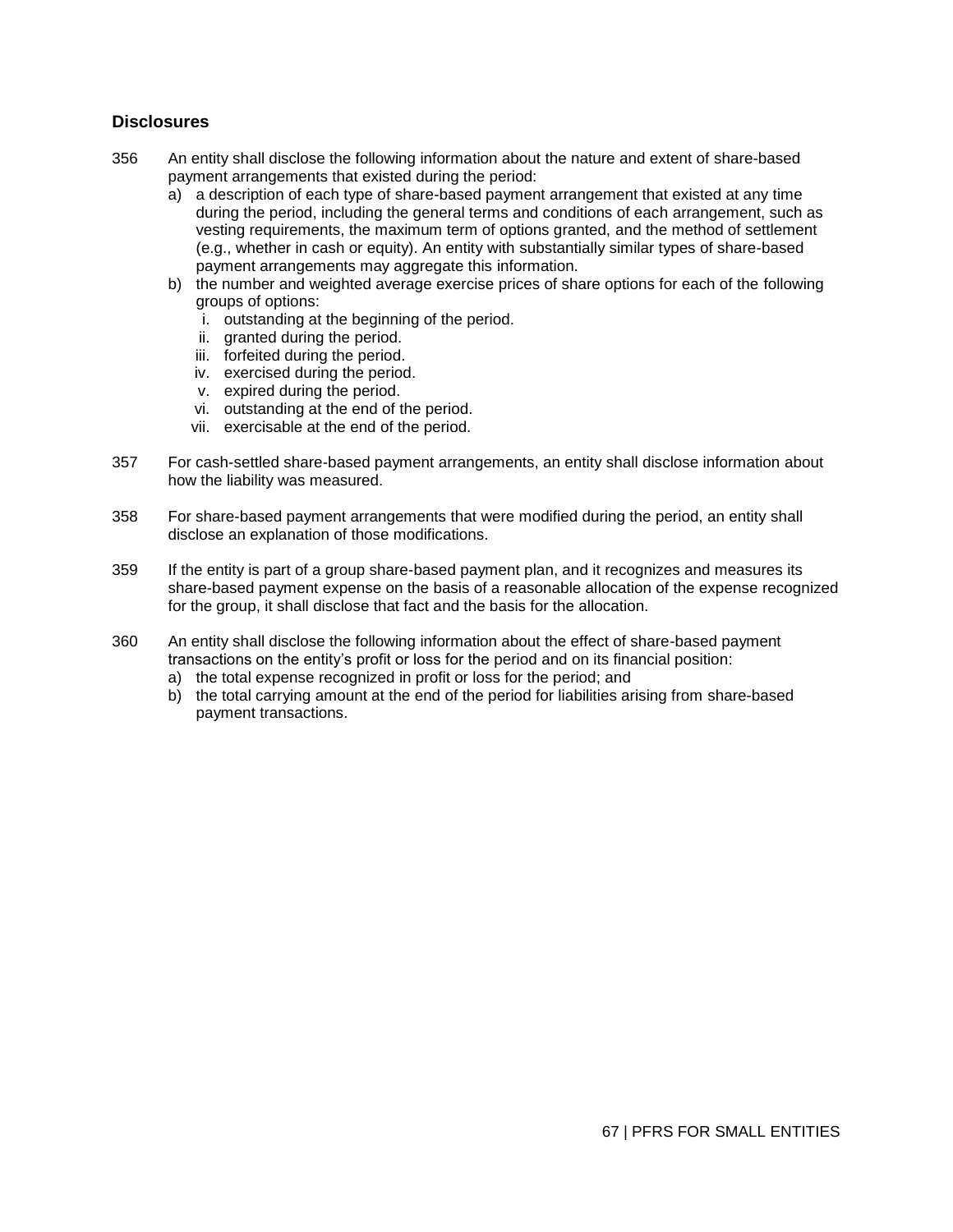# **Section 21 - Impairment of Assets**

## **Scope**

- 361 An impairment loss occurs when the carrying amount of an asset exceeds its recoverable amount. This Section shall be applied in accounting for the impairment of all assets other than the following, for which other sections of this Framework establish impairment requirements:
	- a) assets arising from employee benefits (see Section 22 Employee Benefits); and
	- b) financial assets within the scope of Section 6 Basic Financial Instruments.

#### **Impairment of inventories**

#### **Lower of cost or market (LCM)**

- 362 An entity shall assess at each reporting date whether any inventories are impaired. The entity shall make the assessment by comparing the carrying amount of each item of inventory (or group of similar items) with its market value. If an item of inventory (or group of similar items) is impaired, the entity shall reduce the carrying amount of the inventory (or the group) to its market value. Market value is determined as the probable selling price to willing buyers as of reporting date. That reduction is an impairment loss and it is recognized immediately in profit or loss.
- 363 If, after making every reasonable effort to do so, an entity is unable to determine the market value for inventories item by item, the entity may group items of inventory relating to the same product line that have similar purposes or end uses and are produced and marketed in the same geographical area for the purpose of assessing impairment.

#### **Reversal of impairment**

364 An entity shall make a new assessment of market value at each subsequent reporting date. When the circumstances that previously caused inventories to be impaired no longer exist, or when there is clear evidence of an increase in market value because of changed economic circumstances, the entity shall reverse the amount of the impairment (i.e., the reversal is limited to the amount of the original impairment loss) so that the new carrying amount is the lower of the cost and the revised market value.

#### **Impairment of assets other than inventories**

#### **General principles**

- 365 If, and only if, the recoverable amount of an asset is less than its carrying amount, the entity shall reduce the carrying amount of the asset to its recoverable amount. That reduction is an impairment loss. Paragraphs 371 - 380 provide guidance on measuring recoverable amount.
- 366 An entity shall recognize an impairment loss immediately in profit or loss.

#### **Indicators of impairment**

367 An entity shall assess at each reporting date whether there is any indication that an asset may be impaired. If any such indication exists, the entity shall estimate the recoverable amount of the asset. If there is no indication of impairment, it is not necessary to estimate the recoverable amount.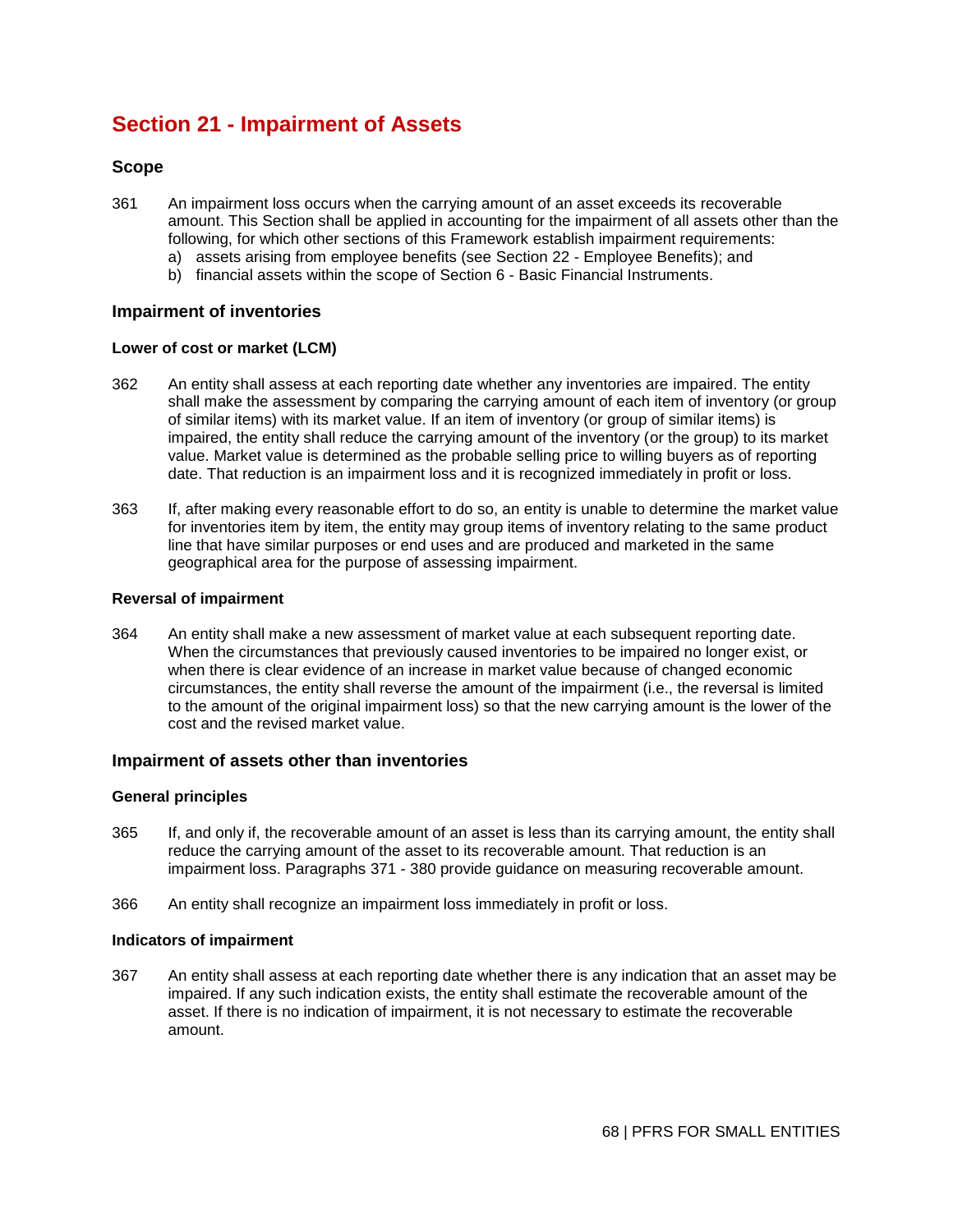- 368 If it is not possible to estimate the recoverable amount of the individual asset, an entity shall estimate the recoverable amount of the cash-generating unit to which the asset belongs. This may be the case because measuring recoverable amount requires forecasting cash flows, and sometimes individual assets do not generate cash flows by themselves. An asset's cashgenerating unit is the smallest identifiable group of assets that includes the asset and generates cash inflows that are largely independent of the cash inflows from other assets or groups of assets.
- 369 In assessing whether there is any indication that an asset may be impaired, an entity shall consider, as a minimum, the following indications:

#### *External sources of information*

- a) During the period, an asset's market value has declined significantly more than would be expected as a result of the passage of time or normal use.
- b) Significant changes with an adverse effect on the entity have taken place during the period, or will take place in the near future, in the technological, market, economic or legal environment in which the entity operates or in the market to which an asset is dedicated.
- c) Market interest rates or other market rates of return on investments have increased during the period, and those increases are likely to affect materially the discount rate used in calculating an asset's value in use and decrease the asset's fair value less costs to sell.
- d) The carrying amount of the net assets of the entity is more than the estimated fair value of the entity as a whole (such an estimate may have been made, for example, in relation to the potential sale of part or all of the entity).

#### *Internal sources of information*

- a) Evidence of obsolescence or physical damage of an asset is available.
- b) Significant changes with an adverse effect on the entity have taken place during the period, or are expected to take place in the near future, in the extent to which, or manner in which, an asset is used or is expected to be used. These changes include the asset becoming idle, plans to discontinue or restructure the operation to which an asset belongs, and plans to dispose of an asset before the previously expected date.
- c) Evidence is available from internal reporting that indicates that the economic performance of an asset is, or will be, worse than expected. In this context economic performance includes operating results and cash flows.
- 370 If there is an indication that an asset may be impaired, this may indicate that the entity should review the remaining useful life, the depreciation method or the residual value for the asset and adjust it in accordance with the section of this Framework applicable to the asset, even if no impairment loss is recognized for the asset.

# **Measuring recoverable amount**

- 371 The recoverable amount of an asset or a cash-generating unit is the higher of its fair value less costs to sell and its value in use. If it is not possible to estimate the recoverable amount of an individual asset, references in paragraphs 372 - 380 to an asset should be read as references also to an asset's cash-generating unit.
- 372 It is not always necessary to determine both an asset's fair value less costs to sell and its value in use. If either of these amounts exceeds the asset's carrying amount, the asset is not impaired and it is no longer necessary to estimate the other amount.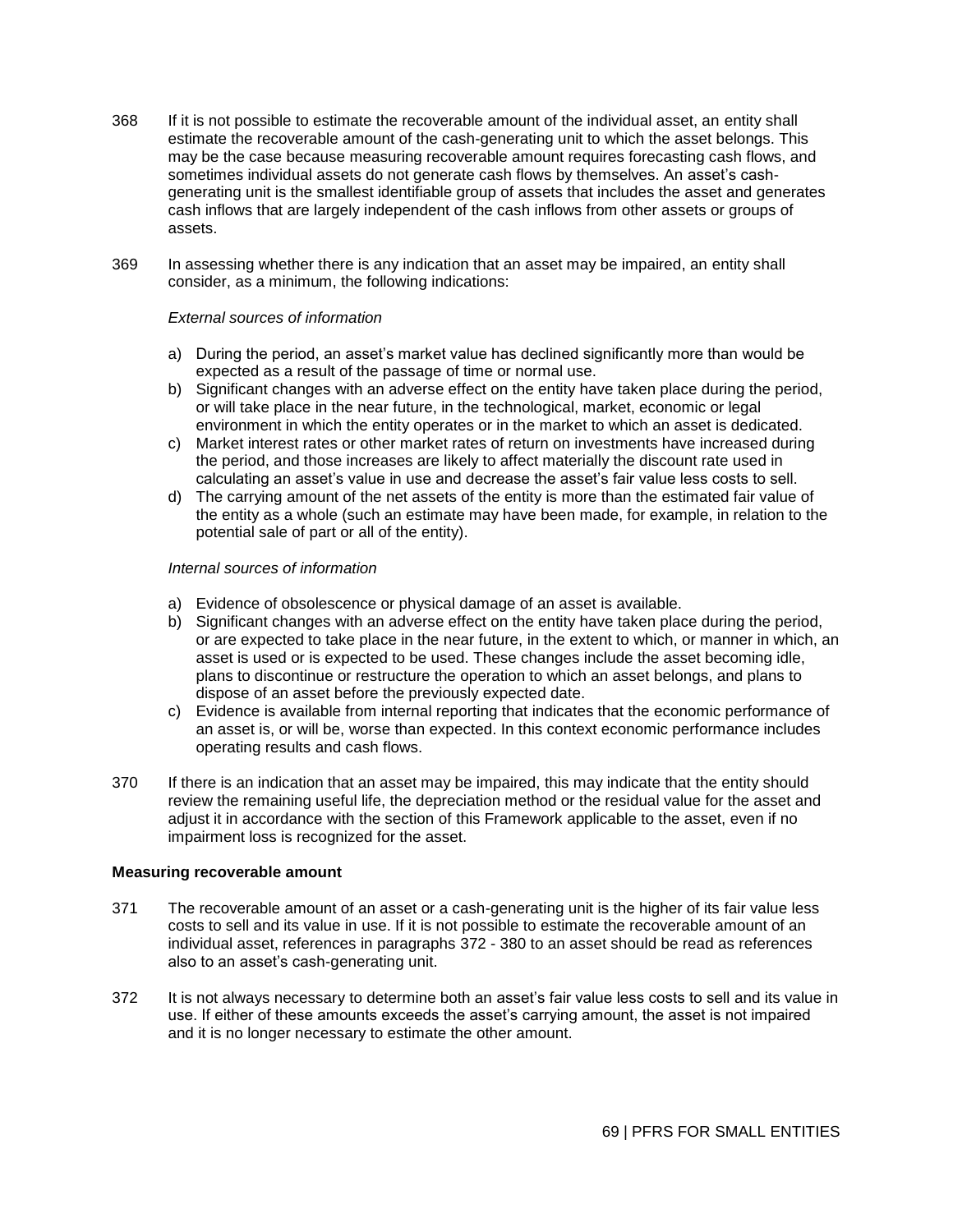373 If there is no reason to believe that an asset's value in use materially exceeds its fair value less costs to sell, the asset's fair value less costs to sell may be used as its recoverable amount. This will often be the case for an asset that is held for disposal.

*Fair value less costs to sell*

374 Fair value less costs to sell is the amount obtainable from the sale of an asset in an arm's length transaction between knowledgeable, willing parties, less the costs of disposal. (See guidance in Section 2 - Concepts and Pervasive Principles).

*Value in use*

- 375 Value in use is the present value of the future cash flows expected to be derived from an asset (or cash-generating unit). This present value calculation involves the following steps:
	- a) estimating the future cash inflows and outflows to be derived from continuing use of the asset and from its ultimate disposal; and
	- b) applying the appropriate discount rate to those future cash flows.
- 376 The following elements shall be reflected in the calculation of an asset's value in use:
	- a) an estimate of the future cash flows the entity expects to derive from the asset;
	- b) expectations about possible variations in the amount or timing of those future cash flows;
	- c) the time value of money, represented by the current market risk-free rate of interest;
	- d) the price for bearing the uncertainty inherent in the asset; and
	- e) other factors, such as illiquidity, that market participants would reflect in pricing the future cash flows the entity expects to derive from the asset.
- 377 In measuring value in use, estimates of future cash flows shall include:
	- a) projections of cash inflows from the continuing use of the asset;
	- b) projections of cash outflows that are necessarily incurred to generate the cash inflows from continuing use of the asset (including cash outflows to prepare the asset for use) and can be directly attributed, or allocated on a reasonable and consistent basis, to the asset; and
	- c) net cash flows, if any, expected to be received (or paid) for the disposal of the asset at the end of its useful life in an arm's length transaction between knowledgeable, willing parties.

The entity may wish to use any recent financial budgets or forecasts to estimate the cash flows, if available. To estimate cash flow projections beyond the period covered by the most recent budgets or forecasts an entity may wish to extrapolate the projections based on the budgets or forecasts using a steady or declining growth rate for subsequent years, unless an increasing rate can be justified.

- 378 Estimates of future cash flows shall not include:
	- a) cash inflows or outflows from financing activities; or
	- b) income tax receipts or payments.
- 379 Future cash flows shall be estimated for the asset in its current condition. Estimates of future cash flows shall not include estimated future cash inflows or outflows that are expected to arise from:
	- a) a future restructuring to which an entity is not yet committed; or
	- b) improving or enhancing the asset's performance.
- 380 The discount rate (rates) used in the present value calculation shall be a pre-tax rate (rates) that reflect(s) current market assessments of:
	- a) the time value of money; and
	- b) the risks specific to the asset for which the future cash flow estimates have not been adjusted.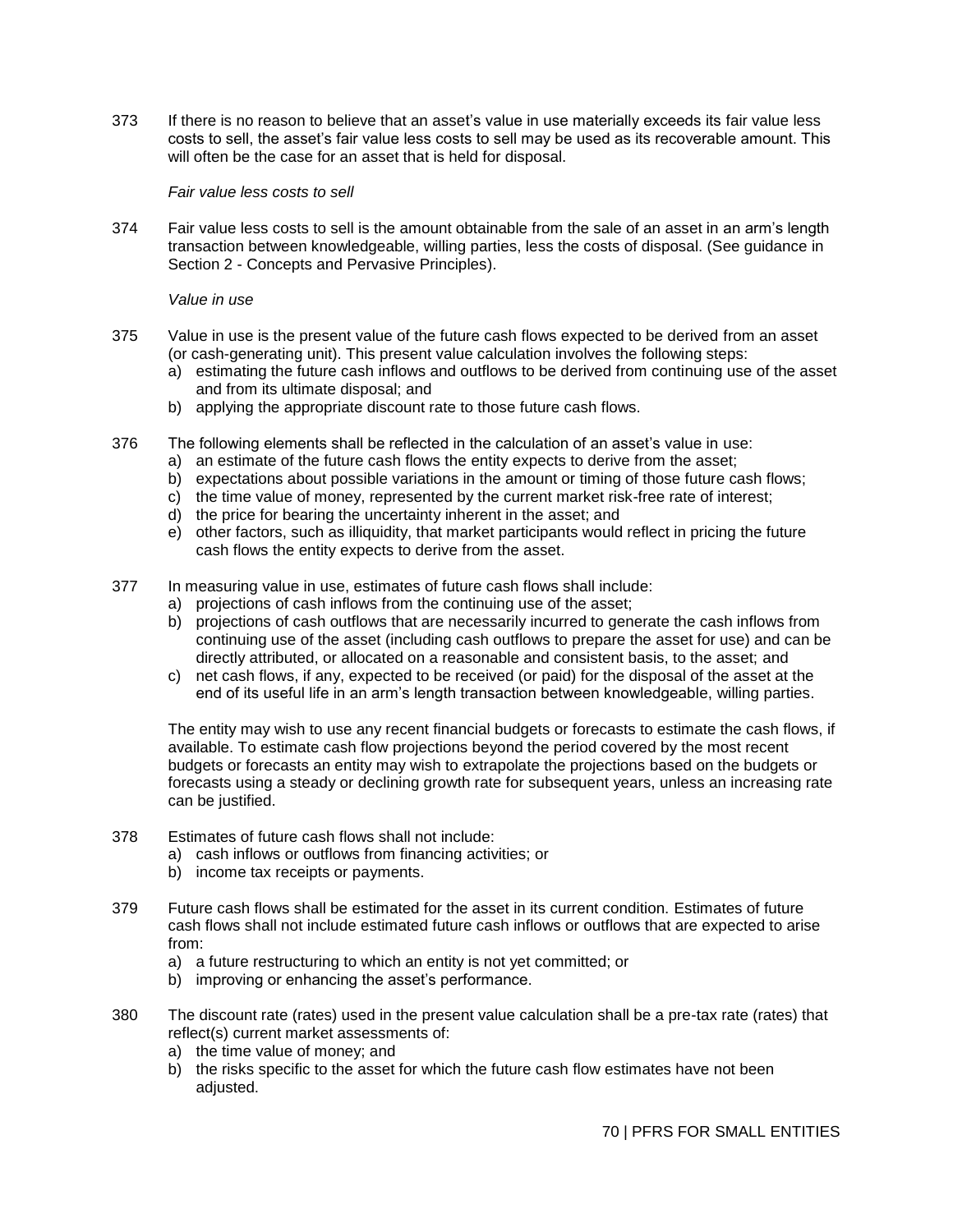The discount rate(s) used to measure an asset's value in use shall not reflect risks for which the future cash flow estimates have been adjusted, to avoid double-counting.

### **Recognizing and measuring an impairment loss for a cash-generating unit**

- 381 An impairment loss shall be recognized for a cash-generating unit if, and only if, the recoverable amount of the unit is less than the carrying amount of the unit. The impairment loss shall be allocated first to the goodwill and then pro-rated to the other assets of the unit on the basis of the carrying amount of each asset in the cash-generating unit.
- 382 However, an entity shall not reduce the carrying amount of any asset in the cash-generating unit below the highest of:
	- a) its fair value less costs to sell (if determinable);
	- b) its value in use (if determinable); and
	- c) zero.
- 383 Any excess amount of the impairment loss that cannot be allocated to an asset because of the restriction in paragraph 382 shall be allocated to the other assets of the unit pro rata on the basis of the carrying amount of those other assets.

#### **Reversal of an impairment loss**

384 An entity shall assess at each reporting date whether there is any indication that an impairment loss recognized in prior periods may no longer exist or may have decreased. Indications that an impairment loss may have decreased or may no longer exist are generally the opposite of those set out in paragraph 369. If any such indication exists, the entity shall determine whether all or part of the prior impairment loss should be reversed.

#### **Compensation for impairment**

385 An entity shall include in profit or loss compensation from third parties for assets that were impaired, lost or given up only when the compensation becomes a receivable.

# **Disclosures**

386 An entity shall disclose the amount of impairment loss recognized in profit or loss during the period and the line item in the statement of income in which the impairment loss is included for each asset that was tested for impairment in accordance with this Section.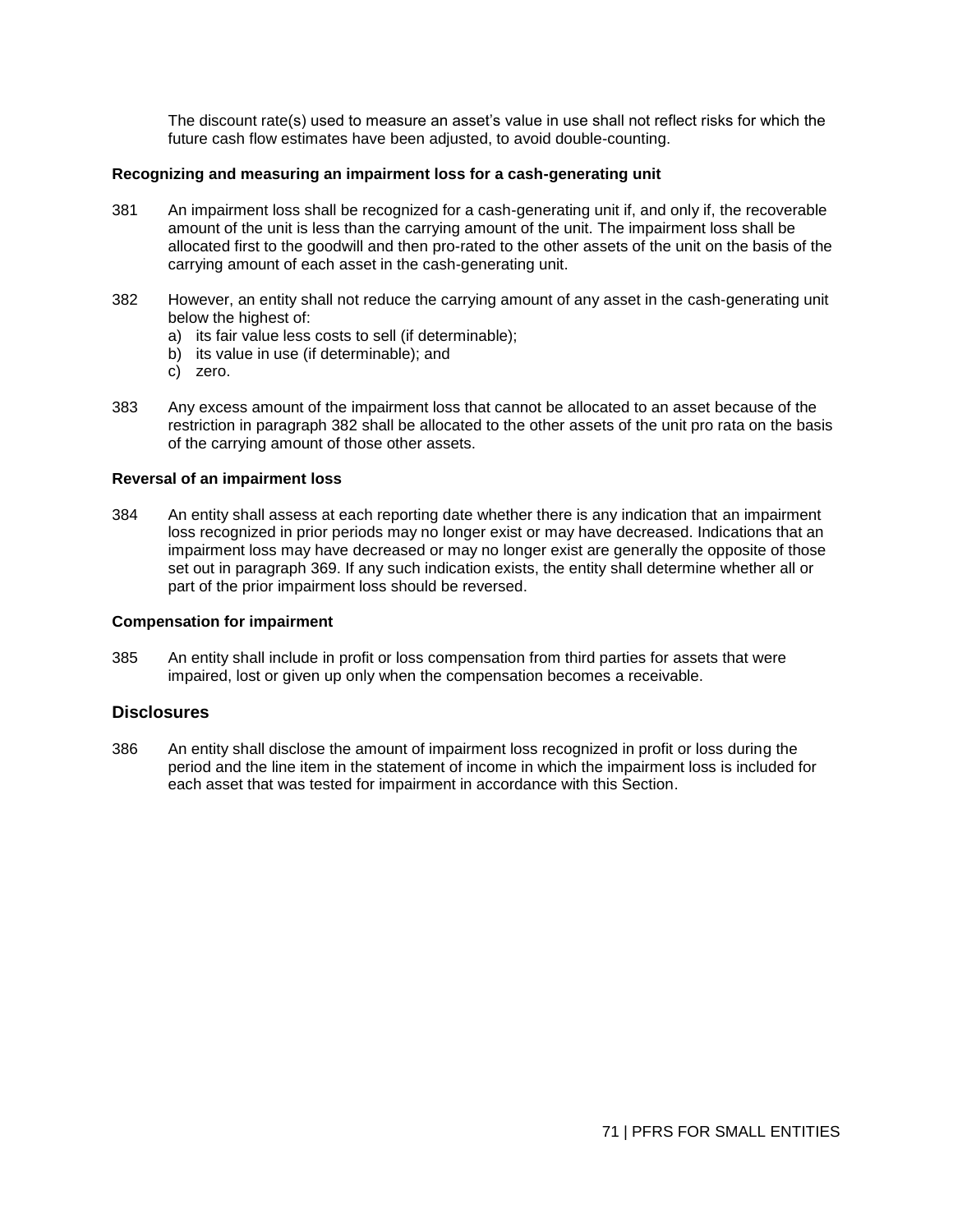# **Section 22 - Employee Benefits**

## **General recognition principle for all employee benefits**

- 387 Employee benefits are all forms of consideration given by an entity in exchange for service rendered by employees, including directors and management. An entity shall recognize the cost of all employee benefits to which its employees have become entitled as a result of service rendered to the entity during the reporting period:
	- a) as a liability, after deducting amounts that have been paid directly to the employees; and
	- b) as an expense, unless another section of this Framework requires the cost to be recognized as part of the cost of an asset.

In other words, employee benefits are recognized when the employee earns those benefits, not when those benefits are paid in cash.

## **Short-term employee benefits**

- 388 Short-term employee benefits are employee benefits (other than termination benefits) that are wholly due within twelve months after the end of the period in which the employees render the related service, for example, wages, salaries, annual bonus payable, social security contributions and non-monetary benefits such as cars. When an employee has rendered service to an entity during the reporting period, the entity shall measure the amounts recognized in accordance with paragraph 387 at the undiscounted amount of short-term employee benefits expected to be paid in exchange for that service.
- 389 An entity may compensate employees for absence for various reasons including annual vacation leave and sick leave. Some short-term compensated absences accumulate - they can be carried forward and used in future periods if the employee does not use the current period's entitlement in full. An entity shall recognize the expected cost of accumulating compensated absences when the employees render service that increases their entitlement to future compensated absences. The entity shall measure the expected cost of accumulating compensated absences at the undiscounted additional amount that the entity expects to pay as a result of the unused entitlement that has accumulated at the end of the reporting period. The entity shall present this amount as a current liability at the reporting date.
- 390 An entity shall recognize the cost of other (non-accumulating) compensated absences when the absences occur. The entity shall measure the cost of non-accumulating compensated absences at the undiscounted amount of salaries and wages paid or payable for the period of absence.
- 391 An entity shall recognize the expected cost of profit-sharing and bonus payments only when: a) as a result of past events, the entity either has:
	- i) a present legal obligation; or
		- ii) an obligation arising from the entity's past actions (for example, history of making payments) that has created a valid expectation in other parties that the entity will make such payments (this means the entity has no realistic alternative but to make the payments); and
	- b) a reliable estimate of the obligation can be made.

#### **Post-employment benefit plans**

392 Post-employment benefits are employee benefits (other than termination benefits) that are payable after the completion of employment, for example, retirement benefits, such as pensions. Arrangements whereby an entity provides post-employment benefits are post-employment benefit plans.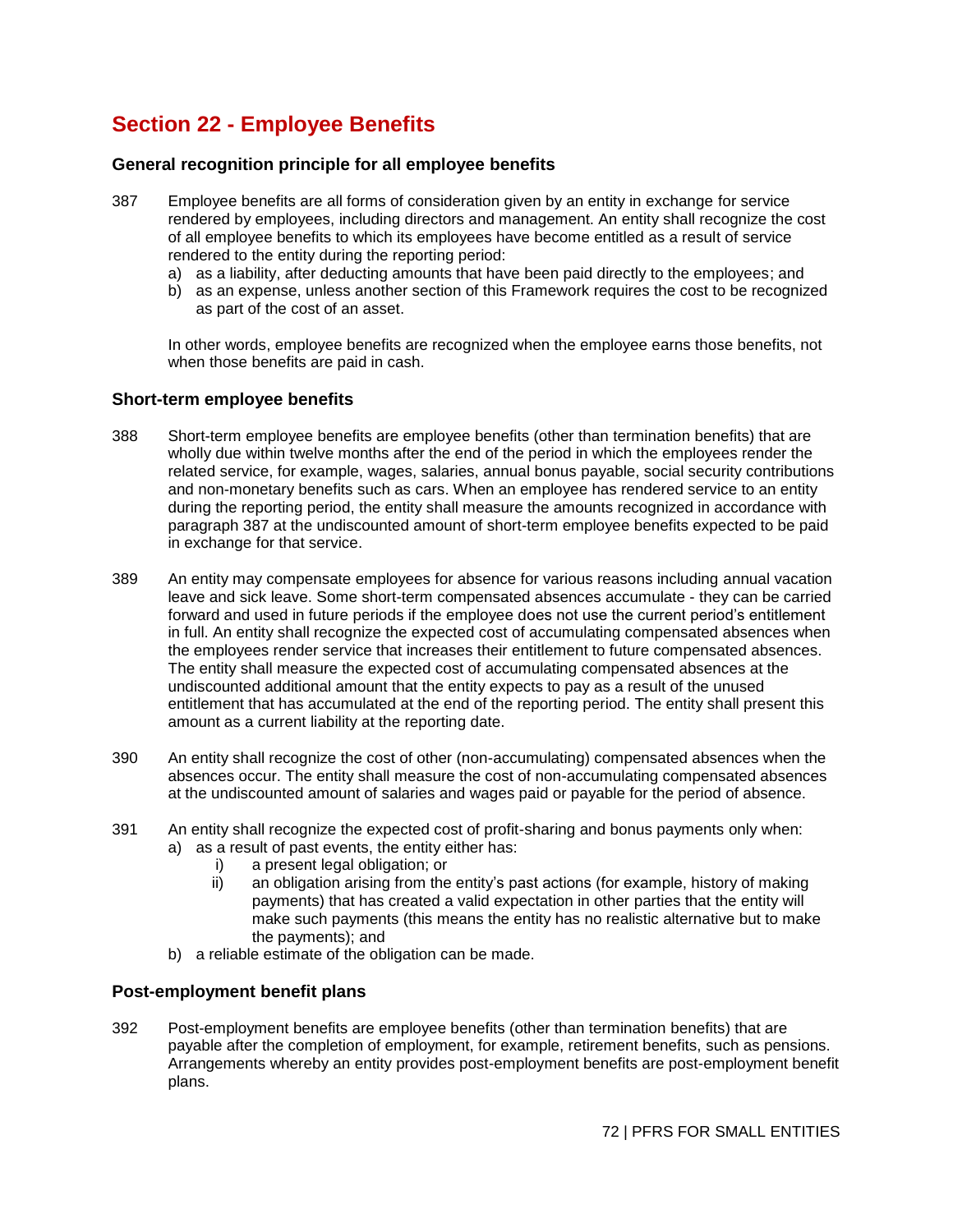- 393 An entity should account for the post-employment benefit plan using the accrual approach in accordance with the minimum retirement benefits required under Republic Act (RA) No. 7641, otherwise known as The Philippine Retirement Pay Law, or company policy if superior than that provided by RA 7641. Accrual approach is applied by calculating the expected liability as of reporting date using the current salary of the entitled employees and the employees' years of service, without consideration of future changes in salary rates and service periods. The entity shall recognize the liability for such post-employment benefit plan at the net total of the following amounts:
	- a) the accrued amount of the retirement benefits at the reporting date; less
	- b) the fair value of plan assets (if any) at the reporting date out of which the obligations are to be settled directly.

#### **Other long-term employee benefits**

- 394 Other long-term employee benefits are employee benefits (other than post-employment benefits and termination benefits) that are not wholly due within twelve months after the end of the period in which the employees render the related service, for example, long-service benefits, long-term compensated absences such as long service or sabbatical leave, and bonuses payable twelve months or more after the end of the period in which the employees render the related service.
- 395 An entity shall recognize a liability for other long-term employee benefits measured at the net total of the following amounts:
	- a) the present value of the benefit obligation at the reporting date; less
	- b) the fair value of plan assets (if any) at the reporting date out of which the obligations are to be settled directly.
- 396 An entity shall recognize the change in the liability in profit or loss as an expense unless another section of this Framework requires the cost to be recognized as part of the cost of an asset such as inventories or property, plant and equipment.

### **Termination benefits**

397 Termination benefits are employee benefits payable as a result of either an entity's decision to terminate an employee's employment before the normal retirement date, or an employee's decision to accept voluntary redundancy in exchange for those benefits. Because termination benefits do not provide an entity with future economic benefits, an entity shall recognize them as an expense in profit or loss immediately. This will normally be on payment of the benefits unless formal plans are developed in advance.

#### **Disclosures**

#### **Disclosures about post-employment benefit plans**

398 An entity shall disclose the amount recognized in profit or loss as an expense for postemployment benefit plans, the amount of its obligation, and the extent of funding at the reporting date.

#### **Disclosures about other long-term benefits**

399 For each category of other long-term benefits that an entity provides to its employees, the entity shall disclose the nature of the benefit, the amount of its obligation and the extent of funding at the reporting date.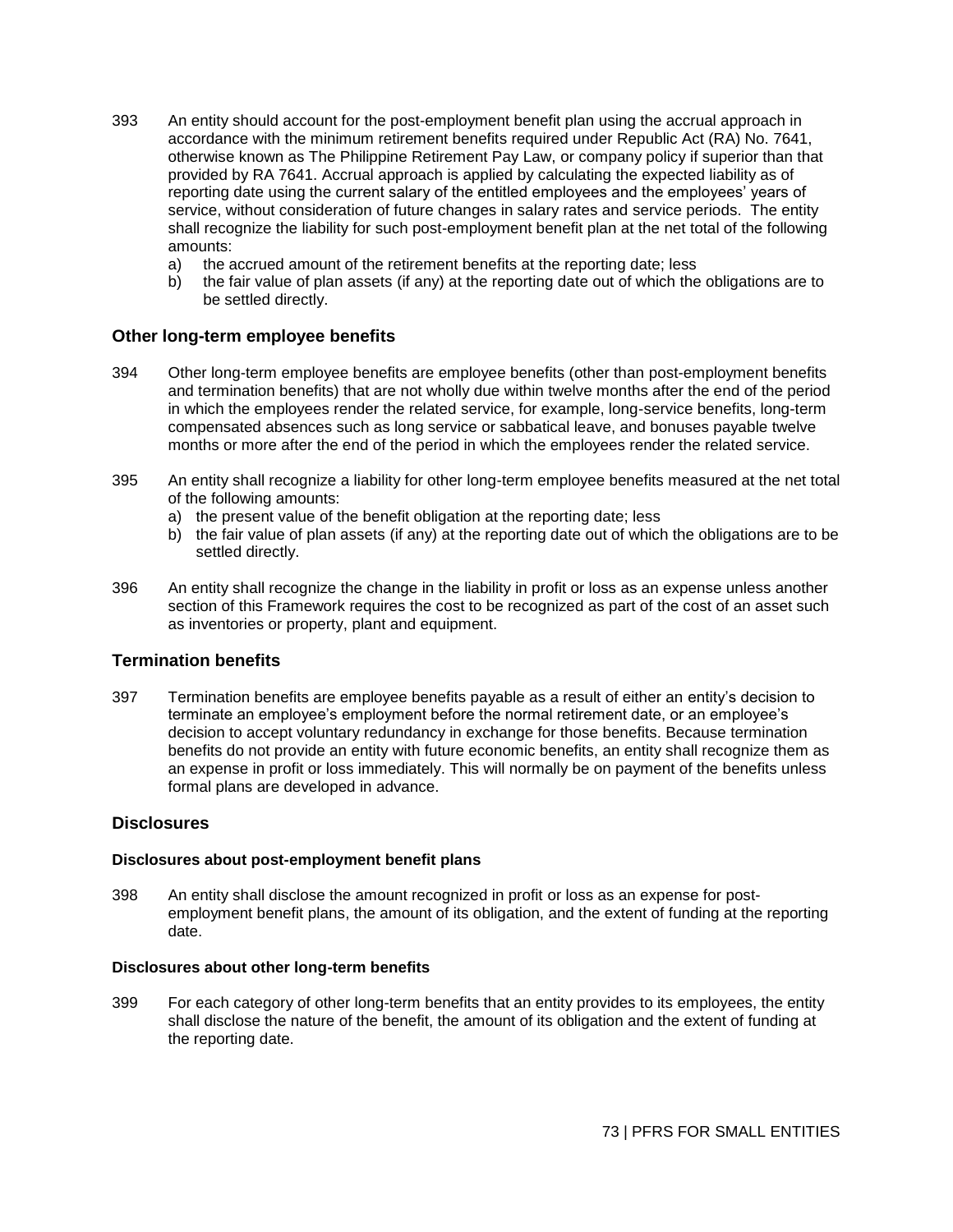## **Disclosures about termination benefits**

400 For each category of termination benefits that an entity provides to its employees, the entity shall disclose the nature of the benefit and its accounting policy.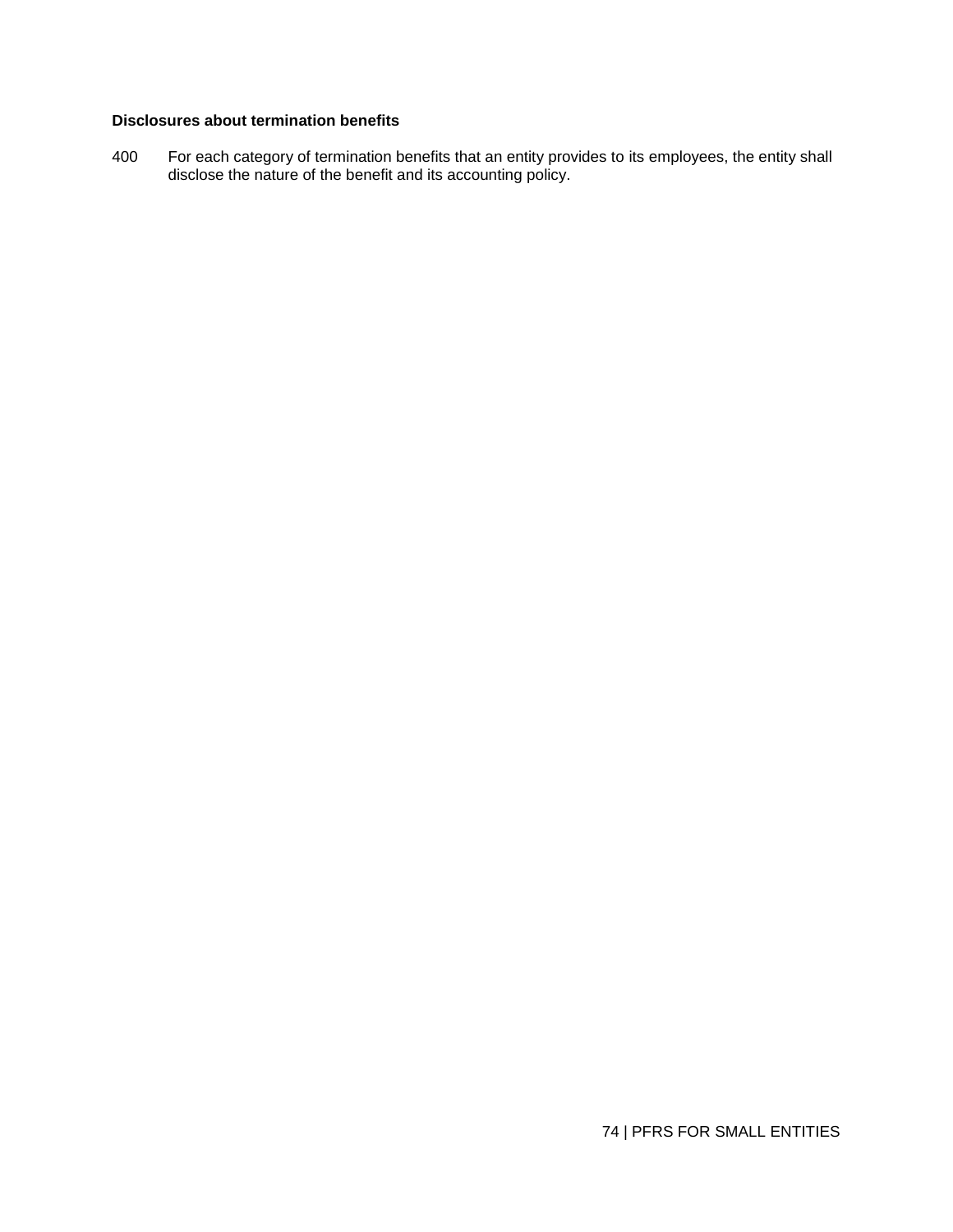## **Section 23 - Income Tax**

#### **Scope**

401 This section establishes principles for the recognition, measurement, presentation, and disclosure of income taxes in an entity's financial statements.

#### **Accounting policy**

- 402 An entity should make an accounting policy choice to account for income taxes using either
	- a) the taxes payable method or
	- b) the deferred income taxes method.

#### **Taxes payable method**

- 403 Under the taxes payable method, an entity shall recognize a current tax liability for tax payable on taxable profit for the current and past periods. If the amount paid for the current and past periods exceeds the amount payable for those periods, the entity shall recognize the excess as a current tax asset.
- 404 An entity shall measure its current tax liabilities (assets) using the tax rates and laws that have been enacted or substantively enacted by the reporting date. An entity shall regard tax rates as substantively enacted when future events required by the enactment process historically have not affected the outcome and are unlikely to do so.
- 405 An entity shall not discount current tax assets and liabilities.

#### **Deferred income taxes method**

- 406 Under deferred income taxes method, an entity shall recognize the current and future tax consequences of transactions and other events that have been recognized in the financial statements. These recognized tax amounts comprise current tax and deferred tax.
	- a) Current tax is determined in accordance with is the amount reported on an entity's income tax return for the period in conformity with tax laws or regulations.
	- b) Deferred tax is income tax payable (recoverable) in respect of the taxable profit (tax loss) for future reporting periods as a result of past transactions or events. The past transactions or events are those that:
		- i) have not yet been included in the entity's income tax return although they have been included when measuring profit or loss in conformity with this Framework; or
		- ii) have been included in the entity's income tax return although they have been not yet been included when measuring profit or loss in conformity with this Framework.

These differences between amounts reflected in current tax and amounts reflected in deferred tax are known as temporary differences (explained in more detail in paragraph 414).

407 An entity shall recognize a deferred tax liability for all temporary differences that are expected to increase taxable profit in the future (and therefore result in higher future tax payments). An entity shall recognize a deferred tax asset for all temporary differences that are expected to reduce taxable profit in the future (and will therefore benefit the entity by lowering future tax payments).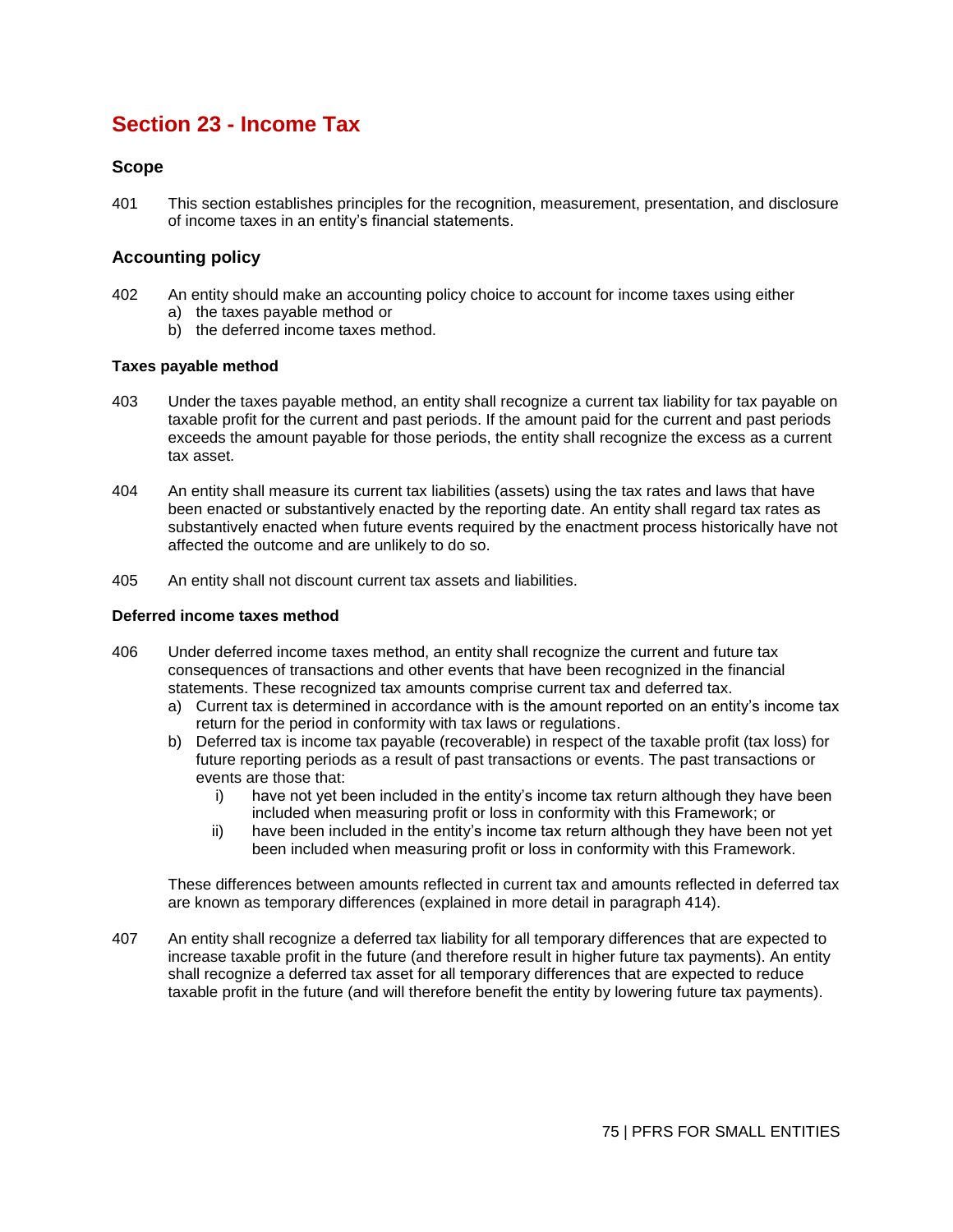## **Requirements for deferred tax**

#### **General recognition principle**

408 An entity shall recognize a deferred tax asset or liability for tax recoverable or payable in future periods as a result of past transactions or events. Such tax arises from the difference between the amounts recognized for the entity's assets and liabilities in the statement of financial position and the recognition of those assets and liabilities by the tax authorities, and the carryforward of currently unused tax losses and tax credits. In most cases, those differences between the amounts in the statement of financial position and the amounts recognized by the tax authorities are accompanied by corresponding differences between profit or loss as measured by this Framework and taxable profit or loss.

#### **Summary of steps in recognizing deferred tax**

- 409 An entity shall account for deferred tax by following the steps (a)–(e) below:
	- a) identify which assets and liabilities would be expected to affect taxable profit if they were recovered or settled for their present carrying amounts (paragraph 410);
	- b) determine the tax basis of the following at the end of the reporting period:
		- i) the assets and liabilities in (a) (paragraphs 411 412); and
		- ii) other items that have a tax basis (paragraph 413).
	- c) compute any temporary differences, unused tax losses and unused tax credits (paragraph 414);
	- d) recognize deferred tax assets and deferred tax liabilities arising from the temporary differences, unused tax losses and unused tax credits (paragraph 415); and
	- e) measure deferred tax assets and liabilities (paragraphs 417 419).

#### **Assets and liabilities whose recovery or settlement will not affect taxable profit**

- 410 If the entity expects to recover the carrying amount of an asset or settle the carrying amount of a liability without affecting taxable profit, no deferred tax arises in respect of the asset or liability. Therefore, paragraphs 412 - 419 apply only to assets and liabilities for which the entity expects the recovery or settlement of the carrying amount to affect taxable profit and to other items that have a tax basis. Examples of transactions that will not affect taxable profit include:
	- a) trade receivables for which revenue has already been included in taxable income as well as in profit or loss under this Framework. Associated cash receipt will have no tax consequence;
	- b) bank loan payable. Repayment of the loan has no tax consequence; and
	- c) a non-tax deductible penalty incurred but not yet paid. The expense and related liability were recognized under this Framework when incurred. The payment of the fine will have no tax consequence.

#### **Tax basis**

- 411 An entity shall determine the tax basis of an asset, liability or other item in accordance with enacted or substantively enacted law.
- 412 The tax basis determines the amounts that will be included in taxable profit on recovery or settlement of the carrying amount of an asset or liability. Specifically:
	- a) the tax basis of an asset equals the amount that would have been deductible in arriving at taxable profit if the carrying amount of the asset had been recovered through sale at the end of the reporting period. If the recovery of the asset through sale does not increase taxable profit, the tax basis shall be deemed to be equal to the carrying amount.
	- b) the tax basis of a liability equals its carrying amount less any amounts deductible in determining taxable profit (or plus any amounts included in taxable profit) that would have arisen if the liability had been settled for its carrying amount at the end of the reporting period.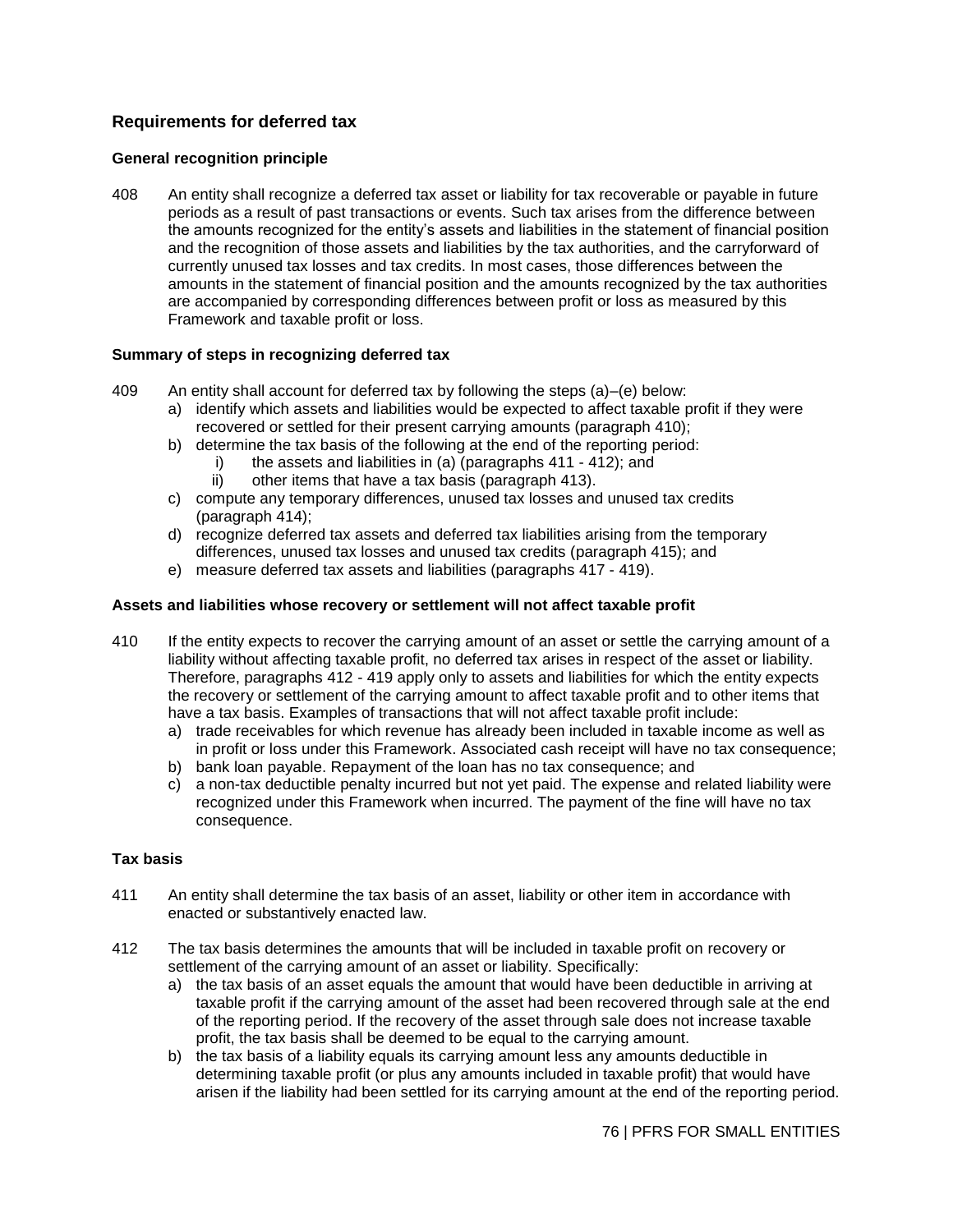In the case of deferred revenue, the tax basis of the resulting liability is its carrying amount, less any amount of revenue that will not be taxable in future periods.

413 Some items have a tax basis but are not recognized as assets or liabilities. For example, research costs are recognized as an expense when they are incurred but may not be permitted as a deduction in determining taxable profit until a future period. Thus, the carrying amount of the research costs is nil and the tax basis is the amount that will be deducted in future periods. An equity instrument issued by the entity may also give rise to deductions in a future period. There is no asset or liability in the statement of financial position, but the tax basis is the amount of the future deductions.

#### **Temporary differences**

- 414 Temporary differences arise:
	- a) when there is a difference between the carrying amounts and tax bases on the initial recognition of assets and liabilities, or at the time a tax basis is created for those items that have a tax basis but are not recognized as assets and liabilities;
	- b) when a difference between the carrying amount and tax basis arises after initial recognition because income or expense is recognized in either profit or loss or equity in one reporting period but is recognized in taxable profit in a different period; or
	- c) when the tax basis of an asset or liability changes and the change will not be recognized in the asset or liability's carrying amount in any period.

#### **Deferred tax liabilities and assets**

- 415 An entity shall recognize:
	- a) a deferred tax liability for all temporary differences that are expected to increase taxable profit in the future;
	- b) a deferred tax asset for all temporary differences that are expected to reduce taxable profit in the future, subject to the measurement requirements in paragraph 416; and
	- c) a deferred tax asset for the carryforward of unused tax losses and unused tax credits, subject to the measurement requirements in paragraph 417.

#### **Measurement of deferred tax**

- 416 An entity shall measure its deferred tax liabilities (assets) using the tax rates and laws that have been enacted or substantively enacted by the reporting date. When different tax rates apply to different levels of taxable profit, an entity shall measure deferred tax expense (income) and related deferred tax liabilities (assets) using the average enacted or substantively enacted rates that it expects to be applicable to the taxable profit (tax loss) of the periods in which it expects the deferred tax asset to be realized or the deferred tax liability to be settled.
- 417 The measurement of deferred tax liabilities and deferred tax assets shall reflect the tax consequences that would follow from the manner in which the entity expects, at the reporting date, to recover or settle the carrying amount of the related assets and liabilities. For example, if the temporary difference arises from an item of income that is expected to be taxable as a capital gain in a future period, the deferred tax expense is measured using the capital gain tax rate.
- 418 An entity shall not discount deferred tax assets and liabilities.
- 419 The carrying amount of a deferred tax asset shall be reviewed at the end of each reporting period. An entity shall reduce the carrying amount of a deferred tax asset to the extent that it is no longer probable that sufficient taxable profit will be available to allow the benefit of part or all of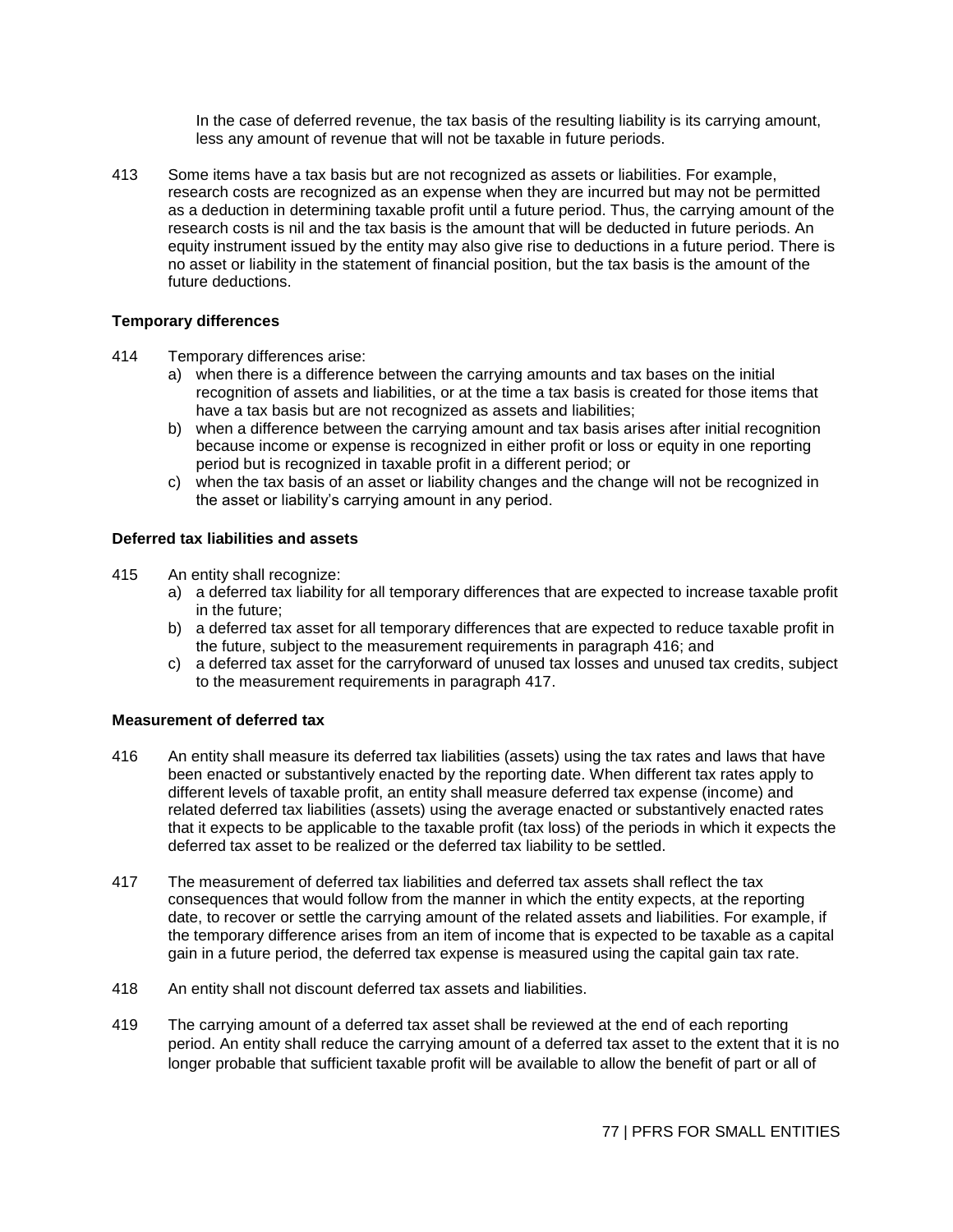that recognized deferred tax asset to be utilized. Any such reduction shall be reversed to the extent that it becomes probable that sufficient taxable profit will be available.

## **Carry-forward benefit of unused tax losses and tax credits**

420 Carry-forward benefit of unused tax losses (net operating loss carryover or NOLCO) and unused tax credits (excess minimum corporate income tax or MCIT) arising in the current period which can be applied against the entity's future taxable income and future tax liability, respectively, should be recognized as an asset to the extent that it is probable that sufficient taxable profit will allow the unused tax losses or unused tax credits be utilized.

### **Withholding tax on dividends**

421 When an entity pays dividends to its shareholders, it may be required to pay a portion of the dividends to taxation authorities on behalf of the shareholders. Such an amount paid or payable to taxation authorities is charged to equity as a part of the dividends.

#### **Presentation**

422 An entity shall recognize tax expense (income) in profit or loss or equity as the transaction or other event that resulted in the tax expense (income).

#### **Current/non-current distinction**

423 An entity shall classify deferred tax assets (liabilities) as non-current assets (liabilities).

#### **Offsetting**

424 An entity shall offset current tax assets and current tax liabilities, or offset deferred tax assets and deferred tax liabilities, only when it has a legally enforceable right to set off the amounts and it intends either to settle on a net basis or to realize the asset and settle the liability simultaneously. Deferred tax assets and liabilities will generally meet these criteria if they arise within a single taxable entity and in a single jurisdiction.

#### **Disclosures**

- 425 If taxes payable method is adopted, an entity should disclose the following:
	- a) current tax expense (income);
	- b) any adjustments recognized in the period for current tax of prior periods; and
	- c) The amount and expiry dates of unused tax losses and unused tax credits.
- 426 If deferred income tax method is selected, an entity should disclose the following:
	- a) current tax expense (income);
	- b) any adjustments recognized in the period for current tax of prior periods;
	- c) the amount of deferred tax expense (income) relating to the origination and reversal of temporary differences;
	- d) the amount of deferred tax expense (income) relating to changes in tax rates or the imposition of new taxes; and
	- e) adjustments to deferred tax expense arising from a change in the tax status of the entity or its shareholders.
	- f) aggregate current and deferred tax relating to items that are charged or credited directly to equity
	- g) the amount (and expiry date, if any) of deductible temporary differences, unused tax losses and unused tax credits for which no deferred tax asset is recognized in the statement of financial position.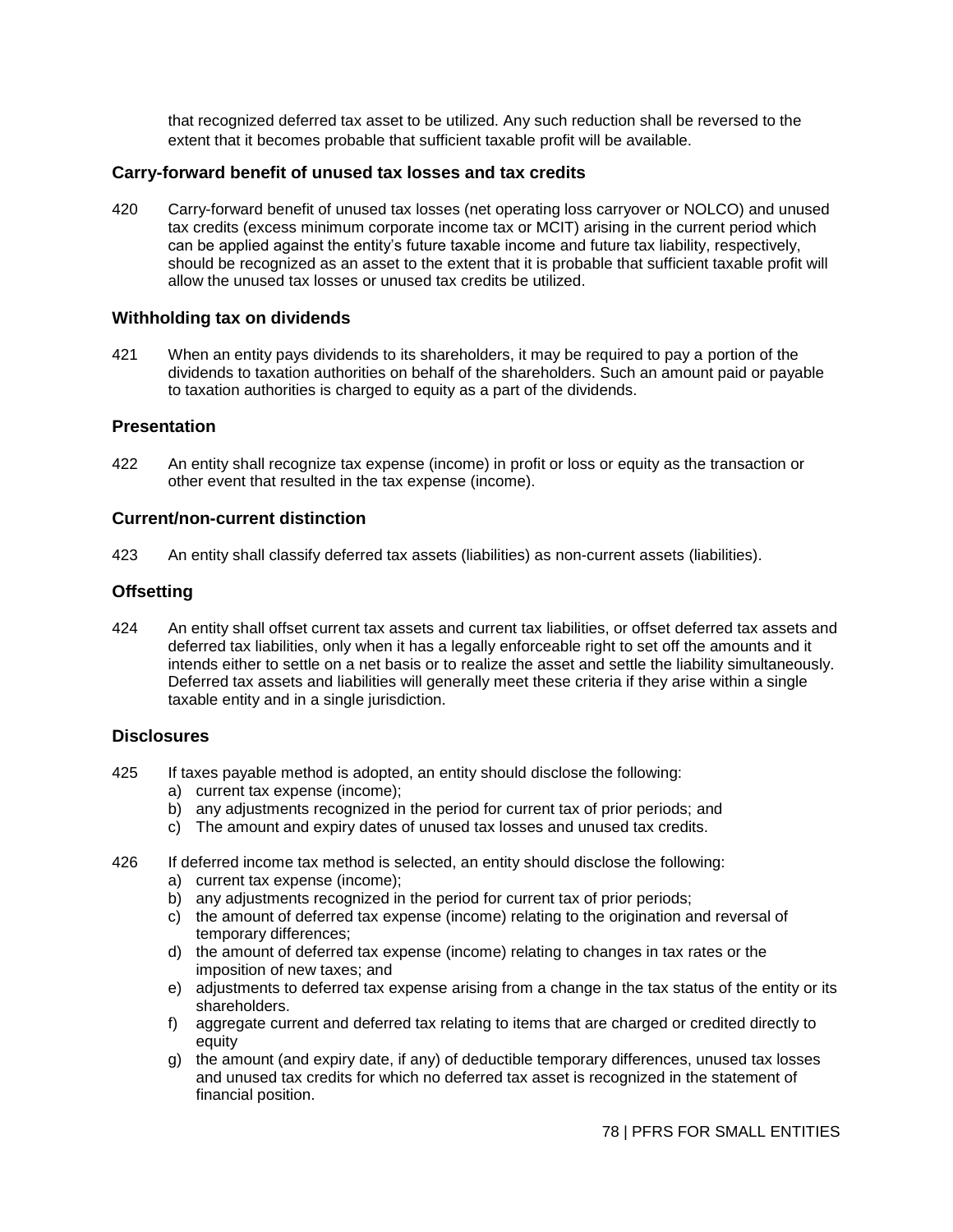- 427 If an entity does not offset tax assets and liabilities in accordance with this Section because it is unable to demonstrate that it plans to settle them on a net basis or realize them simultaneously, the entity shall disclose the amounts that have not been offset.
- 428 An entity shall disclose the following separately:
	- a) an explanation of the significant differences in amounts presented in the statement of income and amounts reported to tax authorities;
	- b) an explanation of changes in the applicable tax rate(s) compared with the previous reporting period; and
	- c) for each type of temporary difference and for each type of unused tax losses and tax credits:
		- i) the amount of deferred tax assets and liabilities at the end of the reporting period;<br>ii) an analysis of the change in deferred tax assets and liabilities during the period; are
		- ii) an analysis of the change in deferred tax assets and liabilities during the period; and<br>iii) The amount and expiry dates of unused tax losses and unused tax credits.
		- The amount and expiry dates of unused tax losses and unused tax credits.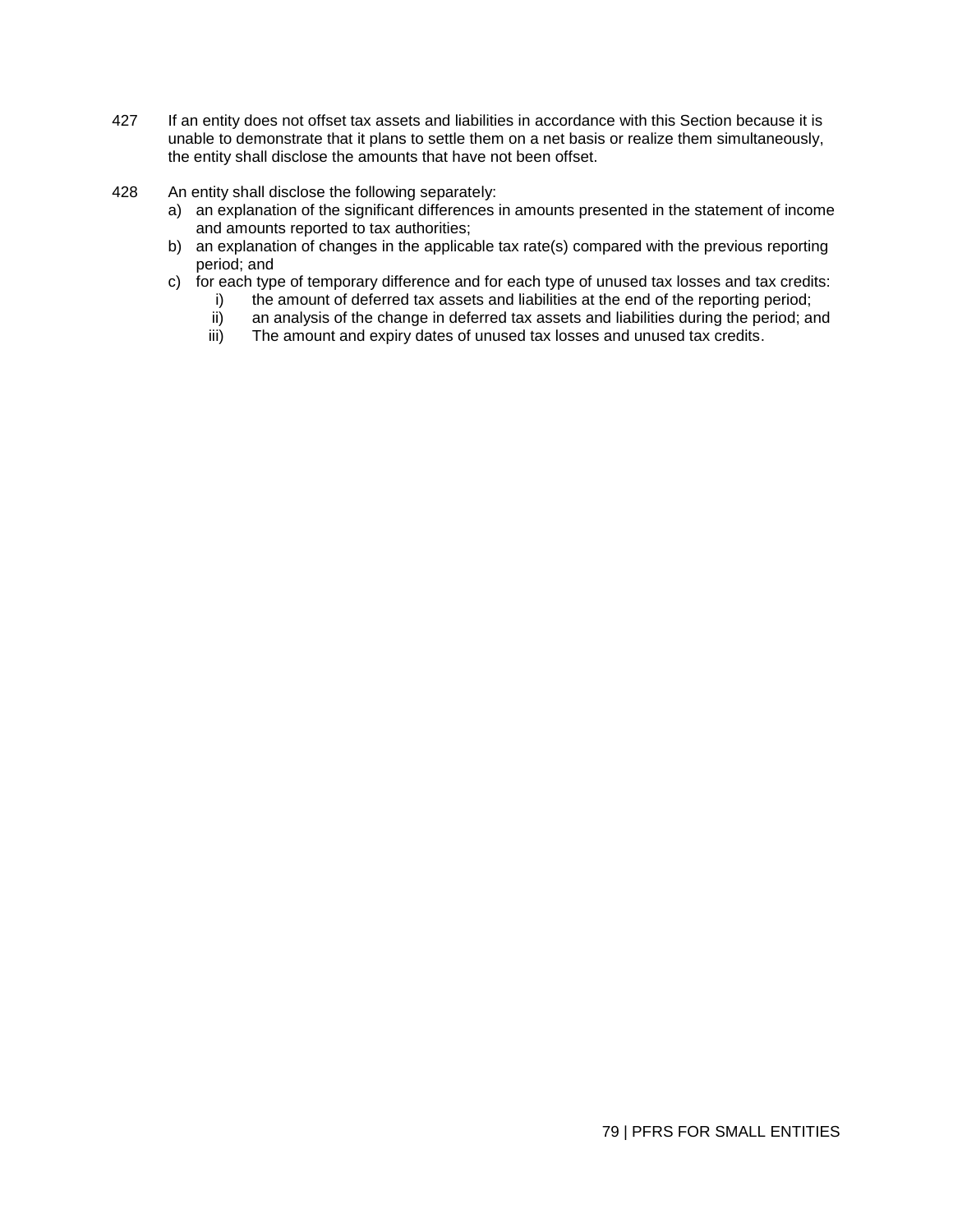## **Section 24 - Foreign Currency Translation**

## **Scope**

- 429 This section prescribes:
	- a) accounting for transactions and balances denominated in foreign currencies that are different from the entity's functional currency; and
	- b) use of presentation currency different from the entity's functional currency.
- 430 The Section does not apply to translation of operations or investments that are based or conducted in a different country with different functional currency.

## **Functional Currency**

431 An entity recognizes and measures transactions in the currency of the primary economic environment in which the entity operates (known as the functional currency). This is usually the one in which it primarily generates and expends cash.

### **Reporting foreign currency transactions in the functional currency**

- 432 An entity may buy or sell an item, or a service, where the price is denominated in a foreign currency. An entity shall record the foreign currency transaction on initial recognition in its functional currency, by applying to the foreign currency amount the spot exchange rate between the functional currency and the foreign currency at the date of the transaction.
- 433 At the end of each reporting period, an entity shall translate any foreign currency monetary items using the closing rate. An entity shall recognize, in profit or loss in the period in which they arise, exchange differences arising on the settlement of monetary items or on translating monetary items at rates different from those at which they were translated on initial recognition during the period or in previous periods.

### **Use of a presentation currency**

434 An entity may present its financial statements in a currency different from the one in which it recognizes and measures transactions. In that case, the entity shall translate its items of income and expense and financial position into the presentation currency.

### **Disclosure**

435 The amount of an exchange gain or loss included in net income should be disclosed.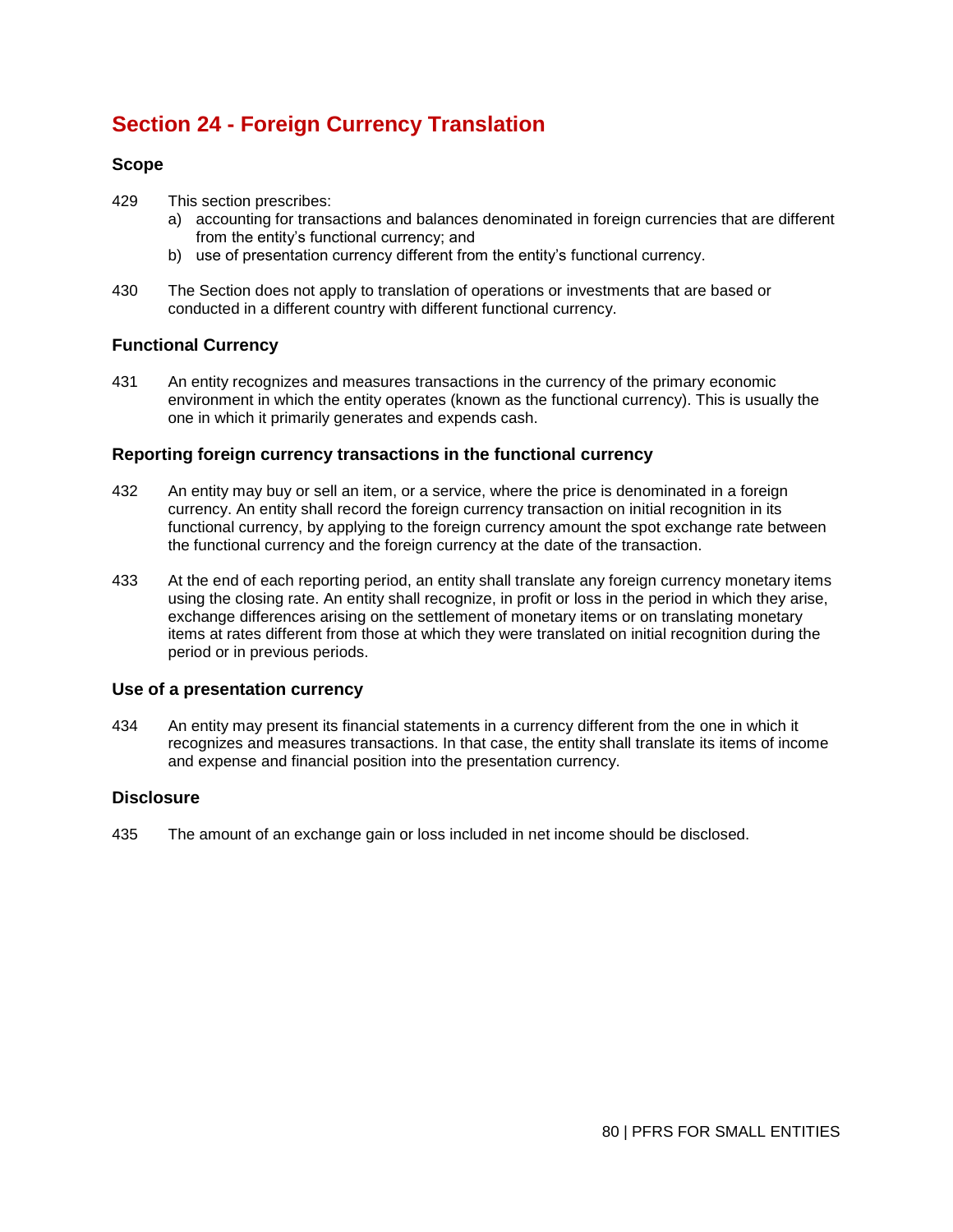## **Section 25 - Events after the End of the Reporting Period**

### **Events after the end of the reporting period defined**

436 Events after the end of the reporting period are those events, favorable and unfavorable, that occur between the end of the reporting period and the date when the financial statements are authorized for issue.

## **Recognition and measurement**

#### **Adjusting events after the end of the reporting period**

- 437 An entity shall adjust the amounts recognized in its financial statements, or recognize items that were not previously recognized, including related disclosures, to reflect adjusting events after the end of the reporting period. Adjusting events after the end of the reporting period are those events that provide evidence of conditions that existed at the end of the period.
- 438 Examples include:
	- a) the receipt of information after the end of the reporting period indicating that an asset was impaired at the end of the reporting period, or that the amount of a previously recognized impairment loss for that asset needs to be adjusted. For example:
		- i) the bankruptcy of a customer that occurs after the end of the reporting period usually confirms that a loss existed at the end of the reporting period on a trade receivable and that the entity needs to adjust the carrying amount of the trade receivable; and
		- ii) the sale of inventories after the end of the reporting period may give evidence about their market value at the end of the reporting period for the purpose of assessing impairment at that date.
	- b) the determination after the end of the reporting period of the cost of assets, or the proceeds from assets, purchased or sold (respectively), before the end of the reporting period.

#### **Non-adjusting events after the end of the reporting period**

- 439 An entity shall not adjust the amounts recognized in its financial statements to reflect nonadjusting events after the end of the reporting period. Non-adjusting events after the end of the reporting period are those events that are indicative of conditions that arose after the end of the reporting period.
- 440 An example of a non-adjusting event after the end of the reporting period is a loss caused by flood, fire, or other event that occurred after the end of the reporting period.

#### **Dividends**

441 If an entity declares dividends to holders of its equity instruments after the end of the reporting period, the entity shall not recognize those dividends as a liability at the end of the reporting period. The amount of the dividend may be presented as a segregated component of retained earnings at the end of the reporting period.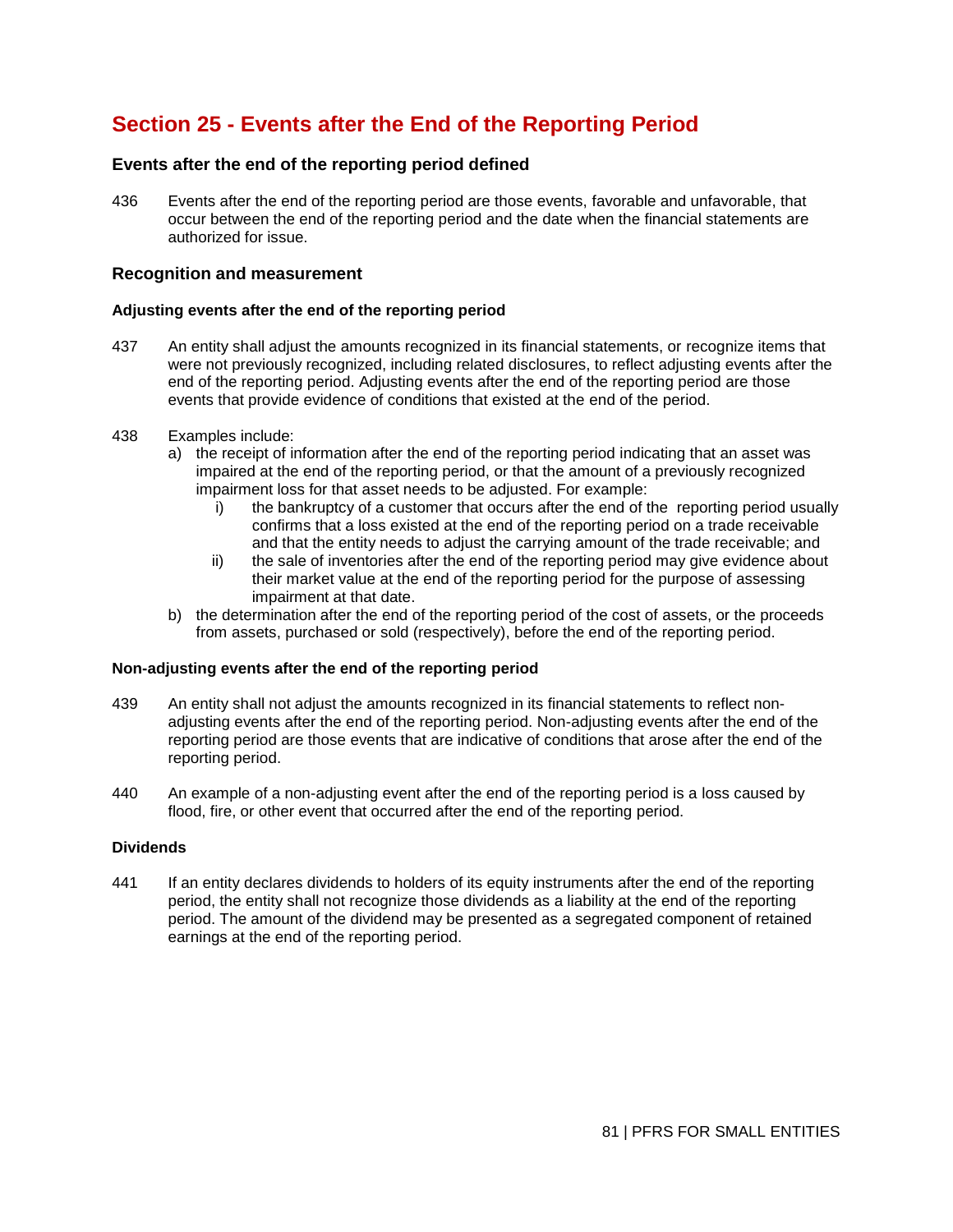### **Disclosure**

#### **Date of authorization for issue**

442 An entity shall disclose the date when the financial statements were authorized for issue and who gave that authorization. If the entity's owners or others have the power to amend the financial statements after issue, the entity shall disclose that fact.

#### **Non-adjusting events after the end of the reporting period**

- 443 An entity shall disclose the following for each category of non-adjusting event after the end of the reporting period:
	- a) the nature of the event; and
	- b) an estimate of its financial effect or a statement that such an estimate cannot be made.
- 444 The following are examples of non-adjusting events after the end of the reporting period that would generally result in disclosure; the disclosures will reflect information that becomes known after the end of the reporting period but before the financial statements are authorized for issue:
	- a) major purchases or disposals of assets;
	- b) the destruction of a major production plant by a fire;
	- c) commencement of a major restructuring;
	- d) issues or repurchases of an entity's equity instruments or the taking out or paying off of significant loans;
	- e) changes in tax rates or tax laws enacted or announced that have a significant effect on current and deferred tax assets and liabilities;
	- f) entering into significant commitments or contingent liabilities; and
	- g) commencement of major litigation arising solely out of events that occurred after the end of the reporting period.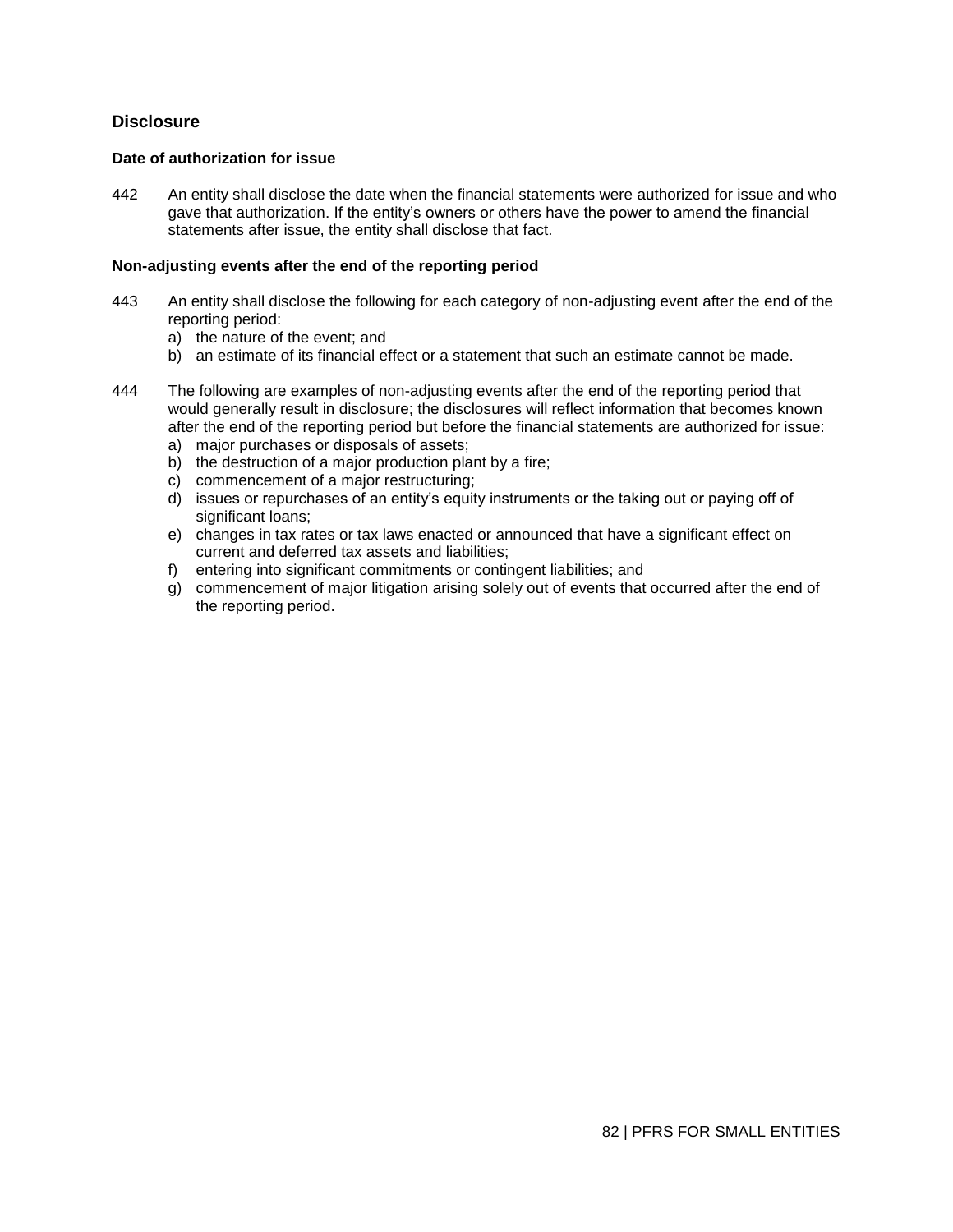## **Section 26 - Related Party Disclosures**

### **Purpose of related party disclosures**

- 445 Disclosures about an entity's related parties are necessary in the entity's financial statements to draw attention to the possibility that its financial position and profit or loss may have been affected by the existence of related parties and by transactions and outstanding balances with those parties. The definition of a related party is set out below. There are no specific measurement requirements for related party transactions.
- 446 A related party transaction is a transfer of resources, services or obligations between a reporting entity and a related party, regardless of whether a price is charged. Examples of related party transactions that an entity may encounter include, but are not limited to:
	- a) transactions between the entity and its principal owner(s);
	- b) transactions between the entity and another entity when both entities are under the common control of a single entity or person; and
	- c) transactions in which an entity or person that controls the reporting entity incurs expenses directly that otherwise would have been borne by the reporting entity.

## **Related party defined**

- 447 A related party is a person or entity that is related to the entity that is preparing its financial statements (the reporting entity).
	- a) A person or a close member of that person's family is related to a reporting entity if that person:
		- i) is a member of the key management personnel of the reporting entity or of a parent of the reporting entity;
		- ii) has control over the reporting entity; or
		- iii) has joint control or significant influence over the reporting entity or has significant voting power in it.
	- b) An entity is related to a reporting entity if any of the following conditions applies:
		- i) the entity and the reporting entity are members of the same group (which means that each parent, subsidiary and fellow subsidiary is related to the others);
		- ii) either entity is an associate or joint venture of the other entity (or of a member of a group of which the other entity is a member);
		- iii) both entities are joint ventures of a third entity;
		- iv) one entity is a joint venture of a third entity and the other entity is an associate of the third entity;
		- v) the entity is a post-employment benefit plan for the benefit of employees of either the reporting entity or an entity related to the reporting entity. If the reporting entity is itself such a plan, the sponsoring employers are also related to the plan;
		- vi) the entity is controlled or jointly controlled by a person identified in (a);
		- vii) a person identified in (a)(i) has significant voting power in the entity;
		- viii) a person identified in (a)(ii) has significant influence over the entity or significant voting power in it;
		- ix) a person or a close member of that person's family has both significant influence over the entity or significant voting power in it and joint control over the reporting entity; or
		- x) a member of the key management personnel of the entity or of a parent of the entity, or a close member of that member's family, has control or joint control over the reporting entity or has significant voting power in it.
- 448 In considering each possible related party relationship, an entity shall assess the substance of the relationship and not merely the legal form.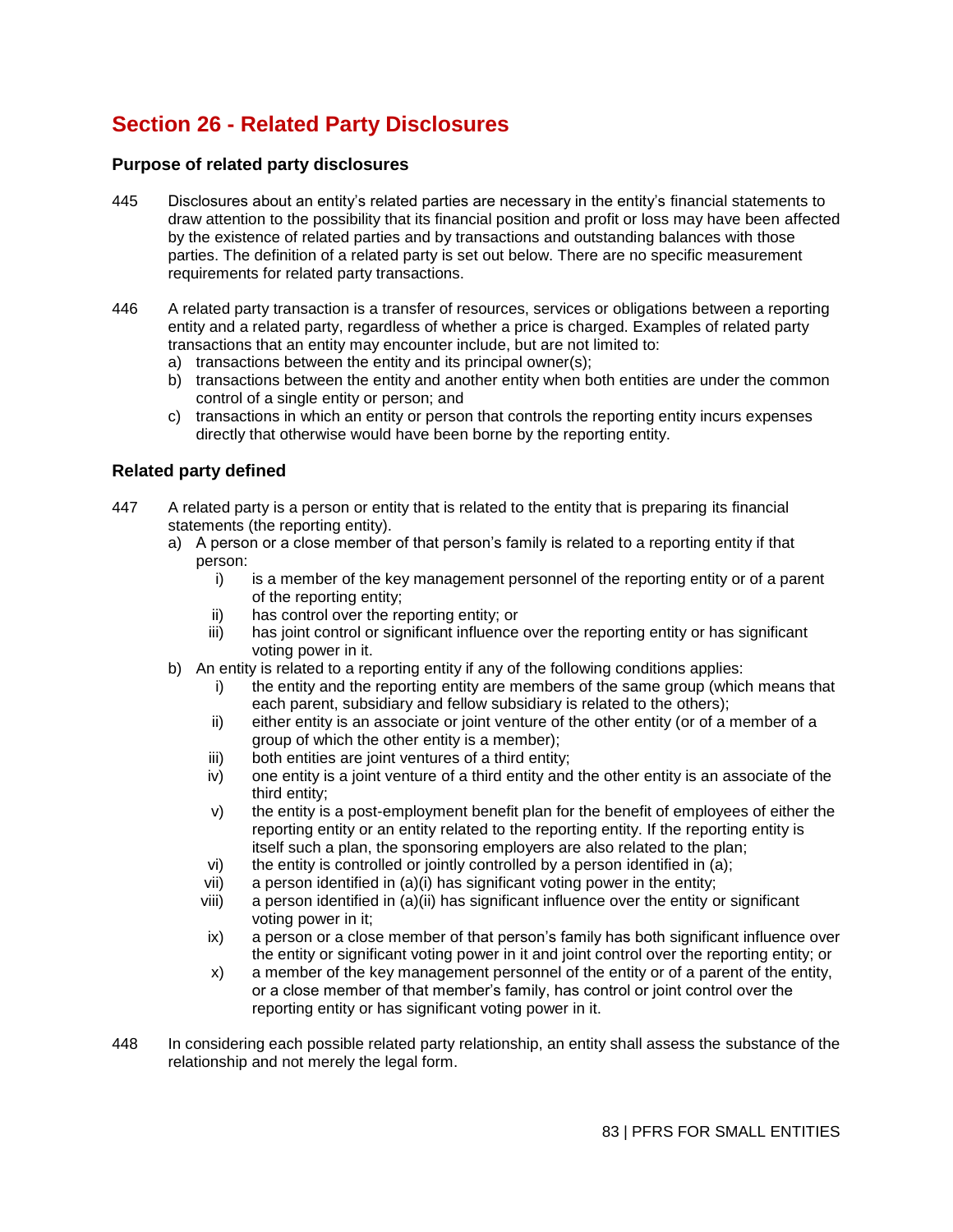- 449 The following are not necessarily related parties:
	- a) two entities simply because they have a director or other member of key management personnel in common;
	- b) providers of finance by virtue of their normal dealings with an entity (even though they may affect the freedom of action of an entity or participate in its decision-making process); and
	- c) a customer, or supplier with whom an entity transacts a significant volume of business, merely by virtue of the resulting economic dependence.
- 450 Key management personnel are those persons having authority and responsibility for planning, directing and controlling the activities of the entity, directly or indirectly, including any director (whether executive or otherwise) of that entity. Compensation includes all forms of consideration paid, payable or provided by the entity, or on behalf of the entity (for example, by its parent or owner), in exchange for services rendered to the entity. It also includes such consideration paid on behalf of a parent of the entity in respect of goods or services provided to the entity.

#### **Disclosures**

#### **Disclosure of parent-subsidiary relationships**

451 Relationships between a parent and its subsidiaries shall be disclosed irrespective of whether there have been related party transactions. An entity shall disclose the name of its parent and, if different, the ultimate controlling party. If neither the entity's parent nor the ultimate controlling party produces financial statements available for public use, the name of the next most senior parent that does so (if any) shall also be disclosed.

#### **Disclosure of key management personnel compensation**

452 An entity shall disclose key management personnel compensation in total.

#### **Disclosure of related party transactions**

- 453 If an entity has related party transactions, it shall disclose the nature of the related party relationship as well as information about the transactions, outstanding balances and commitments necessary for an understanding of the potential effect of the relationship on the financial statements. Those disclosure requirements are in addition to the requirements in paragraph 452 to disclose key management personnel compensation. At a minimum, disclosures shall include:
	- a) the amount of the transactions;
	- b) the amount of outstanding balances;
		- i) their terms and conditions, including whether they are secured, and the nature of the consideration to be provided in settlement; and
		- ii) details of any guarantees given or received;
	- c) provisions for uncollectible receivables related to the amount of outstanding balances; and
	- d) the expense recognized during the period in respect of bad or doubtful debts due from related parties.

Such transactions could include purchases, sales, or transfers of goods or services; leases; guarantees; and settlements by the entity on behalf of the related party or vice versa.

- 454 An entity shall make the disclosures required by paragraph 453 separately for each of the following categories:
	- a) entities with control, joint control or significant influence over the entity;
	- b) entities over which the entity has control, joint control or significant influence;
	- c) key management personnel of the entity or its parent (in the aggregate); and
	- d) other related parties.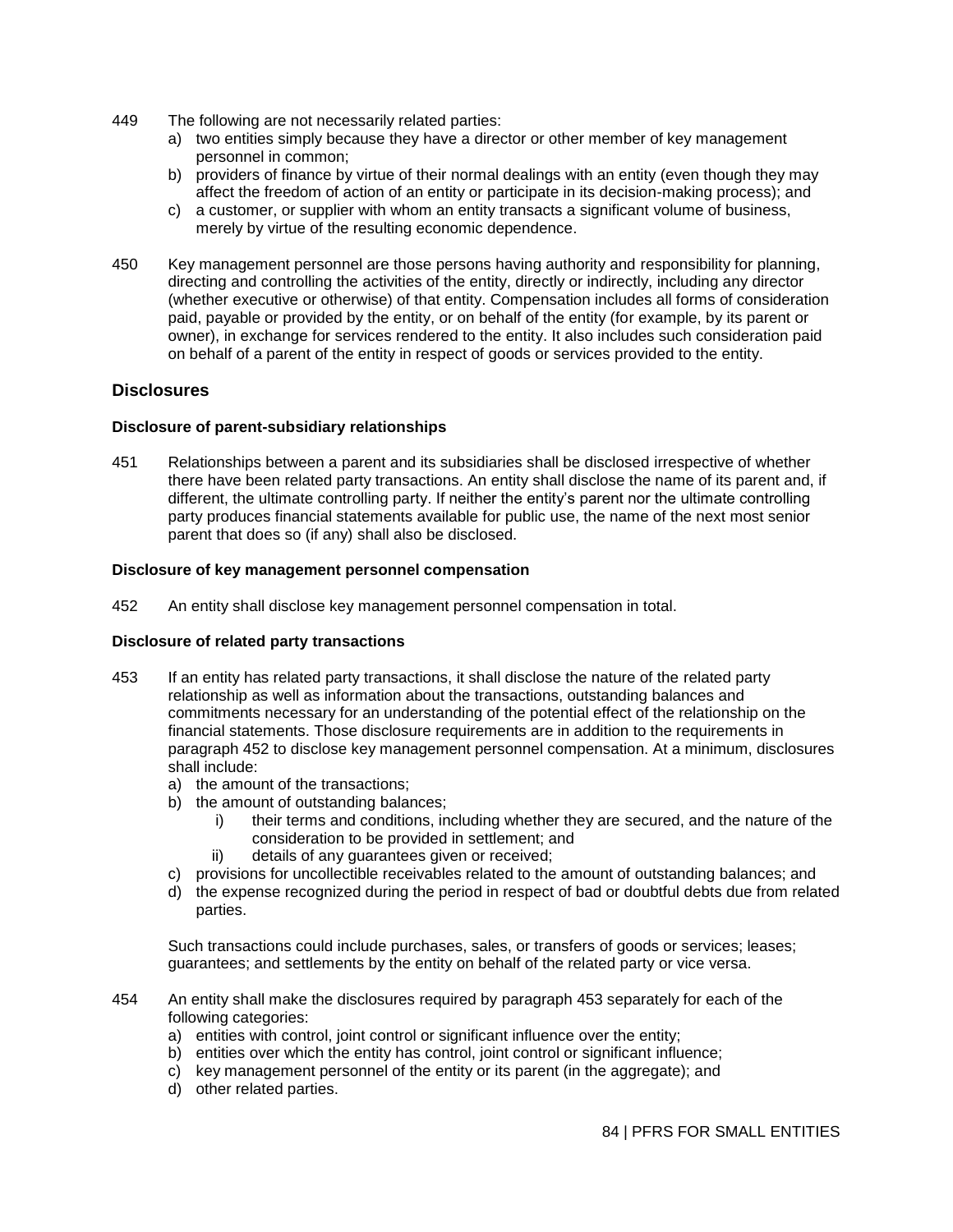- 455 The following are examples of transactions that shall be disclosed if they are with a related party:
	- a) purchases or sales of goods (finished or unfinished);
	- b) purchases or sales of property and other assets;
	- c) rendering or receiving of services;
	- d) leases;
	- e) transfers of research and development;
	- f) transfers under license agreements;
	- g) transfers under finance arrangements (including loans and equity contributions in cash or in kind);
	- h) provision of guarantees or collateral; and
	- i) settlement of liabilities on behalf of the entity or by the entity on behalf of another party.
- 456 An entity shall not state that related party transactions were made on terms equivalent to those that prevail in arm's length transactions unless such terms can be substantiated.
- 457 An entity may disclose items of a similar nature in the aggregate except when separate disclosure is necessary for an understanding of the effects of related party transactions on the financial statements of the entity.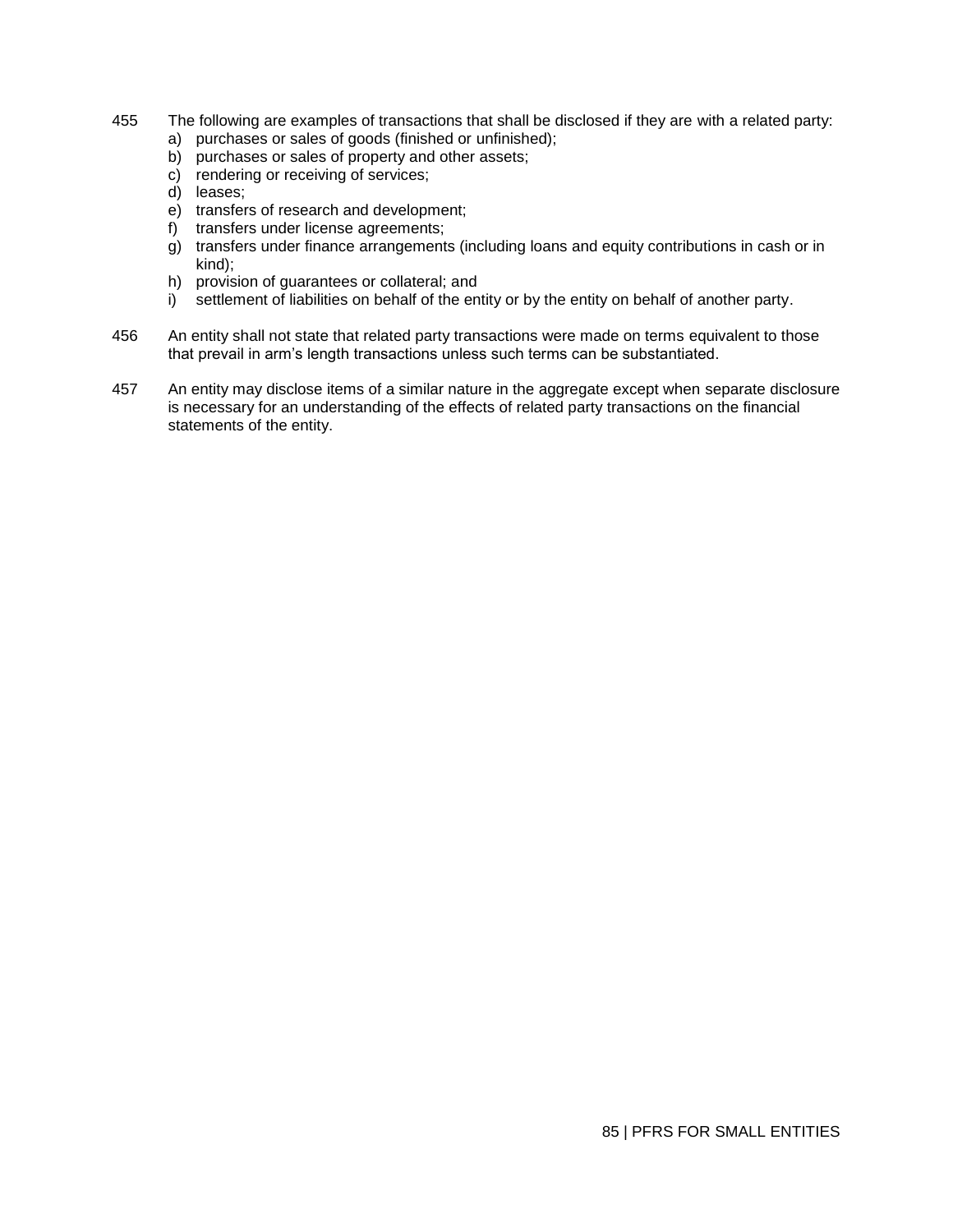## **Section 27 - Biological Assets**

### **Scope**

- 458 This Section shall be applied to account for the following when they relate to agricultural activity:
	- a) biological assets; and
	- b) agricultural produce at the point of harvest.

## **Recognition**

- 459 An entity shall recognize a biological asset or agricultural produce when, and only when:
	- a) the entity controls the asset as a result of past events;
	- b) it is probable that future economic benefits associated with the asset will flow to the entity; and
	- c) the fair value or cost of the asset can be measured reliably without undue cost or effort.

### **Measurement**

- 460 An entity that is engaged in agricultural activity has an option to measure its biological assets applying either:
	- a) the current market price model in paragraph 461; or
	- b) the cost model in paragraph 463.

#### *Current market price model*

- 461 An entity shall measure a biological asset on initial recognition and at each reporting date at its current market price or the probable selling price to willing buyers as of reporting date. Changes in current market price shall be recognized in profit or loss.
- 462 Agricultural produce harvested from an entity's biological assets shall be measured at its current market price at the point of harvest. Such measurement is the cost at that date when applying Section 8 - Inventories or another applicable section of this Framework.

#### *Cost model*

463 The entity shall measure a biological asset at cost less any accumulated depreciation and any accumulated impairment losses. Refer to Section 12 - Property, Plant and Equipment for guidance on the application of cost model.

### **Disclosures**

- 464 An entity shall disclose the following with respect to its biological assets measured using the fair value model:
	- a) a description of each class of its biological assets.
	- b) the methods and significant assumptions applied in determining the current market price of each category of agricultural produce at the point of harvest and each category of biological assets.
	- c) a reconciliation of changes in the carrying amount of biological assets between the beginning and the end of the current period. The reconciliation shall include:
		- i) the gain or loss arising from changes in current market price
		- ii) increases resulting from purchases.
		- iii) decreases resulting from harvest.
		- iv) other changes.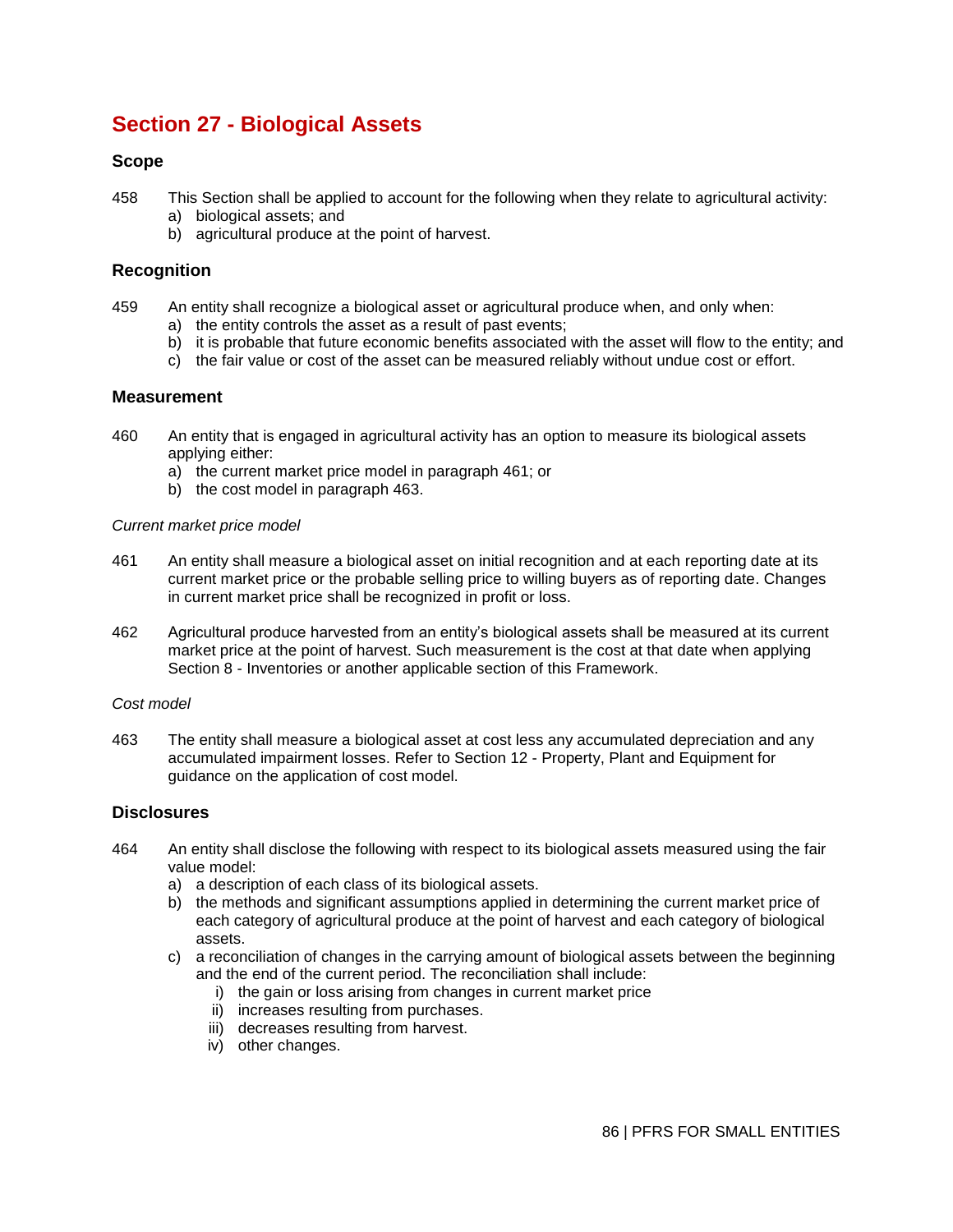- 465 An entity shall disclose the following with respect to its biological assets measured using the cost model:
	- a) a description of each class of its biological assets.
	- b) the depreciation method used.
	- c) the useful lives or the depreciation rates used.
	- d) the gross carrying amount and the accumulated depreciation (aggregated with accumulated impairment losses) at the beginning and end of the period.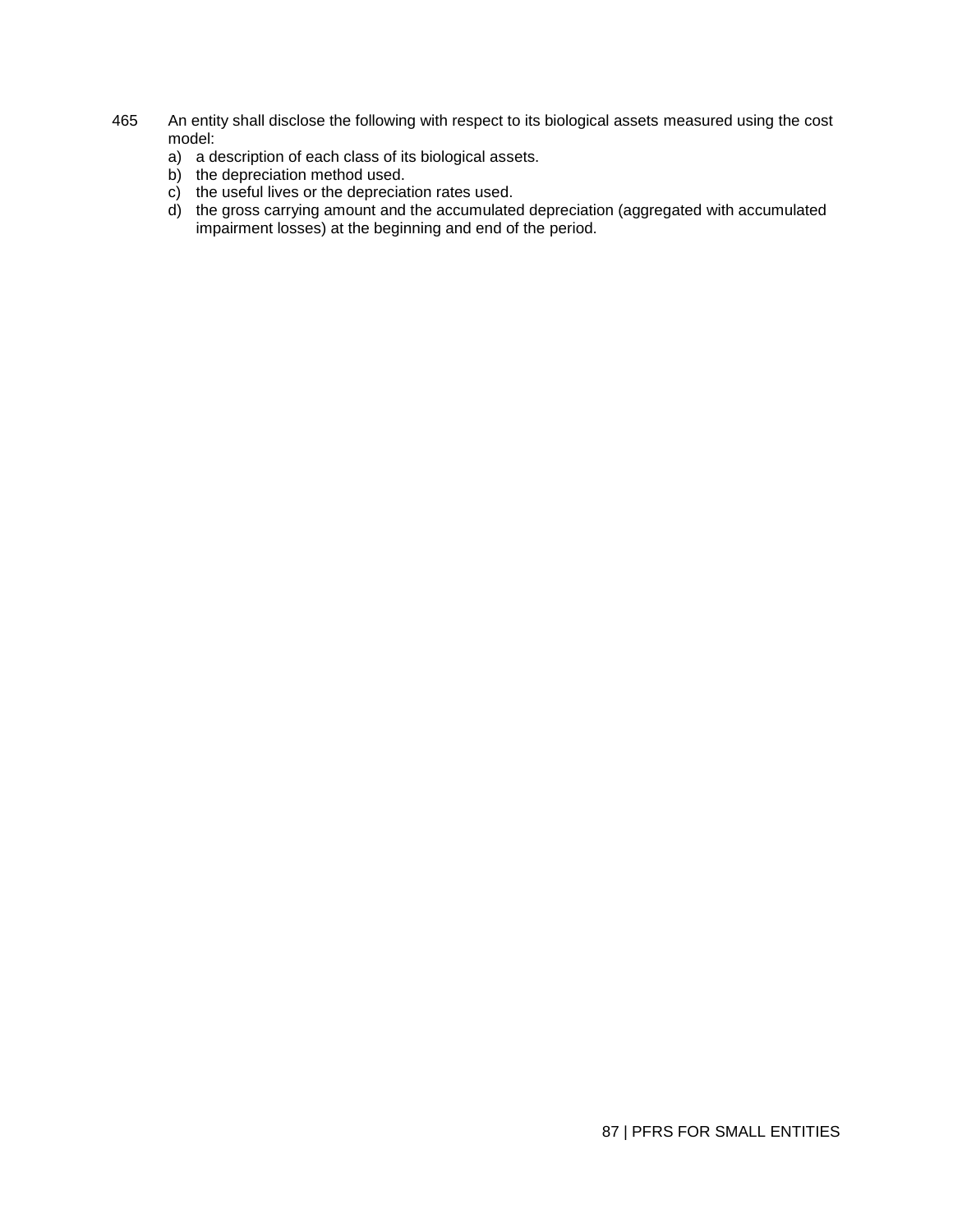## **Section 28 - Government Grants**

## **Scope of this section**

- 466 This section specifies the accounting for all government grants. A government grant is assistance by government in the form of a transfer of resources to an entity in return for past or future compliance with specified conditions relating to the operating activities of the entity.
- 467 Government grants exclude those forms of government assistance that cannot reasonably have a value placed upon them and transactions with government that cannot be distinguished from the normal trading transactions of the entity.
- 468 This section does not cover government assistance that is provided for an entity in the form of benefits that are available in determining taxable profit or tax loss, or are determined or limited on the basis of income tax liability. Examples of such benefits are income tax holidays and investment tax credits.

#### **Recognition and measurement**

- 469 An entity shall recognize monetary government grants as follows:
	- a) A grant that does not impose specified future performance conditions on the recipient is recognized in income when the grant proceeds are receivable.
	- b) A grant that imposes specified future performance conditions on the recipient is recognized in income only when the performance conditions are met.
	- c) Grants received before the revenue recognition criteria are satisfied are recognized as a liability.
- 470 A government grant may take the form of a transfer of a non-monetary asset, such as land or other resources, for the use of the entity. In these circumstances, an entity should make an accounting policy to either:
	- a) not recognize the non-monetary grant; or
	- b) recognize the non-monetary grant at fair value.

#### **Disclosures**

- 471 An entity shall disclose the following about monetary government grants:
	- a) the nature and amounts of government grants recognized in the financial statements.
	- b) unfulfilled conditions and other contingencies attaching to government grants that have not been recognized in income.
- 472 For non-monetary grants, an entity shall disclose the accounting policy taken in accordance with paragraph 471, the nature of the government grant and any unfulfilled conditions or contingencies attached. Where fair value measurement is elected in accordance with paragraph 471(b) or fair value is voluntarily disclosed, valuation hierarchy in accordance with paragraph 12 must be applied and the financial statements must describe how fair values were derived.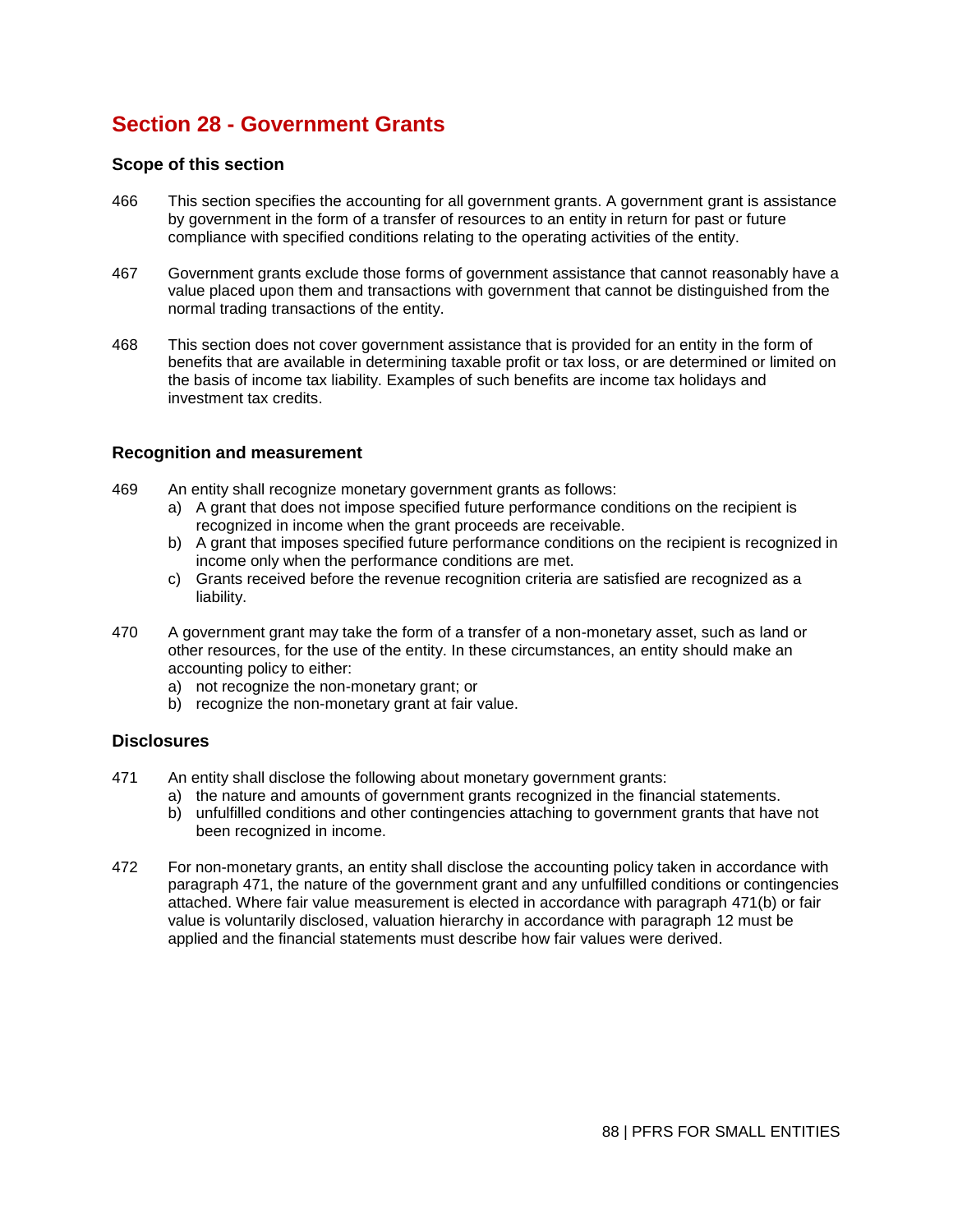## **Section 29 - Transition to the Framework**

### **Scope**

- 473 This Section applies to a first-time adopter of this Framework regardless of whether its previous accounting framework was full PFRSs or PFRS for SMEs.
- 474 An entity can be a first-time adopter of this Framework only once. If an entity using this Framework stops using it for one or more reporting periods and then is required, or chooses, to adopt it again later, the special exemptions, simplifications and other requirements in this Section do not apply to the re-adoption.

## **First-time adoption**

- 475 An entity's first financial statements that conform to this Framework are the first annual financial statements in which the entity makes an explicit and unreserved statement in those financial statements of compliance with this Framework. Financial statements prepared in accordance with this Framework are an entity's first such financial statements if, for example, the entity:
	- a) did not present financial statements for previous periods;
	- b) presented its most recent previous financial statements under national requirements that are not consistent with this Framework in all respects; or
	- c) presented its most recent previous financial statements in conformity with full PFRSs or PFRS for SMEs.
- 476 An entity's date of transition to this Framework is the beginning of the earliest period for which the entity presents full comparative information in accordance with this Framework.

### **Procedures for preparing financial statements at the date of transition**

- 477 Except as provided in paragraphs 479 481, an entity shall, in its opening statement of financial position as of its date of transition to this Framework:
	- a) recognize all assets and liabilities whose recognition is required by this Framework;
	- b) not recognize items as assets or liabilities if this Framework does not permit such recognition;
	- c) reclassify items that it recognized under its previous financial reporting framework as one type of asset, liability or component of equity, but are a different type of asset, liability or component of equity under this Framework; and
	- d) apply this Framework in measuring all recognized assets and liabilities.
- 478 The accounting policies that an entity uses in its opening statement of financial position under this Framework may differ from those that it used for the same date using its previous financial reporting framework. The resulting adjustments arise from transactions, other events or conditions before the date of transition to this Framework. Therefore, an entity shall recognize those adjustments directly in retained earnings (or, if appropriate, another category of equity) at the date of transition to this Framework.
- 479 On first-time adoption of this Framework, an entity shall not retrospectively change the accounting that it followed under its previous financial reporting framework for either of the following transactions:
	- a) derecognition of financial assets and financial liabilities. Financial assets and liabilities derecognized under an entity's previous accounting framework before the date of transition should not be recognized upon adoption of this Framework. Conversely, for financial assets and liabilities that would have been derecognized under this Framework in a transaction that took place before the date of transition, but that were not derecognized under an entity's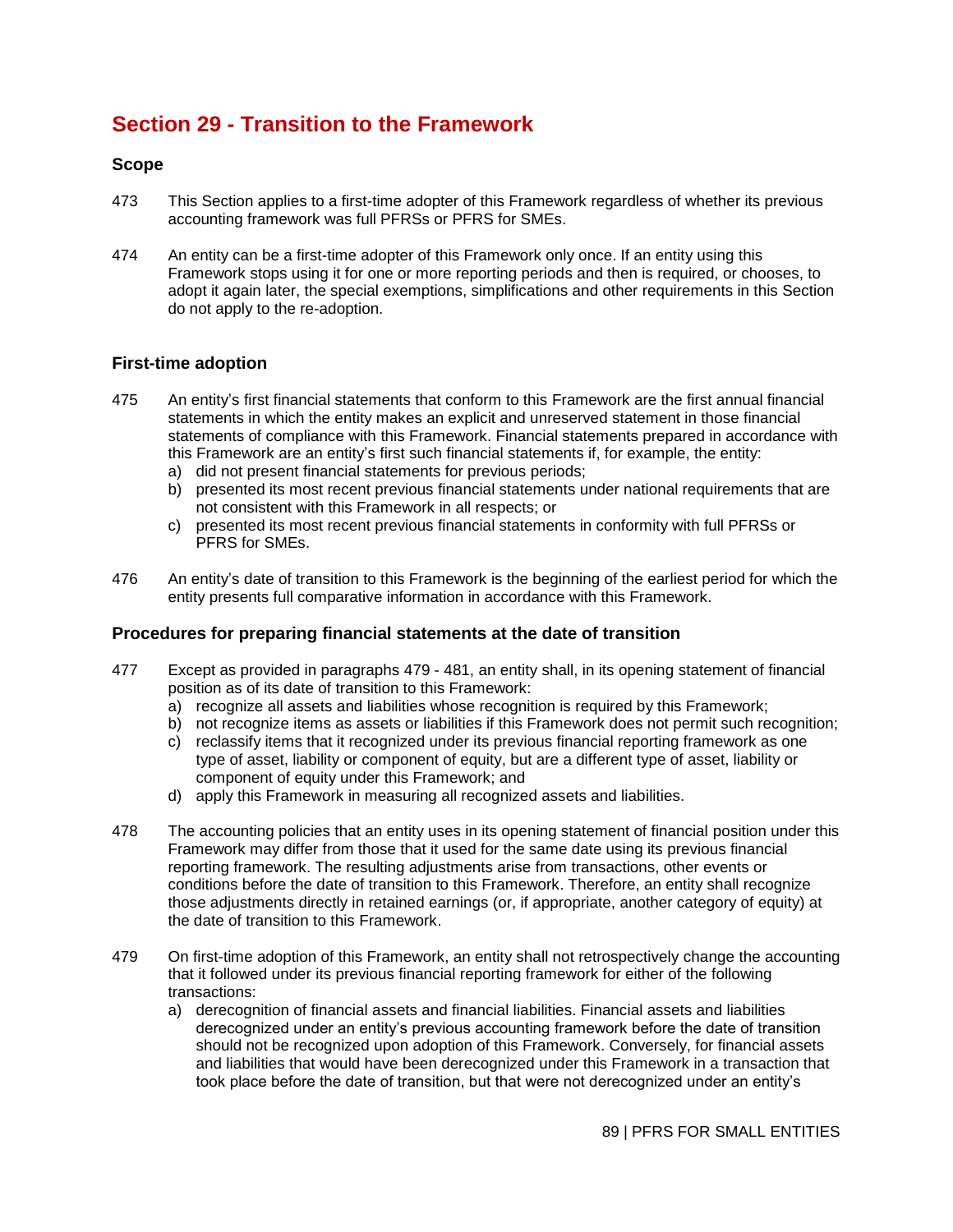previous accounting framework, an entity may choose (i) to derecognize them on adoption of the Framework or (ii) to continue to recognize them until disposed of or settled.

- b) accounting estimates.
- 480 An entity may use one or more of the following exemptions in preparing its first financial statements that conform to this Framework:
	- a) Fair value as deemed cost. A first-time adopter may elect to measure an item of property, plant and equipment on the date of transition to this Framework at its fair value and use that fair value as its deemed cost at that date.
	- b) Revaluation as deemed cost. A first-time adopter may elect to use a previous GAAP revaluation of an item of property, plant and equipment at, or before, the date of transition to this Framework as its deemed cost at the revaluation date.
	- c) Deferred income tax. A first-time adopter is not required to recognize, at the date of transition to this Framework, deferred tax assets or deferred tax liabilities relating to differences between the tax basis and the carrying amount of any assets or liabilities for which recognition of those deferred tax assets or liabilities would involve undue cost or effort.
	- d) Arrangements containing a lease. A first-time adopter may elect to determine whether an arrangement existing at the date of transition to this Framework contains a lease (see paragraph 291 on the basis of facts and circumstances existing at that date, rather than when the arrangement was entered into).
- 481 If it is impracticable for an entity to restate the opening statement of financial position at the date of transition for one or more of the adjustments required by paragraph 478 (i.e., the entity cannot restate after making every reasonable effort to do so), the entity shall apply paragraphs 478 - 481 for such adjustments in the earliest period for which it is practicable to do so.

## **Disclosures**

482 If it is impracticable for an entity to restate the opening statement of financial position at the date of transition for one or more of the adjustments required by paragraph 477, the entity shall disclose which line items in the financial statements are affected. If it is impracticable for an entity to provide any disclosures required by this Framework, including for comparative periods, the omission shall be disclosed.

## **Explanation of transition to Framework**

483 An entity shall explain how the transition from its previous financial reporting framework to this Framework affected its reported financial position, financial performance and cash flows.

### **Reconciliations**

- 484 To comply with paragraph 483, an entity's first financial statements prepared using this Framework shall include:
	- a) a description of the nature of each change in accounting policy;
	- b) reconciliations of its equity determined in accordance with its previous financial reporting framework to its equity determined in accordance with this Framework for both of the following dates:
		- i) the date of transition to the Framework;
		- ii) the end of the latest period presented in the entity's most recent annual financial statements determined in accordance with its previous financial reporting framework; and
	- c) a reconciliation of the profit or loss determined in accordance with its previous financial reporting framework for the latest period in the entity's most recent annual financial statements to its profit or loss determined in accordance with this Framework for the same period.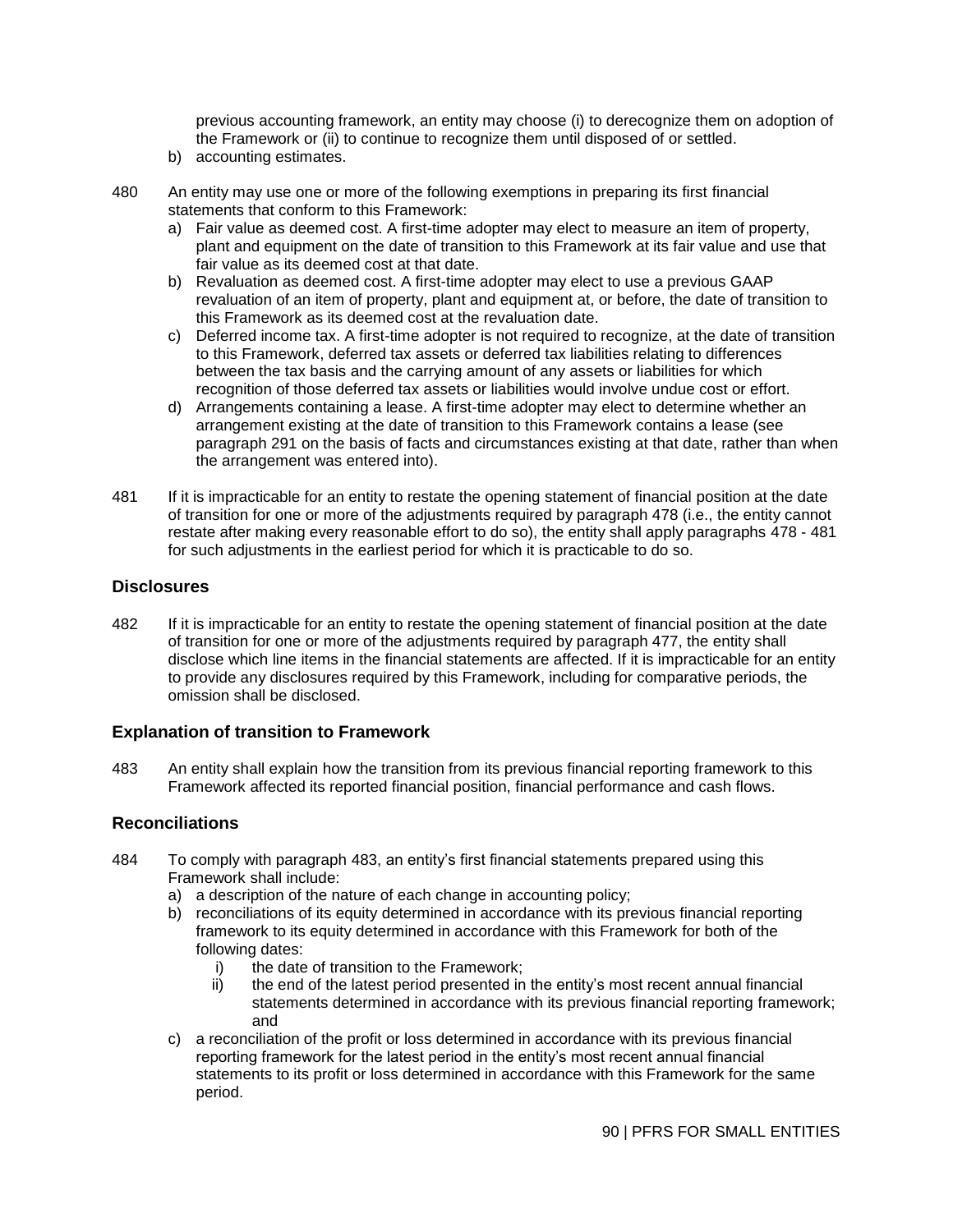- 485 If an entity becomes aware of errors made under its previous financial reporting framework, the reconciliations required by paragraph 484(b) and (c) shall, to the extent practicable, distinguish the correction of those errors from changes in accounting policies.
- 486 If an entity did not present financial statements for previous periods, it shall disclose that fact in its first financial statements that conform to the Framework.

## **Effective date**

487 An entity shall apply this Framework in its annual financial statements for periods beginning on or after 1 January 2019. Earlier application is permitted. If an entity applies this Framework in its financial statements for a period before 1 January 2019, it shall disclose that fact.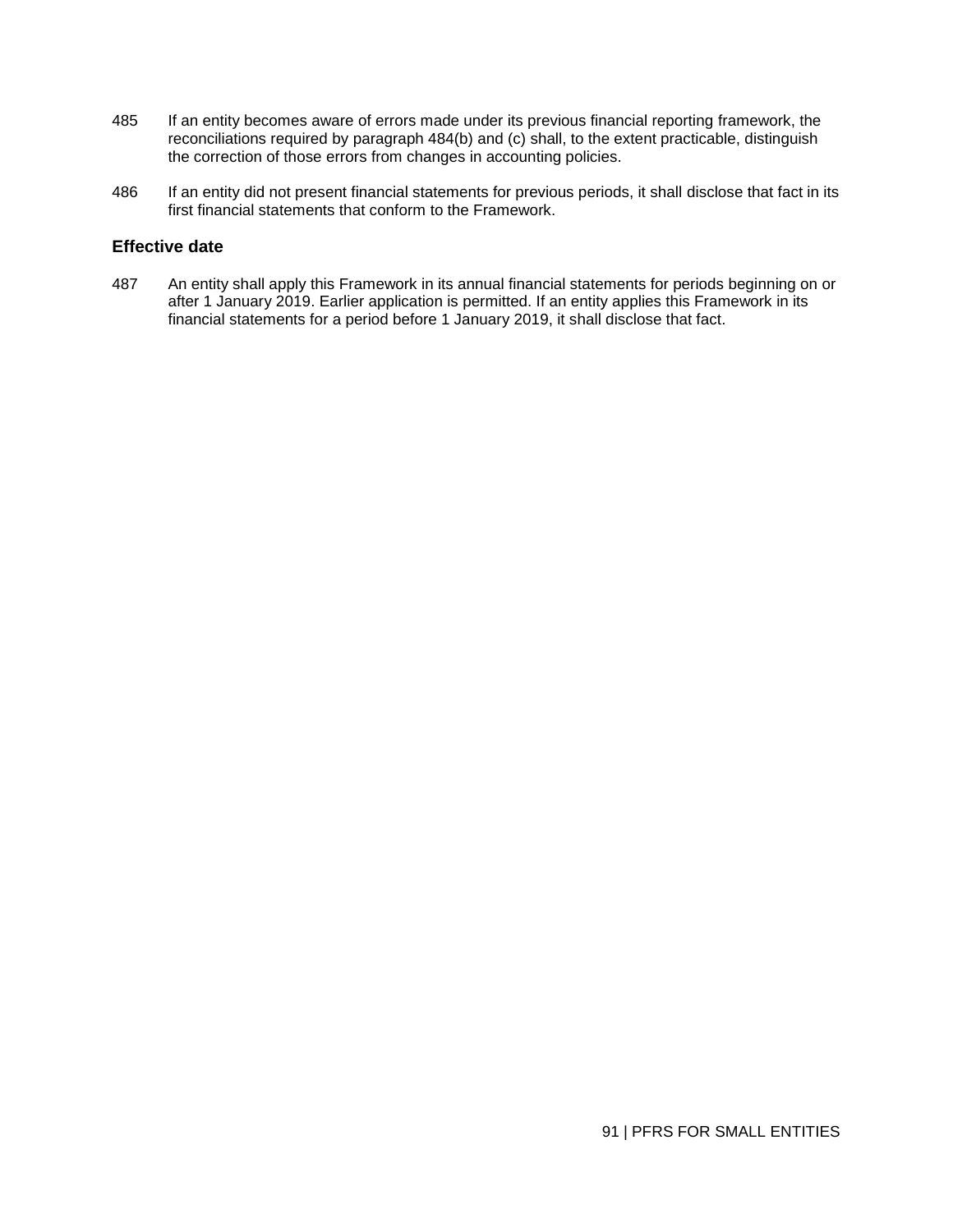# **Appendix: Glossary of Terms**

*This Appendix is an integral part of the Framework.*

| accounting policies                                           | The specific principles, bases, conventions, rules and practices applied by an<br>entity in preparing and presenting financial statements.                                                                                                                                                                                                                                                                       |  |
|---------------------------------------------------------------|------------------------------------------------------------------------------------------------------------------------------------------------------------------------------------------------------------------------------------------------------------------------------------------------------------------------------------------------------------------------------------------------------------------|--|
| accrual basis of accounting                                   | The effects of transactions and other events are recognized when they occur<br>(and not as cash or its equivalent is received or paid) and they are recorded in<br>the accounting records and reported in the financial statements of the periods to<br>which they relate.                                                                                                                                       |  |
| accumulating compensated<br>absences                          | Compensated absences that are carried forward and can be used in future<br>periods if the current period's entitlement is not used in full.                                                                                                                                                                                                                                                                      |  |
| active market                                                 | A market in which transactions for the asset or liability take place with sufficient<br>frequency and volume to provide pricing information on an ongoing basis.                                                                                                                                                                                                                                                 |  |
| agricultural activity                                         | The management by an entity of the biological transformation of biological<br>assets for sale, into agricultural produce or into additional biological assets.                                                                                                                                                                                                                                                   |  |
| agricultural produce                                          | The harvested product of the entity's biological assets.                                                                                                                                                                                                                                                                                                                                                         |  |
| amortization                                                  | The systematic allocation of the depreciable amount of an asset over its useful<br>life.                                                                                                                                                                                                                                                                                                                         |  |
| amortized cost of a financial asset or<br>financial liability | The amount at which the financial asset or financial liability is measured at initial<br>recognition minus principal repayments, plus or minus the cumulative<br>amortization using the effective interest method of any difference between that<br>initial amount and the maturity amount, and minus any reduction (directly or<br>through the use of an allowance account) for impairment or uncollectibility. |  |
| asset                                                         | A resource controlled by the entity as a result of past events and from which<br>future economic benefits are expected to flow to the entity.                                                                                                                                                                                                                                                                    |  |
| associate                                                     | An entity, including an unincorporated entity such as a partnership, over which<br>the investor has significant influence and that is neither a subsidiary nor an<br>interest in a joint venture.                                                                                                                                                                                                                |  |
| biological asset                                              | A living animal or plant.                                                                                                                                                                                                                                                                                                                                                                                        |  |
| borrowing costs                                               | Interest and other costs incurred by an entity in connection with the borrowing of<br>funds.                                                                                                                                                                                                                                                                                                                     |  |
| business                                                      | An integrated set of activities and assets conducted and managed for the<br>purpose of providing:                                                                                                                                                                                                                                                                                                                |  |
|                                                               | (a) a return to investors; or                                                                                                                                                                                                                                                                                                                                                                                    |  |
|                                                               | (b) lower costs or other economic benefits directly and proportionately to<br>policyholders or participants.                                                                                                                                                                                                                                                                                                     |  |
|                                                               | A business generally consists of inputs, processes applied to those inputs, and<br>resulting outputs that are, or will be, used to generate revenues. If goodwill is                                                                                                                                                                                                                                             |  |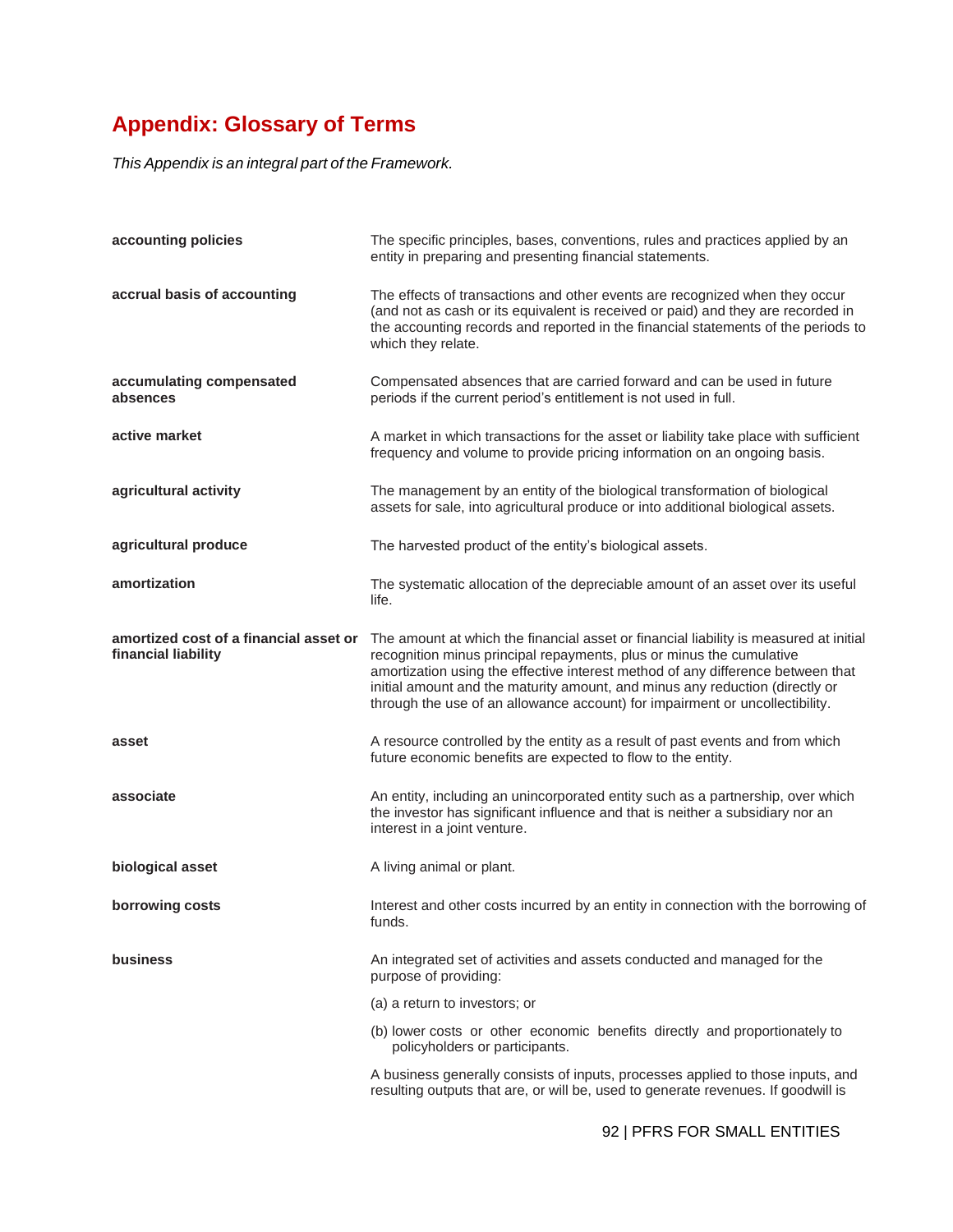|                                                 | present in a transferred set of activities and assets, the transferred set shall be<br>presumed to be a business.                                                                                                                                                                                                                                                                                                     |  |  |
|-------------------------------------------------|-----------------------------------------------------------------------------------------------------------------------------------------------------------------------------------------------------------------------------------------------------------------------------------------------------------------------------------------------------------------------------------------------------------------------|--|--|
| business combination                            | The bringing together of separate entities or businesses into one reporting<br>entity.                                                                                                                                                                                                                                                                                                                                |  |  |
| carrying amount                                 | The amount at which an asset or liability is recognized in the statement of<br>financial position.                                                                                                                                                                                                                                                                                                                    |  |  |
| cash                                            | Cash on hand and demand deposits.                                                                                                                                                                                                                                                                                                                                                                                     |  |  |
| cash equivalent                                 | Short-term, highly liquid investments that are readily convertible to known<br>amounts of cash and that are subject to an insignificant risk of changes in value.                                                                                                                                                                                                                                                     |  |  |
| cash flows                                      | Inflows and outflows of cash and cash equivalents.                                                                                                                                                                                                                                                                                                                                                                    |  |  |
| cash-generating unit                            | The smallest identifiable group of assets that generates cash inflows that are<br>largely independent of the cash inflows from other assets or groups of assets.                                                                                                                                                                                                                                                      |  |  |
| cash-settled share-based payment<br>transaction | A share-based payment transaction in which the entity acquires goods or<br>services by incurring a liability to transfer cash or other assets to the supplier of<br>those goods or services for amounts that are based on the price (or value) of<br>equity instruments (including shares or share options) of the entity or another<br>group entity.                                                                 |  |  |
| change in accounting estimate                   | An adjustment of the carrying amount of an asset or a liability, or the amount of<br>the periodic consumption of an asset, that results from the assessment of the<br>present status of, and expected future benefits and obligations associated with,<br>assets and liabilities. Changes in accounting estimates result from new<br>information or new developments and, accordingly, are not corrections of errors. |  |  |
| class of assets                                 | A grouping of assets of a similar nature and use in an entity's operations.                                                                                                                                                                                                                                                                                                                                           |  |  |
| close members of the family of a<br>person      | Those family members who may be expected to influence, or be influenced by,<br>that person in their dealings with the entity, including:                                                                                                                                                                                                                                                                              |  |  |
|                                                 | (a) that person's children and spouse or domestic partner;                                                                                                                                                                                                                                                                                                                                                            |  |  |
|                                                 | (b) children of that person's spouse or domestic partner; and of that person or<br>that person's spouse or domestic partner                                                                                                                                                                                                                                                                                           |  |  |
| consolidated financial statements               | The financial statements of a parent and its subsidiaries presented as those of a<br>single economic entity.                                                                                                                                                                                                                                                                                                          |  |  |
| construction contract                           | A contract specifically negotiated for the construction of an asset or a<br>combination of assets that are closely interrelated or interdependent in terms of<br>their design, technology and function or their ultimate purpose or use.                                                                                                                                                                              |  |  |
| constructive obligation                         | An obligation that derives from an entity's actions where:                                                                                                                                                                                                                                                                                                                                                            |  |  |
|                                                 | (a) an established pattern of past practice, published policies or a sufficiently<br>specific current statement, the entity has indicated to other parties that it will<br>accept certain responsibilities; and                                                                                                                                                                                                       |  |  |
|                                                 | (b) as a result, the entity has created a valid expectation on the part of those<br>other parties that it will discharge those responsibilities.                                                                                                                                                                                                                                                                      |  |  |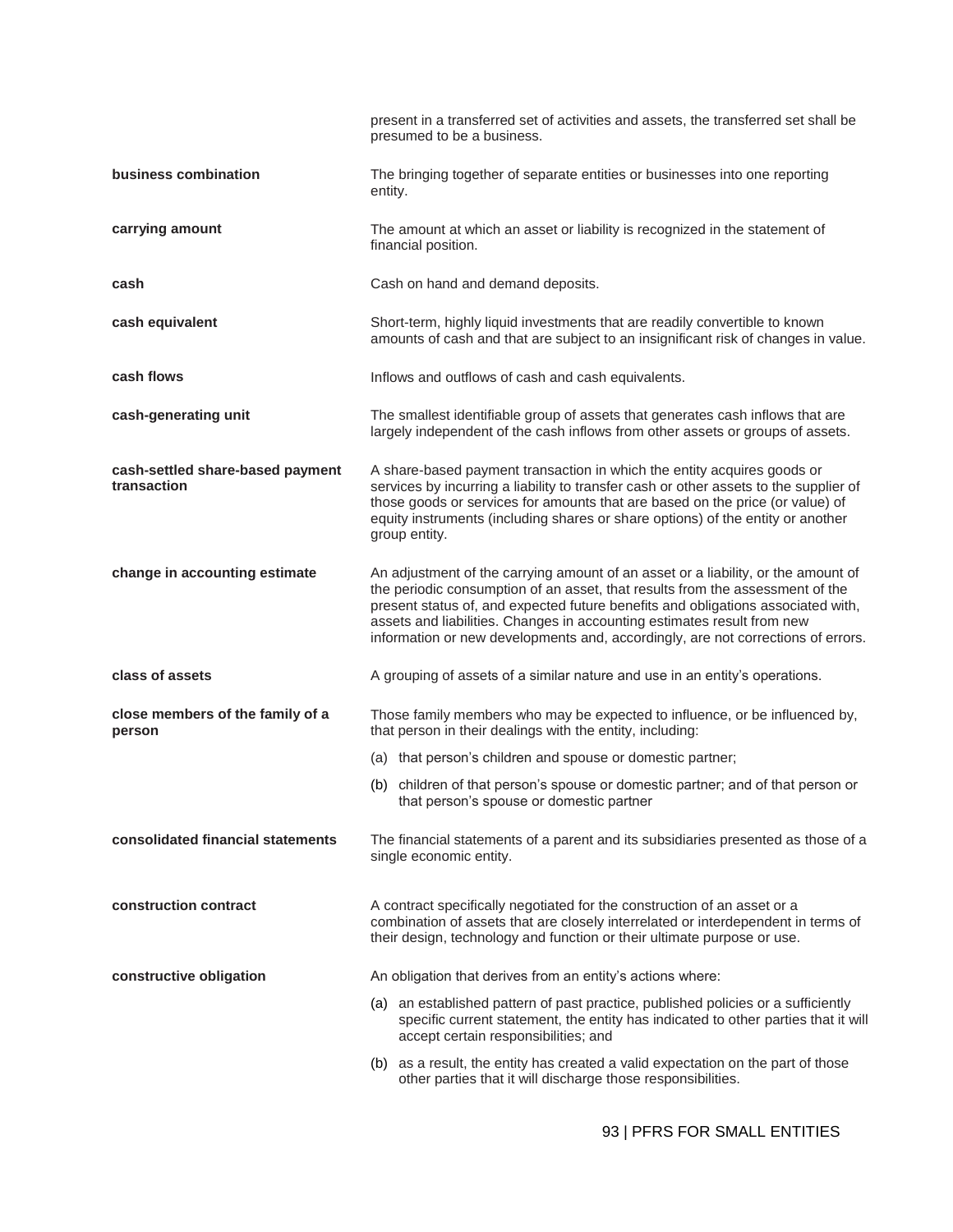| contingent asset                                            | A possible asset that arises from past events and whose existence will be<br>confirmed only by the occurrence or non-occurrence of one or more uncertain<br>future events not wholly within the control of the entity.                                  |  |  |
|-------------------------------------------------------------|---------------------------------------------------------------------------------------------------------------------------------------------------------------------------------------------------------------------------------------------------------|--|--|
| contingent liability                                        | A possible obligation that arises from past events and whose existence will<br>(a)<br>be confirmed only by the occurrence or non-occurrence of one or more<br>uncertain future events not wholly within the control of the entity; or                   |  |  |
|                                                             | a present obligation that arises from past events but is not recognized<br>(b)<br>because:                                                                                                                                                              |  |  |
|                                                             | it is not probable that an outflow of resources embodying economic<br>(i)<br>benefits will be required to settle the obligation, or                                                                                                                     |  |  |
|                                                             | (ii) the amount of the obligation cannot be measured with sufficient<br>reliability.                                                                                                                                                                    |  |  |
| control (of an entity)                                      | The power to govern the financial and operating policies of an entity so as to<br>obtain benefits from its activities.                                                                                                                                  |  |  |
| current tax                                                 | The amount of income tax payable (recoverable) in respect of the taxable profit<br>(tax loss) for the current period or past periods.                                                                                                                   |  |  |
| date of transition to the PFRS for<br><b>Small Entities</b> | The beginning of the earliest period for which an entity presents full comparative<br>information under the PFRS for Small Entities in its first financial statements that<br>comply with the PFRS for Small Entities.                                  |  |  |
| deferred tax                                                | Income tax payable (recoverable) in respect of the taxable profit (tax loss) for<br>future periods as a result of past transactions or events.                                                                                                          |  |  |
| deferred tax assets                                         | The amounts of income tax recoverable in future periods in respect of:                                                                                                                                                                                  |  |  |
|                                                             | (a)<br>deductible temporary differences;                                                                                                                                                                                                                |  |  |
|                                                             | the carryforward of unused tax losses; and<br>(b)                                                                                                                                                                                                       |  |  |
|                                                             | the carryforward of unused tax credits.<br>(c)                                                                                                                                                                                                          |  |  |
| deferred tax liabilities                                    | The amounts of income tax payable in future periods in respect of taxable<br>temporary differences.                                                                                                                                                     |  |  |
| depreciable amount                                          | The cost of an asset, or other amount substituted for cost (in the financial<br>statements), less its residual value.                                                                                                                                   |  |  |
| depreciation                                                | The systematic allocation of the depreciable amount of an asset over its useful<br>life.                                                                                                                                                                |  |  |
| derecognition                                               | The removal of a previously recognized asset or liability from an entity's<br>statement of financial position.                                                                                                                                          |  |  |
| development                                                 | The application of research findings or other knowledge to a plan or design for<br>the production of new or substantially improved materials, devices, products,<br>processes, systems or services before the start of commercial production or<br>use. |  |  |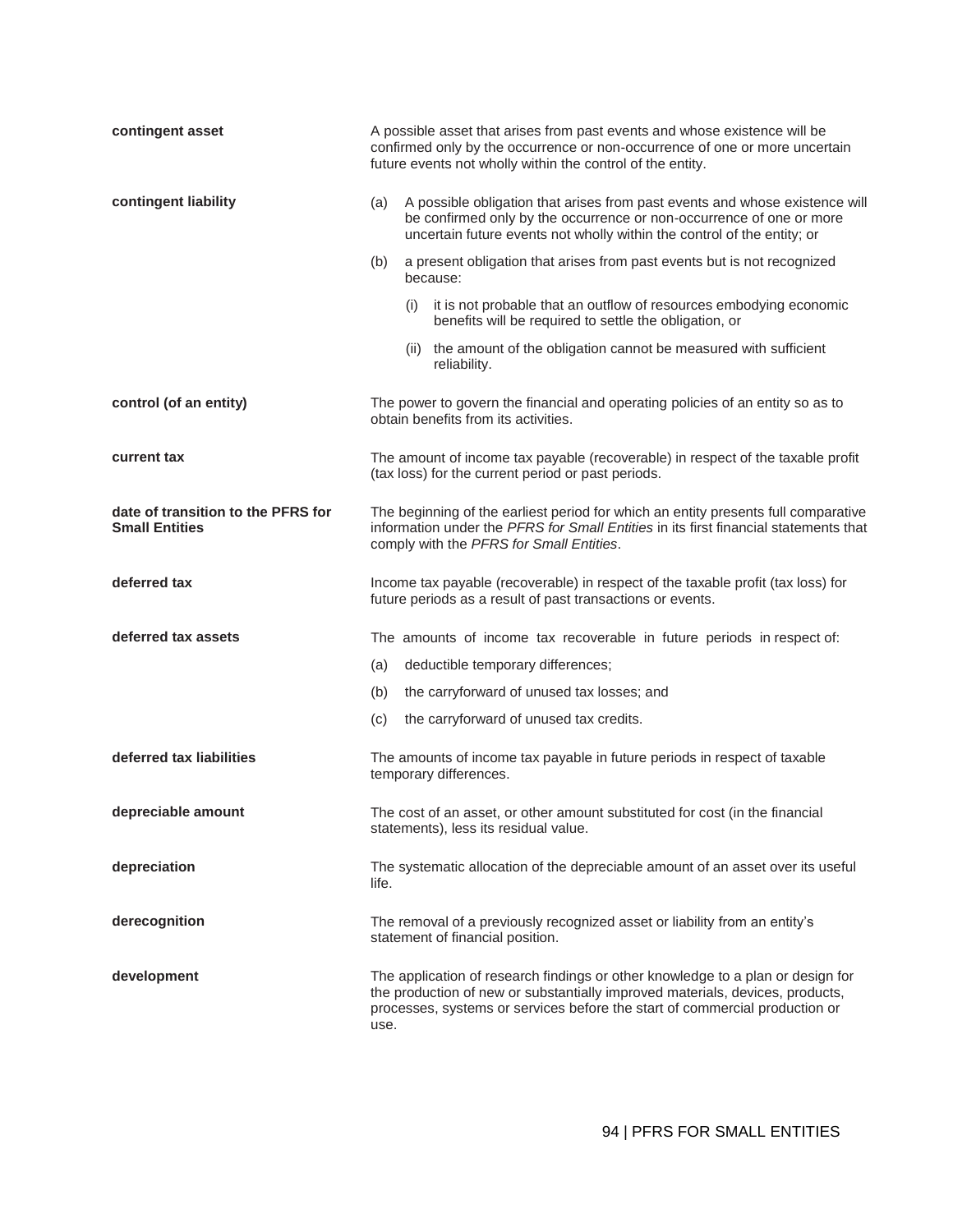| effective interest method                         | A method of calculating the amortized cost of a financial asset or a financial<br>liability (or a group of financial assets or financial liabilities) and of allocating the<br>interest income or interest expense over the relevant period.               |  |  |
|---------------------------------------------------|------------------------------------------------------------------------------------------------------------------------------------------------------------------------------------------------------------------------------------------------------------|--|--|
| effective interest rate                           | The rate that exactly discounts estimated future cash payments or receipts<br>through the expected life of the financial instrument or, when appropriate, a<br>shorter period to the net carrying amount of the financial asset or financial<br>liability. |  |  |
| effectiveness of a hedge                          | The degree to which changes in the fair value or cash flows of the hedged item<br>that are attributable to a hedged risk are offset by changes in the fair value or<br>cash flows of the hedging instrument.                                               |  |  |
| employee benefits                                 | All forms of consideration given by an entity in exchange for service<br>rendered by employees.                                                                                                                                                            |  |  |
| equity                                            | The residual interest in the assets of the entity after deducting all its liabilities.                                                                                                                                                                     |  |  |
| equity-accounted financial<br><b>statements</b>   | The financial statements of a parent in which investments in subsidiaries are<br>equity-accounted.                                                                                                                                                         |  |  |
| equity-settled share-based payment<br>transaction | A share-based payment transaction in which the entity:                                                                                                                                                                                                     |  |  |
|                                                   | (a) receives goods or services as consideration for its own equity instruments<br>(including shares or share options); or                                                                                                                                  |  |  |
|                                                   | (b) receives goods or services but has no obligation to settle the transaction<br>with the supplier.                                                                                                                                                       |  |  |
| errors                                            | Omissions from, and misstatements in, the entity's financial statements for one<br>or more prior periods arising from a failure to use, or misuse of, reliable<br>information that:                                                                        |  |  |
|                                                   | (a) was available when financial statements for those periods were<br>authorized for issue; and                                                                                                                                                            |  |  |
|                                                   | (b) could reasonably be expected to have been obtained and taken into<br>account in the preparation and presentation of those financial statements.                                                                                                        |  |  |
| expenses                                          | Decreases in economic benefits during the reporting period in the form of<br>outflows or depletions of assets or incurrences of liabilities that result in<br>decreases in equity, other than those relating to distributions to owners.                   |  |  |
| fair presentation                                 | Faithful representation of the effects of transactions, other events and conditions<br>in accordance with the definitions and recognition criteria for assets, liabilities,<br>income and expenses.                                                        |  |  |
| fair value                                        | The amount for which an asset could be exchanged, a liability settled or an<br>equity instrument granted could be exchanged, between knowledgeable, willing<br>parties in an arm's length transaction.                                                     |  |  |
| fair value less costs to sell                     | The amount obtainable from the sale of an asset or cash-generating unit in an<br>arm's length transaction between knowledgeable, willing parties, less the costs<br>of disposal.                                                                           |  |  |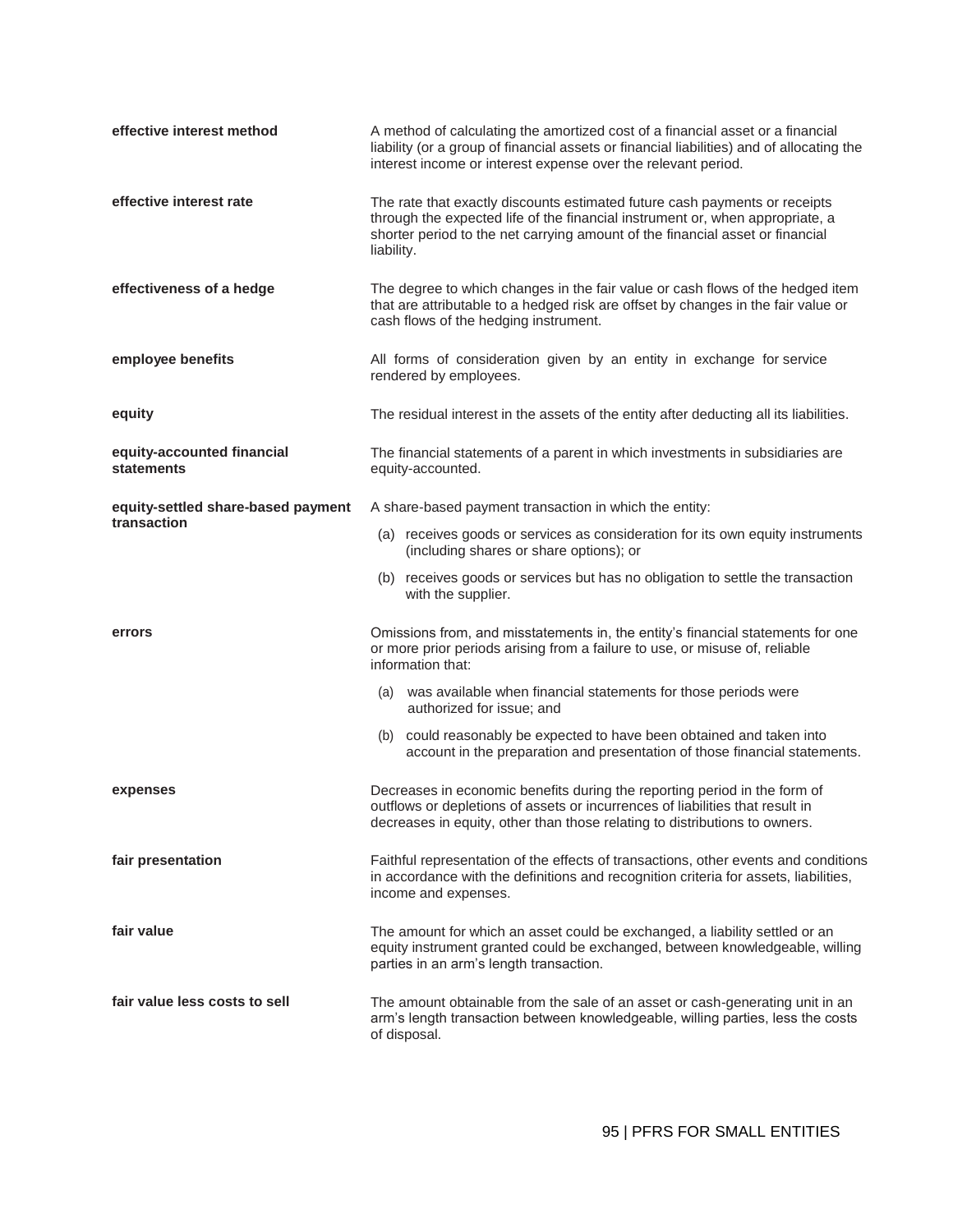| financial asset      | Any asset that is:                                                                                                       |       |                                                                                                                                                                                                                                                                                                                                                                                |
|----------------------|--------------------------------------------------------------------------------------------------------------------------|-------|--------------------------------------------------------------------------------------------------------------------------------------------------------------------------------------------------------------------------------------------------------------------------------------------------------------------------------------------------------------------------------|
|                      | (a)                                                                                                                      | cash; |                                                                                                                                                                                                                                                                                                                                                                                |
|                      | (b)                                                                                                                      |       | an equity instrument of another entity;                                                                                                                                                                                                                                                                                                                                        |
|                      | (c)                                                                                                                      |       | a contractual right:                                                                                                                                                                                                                                                                                                                                                           |
|                      |                                                                                                                          | (i)   | to receive cash or another financial asset from another entity; or                                                                                                                                                                                                                                                                                                             |
|                      |                                                                                                                          | (ii)  | to exchange financial assets or financial liabilities with another entity<br>under conditions that are potentially favorable to the entity; or                                                                                                                                                                                                                                 |
|                      | (d)                                                                                                                      | and:  | a contract that will or may be settled in the entity's own equity instruments                                                                                                                                                                                                                                                                                                  |
|                      |                                                                                                                          | (i)   | under which the entity is or may be obliged to receive a variable<br>number of the entity's own equity instruments; or                                                                                                                                                                                                                                                         |
|                      |                                                                                                                          | (ii)  | that will or may be settled other than by the exchange of a fixed<br>amount of cash or another financial asset for a fixed number of the<br>entity's own equity instruments. For this purpose the entity's own<br>equity instruments do not include instruments that are themselves<br>contracts for the future receipt or delivery of the entity's own equity<br>instruments. |
| financial instrument |                                                                                                                          |       | A contract that gives rise to a financial asset of one entity and a financial liability<br>or equity instrument of another entity.                                                                                                                                                                                                                                             |
| financial liability  | Any liability that is:                                                                                                   |       |                                                                                                                                                                                                                                                                                                                                                                                |
|                      | (a)                                                                                                                      |       | a contractual obligation:                                                                                                                                                                                                                                                                                                                                                      |
|                      |                                                                                                                          | (i)   | to deliver cash or another financial asset to another entity; or                                                                                                                                                                                                                                                                                                               |
|                      |                                                                                                                          | (ii)  | to exchange financial assets or financial liabilities with another<br>entity under conditions that are potentially unfavorable to the entity;<br>or                                                                                                                                                                                                                            |
|                      | (b)                                                                                                                      |       | a contract that will or may be settled in the entity's own equity<br>instruments and:                                                                                                                                                                                                                                                                                          |
|                      |                                                                                                                          | (i)   | under which the entity is or may be obliged to deliver a variable<br>number of the entity's own equity instruments, or                                                                                                                                                                                                                                                         |
|                      |                                                                                                                          | (ii)  | will or may be settled other than by the exchange of a fixed amount<br>of cash or another financial asset for a fixed number of the entity's<br>own equity instruments. For this purpose the entity's own equity<br>instruments do not include instruments that are themselves<br>contracts for the future receipt or delivery of the entity's own equity<br>instruments.      |
| financial position   |                                                                                                                          |       | The relationship of the assets, liabilities and equity of an entity as reported in the<br>statement of financial position.                                                                                                                                                                                                                                                     |
| financial statements | Structured representation of the financial position, financial performance and<br>cash flows of an entity.               |       |                                                                                                                                                                                                                                                                                                                                                                                |
| financing activities | Activities that result in changes in the size and composition of the contributed<br>equity and borrowings of the entity. |       |                                                                                                                                                                                                                                                                                                                                                                                |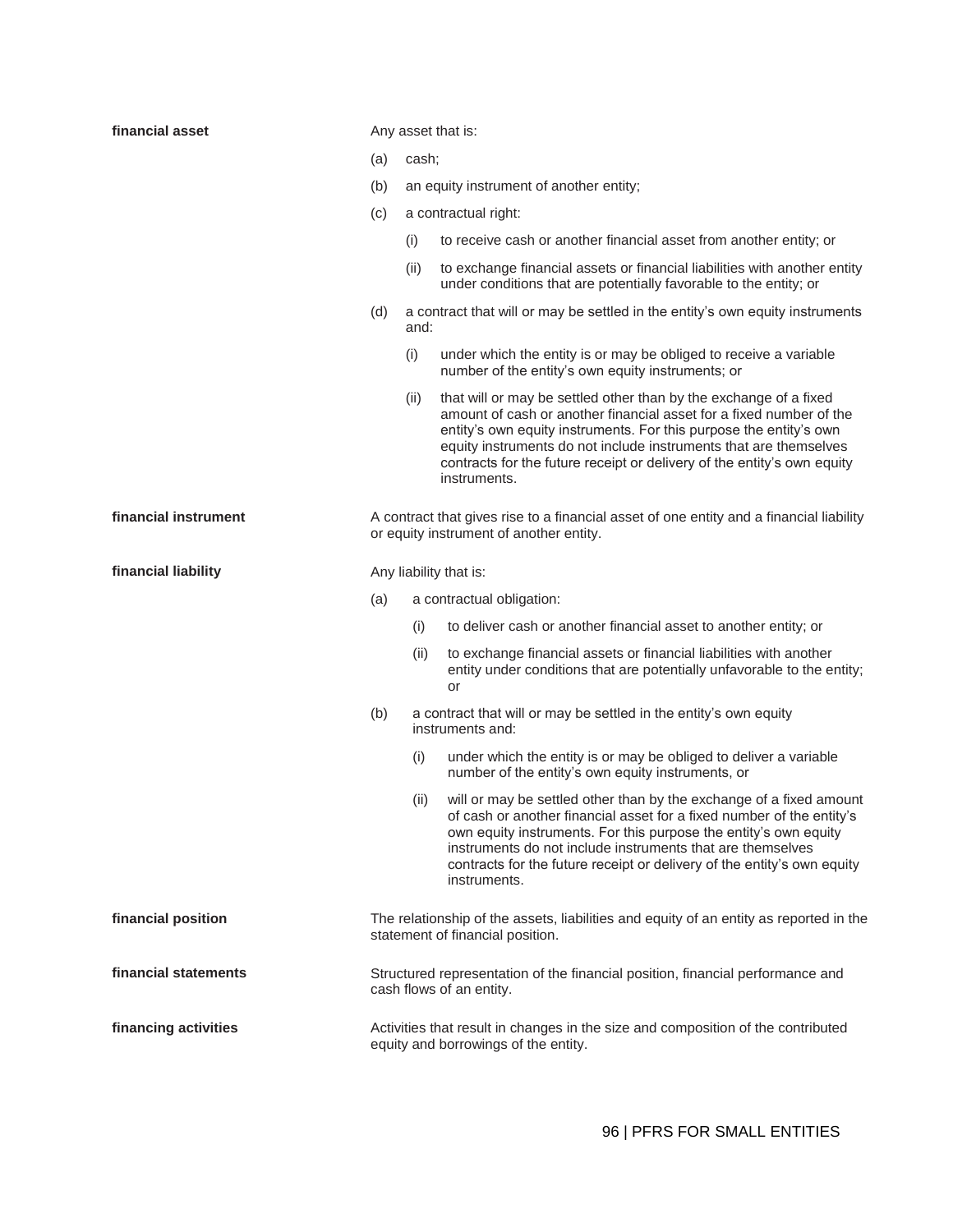| firm commitment                                             | A binding agreement for the exchange of a specified quantity of resources at a<br>specified price on a specified future date or dates.                                                                                                                                                                                                                                                                                                                                                                                                                                                                   |  |  |
|-------------------------------------------------------------|----------------------------------------------------------------------------------------------------------------------------------------------------------------------------------------------------------------------------------------------------------------------------------------------------------------------------------------------------------------------------------------------------------------------------------------------------------------------------------------------------------------------------------------------------------------------------------------------------------|--|--|
| first-time adopter of the PFRS for<br><b>Small Entities</b> | An entity that presents its first annual financial statements that conform to the<br>PFRS for Small Entities, regardless of whether its previous accounting<br>framework was full PFRSs, PFRS for SMEs or another set of accounting<br>standards.                                                                                                                                                                                                                                                                                                                                                        |  |  |
| forecast transaction                                        | An uncommitted but anticipated future transaction.                                                                                                                                                                                                                                                                                                                                                                                                                                                                                                                                                       |  |  |
| full PFRSs                                                  | full Philippine Financial Reporting Standards (PFRSs).                                                                                                                                                                                                                                                                                                                                                                                                                                                                                                                                                   |  |  |
| functional currency                                         | The currency of the primary economic environment in which the entity operates.                                                                                                                                                                                                                                                                                                                                                                                                                                                                                                                           |  |  |
| gains                                                       | Increases in economic benefits that meet the definition of income but are not<br>revenue.                                                                                                                                                                                                                                                                                                                                                                                                                                                                                                                |  |  |
| going concern                                               | An entity is a going concern unless management either intends to liquidate the<br>entity or to cease operations, or has no realistic alternative but to do so.                                                                                                                                                                                                                                                                                                                                                                                                                                           |  |  |
| goodwill                                                    | Future economic benefits arising from assets that are not capable of being<br>individually identified and separately recognized.                                                                                                                                                                                                                                                                                                                                                                                                                                                                         |  |  |
| government grants                                           | Assistance by government in the form of transfers of resources to an entity in<br>return for past or future compliance with certain conditions relating to the<br>operating activities of the entity.                                                                                                                                                                                                                                                                                                                                                                                                    |  |  |
| grant date                                                  | The date at which the entity and another party (including an employee) agree to<br>a share-based payment arrangement, being when the entity and the<br>counterparty have a shared understanding of the terms and conditions of the<br>arrangement. At the grant date, the entity confers on the counterparty the right<br>to cash, other assets or equity instruments of the entity, provided the specified<br>vesting conditions, if any, are met. If that agreement is subject to an approval<br>process (for example, by shareholders), the grant date is the date when that<br>approval is obtained. |  |  |
| group                                                       | A parent and all its subsidiaries.                                                                                                                                                                                                                                                                                                                                                                                                                                                                                                                                                                       |  |  |
| hedged item                                                 | For the purpose of special hedge accounting by Small Entities under Section 7<br>of this Standard, a hedged item is:                                                                                                                                                                                                                                                                                                                                                                                                                                                                                     |  |  |
|                                                             | interest rate risk of a debt instrument measured at amortized cost;<br>(a)                                                                                                                                                                                                                                                                                                                                                                                                                                                                                                                               |  |  |
|                                                             | foreign exchange or interest rate risk in a firm commitment or a highly<br>(b)<br>probable forecast transaction; or                                                                                                                                                                                                                                                                                                                                                                                                                                                                                      |  |  |
|                                                             | price risk of a commodity that it holds or in a firm commitment or highly<br>(c)<br>probable forecast transaction to purchase or sell a commodity.                                                                                                                                                                                                                                                                                                                                                                                                                                                       |  |  |
| hedging instrument                                          | For the purpose of special hedge accounting by Small Entities under Section 7<br>of this Standard, a hedging instrument is a financial instrument that meets all of<br>the following terms and conditions:                                                                                                                                                                                                                                                                                                                                                                                               |  |  |
|                                                             | it is an interest rate swap, a foreign currency swap, a foreign currency<br>(a)<br>forward exchange contract or a commodity forward exchange contract<br>that is expected to be highly effective in offsetting a risk identified in                                                                                                                                                                                                                                                                                                                                                                      |  |  |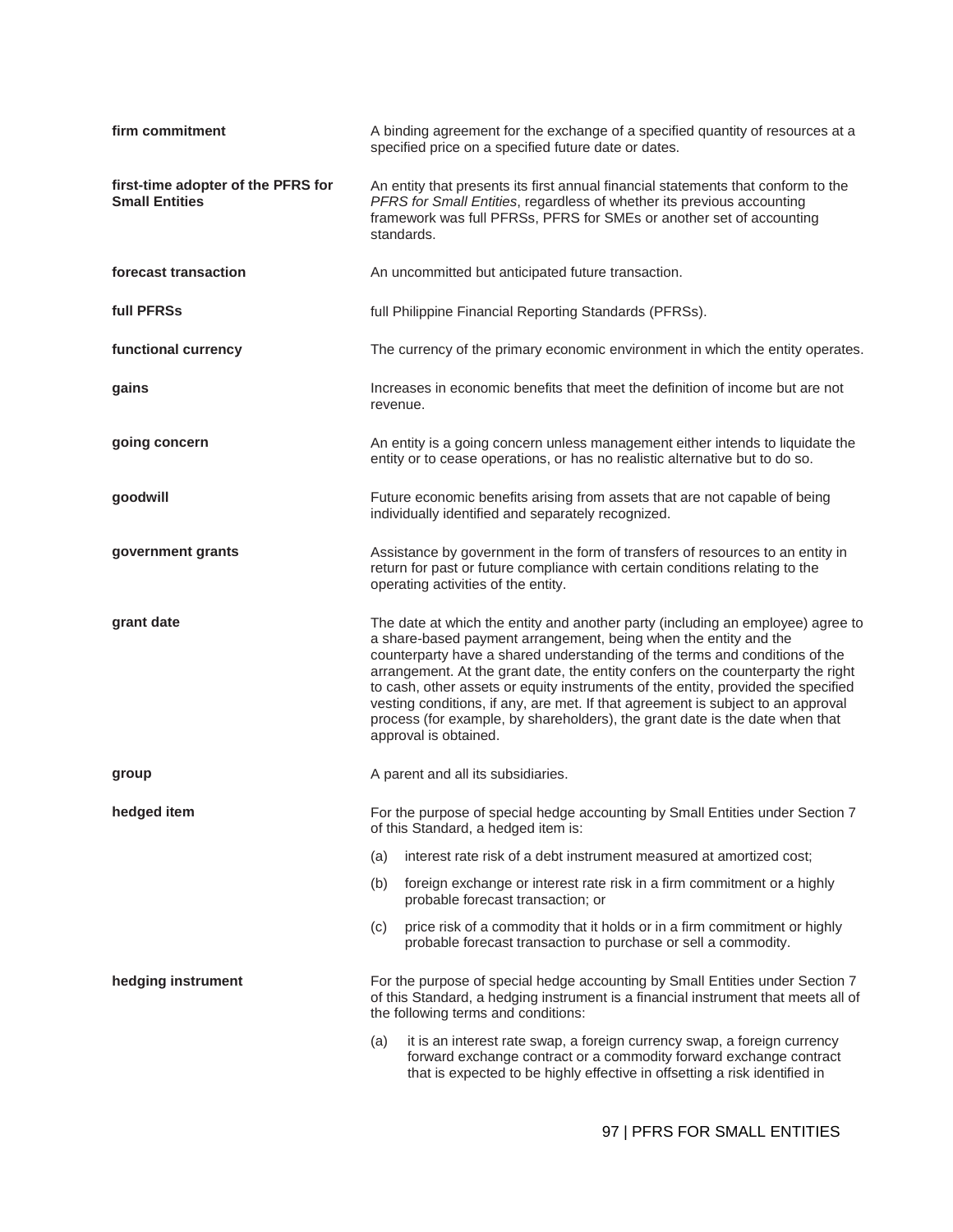|                          | Section 7 that is designated as the hedged risk;                                                                                                                                                                                              |                                                                                                                                                                                                                          |  |
|--------------------------|-----------------------------------------------------------------------------------------------------------------------------------------------------------------------------------------------------------------------------------------------|--------------------------------------------------------------------------------------------------------------------------------------------------------------------------------------------------------------------------|--|
|                          | (b)                                                                                                                                                                                                                                           | it involves a party external to the reporting entity (i.e., external to the<br>group, segment or individual entity being reported on);                                                                                   |  |
|                          | (c)                                                                                                                                                                                                                                           | its notional amount is equal to the designated amount of the principal or<br>notional amount of the hedged item;                                                                                                         |  |
|                          | (d)                                                                                                                                                                                                                                           | it has a specified maturity date not later than:                                                                                                                                                                         |  |
|                          |                                                                                                                                                                                                                                               | the maturity of the financial instrument being hedged;<br>(1)                                                                                                                                                            |  |
|                          |                                                                                                                                                                                                                                               | (ii) the expected settlement of the commodity purchase or sale<br>commitment; or                                                                                                                                         |  |
|                          |                                                                                                                                                                                                                                               | (iii) the occurrence of the highly probable forecast foreign currency or<br>commodity transaction being hedged.                                                                                                          |  |
|                          | (e)                                                                                                                                                                                                                                           | it has no prepayment, early termination or extension features.                                                                                                                                                           |  |
| highly probable          |                                                                                                                                                                                                                                               | Significantly more likely than probable.                                                                                                                                                                                 |  |
| joint venturer           |                                                                                                                                                                                                                                               | A party to a joint venture that has joint control over that joint venture.                                                                                                                                               |  |
| impairment (loss)        | The amount by which the carrying amount of an asset exceeds:                                                                                                                                                                                  |                                                                                                                                                                                                                          |  |
|                          | (a)                                                                                                                                                                                                                                           | in the case of inventories, its selling price less costs to complete and sell;<br>or                                                                                                                                     |  |
|                          | (b)                                                                                                                                                                                                                                           | in the case of other non-financial assets, its recoverable amount.                                                                                                                                                       |  |
| impracticable            |                                                                                                                                                                                                                                               | Applying a requirement is impracticable when the entity cannot apply it after<br>making every reasonable effort to do so.                                                                                                |  |
| imputed rate of interest |                                                                                                                                                                                                                                               | The more clearly determinable of either:                                                                                                                                                                                 |  |
|                          | (a)                                                                                                                                                                                                                                           | the prevailing rate for a similar instrument of an issuer with a similar credit<br>rating; or                                                                                                                            |  |
|                          | (b)                                                                                                                                                                                                                                           | a rate of interest that discounts the nominal amount of the instrument to<br>the current cash sales price of the goods or services.                                                                                      |  |
| income                   | Increases in economic benefits during the reporting period in the form of inflows<br>or enhancements of assets or decreases of liabilities that result in increases in<br>equity, other than those relating to contributions from owners.     |                                                                                                                                                                                                                          |  |
| income tax               | All domestic and foreign taxes that are based on taxable profits. Income tax also<br>includes taxes, such as withholding taxes, that are payable by a subsidiary,<br>associate or joint arrangement on distributions to the reporting entity. |                                                                                                                                                                                                                          |  |
| intangible asset         |                                                                                                                                                                                                                                               | An identifiable non-monetary asset without physical substance.                                                                                                                                                           |  |
|                          |                                                                                                                                                                                                                                               | Such an asset is identifiable when it:                                                                                                                                                                                   |  |
|                          | (a)                                                                                                                                                                                                                                           | is separable, i.e., is capable of being separated or divided from the entity<br>and sold, transferred, licensed, rented or exchanged, either individually or<br>together with a related contract, asset or liability; or |  |
|                          | (b)                                                                                                                                                                                                                                           | arises from contractual or other legal rights, regardless of whether those<br>rights are transferable or separable from the entity or from other rights and<br>obligations.                                              |  |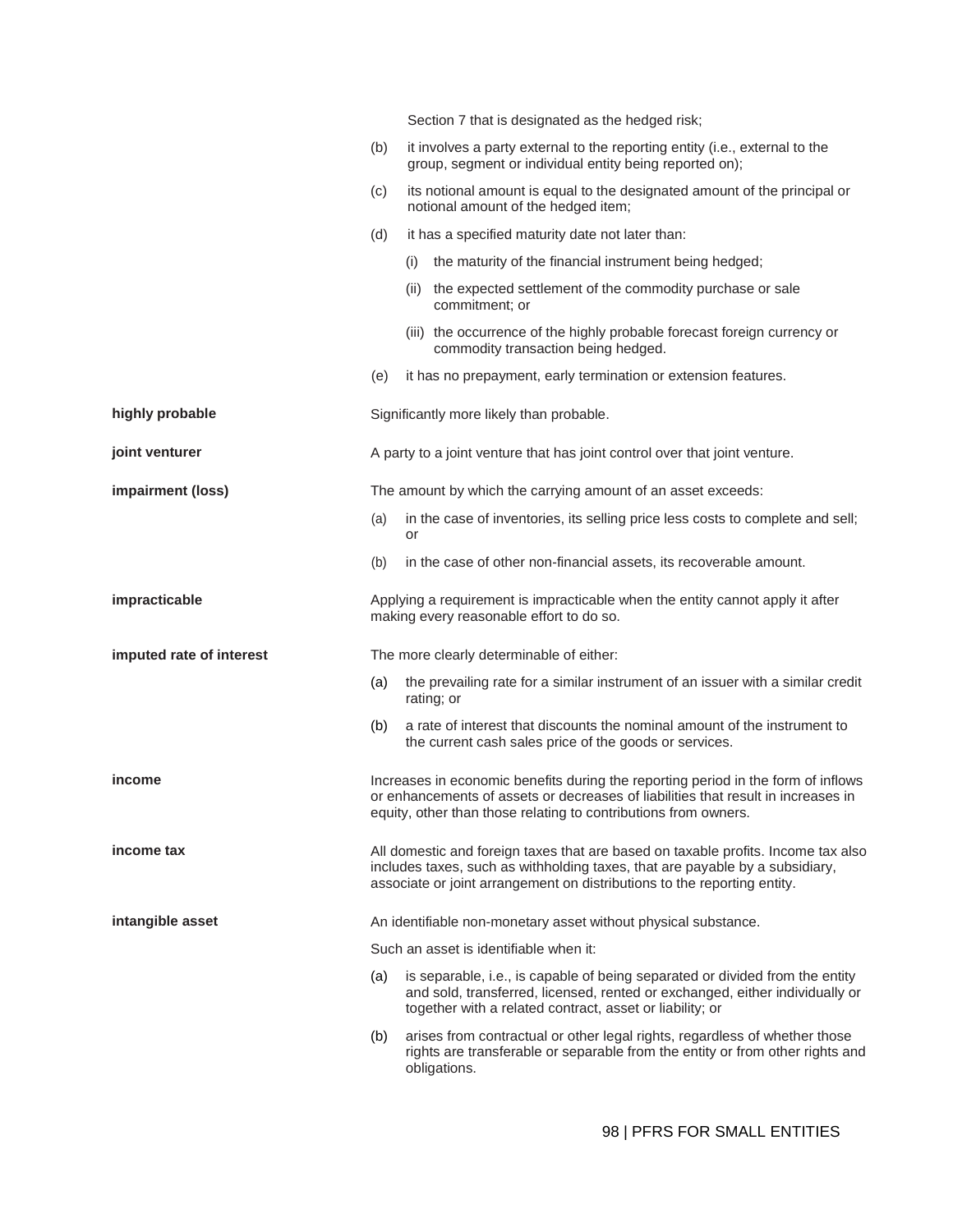| inventories              | Assets:                                                                                                                                                                                                                                                                                                                                                                                                                                                                               |  |  |
|--------------------------|---------------------------------------------------------------------------------------------------------------------------------------------------------------------------------------------------------------------------------------------------------------------------------------------------------------------------------------------------------------------------------------------------------------------------------------------------------------------------------------|--|--|
|                          | (a)<br>held for sale in the ordinary course of business;                                                                                                                                                                                                                                                                                                                                                                                                                              |  |  |
|                          | in the process of production for such sale; or<br>(b)                                                                                                                                                                                                                                                                                                                                                                                                                                 |  |  |
|                          | (c)<br>in the form of materials or supplies to be consumed in the production<br>process or in the rendering of services.                                                                                                                                                                                                                                                                                                                                                              |  |  |
| investing activities     | The acquisition and disposal of long-term assets and other investments not<br>included in cash equivalents.                                                                                                                                                                                                                                                                                                                                                                           |  |  |
| investment property      | Property (land or a building, or part of a building, or both) held by the owner to<br>earn rentals or for capital appreciation or both, instead of for:                                                                                                                                                                                                                                                                                                                               |  |  |
|                          | use in the production or supply of goods or services or for administrative<br>(a)<br>purposes; or                                                                                                                                                                                                                                                                                                                                                                                     |  |  |
|                          | sale in the ordinary course of business.<br>(b)                                                                                                                                                                                                                                                                                                                                                                                                                                       |  |  |
| joint control            | The contractually agreed sharing of control of an arrangement, which exists only<br>when decisions about the relevant activities require the unanimous consent of<br>the parties sharing control                                                                                                                                                                                                                                                                                      |  |  |
| joint operation          | A joint arrangement whereby the parties that have joint control of the<br>arrangement have rights to the assets, and obligations for the liabilities, relating<br>to the arrangement. Those parties are called joint operators.                                                                                                                                                                                                                                                       |  |  |
| joint venture            | A joint arrangement whereby the parties that have joint control of the<br>arrangement have rights to the net assets of the arrangement. Those parties are<br>called joint venturers.                                                                                                                                                                                                                                                                                                  |  |  |
| lease                    | An agreement whereby the lessor conveys to the lessee in return for a payment<br>or series of payments the right to use an asset for an agreed period of time.                                                                                                                                                                                                                                                                                                                        |  |  |
| liability                | A present obligation of the entity arising from past events, the settlement of<br>which is expected to result in an outflow from the entity of resources embodying<br>economic benefits.                                                                                                                                                                                                                                                                                              |  |  |
| loans payable            | Financial liabilities other than short-term trade payables on normal credit terms.                                                                                                                                                                                                                                                                                                                                                                                                    |  |  |
| market price or value    | Market price or value is the probable selling price to willing buyers as of<br>reporting date.                                                                                                                                                                                                                                                                                                                                                                                        |  |  |
| market vesting condition | A condition upon which the exercise price, vesting or exercisability of an equity<br>instrument depends that is related to the market price of the entity's equity<br>instruments, such as attaining a specified share price or a specified amount of<br>intrinsic value of a share option, or achieving a specified target that is based on<br>the market price of the entity's equity instruments relative to an index of market<br>prices of equity instruments of other entities. |  |  |
| material                 | Omissions or misstatements of items are material if they could, individually or<br>collectively, influence the economic decisions of users taken on the basis of the<br>financial statements. Materiality depends on the size and nature of the omission<br>or misstatement judged in the surrounding circumstances. The size or nature of<br>the item, or a combination of both, could be the determining factor.                                                                    |  |  |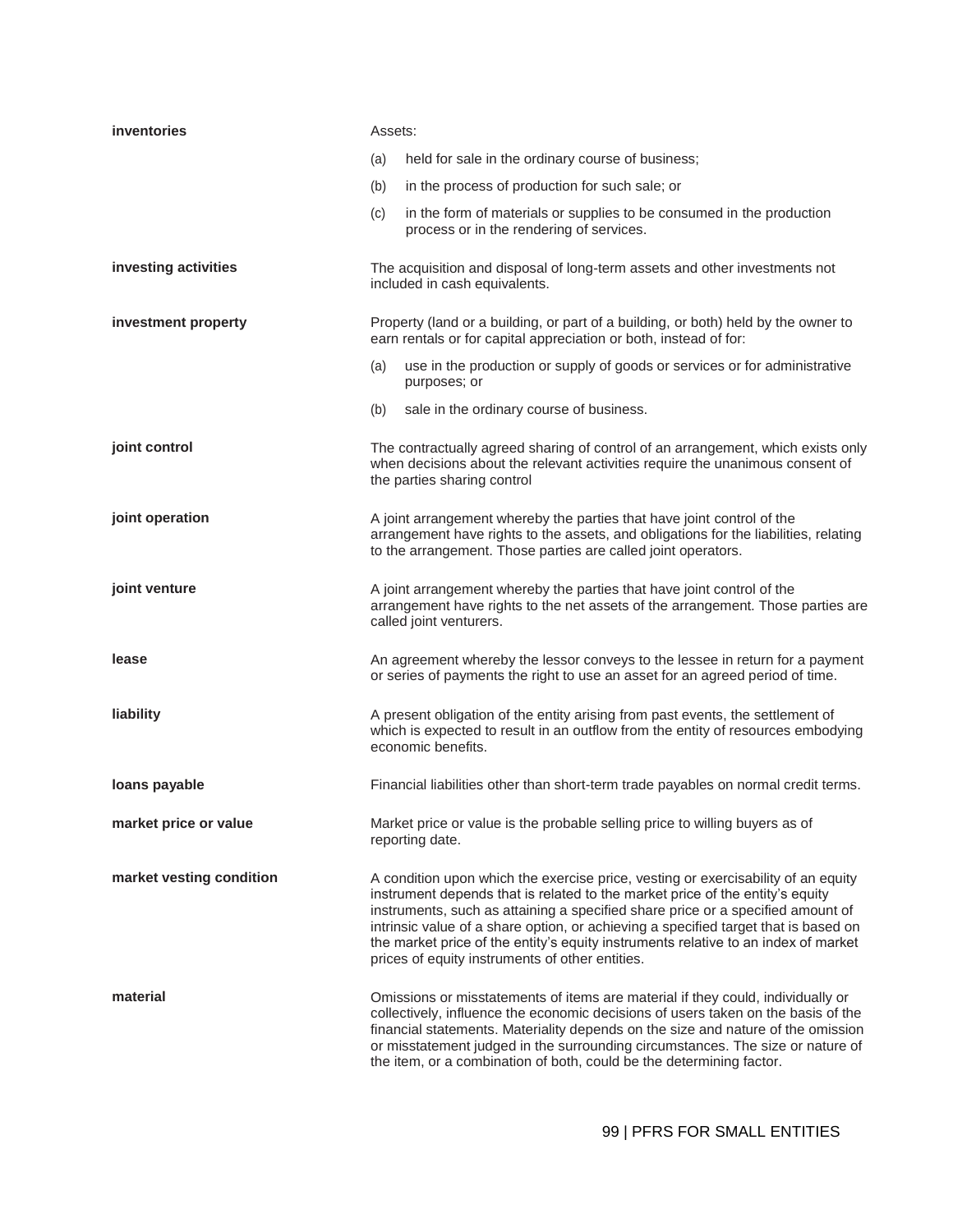| measurement                       | The process of determining the monetary amounts at which the elements of the<br>financial statements are to be recognized and carried in the statement of<br>financial position and statement of income.                                                                                                                                                                                                                                               |  |  |
|-----------------------------------|--------------------------------------------------------------------------------------------------------------------------------------------------------------------------------------------------------------------------------------------------------------------------------------------------------------------------------------------------------------------------------------------------------------------------------------------------------|--|--|
| monetary items                    | Units of currency held and assets and liabilities to be received or paid in a fixed<br>or determinable number of units of currency.                                                                                                                                                                                                                                                                                                                    |  |  |
| non-controlling interest          | The equity in a subsidiary not attributable, directly or indirectly, to a parent.                                                                                                                                                                                                                                                                                                                                                                      |  |  |
| notes (to financial statements)   | Notes contain information in addition to that presented in the statement of<br>financial position, statement of income, combined statement of income and<br>retained earnings (if presented), statement of changes in equity and<br>statement of cash flows. Notes provide narrative descriptions or disaggregations<br>of items presented in those statements and information about items that do not<br>qualify for recognition in those statements. |  |  |
| notional amount                   | The quantity of currency units, shares, bushels, pounds or other units specified<br>in a financial instrument contract.                                                                                                                                                                                                                                                                                                                                |  |  |
| objective of financial statements | To provide information about the financial position, performance and cash flows<br>of an entity that is useful for economic decision-making by a broad range of<br>users who are not in a position to demand reports tailored to meet their<br>particular information needs.                                                                                                                                                                           |  |  |
| operating activities              | The principal revenue-producing activities of the entity and other activities that<br>are not investing or financing activities.                                                                                                                                                                                                                                                                                                                       |  |  |
| owners                            | Holders of instruments classified as equity.                                                                                                                                                                                                                                                                                                                                                                                                           |  |  |
| parent                            | An entity that has one or more subsidiaries.                                                                                                                                                                                                                                                                                                                                                                                                           |  |  |
| performance                       | The relationship of the income and expenses of an entity, as reported in the<br>statement of income.                                                                                                                                                                                                                                                                                                                                                   |  |  |
| <b>PFRS for SMEs</b>              | Philippine Financial Reporting Standard for Small and Medium-sized Entities                                                                                                                                                                                                                                                                                                                                                                            |  |  |
| post-employment benefits          | Employee benefits (other than termination benefits) that are payable after the<br>completion of employment.                                                                                                                                                                                                                                                                                                                                            |  |  |
| post-employment benefit plans     | Formal or informal arrangements under which an entity provides post-<br>employment benefits for one or more employees.                                                                                                                                                                                                                                                                                                                                 |  |  |
| present value                     | A current estimate of the present discounted value of the future net cash flows<br>in the normal course of business.                                                                                                                                                                                                                                                                                                                                   |  |  |
| presentation currency             | The currency in which the financial statements are presented.                                                                                                                                                                                                                                                                                                                                                                                          |  |  |
| probable                          | More likely than not.                                                                                                                                                                                                                                                                                                                                                                                                                                  |  |  |
| profit or loss                    | The total of income less expenses                                                                                                                                                                                                                                                                                                                                                                                                                      |  |  |
| property, plant and equipment     | Tangible assets that:<br>are held for use in the production or supply of goods or services, for rental<br>(a)                                                                                                                                                                                                                                                                                                                                          |  |  |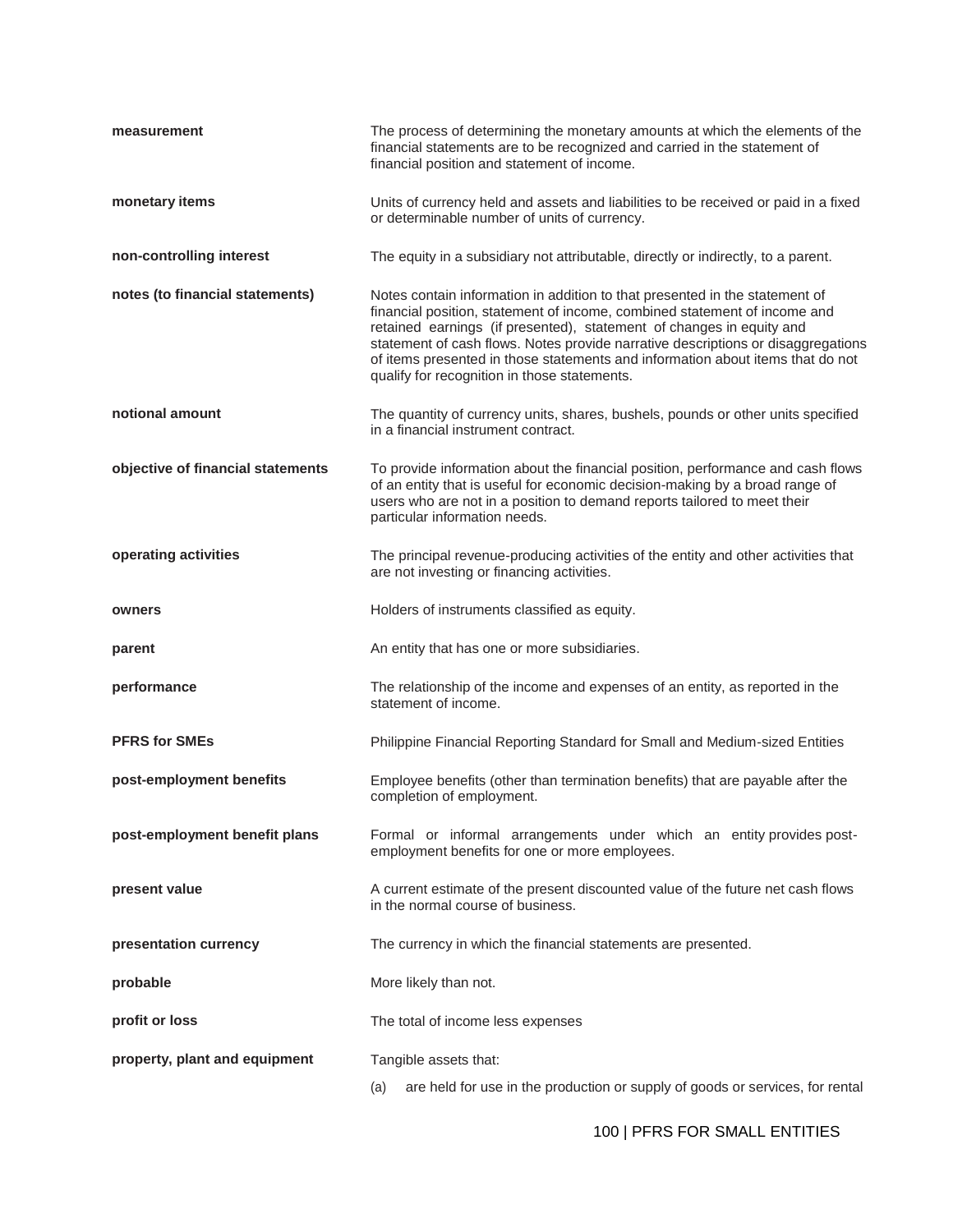|                                                 |                                                                                                                                                                                                                                                      |      | to others or for administrative purposes; and                                                                                                                                                                                                                             |
|-------------------------------------------------|------------------------------------------------------------------------------------------------------------------------------------------------------------------------------------------------------------------------------------------------------|------|---------------------------------------------------------------------------------------------------------------------------------------------------------------------------------------------------------------------------------------------------------------------------|
|                                                 | (b)                                                                                                                                                                                                                                                  |      | are expected to be used during more than one period.                                                                                                                                                                                                                      |
| provision                                       | A liability of uncertain timing or amount.                                                                                                                                                                                                           |      |                                                                                                                                                                                                                                                                           |
| prudence                                        | The inclusion of a degree of caution in the exercise of the judgements needed in<br>making the estimates required under conditions of uncertainty, such that assets<br>or income are not overstated and liabilities or expenses are not understated. |      |                                                                                                                                                                                                                                                                           |
| publicly traded (debt or equity<br>instruments) | Traded, or in process of being issued for trading, in a public market (a domestic<br>or foreign stock exchange or an over-the-counter market, including local and<br>regional markets).                                                              |      |                                                                                                                                                                                                                                                                           |
| recognition                                     | The process of incorporating in the statement of financial position or statement<br>of comprehensive income an item that meets the definition of an asset, liability,<br>equity, income or expense and that satisfies the following criteria:        |      |                                                                                                                                                                                                                                                                           |
|                                                 | (a)                                                                                                                                                                                                                                                  |      | it is probable that any future economic benefit associated with the item will<br>flow to or from the entity; and                                                                                                                                                          |
|                                                 | (b)                                                                                                                                                                                                                                                  |      | the item has a cost or value that can be measured with reliability.                                                                                                                                                                                                       |
| recoverable amount                              |                                                                                                                                                                                                                                                      |      | The higher of an asset's (or cash-generating unit's) fair value less costs to sell<br>and its value in use.                                                                                                                                                               |
| related party                                   | A related party is a person or entity that is related to the entity that is preparing<br>its financial statements (the reporting entity):                                                                                                            |      |                                                                                                                                                                                                                                                                           |
|                                                 | (a)                                                                                                                                                                                                                                                  |      | a person or a close member of that person's family is related to a reporting<br>entity if that person:                                                                                                                                                                    |
|                                                 |                                                                                                                                                                                                                                                      | (i)  | is a member of the key management personnel of the reporting entity<br>or of a parent of the reporting entity;                                                                                                                                                            |
|                                                 |                                                                                                                                                                                                                                                      |      | (ii) has control over the reporting entity; or                                                                                                                                                                                                                            |
|                                                 |                                                                                                                                                                                                                                                      |      | (iii) has joint control or significant influence over the reporting entity or has<br>significant voting power in it.                                                                                                                                                      |
|                                                 | (b)                                                                                                                                                                                                                                                  |      | an entity is related to a reporting entity if any of the following conditions<br>applies:                                                                                                                                                                                 |
|                                                 |                                                                                                                                                                                                                                                      |      | (i) the entity and the reporting entity are members of the same group<br>(which means that each parent, subsidiary and fellow subsidiary is<br>related to the others).                                                                                                    |
|                                                 |                                                                                                                                                                                                                                                      | (11) | one entity is an associate or joint venture of the other entity (or an<br>associate or joint venture of a member of a group of which the other<br>entity is a member).                                                                                                    |
|                                                 |                                                                                                                                                                                                                                                      |      | (iii) both entities are joint ventures of the same third entity.                                                                                                                                                                                                          |
|                                                 |                                                                                                                                                                                                                                                      |      | (iv) one entity is a joint venture of a third entity and the other entity is an<br>associate of the third entity.                                                                                                                                                         |
|                                                 |                                                                                                                                                                                                                                                      |      | (v) the entity is a post-employment benefit plan for the benefit of<br>employees of either the reporting entity or an entity related to the<br>reporting entity. If the reporting entity is itself such a plan, the<br>sponsoring employers are also related to the plan. |
|                                                 |                                                                                                                                                                                                                                                      |      | (vi) the entity is controlled or jointly controlled by a person identified in (a).                                                                                                                                                                                        |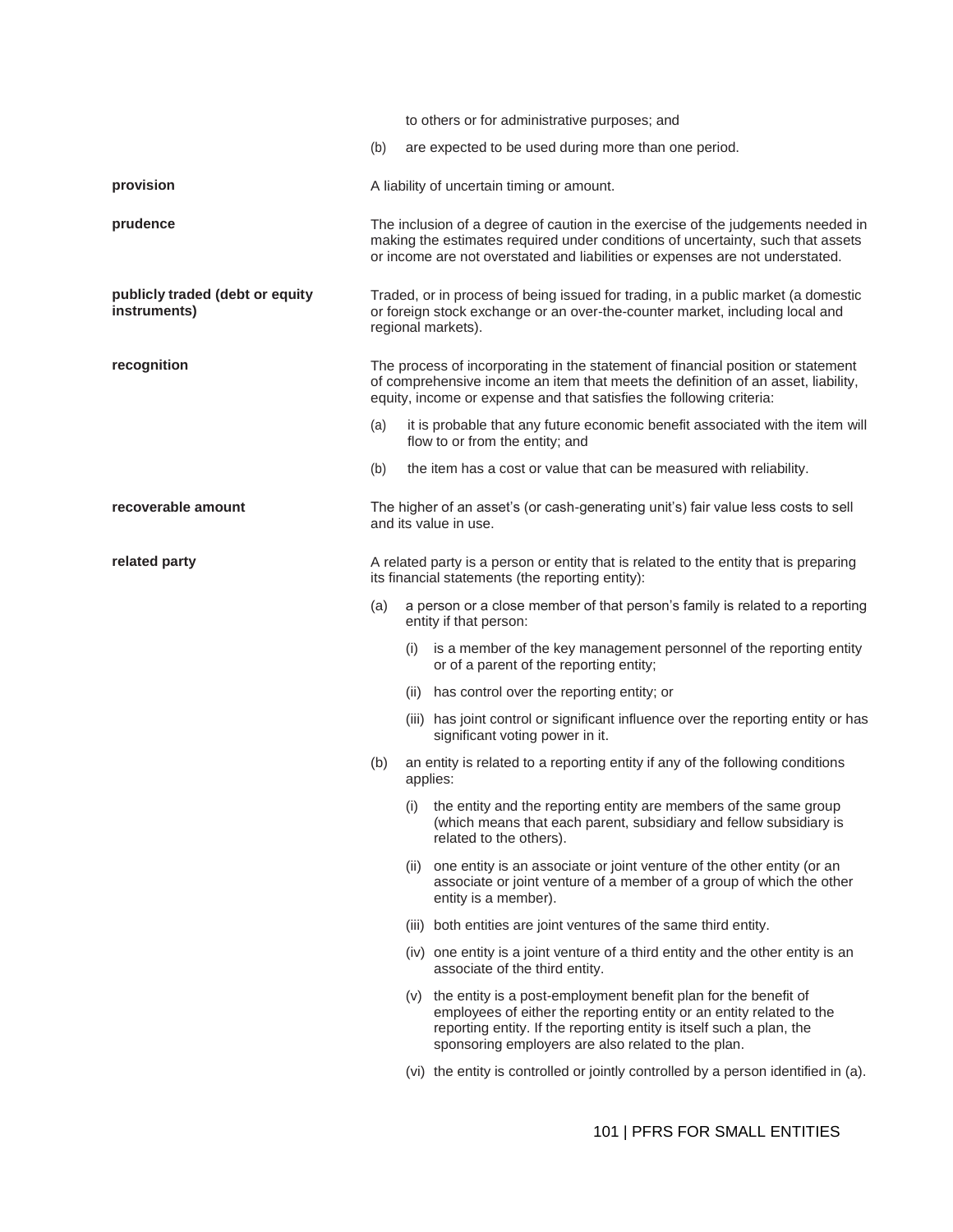|                                                                 | (vii) a person identified in (a)(i) has significant voting power in the entity;                                                                                                                                                                        |  |  |
|-----------------------------------------------------------------|--------------------------------------------------------------------------------------------------------------------------------------------------------------------------------------------------------------------------------------------------------|--|--|
|                                                                 | (viii) a person identified in (a)(ii) has significant influence over the entity or<br>significant voting power in it;                                                                                                                                  |  |  |
|                                                                 | (ix) a person or a close member of that person's family has both<br>significant influence over the entity or significant voting power in it and<br>joint control over the reporting entity; or                                                         |  |  |
|                                                                 | (x) a member of the key management personnel of the entity or of a<br>parent of the entity, or a close member of that member's family, has<br>control or joint control over the reporting entity or has significant<br>voting power in it.             |  |  |
| related party transaction                                       | A transfer of resources, services or obligations between related parties,<br>regardless of whether a price is charged.                                                                                                                                 |  |  |
| relevance                                                       | The quality of information that allows it to influence the economic decisions of<br>users by helping them evaluate past, present or future events or confirming, or<br>correcting, their past evaluations.                                             |  |  |
| reliability                                                     | The quality of information that makes it free from material error and bias and<br>represent faithfully that which it either purports to represent or could reasonably<br>be expected to represent.                                                     |  |  |
| reporting date                                                  | The end of the latest period covered by financial statements                                                                                                                                                                                           |  |  |
| reporting period                                                | The period covered by financial statements                                                                                                                                                                                                             |  |  |
| research                                                        | Original and planned investigation undertaken with the prospect of gaining new<br>scientific or technical knowledge and understanding.                                                                                                                 |  |  |
| residual value (of an asset)                                    | The estimated amount that an entity would currently obtain from disposal of an<br>asset, after deducting the estimated costs of disposal, if the asset was already<br>of the age and in the condition expected at the end of its useful life.          |  |  |
| retrospective application (of a<br>change in accounting policy) | Applying a new accounting policy to transactions, other events and conditions<br>as if that policy had always been applied.                                                                                                                            |  |  |
| revenue                                                         | The gross inflow of economic benefits during the period arising in the course of<br>the ordinary activities of an entity when those inflows result in increases in<br>equity, other than increases relating to contributions from equity participants. |  |  |
| separate financial statements                                   | Those presented by an entity, in which the entity could elect, in accordance with<br>Section 4, to account for its investments in subsidiaries, joint ventures and<br>associates either at cost less impairment or using the equity method.            |  |  |
| share-based payment arrangement                                 | An agreement between the entity (or another group entity or any shareholder of<br>any group entity) and another party (including an employee) that entitles the<br>other party to receive:                                                             |  |  |
|                                                                 | cash or other assets of the entity for amounts that are based on the price<br>(a)<br>(or value) of equity instruments (including shares or share options) of the<br>entity or another group entity; or                                                 |  |  |
|                                                                 | equity instruments (including shares or share options) of the entity or<br>(b)<br>another group entity, provided the specified vesting conditions, if any, are<br>met.                                                                                 |  |  |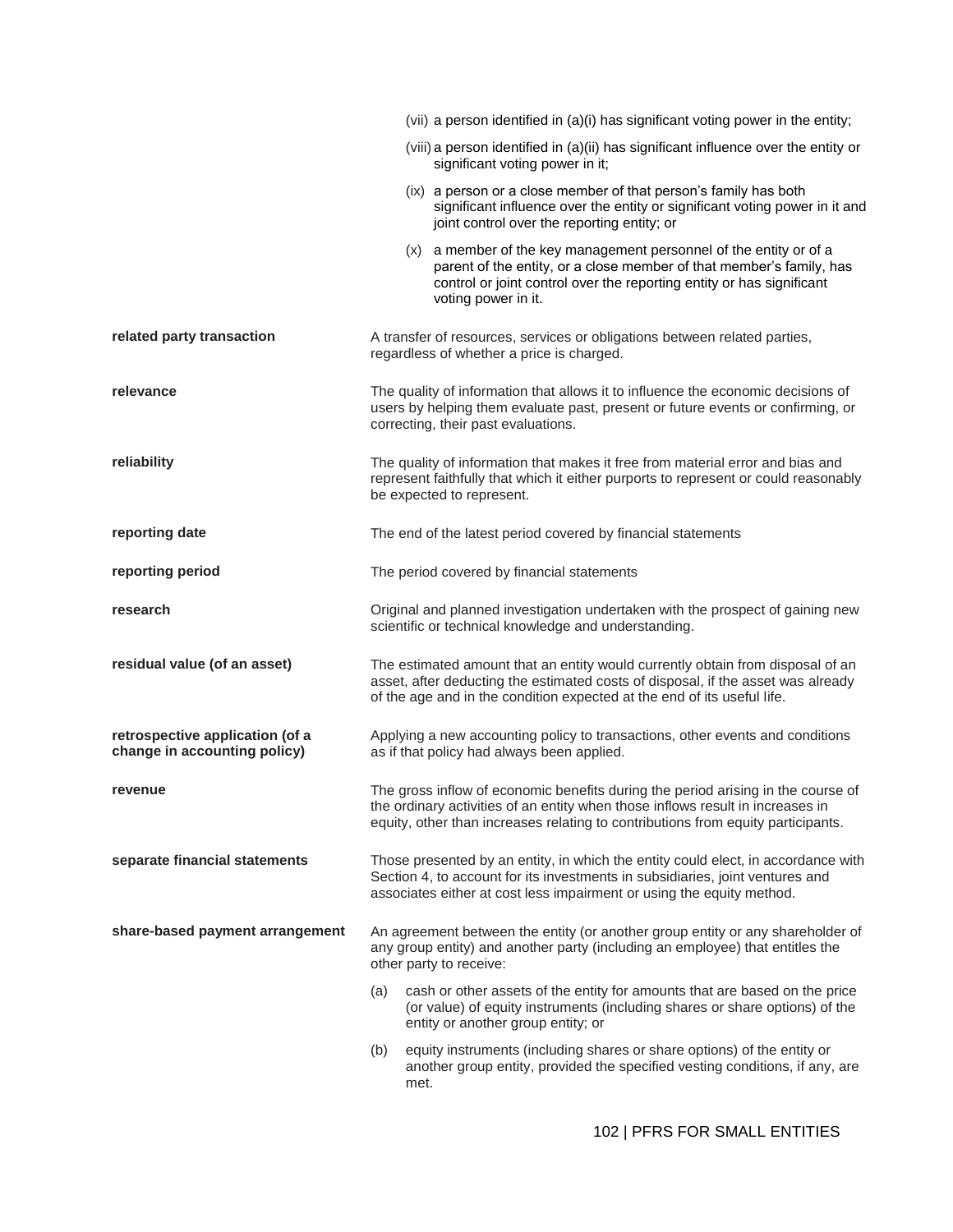| share-based payment transaction              | A transaction in which the entity:                                                                                                                                                                                                                                                                                                                                                                                                                  |  |  |
|----------------------------------------------|-----------------------------------------------------------------------------------------------------------------------------------------------------------------------------------------------------------------------------------------------------------------------------------------------------------------------------------------------------------------------------------------------------------------------------------------------------|--|--|
|                                              | receives goods or services from the supplier of those goods or services<br>(a)<br>(including an employee) in a share-based payment arrangement; or                                                                                                                                                                                                                                                                                                  |  |  |
|                                              | incurs an obligation to settle the transaction with the supplier in a share-<br>(b)<br>based payment arrangement when another group entity receives those<br>goods or services                                                                                                                                                                                                                                                                      |  |  |
| statement of cash flows                      | A financial statement that provides information about the changes in cash and<br>cash equivalents of an entity for a period, showing separately changes during<br>the period from operating, investing and financing activities.                                                                                                                                                                                                                    |  |  |
| statement of changes in equity               | A financial statement that presents the profit or loss for a period, items of<br>income and expense recognized directly in equity for the period, the effects of<br>changes in accounting policy and corrections of errors recognized in the period<br>and (depending on the format of the statement of changes in equity chosen by<br>the entity) the amounts of transactions with owners acting in their capacity as<br>owners during the period. |  |  |
| statement of financial position              | A financial statement that presents the relationship of an entity's assets,<br>liabilities and equity as of a specific date (also called the balance sheet).                                                                                                                                                                                                                                                                                        |  |  |
| statement of income                          | A financial statement that presents all items of income and expense recognized<br>in a reporting period                                                                                                                                                                                                                                                                                                                                             |  |  |
| statement of income and retained<br>earnings | A financial statement that presents the profit or loss and changes in retained<br>earnings for a period.                                                                                                                                                                                                                                                                                                                                            |  |  |
| subsidiary                                   | An entity, including an unincorporated entity such as a partnership that is<br>controlled by another entity (known as the parent).                                                                                                                                                                                                                                                                                                                  |  |  |
| tax basis                                    | The tax basis of an asset or liability is the amount attributed to that asset or<br>liability for tax purposes.                                                                                                                                                                                                                                                                                                                                     |  |  |
| tax expense                                  | The aggregate amount included in total comprehensive income or equity for the<br>reporting period in respect of current tax and deferred tax.                                                                                                                                                                                                                                                                                                       |  |  |
| taxable profit (tax loss)                    | The profit (loss) for a reporting period upon which income taxes are payable or<br>recoverable, determined in accordance with the rules established by the<br>taxation authorities. Taxable profit equals taxable income less amounts<br>deductible from taxable income.                                                                                                                                                                            |  |  |
| temporary differences                        | Differences between the carrying amount of an asset or liability in the statement<br>of financial position and its tax basis.                                                                                                                                                                                                                                                                                                                       |  |  |
| termination benefits                         | Employee benefits payable as a result of either:                                                                                                                                                                                                                                                                                                                                                                                                    |  |  |
|                                              | an entity's decision to terminate an employee's employment before the<br>(a)<br>normal retirement date; or                                                                                                                                                                                                                                                                                                                                          |  |  |
|                                              | an employee's decision to accept voluntary redundancy in exchange for<br>(b)<br>those benefits.                                                                                                                                                                                                                                                                                                                                                     |  |  |
| transaction costs (financial<br>instruments) | Incremental costs that are directly attributable to the acquisition, issue or<br>disposal of a financial instrument. An incremental cost is one that would not                                                                                                                                                                                                                                                                                      |  |  |